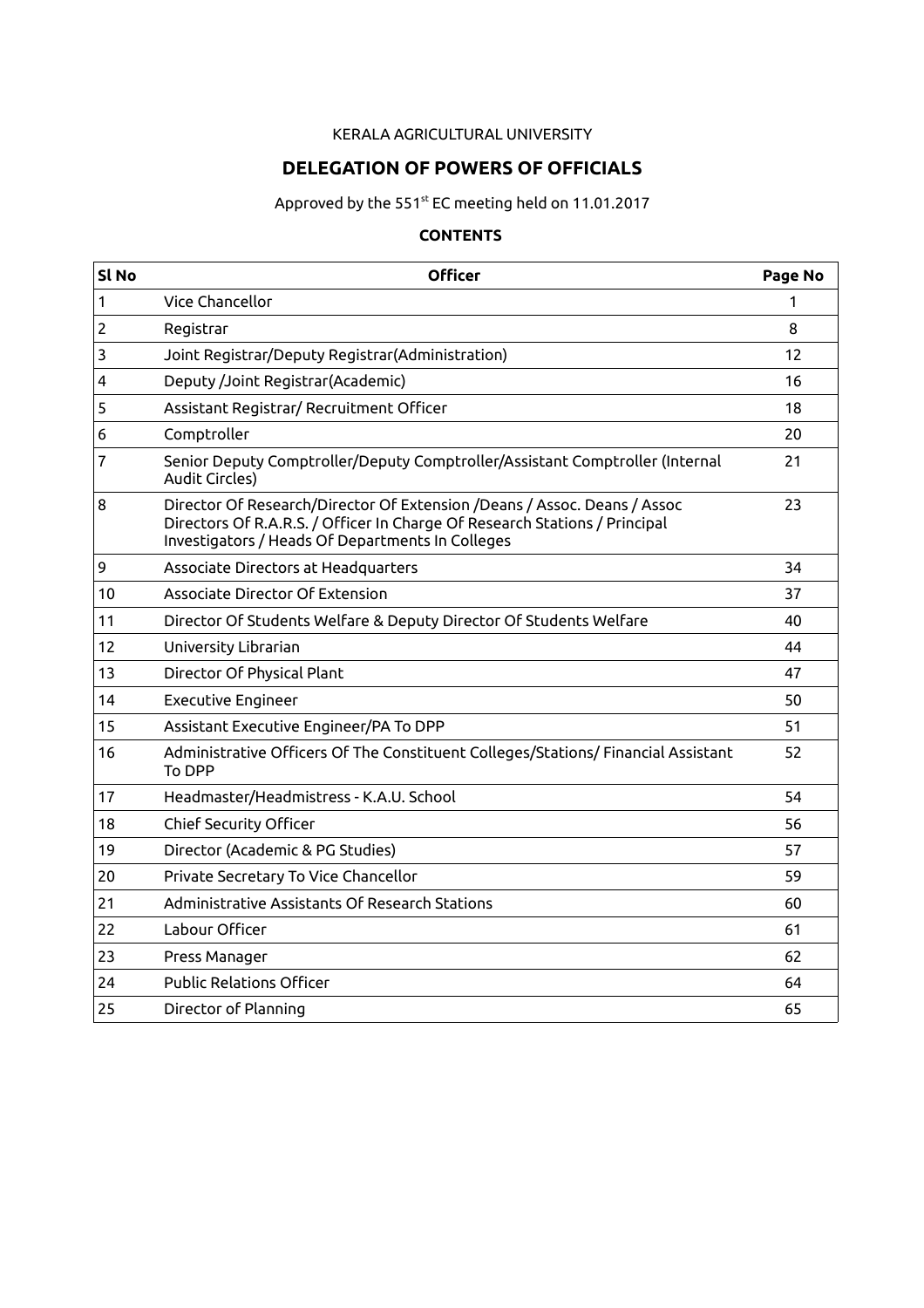#### **1. VICE-CHANCELLOR**

| <b>Sl</b><br><b>No</b> | Nature of powers delegated                                                                                                                                                                         | <b>Extend of powers</b>                                                       |
|------------------------|----------------------------------------------------------------------------------------------------------------------------------------------------------------------------------------------------|-------------------------------------------------------------------------------|
| A                      | <b>ADMINISTRATIVE POWERS</b>                                                                                                                                                                       |                                                                               |
| 1                      | Powers to effect transfers of officers, teachers, technical, ministerial and<br>other categories of employees.                                                                                     | Full powers                                                                   |
| 2                      | To sanction all kinds of leave including study leave and special disability<br>leave to all officers, teachers and other employees.                                                                | Full powers                                                                   |
| 3                      | To sanction or withhold increments to officers etc.                                                                                                                                                | Full powers                                                                   |
| 4                      | To accept resignation of teachers, research, extension personnel and other<br>employees                                                                                                            | Full powers in respect<br>of personnel whom he<br>is competent to<br>appoint. |
| 5                      | To declare or extend the period of probation of officers, teachers, research<br>and extension personnel and all other categories of employees.                                                     | Full powers                                                                   |
| 6                      | To sanction honoraria to the employees                                                                                                                                                             | Full powers                                                                   |
| 7                      | To permit officers, teachers and employees to attend conferences,<br>seminars, meetings, refresher courses, summer institute and other<br>business of the University inside and outside the State. | Full powers                                                                   |
| 8                      | To accord permission to accept examinership and to receive remuneration<br>thereof to officers, teachers research and other categories of employees.                                               | Full powers                                                                   |
| 9                      | To accord sanction charge allowance for holding full additional charge of<br>other posts (Officers, teachers, research personnel and other categories of<br>employees).                            | Full powers                                                                   |
| 10                     | To initiate disciplinary proceedings against all categories of University<br>employees.                                                                                                            | Full powers                                                                   |
| 11                     | To accord continuance sanction in respect of temporary posts/schemes<br>included in the budget.                                                                                                    | Full powers                                                                   |
| 12 <sub>2</sub>        | To write confidential report of all categories of University employees.                                                                                                                            | Full powers                                                                   |
| 13                     | To post officers, teaching and non-teaching staff and other employees on<br>working arrangement according to exigencies of services.                                                               | Full powers for a period<br>of one year.                                      |
| 14                     | To sanction reimbursement of cost of medical treatment in respect of all<br>categories of employees.                                                                                               | Full powers                                                                   |
| 15                     | To sanction Pension, DCRG, Family Pension etc. of all categories of<br>University employees (subject to verification by the Comptroller)                                                           | Full powers                                                                   |
| 16                     | To declare holidays for the institutions under the University.                                                                                                                                     | Full powers                                                                   |
| 17                     | To declare controlling authority in respect of Travelling allowances.                                                                                                                              | Full powers                                                                   |
| 18                     | To accord sanction to undertake tours outside the State to all officers,<br>teachers, research and extension personnel and other categories of<br>employees                                        | Full powers                                                                   |
| 19                     | To allow daily allowance at a place of training.                                                                                                                                                   | Full powers                                                                   |
| 20                     | To accord sanction for the purchase and disposal of movable and<br>immovable properties by the officers and all categories of University<br>employees.                                             | Full powers                                                                   |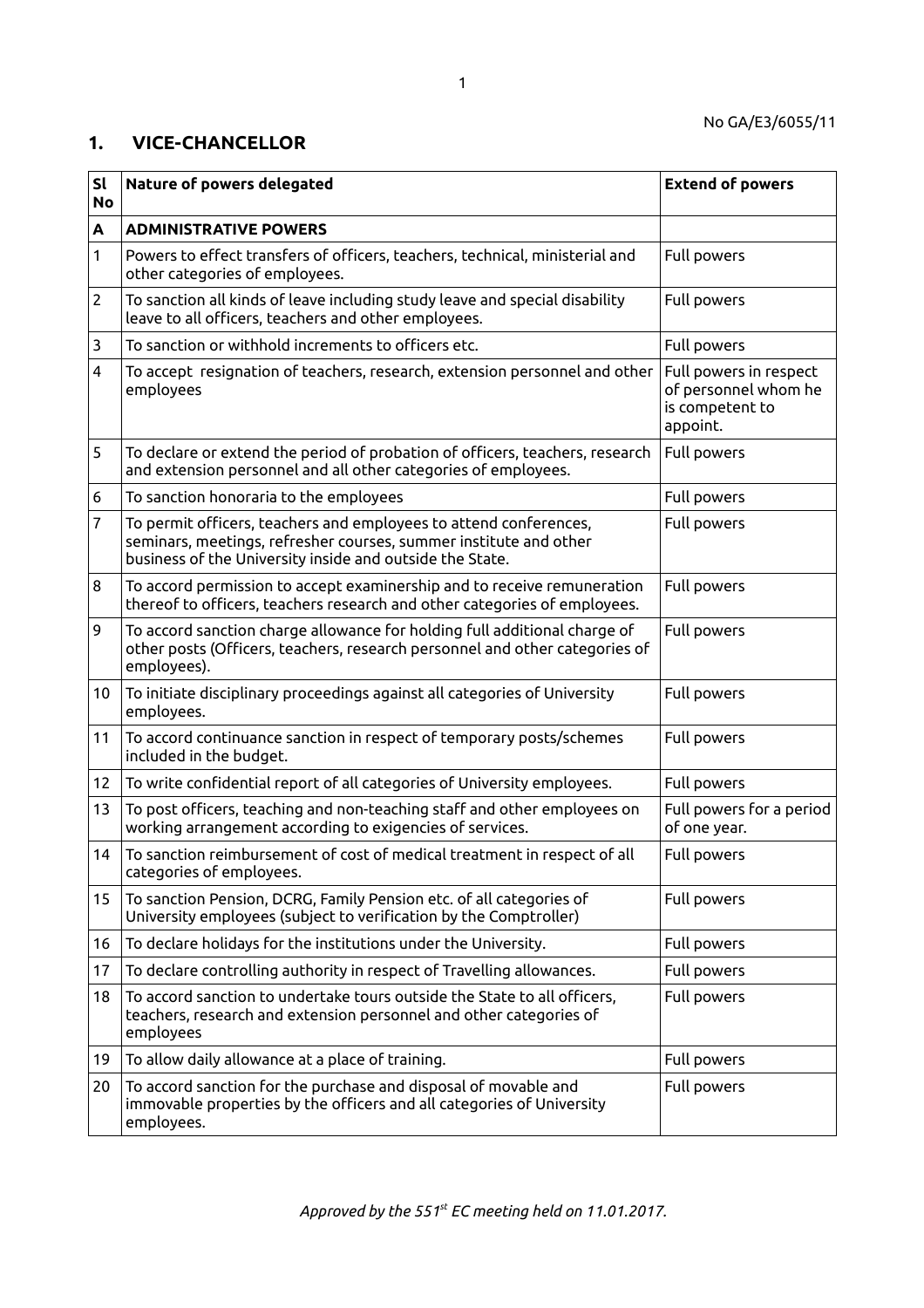| sl<br><b>No</b> | Nature of powers delegated                                                                                                                                                                                                                                                                | <b>Extend of powers</b> |
|-----------------|-------------------------------------------------------------------------------------------------------------------------------------------------------------------------------------------------------------------------------------------------------------------------------------------|-------------------------|
| 21              | To accord sanction charge allowance for holding additional charge of other<br>posts of officers, teachers, research personnel and other categories of<br>employees, in relaxation to Rule 53(c) of Part I, KSR.                                                                           | Full powers             |
| 22              | To utilise the service of experts/employees from outside the KAU service<br>for handling classes in the colleges of the University in the absence of<br>regular teaching staff.                                                                                                           | Full powers             |
| 23              | To depute University employees on working arrangements to any<br>Stations/Institution under the University.                                                                                                                                                                               | Full powers             |
| 24              | For according permission to the teaching staff to retire from service in<br>accordance with the provisions contained in Rule 60 (c) of Part I, Kerala<br>Service Rules.                                                                                                                   | Full powers             |
| 25              | To appoint all non-teaching staff of the University against sanctioned<br>posts, after observing the formalities in regard to qualification, age and<br>manner of recruitment as prescribed.                                                                                              | Full powers             |
| 26              | To appoint all teaching staff of the University up to and including Assistant<br>Professors after observing the formalities prescribed in respect of age,<br>qualification and manner of recruitment.                                                                                     | Full powers             |
| 27              | To make provisional appointments under the University for periods not<br>exceeding one year against sanctioned posts, by deputation from other<br>departments or by transfer of qualified personnel from within the<br>University.                                                        | Full powers             |
| 28              | To create and make appointments against temporary posts of teaching and<br>non-teaching staff for periods not exceeding six months.                                                                                                                                                       | Full powers             |
| 29              | To implement the amended K.S.R. Provisions in retirement of officers.                                                                                                                                                                                                                     | Full powers             |
| 30              | To appoint the dependants/relatives of the University employees who die-<br>in-harness in suitable post under the KAU, subject to the rules prescribed<br>by the Government from time to time.                                                                                            | Full powers             |
| 31              | To permit Academic staff who are deputed to undergo P.G. programme, to<br>undertake on expiry of deputation period, journey to attend their viva-voce<br>examination of P.G. studies and to sanction T.A. without (DA) thereof under<br>rule 78&79 Part-II, KSR (No. 80491/B3/80/8-12-80) | Full powers             |
| 32              | To grant extension of joining time to the employees of the KAU                                                                                                                                                                                                                            | Full powers             |
| 33              | To sanction deputation of Academic Staff for training abroad where no<br>financial commitment is involved to the University                                                                                                                                                               | Full powers             |
| 34              | To grant leave without allowance to the employees of Kerala Agricultural<br>University to join their spouse abroad in accordance with the guidelines<br>issued by Government in the matter from time to time.                                                                             | Full powers             |
| 35              | Constitution of Selection Committees for selection of candidates for<br>diploma and pre-service training courses and to formulate criteria for all<br>types of training courses/diploma courses which includes pre-service<br>training courses conducted by the University.               | Full powers             |
| 36              | a) To accord sanction for implementing externally aided<br>schemes/projects                                                                                                                                                                                                               | Full powers             |
|                 | b) To accord sanction for the creation of posts of Research Associates/<br>Research Fellows on tenure on the terms and conditions approved by<br>the Funding Agency.                                                                                                                      | Full powers             |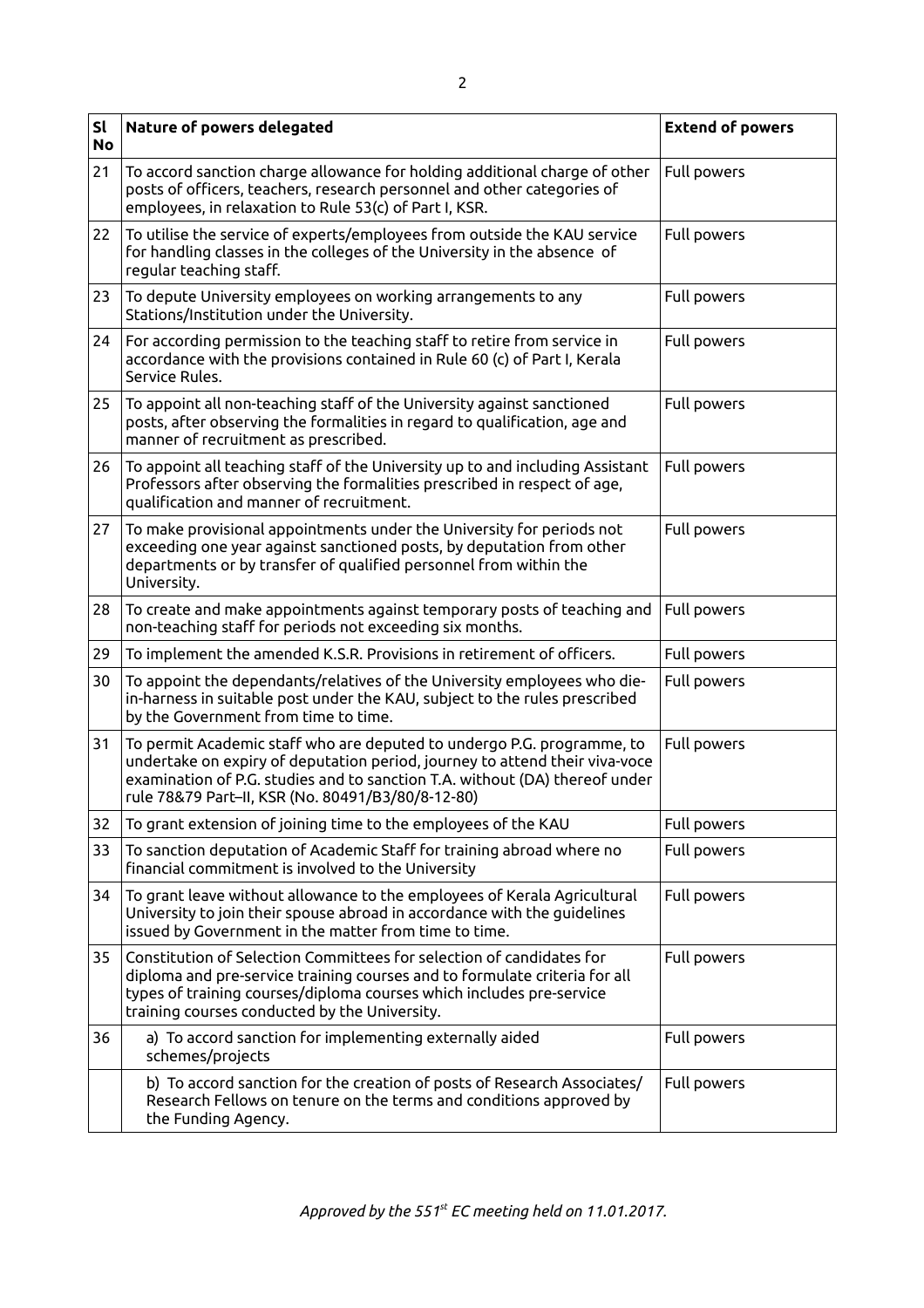| SI<br><b>No</b> | Nature of powers delegated                                                                                                                                                                                                                                                                                                                 | <b>Extend of powers</b> |
|-----------------|--------------------------------------------------------------------------------------------------------------------------------------------------------------------------------------------------------------------------------------------------------------------------------------------------------------------------------------------|-------------------------|
|                 | c) To accord sanction for the creation of posts including teaching posts<br>which are provided in the externally aided schemes on fixed duration by<br>deployment of existing vacant posts/deployment of existing personnel.                                                                                                               | Full powers             |
| 37              | Constitution of Selection Committees and to fix the norms for selecting the<br>candidates appearing for various positions for which the method of<br>appointment is by direct recruitment in the absence of statutory position<br>(effective from 2-3-1995).                                                                               | Full powers             |
| 38              | Powers permitting voluntary retirement to Kerala Agricultural University<br>employees including teachers.                                                                                                                                                                                                                                  | Full powers             |
| 39              | To sanction payment of Commuted value of pension to legal heirs in the<br>case of death after retirement                                                                                                                                                                                                                                   | Full powers             |
| 40              | To regularise the absence of employees/teachers/permanent labourers for<br>their participation in the State/Nationwide strikes based on the Govt.<br>orders to that effect.                                                                                                                                                                | Full powers             |
| 41              | To permit university employees/permanent labourers to undergo<br>specialised treatment outside the State/specialized diseases fulfilling the<br>conditions stipulated in University order GA/J3/15230/97 dated 6-2-98 or<br>subsequent orders thereon. [Order No.GA/E3/8176/2000 dt. 7-6-2000]                                             | Full powers             |
| 42              | To sanction interest free medical loan to University employees/permanent<br>labourers for undergoing treatment for specified diseases fulfilling the<br>conditions stipulated in University order GA/J3/15230/97 dated 6-2-98 and<br>subsequent orders thereon. [Order No.GA/E3/8176/2000 dt. 7-6-2000]                                    | Full powers             |
|                 | Note: - The Vice-Chancellor is authorised to delegate any of the powers to the subordinate officers of<br>the University according to necessity and exigencies of services.<br>University employees referred to in these statements include officers, teachers, research, extension,<br>technical and non-technical and Class IV employees |                         |
| В               | <b>FINANCIAL POWERS</b>                                                                                                                                                                                                                                                                                                                    |                         |
| 1               | Powers to sanction purchase of laboratory apparatus equipments, electric<br>and electronic instruments, glassware, farm machinery and other stores<br>and to sanction repairs of equipment, machinery etc.                                                                                                                                 | Full powers             |
| $\overline{c}$  | To sanction purchase of laboratory/agrochemicals, medicines, veterinary<br>drugs and surgical instruments, specimens, manures, fertilizers etc.                                                                                                                                                                                            | Full powers             |
| 3               | To sanction purchase of books, periodicals, maps etc. (academic, scientific<br>and office reference)                                                                                                                                                                                                                                       | Full powers             |
| 4               |                                                                                                                                                                                                                                                                                                                                            |                         |
|                 | Purchase of stationery articles for office use                                                                                                                                                                                                                                                                                             | Full powers             |
| 5               | Sanction to give out urgent printing work to private presses                                                                                                                                                                                                                                                                               | Full powers             |
| 6               | To rent or lease buildings for University work                                                                                                                                                                                                                                                                                             | Full powers             |
| 7               | To sanction permanent advance to subordinate officers                                                                                                                                                                                                                                                                                      | Full powers             |
| 8               | To sanction purchase of bags and containers                                                                                                                                                                                                                                                                                                | Full powers             |
| 9               | To sanction purchase and repairs of furniture for office, Library and<br>Laboratory                                                                                                                                                                                                                                                        | Full powers             |
| 10              | To sanction purchase of typewriters, duplicators, calculators, franking<br>machines                                                                                                                                                                                                                                                        | Full powers             |
| 11              | To purchase and repairs of clocks, cycles, fans, water cooler, torches etc.                                                                                                                                                                                                                                                                | Full powers             |
| 12              | To sanction of hiring furniture, typewriters etc.                                                                                                                                                                                                                                                                                          | Full powers             |

3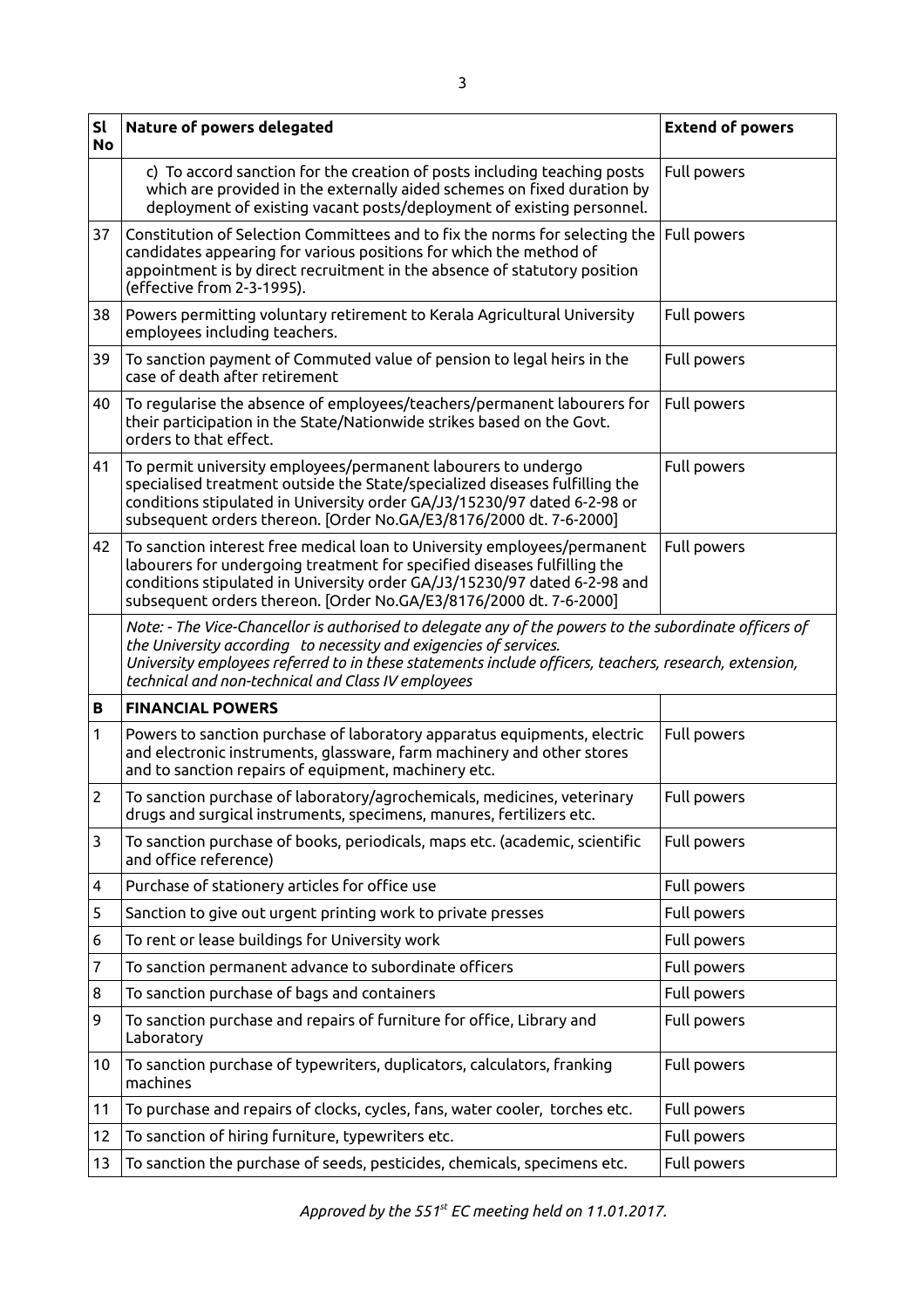| <b>Sl</b><br><b>No</b> | Nature of powers delegated                                                                                                                                                                                                   | <b>Extend of powers</b> |
|------------------------|------------------------------------------------------------------------------------------------------------------------------------------------------------------------------------------------------------------------------|-------------------------|
| 14                     | To sanction expenditure for payment of property tax, building tax, licence<br>fees etc. to local bodies etc.                                                                                                                 | Full powers             |
| 15 <sub>1</sub>        | To sanction expenditure on entertainment, supply of light refreshment,<br>lunch etc. during meetings and visit of V.I.Ps (Press Conference),<br>Committee Meetings, Seminars, farmers day and other University<br>functions. | Full powers             |
| 16                     | To sanction free of supply of seeds, chemicals, specimen, etc.                                                                                                                                                               | Full powers             |
| 17                     | To sanction expenditure on demonstration of implements, improved seeds,<br>fertilizers etc.                                                                                                                                  | Full powers             |
| 18                     | To sanction advertisement charges                                                                                                                                                                                            | Full powers             |
| 19                     | To sanction purchase of electrical goods                                                                                                                                                                                     | Full powers             |
| 20                     | To sanction binding charges of books (Accounts, Academic and<br>Administrative records/registers, etc.)                                                                                                                      | Full powers             |
| 21                     | To sanction binding charges of Library books, journals etc.                                                                                                                                                                  | Full powers             |
| 22                     | To sanction supply of Uniform and clothing to the employees                                                                                                                                                                  | Full powers             |
| 23                     | To sanction purchase of combine and camp boxes                                                                                                                                                                               | Full powers             |
| 24                     | To sanction expenditure in connection with civil suits instituted                                                                                                                                                            | Full powers             |
| 25                     | To sanction payment of demurrage, wharfage charges etc.                                                                                                                                                                      | Full powers             |
| 26                     | To sanction expenditure in connection with fruit, flowers, vegetables and<br>other Agricultural and Livestock and Poultry shows                                                                                              | Full powers             |
| 27                     | To lay down scales for the issue of concentrates, fodder etc. for feeding.                                                                                                                                                   | Full powers             |
| 28                     | 1) To sanction advance for the conduct and participation in sports,<br>tournaments and coaching camps                                                                                                                        | Full powers             |
|                        | 2) To sanction advance for the maintenance of play fields                                                                                                                                                                    | Upto 20,000/- at a time |
|                        | 3) To sanction grant-in-aid to Students Union, Students Club, Teachers Club<br>and other recognised bodies                                                                                                                   | Full powers             |
| 29                     | To declare animals, agricultural produces, nursery plants, fruits, trees, farm<br>yard manure, compost etc. as surplus to requirement                                                                                        | Full powers             |
| 30                     | To sanction maintenance (purchase of tyres, tubes, batteries etc.) running<br>charges, repairs and replacement charges on the University Vehicles.                                                                           | Full powers             |
| 31                     | To sanction payment of electric current consumption charges                                                                                                                                                                  | Full powers             |
| 32                     | To incur expenditure on games, sports, physical exercise and provision for<br>maintenance of games courts, athletic fields.                                                                                                  | Full powers             |
| 33                     | To sanction payment of photographic charges including photograph<br>materials (cameras, films and apparatus etc.)                                                                                                            | Full powers             |
| 34                     | To sanction expenditure in ordinary postage stamps including foreign<br>postage.                                                                                                                                             | Full powers             |
| 35                     | To sanction expenditure on printing of technical reports, station reports,<br>University calendars, University diaries, proceedings and minutes of<br>meeting brochures, pamphlets, posters, etc.                            | Full powers             |
| 36                     | To sanction installation of telephones, shifting, extension, repairs and<br>maintenance charges, PBX system and payment of monthly telephone<br>charges including annual rentals.                                            | Full powers             |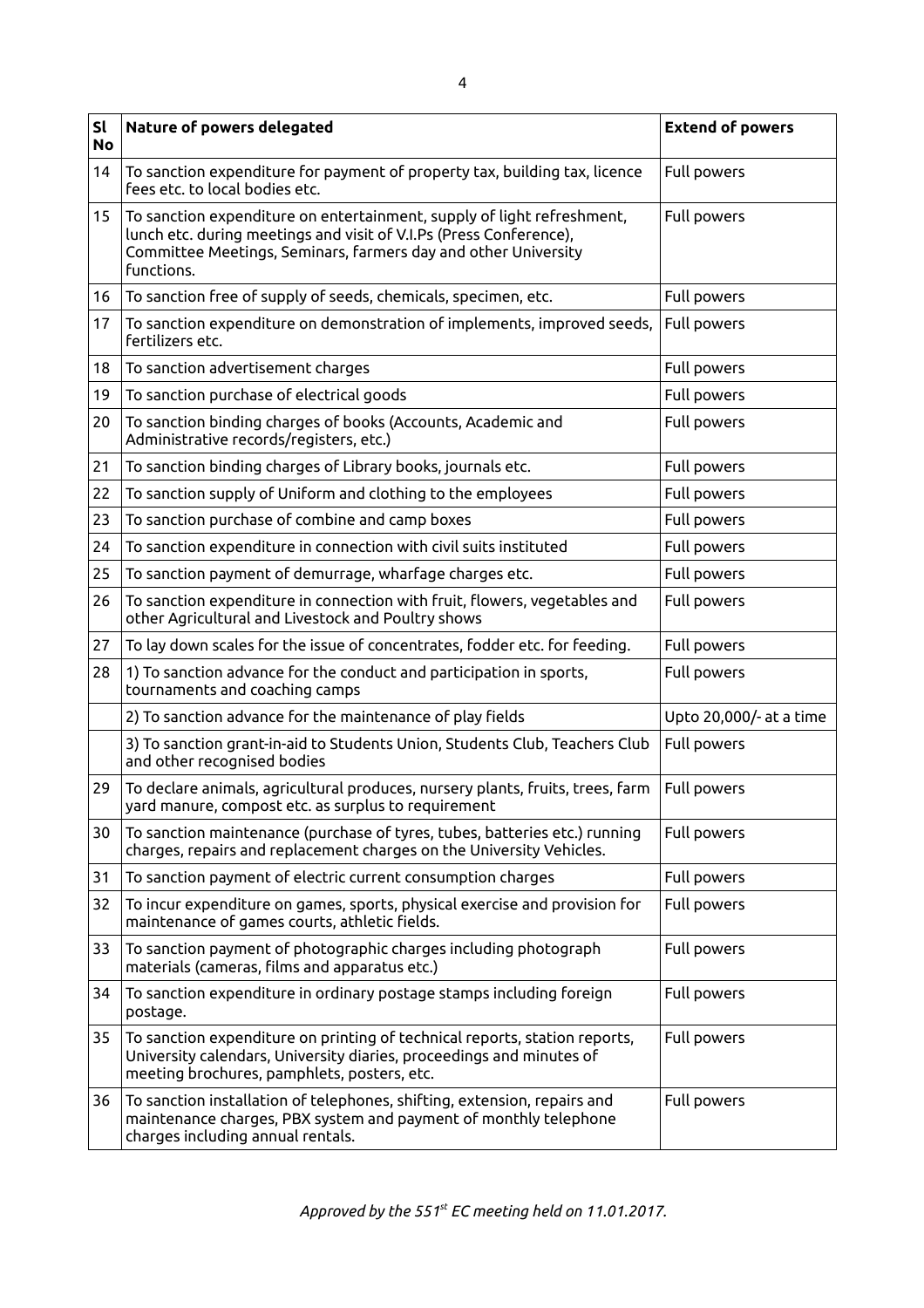| sl<br><b>No</b> | Nature of powers delegated                                                                                                                                           | <b>Extend of powers</b> |
|-----------------|----------------------------------------------------------------------------------------------------------------------------------------------------------------------|-------------------------|
| 37              | To sanction all kinds of journeys including air journeys of officers and<br>employees of the University.                                                             | Full powers             |
| 38              | To countersign T.A. bills and sanction TA advances to officers and<br>employees of the University.                                                                   | Full powers             |
| 39              | To sanction and countersign T.A. claim of Officials and non-official<br>members of various committees of the University.                                             | Full powers             |
| 40              | To sanction purchase of stationery articles and other miscellaneous<br>expenses in connection with committee meeting etc.                                            | Full powers             |
| 41              | To sanction withdrawal from Provident Fund Deposits                                                                                                                  |                         |
|                 | i) Temporary Advance                                                                                                                                                 | Full powers             |
|                 | ii) Special Reasons                                                                                                                                                  | Full powers             |
|                 | iii) Non-refundable Advance                                                                                                                                          | Full powers             |
| 42              | To sanction investigation of arrear claims including pay and allowances and<br>contingent claims.                                                                    | Full powers             |
| 43              | To sanction expenditure in Estates, Farms and Research Stations                                                                                                      | Full powers             |
| 44              | To sanction non-recurring contingent charges                                                                                                                         | Full powers             |
| 45              | To sanction cropping scheme and forecast of expenditure of all farms and<br>research stations/projects.                                                              | Full powers             |
| 46              | To sanction forecast of work/modify all schemes connected with research.                                                                                             | Full powers             |
| 47              | To sanction Uniforms, raincoats, chappals, blankets, aprons, gloves etc. to<br>employees and labourers.                                                              | Full powers             |
| 48              | To sanction employment of skilled and unskilled labourers on casual basis.                                                                                           | Full powers             |
| 49              | To sanction sale of agricultural produces, nursery plants, fruits, trees,<br>animals, birds etc. declared surplus or otherwise.                                      | Full powers             |
| 50              | To confirm/accept the auction sale of farm produce, animals, birds etc.                                                                                              | Full powers             |
| 51              | To sanction disposal of unserviceable articles, farm produces etc. in<br>auction.                                                                                    | Full powers             |
| 52              | To sanction and confirm auction for sale of un-germinated and dried up<br>seed nuts and rejected seedlings, dead trees in nurseries, farm and other<br>institutions. | Full powers             |
| 53              | To dispose of all crops, farm produce and perishable or non-perishable by<br>auction/direct sale.                                                                    | Full powers             |
| 54              | To sanction refund of revenue                                                                                                                                        | Full powers             |
| 55              | To write off losses of stores due to unusual occurrence (damage by weevils,<br>rats, white ants, rains, fire, cyclonic winds)                                        | Full powers             |
| 56              | To write off value of losses due to petty thefts, weighments and in transit.                                                                                         | Full powers             |
| 57              | To write off losses due to dryage in seeds, plants, grafts and other<br>horticultural produce.                                                                       | Full powers             |
| 58              | To sanction expenditure for prizes and awards                                                                                                                        | Full powers             |
| 59              | To fix sale price of farm produce, animals, birds etc. at market rates.                                                                                              | Full powers             |
| 60              | To write off the book value of animals, birds, died/destroyed                                                                                                        | Full powers             |
| 61              | To fix rates of depreciation in respect of articles of stores, livestock, etc.                                                                                       | Full powers             |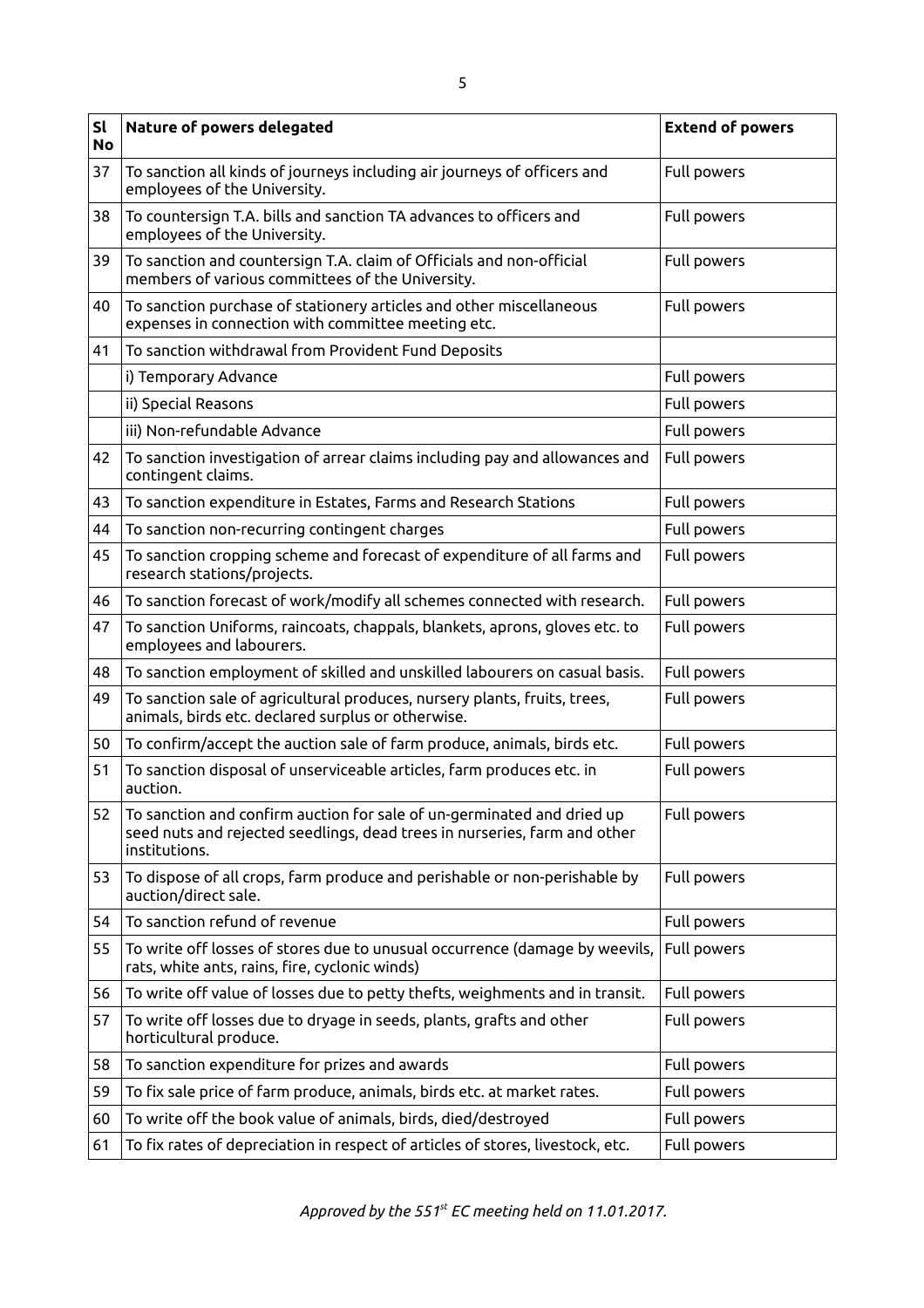| <b>Sl</b><br><b>No</b> | Nature of powers delegated                                                                                                                                                                                                | <b>Extend of powers</b>        |
|------------------------|---------------------------------------------------------------------------------------------------------------------------------------------------------------------------------------------------------------------------|--------------------------------|
| 62                     | To approve mortality in young nursery and nature plants.                                                                                                                                                                  | Full powers                    |
| 63                     | To sanction compensation to employees/labourers under Workmen<br>Compensation Act.                                                                                                                                        | Full powers                    |
| 64                     | To sanction transport charge of farm produce, livestock and other dead-<br>stock articles from one station to another                                                                                                     | Full powers                    |
| 65                     | Powers to execute agreements/contracts and accept the same                                                                                                                                                                | Full powers                    |
| 66                     | To sanction free issue of priced publications or guide/diary.                                                                                                                                                             | Full powers                    |
| 67                     | To sanction house construction advance to Officers, teaching and non-<br>teaching staff and other employees of the University                                                                                             | Full powers                    |
| 68                     | To sanction cycle advance and mosquito net advance to the employees.                                                                                                                                                      | Full powers                    |
| 69                     | To sanction advance for the purchase of motor cycle/scooters etc.                                                                                                                                                         | Full powers                    |
| 70                     | To sanction for the purchase of fertilizers, pesticides/ chemicals, manures<br>for the farmers, Research Stations/ Schemes/ Projects etc.                                                                                 | Full powers                    |
| 71                     | To sanction purchase of livestock, birds and other stores                                                                                                                                                                 | Full powers                    |
| 72                     | To sanction work advance                                                                                                                                                                                                  | Full powers                    |
| 73                     | To sanction purchase of feeds and fodder for livestock and birds.                                                                                                                                                         | Full powers                    |
| 74                     | To sanction gratuity and special disability allowance to labourers engaged<br>in the farm and research stations including estate.                                                                                         | Full powers                    |
| 75                     | To sanction to cull animals                                                                                                                                                                                               | Full powers                    |
| 76                     | To sanction exhibition charges                                                                                                                                                                                            | Full powers                    |
| 77                     | To sanction expenditure towards celebrations of farmers' day, Krishi<br>Vignan Mela, Seminars etc.                                                                                                                        | Full powers                    |
| 78                     | To sanction hot and cold weather charges                                                                                                                                                                                  | Full powers                    |
| 79                     | To sanction purchase of vessels, utensils, furniture, cooking crockery and<br>other furnishing materials for Guest House/ Farm Rest House etc.                                                                            | Full powers                    |
| 80                     | To sanction original works and to accord administrative sanction for<br>estimates.                                                                                                                                        | Upto Rs 2 lakhs at a<br>time.  |
| 81                     | To sanction petty construction and repairs                                                                                                                                                                                | Full powers                    |
| 82                     | To sanction expenditure on verification of stock and stores.                                                                                                                                                              | Upto Rs 5000/- at a<br>time    |
| 83                     | To dispense with earnest money/security deposits when plant and<br>machinery implements and other stores are supplied by the firms of<br>undoubted financial standing and repute.                                         | Full powers                    |
| 84                     | To write off irrecoverable dues of Research Stations, Farms and other<br>institutions under the University.                                                                                                               | Upto Rs .50,000/- at a<br>time |
| 85                     | To sanction write off of books, periodicals and maps lost or rendered<br>unserviceable (obsolete).                                                                                                                        | Upto Rs.10,000/- at a<br>time  |
| 86                     | To sanction final write off of irrecoverable value of stores, public money<br>lost by fraud or negligence of individual/ similar cases. (* Provided that the<br>loss does not disclose a defect of the prescribed system) | Upto Rs 20,000/- at a<br>time. |
| 87                     | To sanction re-appropriation and transfer of funds from one head to<br>another.                                                                                                                                           | Full powers                    |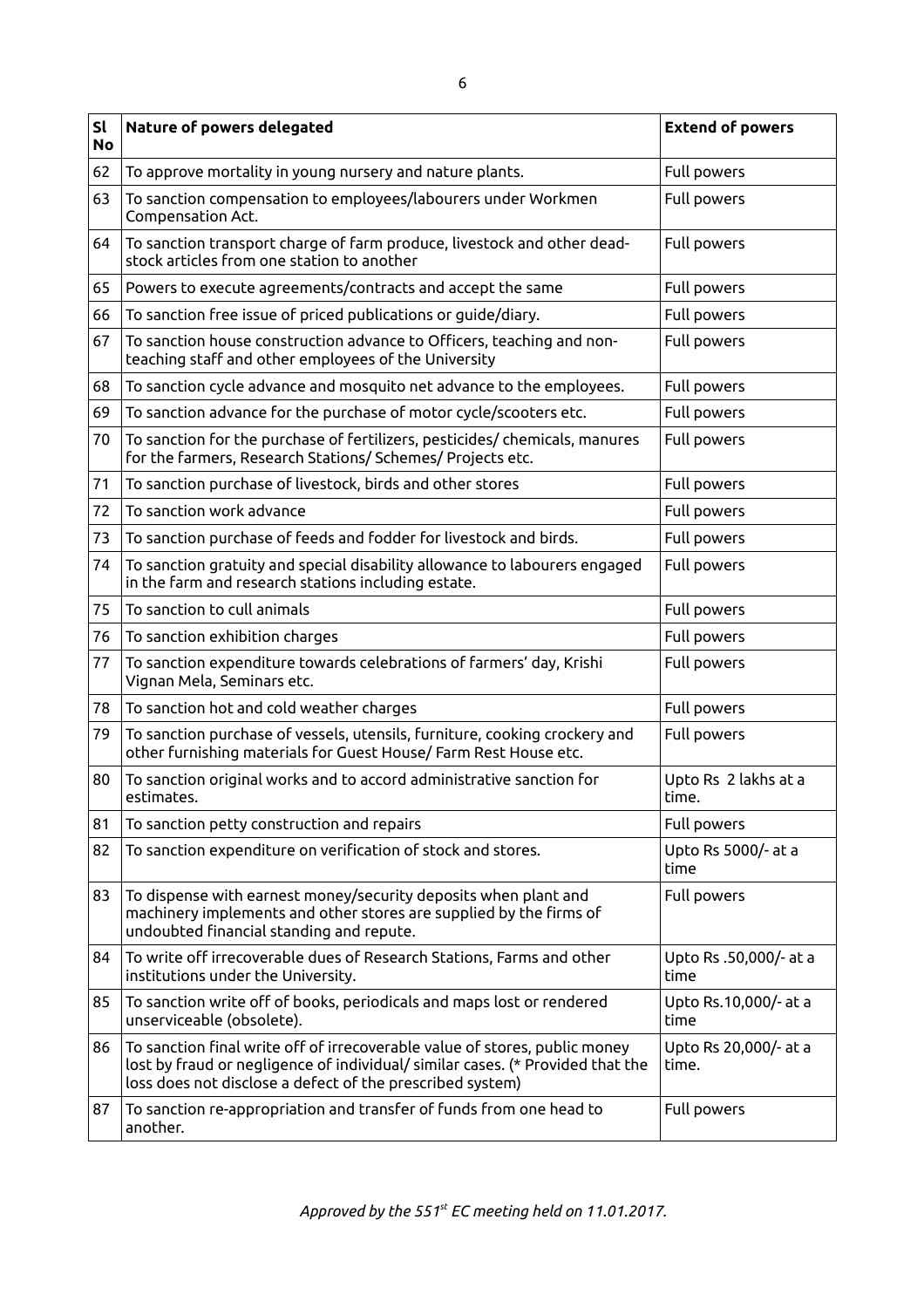| <b>Sl</b><br><b>No</b> | Nature of powers delegated                                                                                                                                                     | <b>Extend of powers</b>          |
|------------------------|--------------------------------------------------------------------------------------------------------------------------------------------------------------------------------|----------------------------------|
| 88                     | To sanction contingent expenditure not otherwise provided for in those<br>delegation orders.                                                                                   | Full powers                      |
| 89                     | To sanction non-refundable advance to the officers and other staff<br>employed under the Kerala Agricultural University, in excesS of the<br>ordinary limit.                   | Full powers                      |
| C                      | <b>ACADEMIC POWERS</b>                                                                                                                                                         |                                  |
| 1                      | To publish Colleges/University Calendar, regulations, course catalogue<br>every year                                                                                           | Full powers                      |
| $\overline{c}$         | To sanction endowed scholarship, prizes and medals                                                                                                                             | Full powers                      |
| 3                      | To award/grant fee concessions to students according to rules                                                                                                                  | Full powers                      |
| 4                      | To sanction scholarships (including merit scholarship/stipends in the<br>Colleges according to rules)                                                                          | Full powers                      |
| 5                      | To sanction remittance of late fee/fines imposed on students                                                                                                                   | Full powers                      |
| 6                      | To prescribe holidays and vacation for Colleges                                                                                                                                | Full powers                      |
| 7                      | To stop or withhold any scholarship/fellowship to any student                                                                                                                  | Full powers                      |
| 8                      | To sanction excursion charges and tours of students both inside and<br>outside the State.                                                                                      | Full powers                      |
| 9                      | To sanction expenditure in connection with study tour/ inter University<br>Athletic meet etc.                                                                                  | Full powers                      |
| 10 <sup>°</sup>        | To sanction merit and other scholarship payable from University funds.                                                                                                         | Full powers                      |
| 11                     | To sanction grant-in-aid to student's Union, Students club teachers club and<br>other recognised bodies.                                                                       | Up to Rs .10,000/- at a<br>time. |
| 12                     | To sanction refund of Caution money deposit to students.                                                                                                                       | Full powers                      |
| 13                     | To sanction study tour of students and teachers both within and outside<br>the State.                                                                                          | Full powers                      |
| 14                     | To suspend or to take any disciplinary action against students.                                                                                                                | Full powers                      |
| 15                     | To exercise supervision and control over the discipline of students and take<br>appropriate action.                                                                            | Full powers                      |
| 16                     | To withhold or cancel the results of any candidate/candidates/examination<br>in case of necessity                                                                              | Full powers                      |
| 17                     | To prescribe the academic year of the University.                                                                                                                              | Full powers                      |
| 18                     | To sanction tours and countersign T.A. bill of Examiners.                                                                                                                      | Full powers                      |
| 19                     | To approve panel of Examiners/Question Paper Setters/other staff for<br>examination and to fix the remuneration.                                                               | Full powers                      |
|                        | Note: - The Vice-Chancellor is authorised to delegate any of his powers to the<br>subordinate officers of the University according to necessity and exigencies of<br>services. |                                  |
| D                      | <b>WORKS</b>                                                                                                                                                                   |                                  |
| 1                      | To issue technical sanction for works.                                                                                                                                         | Full powers                      |
| 2                      | To issue administrative sanction to original works.                                                                                                                            | Full powers                      |
| 3                      | To sanction expenditure on verification of stock and stores                                                                                                                    | Full powers                      |
| 4                      | To sanction administrative and technical sanction for electrification works.                                                                                                   | Upto Rs .5000000/-               |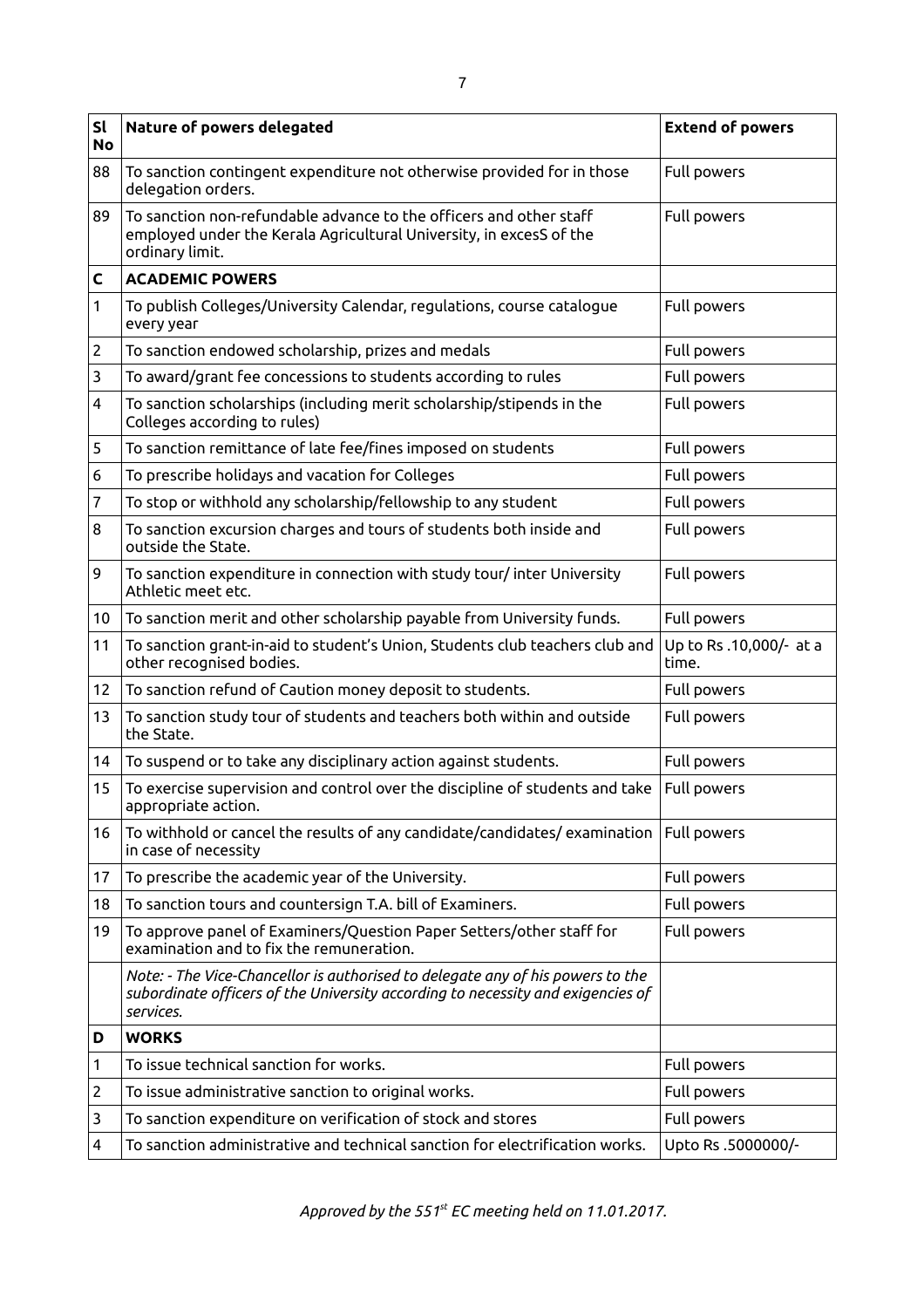## **2. REGISTRAR**

| <b>Sl</b><br><b>No</b> | Nature of powers delegated                                                                                                                                                                                                                                                                                                                                                                         | <b>Extend of powers</b> |
|------------------------|----------------------------------------------------------------------------------------------------------------------------------------------------------------------------------------------------------------------------------------------------------------------------------------------------------------------------------------------------------------------------------------------------|-------------------------|
| A                      | <b>ADMINISTRATIVE POWERS</b>                                                                                                                                                                                                                                                                                                                                                                       |                         |
| 1                      | To appoint all ministerial staff up-to and including Section Officer of the<br>University and technical and non-technical staff such as Laboratory<br>Assistant, Ref. Assistant, Farm Assistant, Attenders, Class IV employees etc.<br>subject to recruitment rules.                                                                                                                               | Full powers             |
| $\overline{2}$         | To grant promotions in the technical cadre (Laboratory Asst./ Library<br>Assistants, Farm Assistants, Lab. Technician) and in the ministerial cadre up-<br>to and inclusive of Section Officer under the Kerala Agricultural University.                                                                                                                                                           | Full powers             |
| 3                      | To transfer all teaching, research, extension up to and inclusive of Assistant<br>Professor and non-teaching and administrative staff up to and inclusive of<br>Section Officer and posts having equivalent scale of pay . In respect of<br>research/ teaching/extension personnel, the recommendation of the<br>Deans/Directors as the case may be is to be obtained before orders are<br>issued. | Full powers             |
| 4                      | To sanction all kinds of leave except study leave and special disability leave,<br>in respect of officers and staff working in the University service. In respect<br>of research, teaching, extension personnel, recommendation of the<br>Deans/Directors as the case may be is to be obtained before orders are<br>issued.                                                                        | Full powers             |
| 5                      | To sanction or withhold increments in respect of employees under his<br>administrative control.                                                                                                                                                                                                                                                                                                    | Full powers             |
| 6                      | To permit research, extension and teaching staff and other employees<br>working directly under his administrative control for attending<br>conferences, seminars, meetings and business of the University up to 10<br>days within the State subject to availability of funds under T.A. with the<br>concurrence of the Director of Research, Director of Extension, Deans.                         | Full powers             |
| 7                      | To permit the acceptance of examiner-ship and to receive remuneration<br>thereof in respect of officers working under his control.                                                                                                                                                                                                                                                                 | Full powers             |
| 8                      | To initiate disciplinary proceedings in respect of all employees under the<br>administration of the University, except all Professors and salaried Officers.<br>Note:- In respect of teaching, research or extension personnel, the<br>concurrence of the concerned Directors, Deans, as the case may be is to be<br>obtained.                                                                     | Full powers             |
| 9                      | To maintain the confidential records of all ministerial staff working under<br>his administrative control.                                                                                                                                                                                                                                                                                         | Full powers             |
| 10                     | To sanction reimbursement of cost of medicines in respect of Officers<br>working under his control.                                                                                                                                                                                                                                                                                                | Full powers             |
| 11                     | To sanction pension, D.C.R.Gratuity, Family Pension etc. in respect of all<br>University employees up to and including Assistant Registrar and Assistant<br>Professor subject to verification by the Comptroller                                                                                                                                                                                   | Full powers             |
| 12                     | To sanction journeys within the State and to adjoining districts of<br>neighbouring states in respect of employees working under his<br>administrative control.                                                                                                                                                                                                                                    | Full powers             |
| 13                     | To permit the purchase and disposal of movable/immovable properties in<br>respect of all University employees subject to the recommendation of the<br>Controlling Officers.                                                                                                                                                                                                                        | Full powers             |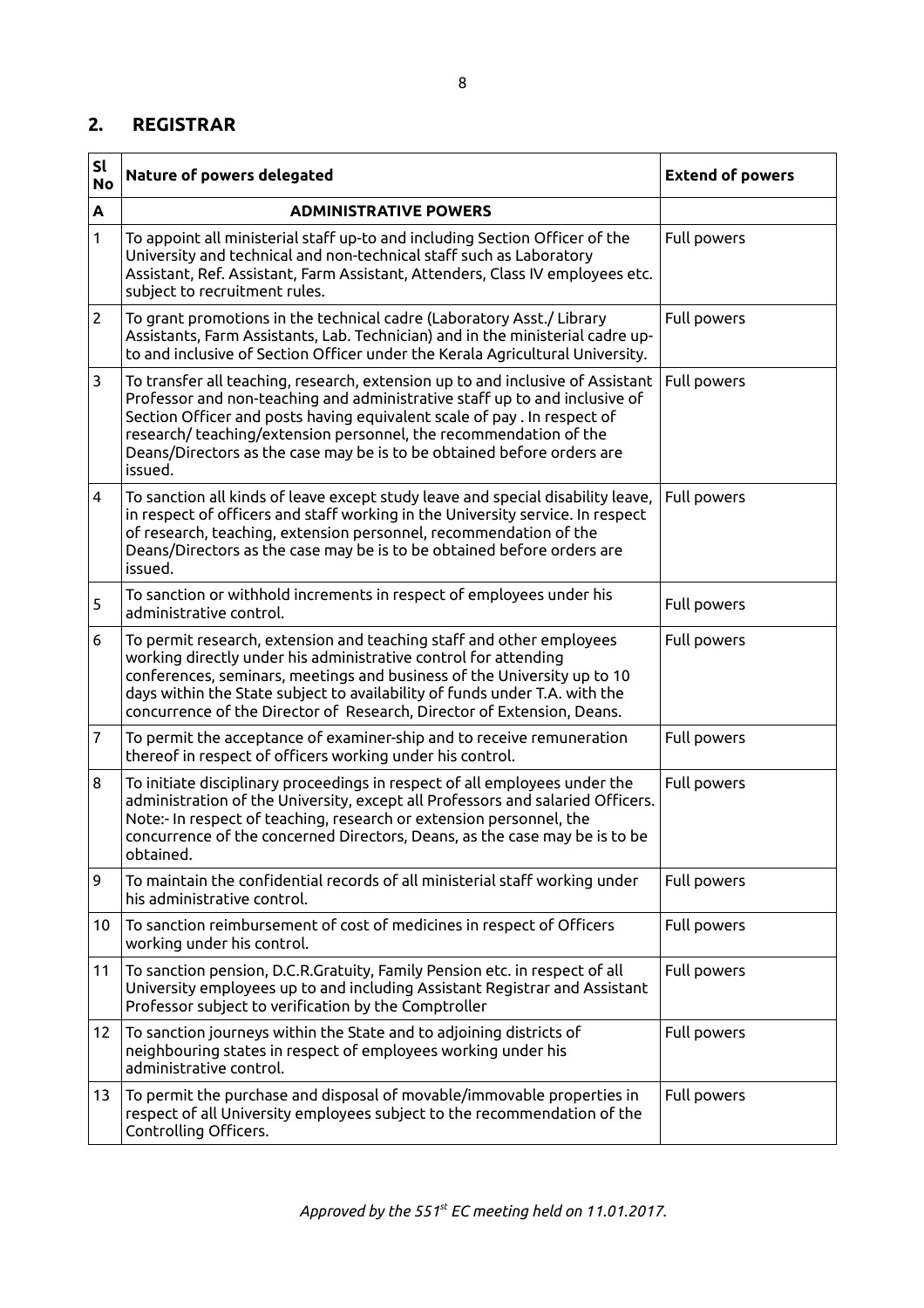| sl<br><b>No</b>         | Nature of powers delegated                                                                                                                                                                             | <b>Extend of powers</b>                                          |
|-------------------------|--------------------------------------------------------------------------------------------------------------------------------------------------------------------------------------------------------|------------------------------------------------------------------|
| 14                      | Fixation of cadre strength in the various grades based on the approved<br>ratio within the sanctioned number of posts.                                                                                 | Full powers                                                      |
| 15                      | Sanction for the up gradation/down gradation of posts to accommodate<br>incumbents within the cadre strength fixed when they are transferred from<br>one station to another.                           | Full powers                                                      |
| 16                      | Upgrade posts to higher grades on completion of fixed period of service (as<br>per existing rules) by the incumbents concerned based on the standing<br>orders.                                        | Full powers                                                      |
| 17                      | To sanction temporary advance for the purchase of articles upto the<br>delegated limit for purchases in each case.                                                                                     | Full powers                                                      |
| 18                      | To sanction leave without allowance to the Permanent labourer for taking<br>up appointment abroad in accordance with the guidelines issued by<br>Government from time to time.                         | Full powers                                                      |
| 19                      | To treat the period of absence of KAU employees by way of strikes, dharnas<br>etc. organised by the service organisations of the Kerala Agricultural<br>University as 'dies-non' as per rule in force. | Full powers                                                      |
| 20                      | To sanction special disability leave upto 120 days to the labourers.                                                                                                                                   | Full powers                                                      |
| 21                      | a) Ordering charge arrangements of all officers except salaried Officers in<br>consultation with Deans/Directors concerned.                                                                            | Full powers                                                      |
|                         | b) To approve the tour programme of all staff of the university.                                                                                                                                       | Full powers                                                      |
| В                       | <b>FINANCIAL POWERS (Subject to Budget Provision)</b>                                                                                                                                                  |                                                                  |
| 1                       | To sanction purchase of laboratory apparatus, equipment, electric and<br>electronic instruments, glassware and other stores subject to budget<br>provision.                                            | Upto Rs 2 lakh at a time                                         |
| $\overline{c}$          | To sanction repairs of equipment, machinery etc.                                                                                                                                                       | Upto Rs. 50,000 at a<br>time                                     |
| 3                       | To sanction purchase of books, periodicals, maps, etc. (academic, scientific<br>and office reference) without monetary limit                                                                           | Full powers                                                      |
| $\overline{\mathbf{4}}$ | To purchase stationery articles for office use subject to budget provision.                                                                                                                            | Full powers                                                      |
| 5                       | Sanction to give out urgent printing works to private presses.                                                                                                                                         | Upto Rs 1,00,000 at a<br>time                                    |
| 6                       | To rent private buildings for University work with concurrence and approval<br>of DPP                                                                                                                  | Full powers                                                      |
| 7                       | To sanction purchase of bags and containers subject to annual limit (Annual<br>limit 50,000/-)                                                                                                         | Upto Rs. 5,000 at a time<br>with an annual limit of<br>Rs 50,000 |
| 8                       | To sanction purchase and repairs of furniture for office, library and<br>laboratory use                                                                                                                | Full powers                                                      |
| 9                       | To sanction purchase of Franking machines for University Offices as well as<br>for other offices                                                                                                       | UptoRs. 20,000                                                   |
| 10                      | To sanction purchase and repairs of clocks, cycles, sirens, fans, water<br>coolers, torches etc                                                                                                        | Full powers                                                      |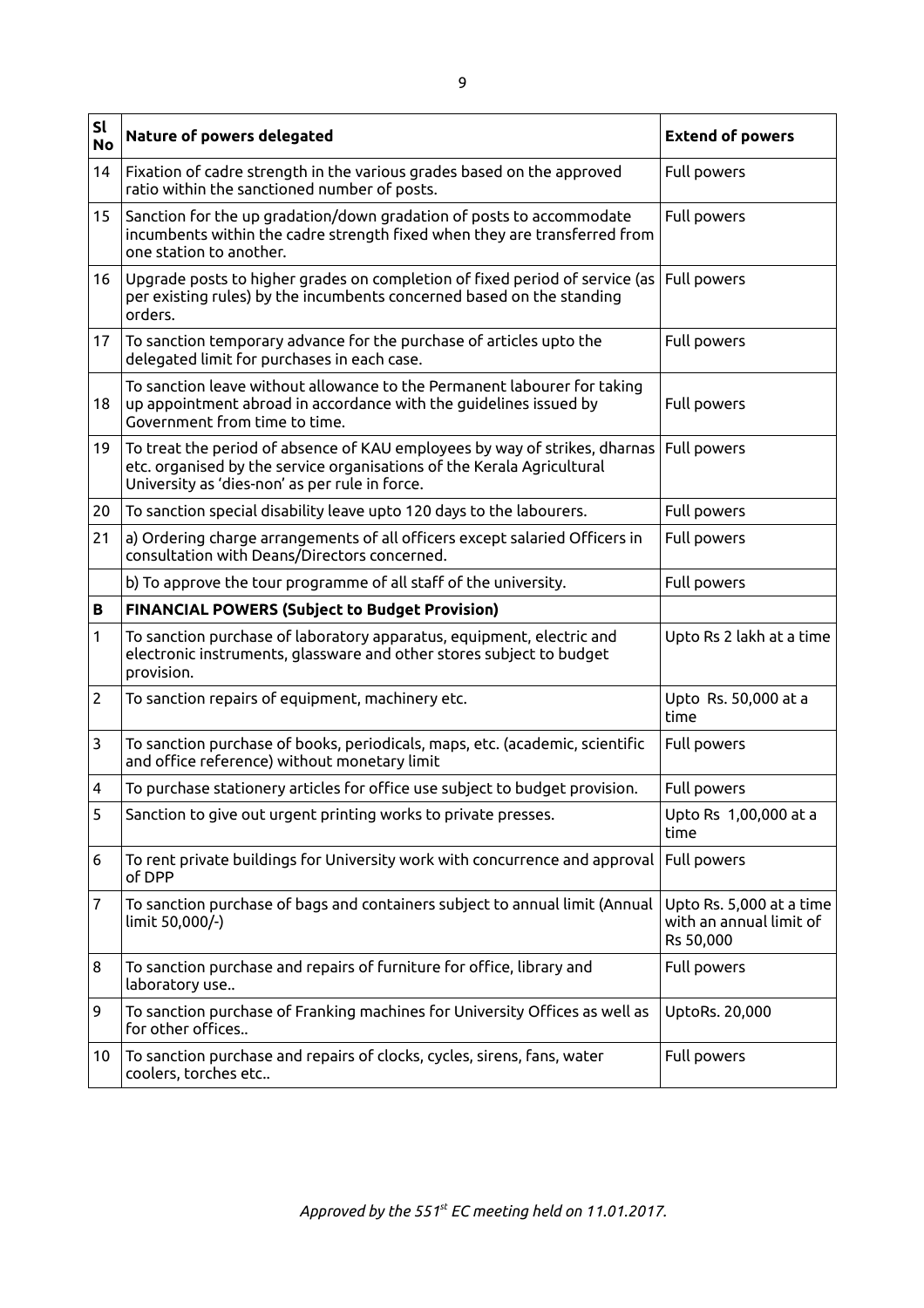| sl<br><b>No</b> | Nature of powers delegated                                                                                                                                                                                                                                                                           | <b>Extend of powers</b>                                                                                    |
|-----------------|------------------------------------------------------------------------------------------------------------------------------------------------------------------------------------------------------------------------------------------------------------------------------------------------------|------------------------------------------------------------------------------------------------------------|
| 11              | To sanction expenditure on entertainment, supply of light refreshment,<br>lunch, etc. during meetings and visit of VIPs (Press Conference) committee<br>meetings, seminars, farmers' day and other University functions.                                                                             | Rs. 10,000 at a time and<br>Rs. 20,000 for the<br>conduct of General<br>Council and special<br>convocation |
| 12              | To incur hospitality charges                                                                                                                                                                                                                                                                         | Rs.25,000                                                                                                  |
| 13              | To sanction advertisement charges subject to budget provision                                                                                                                                                                                                                                        | Full powers                                                                                                |
| 14              | To sanction binding charges of library books, journals etc.                                                                                                                                                                                                                                          | Full powers                                                                                                |
| 15              | To sanction expenditure in connection with civil suits instituted.                                                                                                                                                                                                                                   | Full powers                                                                                                |
| 16              | To sanction payment of demurrage, wharfage charges etc.                                                                                                                                                                                                                                              | Full powers                                                                                                |
| 17              | To sanction maintenance (purchase of tyres, tubes, batteries etc.) repairs<br>and replacement charges of the University vehicles subject to budget<br>provision.                                                                                                                                     | Full powers                                                                                                |
| 18              | To sanction payment of electric current consumption charges, water<br>charges etc. for University purpose.                                                                                                                                                                                           | Full powers                                                                                                |
| 19              | To sanction payment of photographic charges including photograph<br>materials (cameras, film, apparatus etc.)                                                                                                                                                                                        | Upto Rs 20,000 in each<br>case                                                                             |
| 20              | To sanction expenditure on ordinary postage stamps including foreign<br>postage, resetting of postal franking machine subject to budget allotment.                                                                                                                                                   | Full powers                                                                                                |
| 21              | To sanction shifting, extension, repairs and maintenance charges PBX<br>system and payment of monthly telephone charges including annual<br>rentals.                                                                                                                                                 | Full powers                                                                                                |
| 22              | To countersign T.A. bills and sanction T.A. advance in respect of Officers<br>under his respective administrative control.                                                                                                                                                                           | Full powers                                                                                                |
| 23              | To sanction and countersign TA claims of Officials and non- official<br>members of various Committees of the University.                                                                                                                                                                             | Full powers                                                                                                |
| 24              | To sanction withdrawal from Provident Fund Deposits (consolidated and<br>non-refundable advance) to Uty. employees.                                                                                                                                                                                  | Full powers                                                                                                |
| 25              | To sanction purchase of stationery articles and other miscellaneous<br>expenses in connection with Committee meetings, etc.                                                                                                                                                                          | Full powers                                                                                                |
|                 | To sanction investigation of arrear claims including pay and allowances and<br>contingent claims in respect of employees (Class II, III & IV) working under<br>his administrative control and with regard to contingent claims held in<br>abeyance up to a period of 5 years without monetary limit. | Full powers                                                                                                |
| 26              | To sanction non-recurring contingent charges (unforeseen items not<br>specifically conveyed under any specified item) subject to budget provision.                                                                                                                                                   | Upto Rs 25,000/-                                                                                           |
| 27              | To sanction renewal of uniforms/clothing, gumboots, raincoats, chappals,<br>blankets, aprons, glouses etc. to employees/labourers.                                                                                                                                                                   | Full powers                                                                                                |
| 28              | To sanction employment of skilled and unskilled labourers on<br>casual/monthly basis.                                                                                                                                                                                                                | UptoRs 15,000/- at a<br>time.                                                                              |
| 29              | To write off losses of stores due to unusual occurrence (damage by<br>weevils, rats, white ants, rains, fire, cyclonic winds etc) with due<br>recommendation of a technical committee.                                                                                                               | Full powers                                                                                                |
| 30              | To write off value of losses due to petty thefts, weighment and in transit<br>up to ten per cent of the total stock.                                                                                                                                                                                 | Full powers                                                                                                |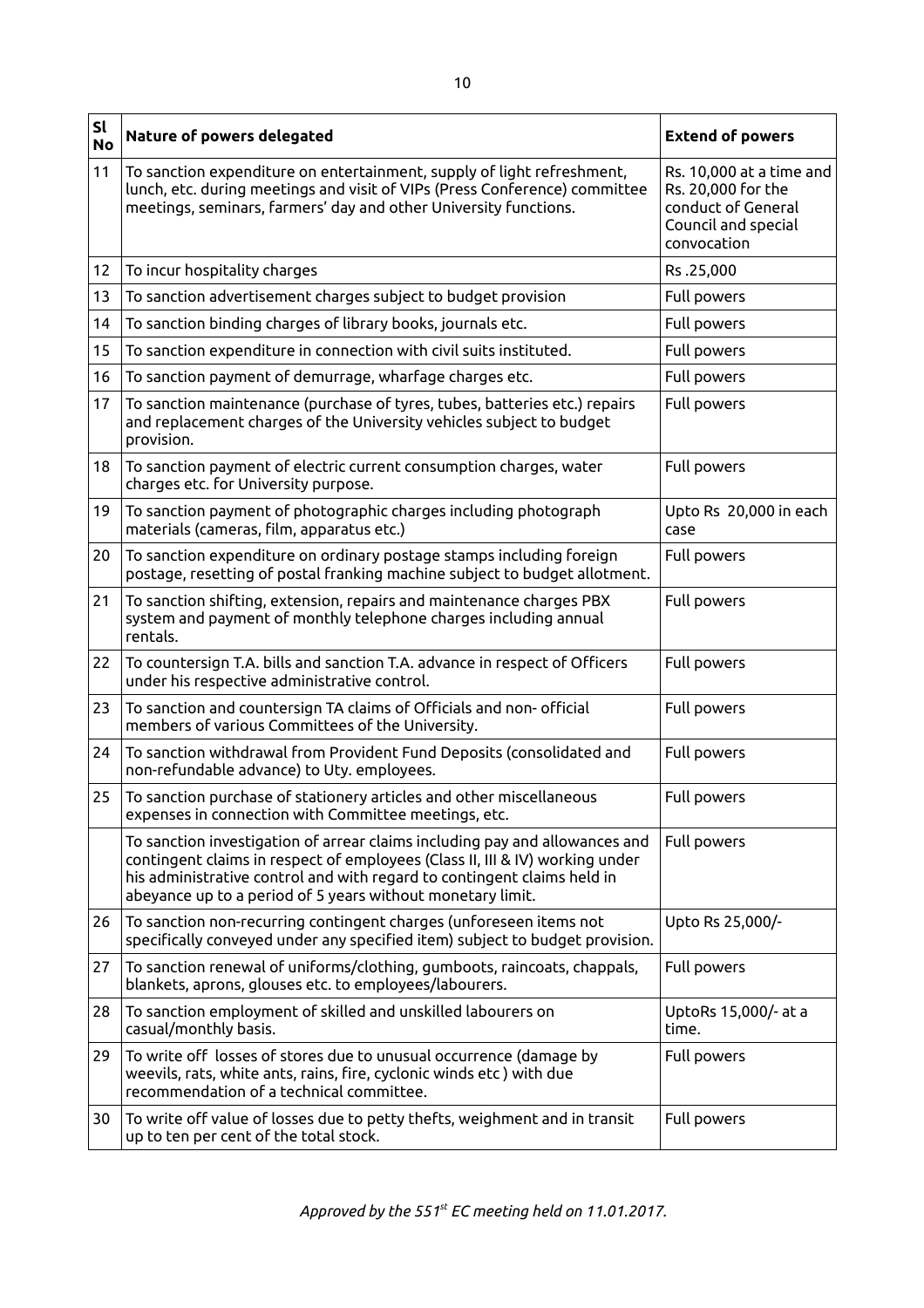| sl<br><b>No</b> | Nature of powers delegated                                                                                                                                                 | <b>Extend of powers</b>                                  |
|-----------------|----------------------------------------------------------------------------------------------------------------------------------------------------------------------------|----------------------------------------------------------|
| 31              | To execute agreements/contracts on behalf of the University and accept<br>the same.                                                                                        | Full powers                                              |
| 32              | To sanction free issue of priced publications or guide/diary                                                                                                               | Upto an annual limit of<br>Rs.10,000/                    |
| 33              | To sanction work advance (other than labour charges)                                                                                                                       | UptoRs 20,000/- at a<br>time                             |
| 34              | To sanction expenditure for payment of licence fees etc. to local bodies etc.<br>in respect of the vehicles under his control.                                             | Full powers                                              |
| 35              | To sanction petrol charges in respect of University vehicles.                                                                                                              | Full powers                                              |
| 36              | To sanction departmental advance for University expenditure subject to<br>budget provision.                                                                                | Upto Rs .20,000/- at a<br>time.                          |
| 37              | To approve and sanction the FSMA (Full Service and Maintenance<br>Agreement) charges of photocopier machines.                                                              | Full powers                                              |
| 38              | To sanction expenditure towards wages of Security personnel.                                                                                                               | Full powers                                              |
| 39              | To sanction ex-gratia payment towards the cost of medicines purchased for<br>treatment in connection with the accident while on duty.                                      | Upto Rs .10,000/-                                        |
| 40              | To write off/dispose of unserviceable articles.                                                                                                                            | Full powers                                              |
| 41              | To sanction purchase of electrical goods.                                                                                                                                  | Full powers                                              |
| 42              | To sanction supply of uniform and clothing to employees.                                                                                                                   | Full powers                                              |
| 43              | To sanction expenditure for prizes and awards.                                                                                                                             | Full powers                                              |
| 44              | To fix sale price on farm produce, animals, birds etc. at market rate.                                                                                                     | Full powers                                              |
| 45              | To sanction purchase of feeds and fodder for livestock and birds.                                                                                                          | Full powers                                              |
| 46              | To sanction charge allowance to Gazetted officers of the university                                                                                                        | Full powers                                              |
| C               | <b>ACADEMIC POWERS</b>                                                                                                                                                     |                                                          |
| 1               | To publish colleges/University calendar, regulations, course catalogues<br>every year.                                                                                     | Full powers                                              |
| 2               | To sanction endowments, scholarships, prizes and medals.                                                                                                                   | UptoRs.1,000 at a time<br>in respect of each<br>student. |
| 3               | To stop or withhold any scholarship/fellowship to any student in respect of<br>amount for which he is competent to sanction.                                               | Full powers                                              |
| 4               | To withhold or cancel the results of any candidate/candidates examination<br>in case of necessity subject to ratification by the Committee constituted for<br>the purpose. | Full powers                                              |
| 5               | To sanction tours and countersign T.A. bills of examiners.                                                                                                                 | Full powers                                              |

*Note: - The Registrar is authorised to delegate any of his powers to the subordinate officers of the University according to necessity and exigencies of services.*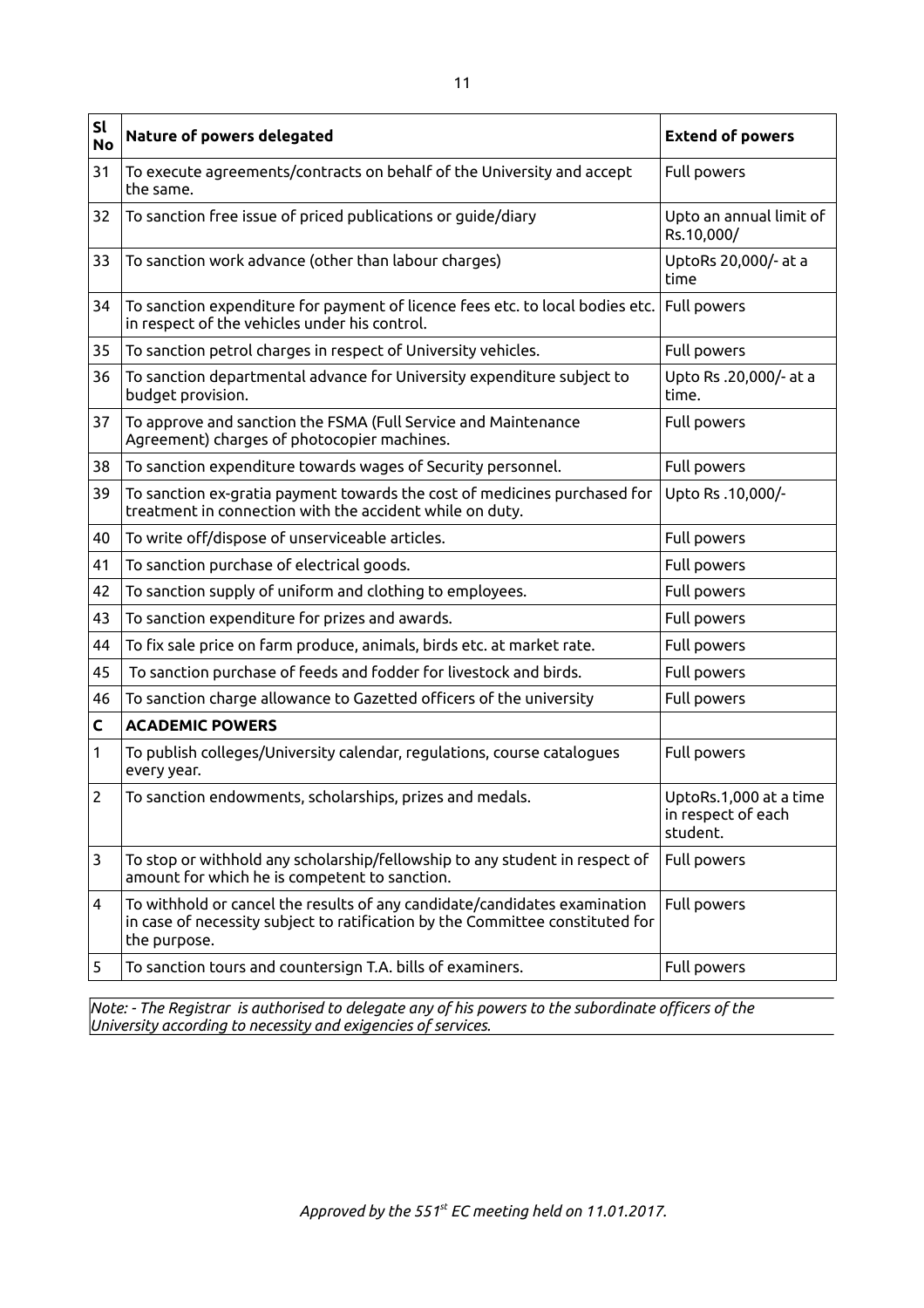## **3. JOINT REGISTRAR/DEPUTY REGISTRAR (ADMINISTRATION)**

| sl<br><b>No</b> | Nature of powers delegated                                                                                                                                                                                                                                                                                                            | <b>Extend of powers</b> |  |
|-----------------|---------------------------------------------------------------------------------------------------------------------------------------------------------------------------------------------------------------------------------------------------------------------------------------------------------------------------------------|-------------------------|--|
| A               | <b>ADMINISTRATIVE POWERS</b>                                                                                                                                                                                                                                                                                                          |                         |  |
| 1               | To sanction all kinds of leave except study leave, special disability leave and<br>leave without allowance exceeding four months to all employees of and<br>below the level of Assistant Registrar and equivalent grades as per rules.                                                                                                | Full powers             |  |
| 2               | To sanction casual leave to all officers below the cadre of Assistant<br>Registrar or equivalent grade.                                                                                                                                                                                                                               | Full powers             |  |
| 3               | To assign holiday duty and to sanction compensatory off to all employees<br>up to and including the level of Section Officers and equivalent grade.                                                                                                                                                                                   | Full powers             |  |
| 4               | To sanction journeys for official purpose within the State and to approve<br>tour programme/tour diaries and to countersign T.A. bills in respect of all<br>employees up to and inclusive of the level of Section Officers under the<br>administrative control of Registrar.                                                          | Full powers             |  |
| 5               | To sanction reimbursement of cost of medicines to all employees of the<br>Headquarters Office up to and inclusive of the level of Section Officer or<br>Officers equivalent grade subject to the observance of other formalities<br>and limitation regarding reference to District Medical Officer/Director of<br>Health Service etc. | Full powers             |  |
| 6               | To approve draft proceedings on administrative and financial matters<br>based on orders passed by the Registrar, Vice-Chancellor and Executive<br>Committee.                                                                                                                                                                          | Full powers             |  |
| 7               | To open tapals addressed to Registrar by designation.                                                                                                                                                                                                                                                                                 | Full powers             |  |
| 8               | To approve draft letters addressed to Government and other agencies<br>which does not involve policy decisions.                                                                                                                                                                                                                       | Full powers             |  |
| 9               | To issue office orders on day-to-day administrative matters and to maintain<br>general discipline in the office.                                                                                                                                                                                                                      | Full powers             |  |
| 10 <sup>°</sup> | To sanction deployment of University vehicles and allocation of Drivers for<br>University purposes including regular scheduled trips (the Transport<br>Supervisor/Officer-in-charge of vehicles to be consulted whenever<br>necessary).                                                                                               | Full powers             |  |
| 11              | To correspond with all heads of officers, subordinate officers and outside<br>agencies on routine matters of administration.                                                                                                                                                                                                          | Full powers             |  |
| 12              | To conduct annual verification of stock and stores of the University<br>Headquarters.                                                                                                                                                                                                                                                 | Full powers             |  |
| 13              | To transfer staff coming under Class III. (1) Assistants, (2) Computer<br>Assistants (3) Farm Assistants/Farm Supervisor (Agri./Vety.), (4) Research<br>Assistants, (5) Assistant Librarian(6) Technical Assistant, (7) Artist, (8)<br>Photographer.                                                                                  | Full powers             |  |
| 14              | To issue officiation certificate in respect of the Officers in the level of<br>Assistant Registrar/Asst. Comptroller/Administrative Officer/ Recruitment<br>Officer/Labour Officer and equivalent grades<br>as per rules.                                                                                                             | Full powers             |  |
| 15              | Arrange for conduct annual verification of stock and stores in the<br>University Headquarters.                                                                                                                                                                                                                                        | Full powers             |  |
| 16              | To sanction increments in respect of employees under his administrative<br>control up to the level of Section Officers and equivalent grades.                                                                                                                                                                                         | Full powers             |  |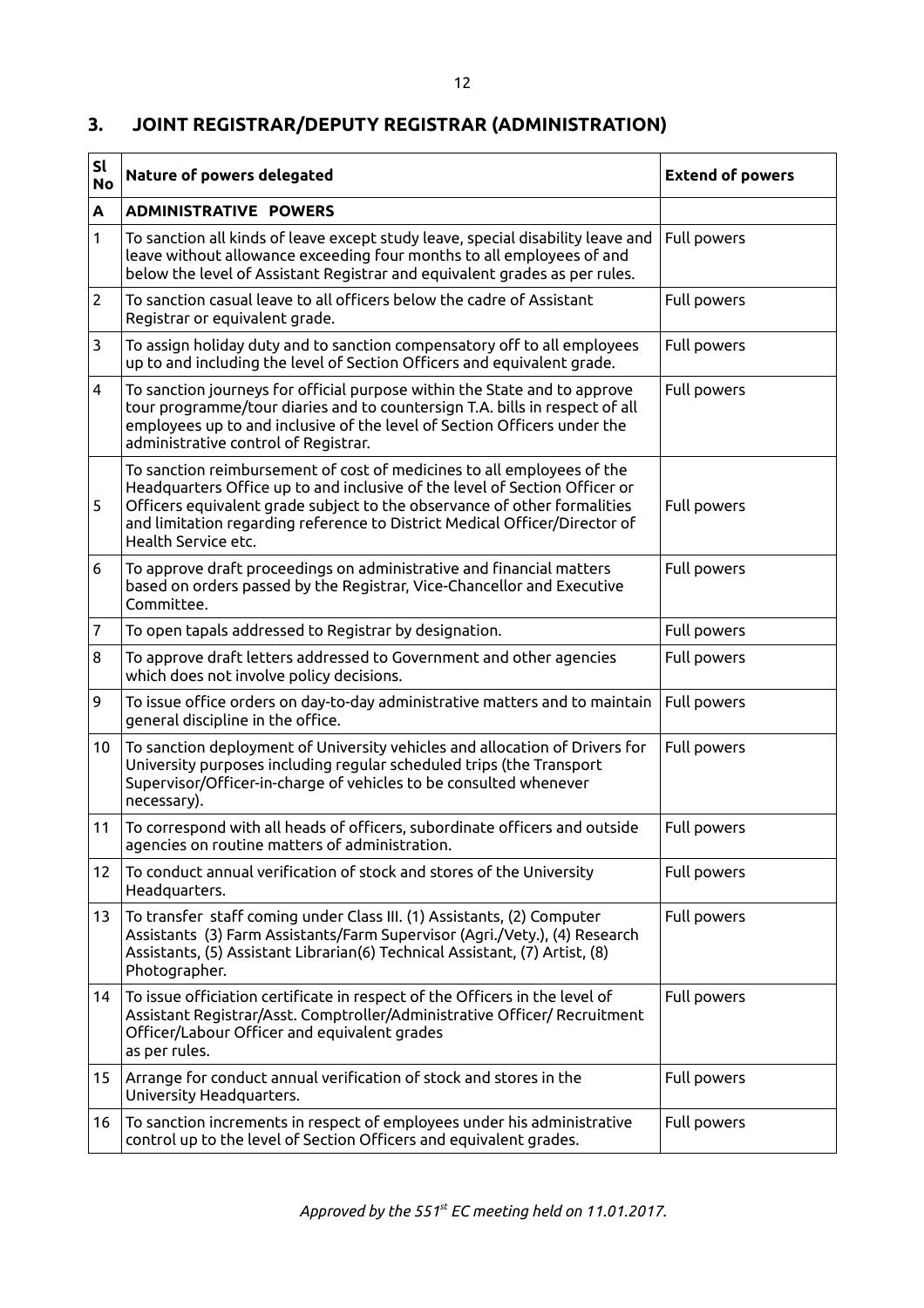| sl<br><b>No</b> | Nature of powers delegated                                                                                                                                                                                                | <b>Extend of powers</b>                                |  |
|-----------------|---------------------------------------------------------------------------------------------------------------------------------------------------------------------------------------------------------------------------|--------------------------------------------------------|--|
| 17              | To upgrade the posts to higher grades on completion of fixed period of<br>service by the incumbents concerned based on the standing order.                                                                                | Full powers                                            |  |
| 18              | To sanction leave without allowance to the permanent labourers for taking<br>up employment abroad in accordance with the guidelines issued by<br>Government from time to time.                                            | Full powers                                            |  |
| 19              | To forward applications to other agencies, issue of NOC for taking up<br>employment, Passport etc. of the employees of and below the rank of Asst.<br>Professors.                                                         | Full powers                                            |  |
| 20              | To sanction for the up gradation/down gradation of posts to accommodate<br>incumbents within the cadre strength fixed when they are transferred from<br>one station to another.                                           | Full powers                                            |  |
| 21              | For sanction charge allowance for holding full additional charge of other<br>posts.                                                                                                                                       | Full powers                                            |  |
| 22              | To sanction all kinds of leave including study leave and special disability<br>leave to all staff except salaried officers.                                                                                               | Full powers                                            |  |
| 23              | Fixation of cadre strength in the various grades based on the approved<br>ratio within the sanctioned number of posts. [Order No. GA/E3/15334/95<br>dt. 9-7-1999]                                                         | Full powers                                            |  |
| 24              | To sanction free issue of copies of Annual Report, statutes, ordinances,<br>delegation of powers etc. to other Universities/local bodies etc.                                                                             | Full powers                                            |  |
| В               | <b>FINANCIAL POWERS(Subject to Budget Provision)</b>                                                                                                                                                                      |                                                        |  |
| 1               | To sanction temporary advance for the purchase of articles upto the<br>delegated limit for purchase in each case.                                                                                                         | Full powers                                            |  |
| 2               | To sanction purchase of stationery articles for official purpose                                                                                                                                                          | Up to Rs 20,000 at a<br>time.                          |  |
| 3               | To sanction purchase of books, periodicals, maps, etc.                                                                                                                                                                    | UptoRs 5,000 at a time.                                |  |
| 4               | To sanction purchase and repairs of furniture including steel furniture for<br>office, library and laboratory use.                                                                                                        | UptoRs 25,000 at a<br>time.                            |  |
| 5               | To sanction maintenance, repairs and replacement charge of University<br>vehicles                                                                                                                                         | Upto Rs 10,000 at a<br>time                            |  |
| 6               | To sanction expenditure on ordinary postage stamps including foreign<br>postage, resetting of Franking Machine.                                                                                                           | Rs 50,000 at a time.                                   |  |
| $\overline{7}$  | To sanction non-recurring contingent charges subject to budget provision<br>observing official formalities.                                                                                                               | Upto Rs 5,000 at a time.                               |  |
| 8               | To sanction fuel charges of University vehicles                                                                                                                                                                           | Upto Rs 5,000 at a<br>time per vehicle.                |  |
| 9               | To sanction expenditure for purchase of printed forms, registers and priced<br>Government publications for official purposes.                                                                                             | Upto Rs 10,000 at a<br>time.                           |  |
| 10              | To pass all invoices/bills, vouchers for payment covered by sanction from<br>competent authority.                                                                                                                         | <b>Full Powers</b>                                     |  |
| 11              | To sanction expenditure in connection with Civil suits filed by or against the<br>University,                                                                                                                             | Subject to the<br>maximum for Rs<br>10,000/- each time |  |
| 12              | To sanction expenditure on entertainment, supply of light refreshment,<br>lunch etc., during meetings and visit of VIPs (Press conference), Committee<br>meetings, Seminars, Farmers' Day and other University functions. | Up to Rs 10,000/- at a<br>time                         |  |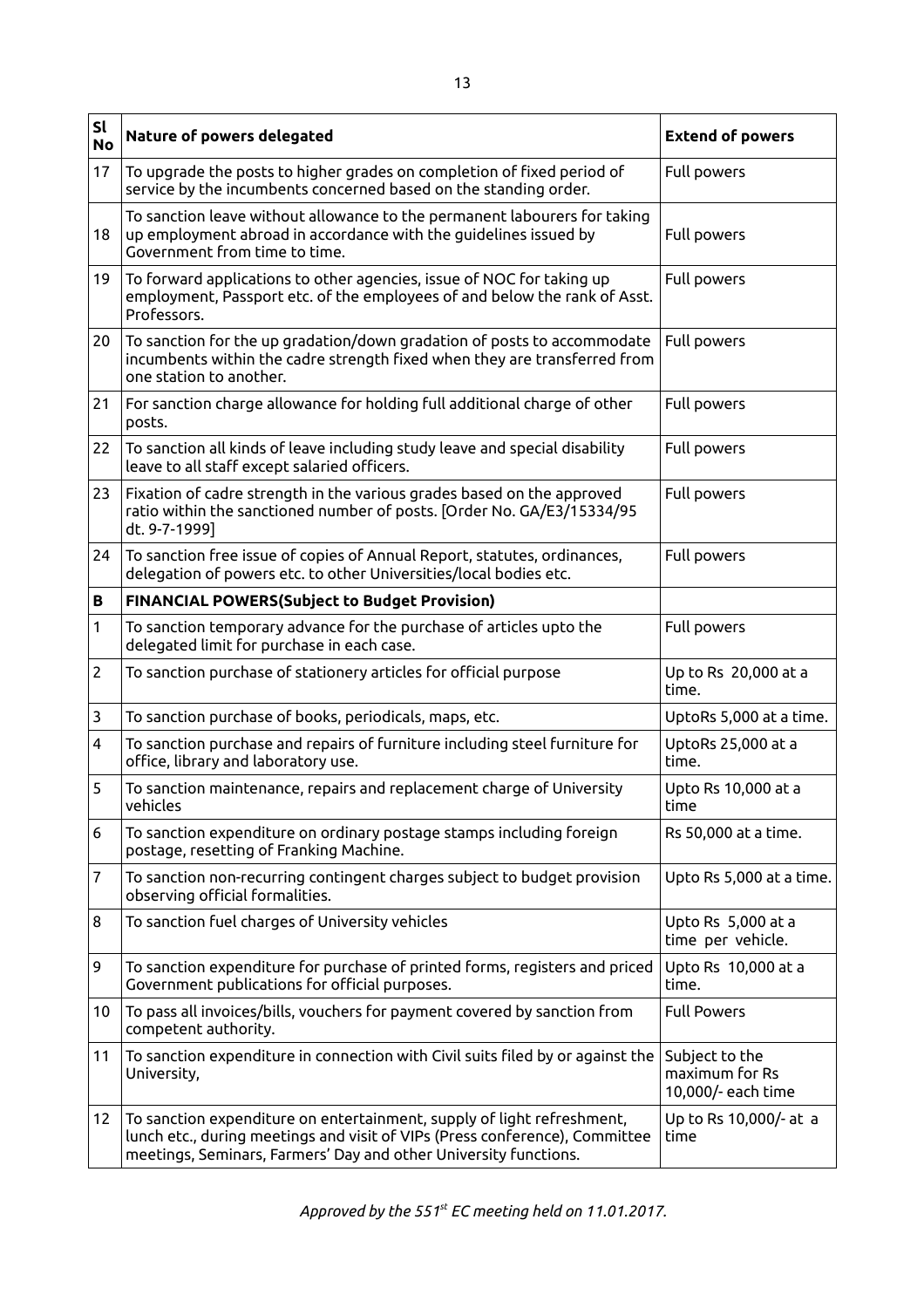| sl<br><b>No</b> | Nature of powers delegated                                                                                                                                                                                                                                                                           | <b>Extend of powers</b>        |  |
|-----------------|------------------------------------------------------------------------------------------------------------------------------------------------------------------------------------------------------------------------------------------------------------------------------------------------------|--------------------------------|--|
| 13              | To sanction petty contingent expenses                                                                                                                                                                                                                                                                | Upto Rs 1,000/ at a<br>time.   |  |
| 14              | To sanction payment of electric current consumption charges, water<br>charges etc. for University purposes.                                                                                                                                                                                          | <b>Full Powers</b>             |  |
| 15              | To sanction renewal of uniform, clothing, gum boots, raincoats, chappals,<br>blanket, aprons, gloves etc. to employees/labourers entitled for the same.                                                                                                                                              | <b>Full Powers</b>             |  |
| 16              | To sanction purchase of vessels, utensils, furniture, cooking crockery and<br>other furnishing materials for the University Guest House/Farm rest house.                                                                                                                                             | <b>Full Powers</b>             |  |
| 17              | To sanction advance in respect of expenditure which he is competent to<br>sanction subject to code rules and for adjusting the advances so sanctioned<br>by him.                                                                                                                                     | Up to Rs 10,000/- at a<br>time |  |
| 18              | To countersign TA bills and sanction TA advance in respect of Officers<br>under his respective administrative control up to and including the level of<br>Assistant Registrar and equivalent grade.                                                                                                  | <b>Full Powers</b>             |  |
| 19              | To sanction purchase of duplicators, computers and accessories, franking<br>machine, etc. for University office as well as for other offices.                                                                                                                                                        | Rs 50,000/- in each<br>case.   |  |
| 20              | To sanction purchase and repairs of articles like fan, watercoolers,<br>crockeries etc                                                                                                                                                                                                               | <b>Full Powers</b>             |  |
| 21              | To sanction advertisement charges                                                                                                                                                                                                                                                                    | Upto Rs 25,000/-               |  |
| 22              | To sanction shifting, extension, repairs and maintenance charges, PBX<br>system and payment of monthly telephone charges including annual<br>rentals.                                                                                                                                                | <b>Full Powers</b>             |  |
| 23              | To sanction temporary withdrawal from Provident Fund deposits<br>(consolidated and non-refundable advance) to University employees up to<br>and including the level of Assistant Registrar and equivalent grade.                                                                                     | <b>Full Powers</b>             |  |
| 24              | To sanction investigation of arrear claims including pay and allowances and<br>contingent claims in respect of employees (Class II, III & IV) working under<br>his administrative control and with regard to contingent claims held in<br>abeyance up to a period of 5 years without monetary limit. | <b>Full Powers</b>             |  |
| 25              | To sanction contingent expenditure for miscellaneous purposes (other than Upto Rs 10,000/- at a<br>labour charges).                                                                                                                                                                                  | time.                          |  |
| 26              | To sanction expenditure for payment of license fees etc. to local bodies etc.<br>in respect of the vehicles under the control of the Registrar.                                                                                                                                                      | Full powers                    |  |
| 27              | To sanction payment of rentals and call charges of telex at Kerala<br>Agricultural University Headquarters.                                                                                                                                                                                          | Full powers                    |  |
| 28              | To sanction expenditure for payment of property tax                                                                                                                                                                                                                                                  | <b>Full Powers</b>             |  |
| 29              | To write off/dispose of unserviceable articles                                                                                                                                                                                                                                                       | <b>Full Powers</b>             |  |
| 30              | To sanction purchase of electrical goods                                                                                                                                                                                                                                                             | Rs 10,000/- in each<br>case.   |  |
| 31              | To sanction supply of uniform and clothing to employees.                                                                                                                                                                                                                                             | Upto Rs 25,000/-               |  |
| 32              | To sanction expenditure on printing of Technical reports, Station reports,<br><b>Full Powers</b><br>University Calendars, University Diaries, proceedings and minutes of<br>meetings, brochures, pamphlets, posters etc. in KAU Press.                                                               |                                |  |
| 33              | To sanction expenditure in connection with civil suits instituted at<br>University approved rate.                                                                                                                                                                                                    | <b>Full Powers</b>             |  |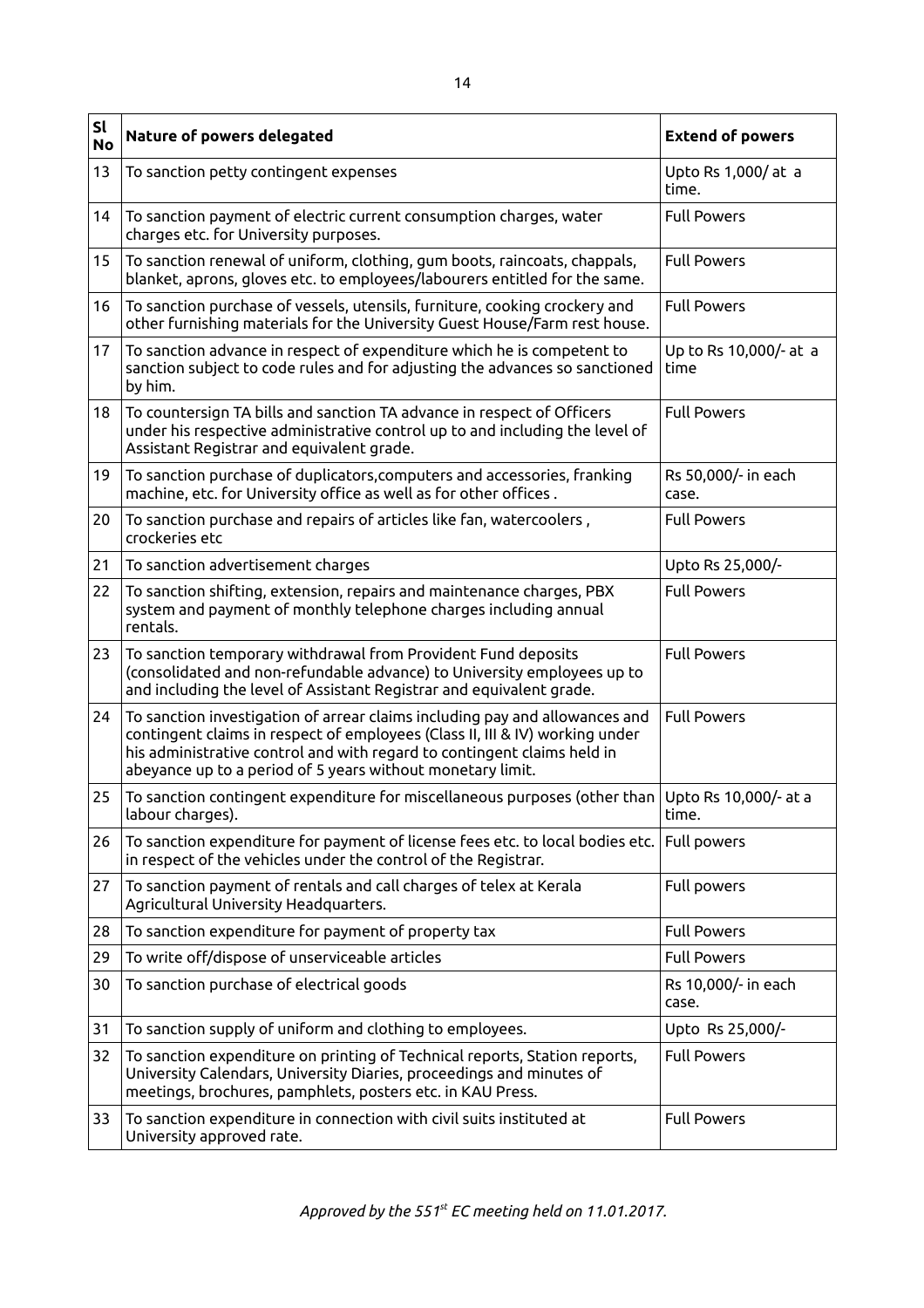| sl<br><b>No</b> | Nature of powers delegated                                                                                                                                             | <b>Extend of powers</b>                                |  |
|-----------------|------------------------------------------------------------------------------------------------------------------------------------------------------------------------|--------------------------------------------------------|--|
| 34              | To sanction purchase of stationery articles and other miscellaneous<br>expenses in connection with Committee meetings etc.                                             | Upto Rs 10,000 at a<br>time. Annual limit Rs<br>50,000 |  |
| 35              | To sanction purchase of vessels, utensils, furniture, cooking crockery and<br>other furnishing materials for guest house/Farm Rest House.                              | Upto Rs 50,000/                                        |  |
| 36              | To sanction purchase of laboratory apparatus, equipment, electric and<br>electronic instruments, glassware and other stores subject to budget<br>provision.            | <b>Full Powers</b>                                     |  |
| 37              | To sanction repairs of equipment, machinery etc.                                                                                                                       | Upto Rs 25,000/- at a<br>time.                         |  |
| 38              | To purchase stationery articles for office use subject to budget provision.                                                                                            | <b>Full Powers</b>                                     |  |
| 39              | To sanction purchase of bags and containers subject to annual limit.                                                                                                   | Upto Rs 1,000 at a<br>time. Annual limit Rs<br>10,000. |  |
| 40              | To sanction binding charges of library books, journals etc.                                                                                                            | Full powers                                            |  |
| 41              | To sanction free issue of priced publications, guide/diary.                                                                                                            | Upto an annual limit of<br>Rs 5,000                    |  |
| 42              | To approve and sanction FSMA charges of photocopier machines/office<br>equipment.                                                                                      | Full powers                                            |  |
| 43              | To sanction expenditure towards wages of Security personnel.                                                                                                           | Full powers                                            |  |
| 44              | To sanction and countersign TA claims of official and non-official members<br>of various Committees of the University.                                                 | Full powers                                            |  |
| C               | <b>GENERAL</b>                                                                                                                                                         |                                                        |  |
| 1               | Any of the powers delegated under 'A' and 'B' above can be withdrawn by<br>the Registrar in consultation with the Vice-Chancellor, at any time, by an<br>office order. |                                                        |  |
| $\overline{2}$  | Any case not strictly conforming to the rules/orders will be put up by<br>Deputy Registrar (Admn.) to the Registrar.                                                   |                                                        |  |
| 3               | Any other official duty/work assigned by the Registrar from time to time<br>will also be done by Deputy Registrar (Admn.)                                              |                                                        |  |
| 4               | The performance of the duties and powers by Deputy Registrar (Admn.)<br>will be subject to the overall control and supervision of the Registrar.                       |                                                        |  |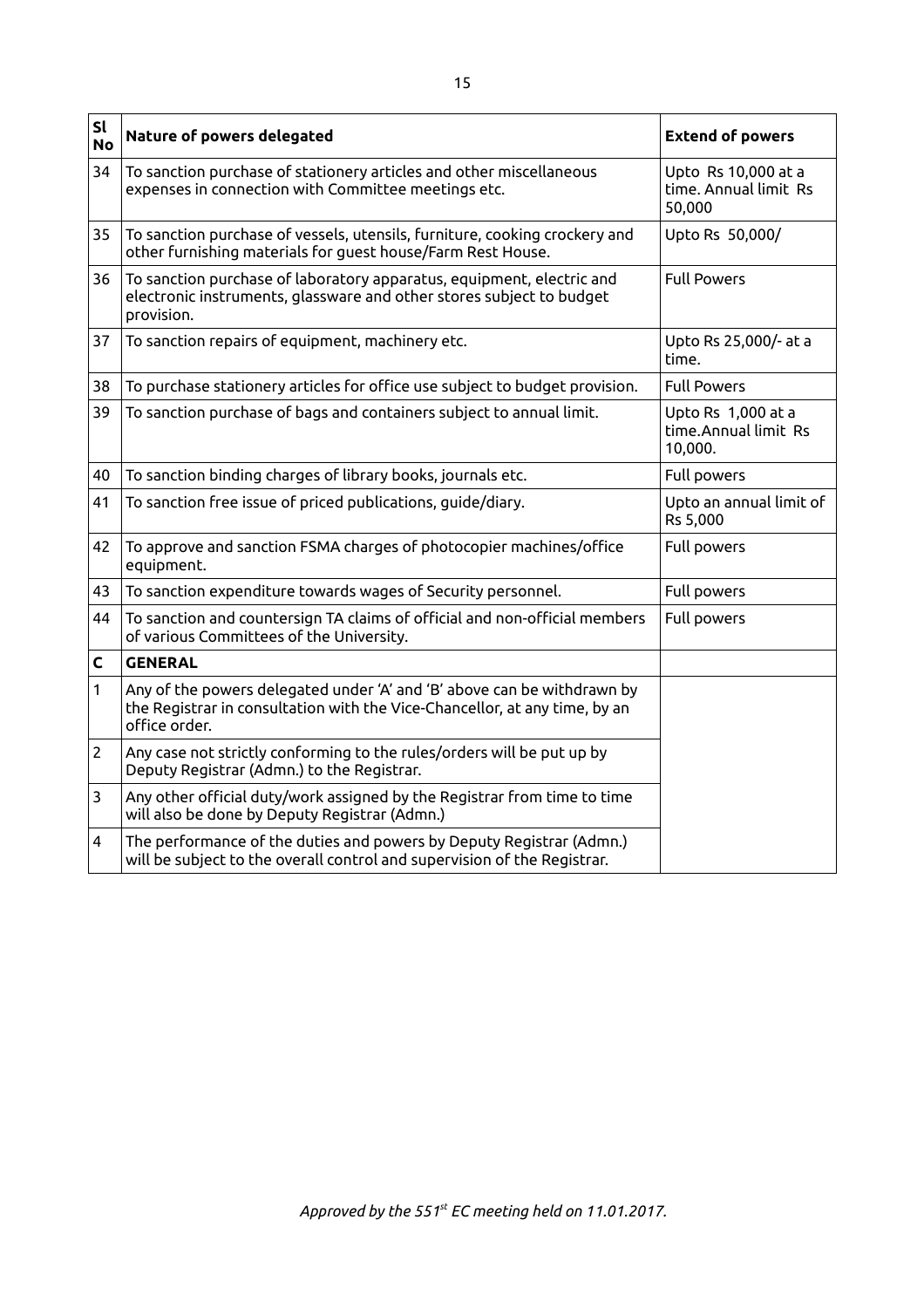#### 16

# **4. DEPUTY/JOINT REGISTRAR (ACADEMIC)**

| <b>Sl</b><br><b>No</b> | Nature of powers delegated                                                                                                                                                                                                                             | <b>Extend of powers</b>                                          |  |  |  |
|------------------------|--------------------------------------------------------------------------------------------------------------------------------------------------------------------------------------------------------------------------------------------------------|------------------------------------------------------------------|--|--|--|
| A                      | <b>ADMINISTRATIVE POWERS</b>                                                                                                                                                                                                                           |                                                                  |  |  |  |
| 1                      | To grant casual leave to all the subordinate staff of the academic wing.                                                                                                                                                                               | <b>Full Powers</b>                                               |  |  |  |
| $\overline{2}$         | To verify the attendance register daily.                                                                                                                                                                                                               | <b>Full Powers</b>                                               |  |  |  |
| 3                      | To correspond with other universities/UGC/ICAR or such other bodies/Govt<br>on academic matters of a routine nature.                                                                                                                                   | <b>Full Powers</b>                                               |  |  |  |
| 4                      | To correspond with Deans, Directors and other academic staff on routine<br>business.                                                                                                                                                                   | <b>Full Powers</b>                                               |  |  |  |
| 5                      | To issue orders on academic matters with the approval of Registrar/ Vice-<br>Chancellor/Executive Committee/Academic Council                                                                                                                           | <b>Full Powers</b>                                               |  |  |  |
| 6                      | To sanction the closing to correspondence files.                                                                                                                                                                                                       | <b>Full Powers</b>                                               |  |  |  |
| 7                      | To depute the ministerial staff and Class IV employees to places within the<br>State in connection with academic matters.                                                                                                                              | <b>Full Powers</b>                                               |  |  |  |
| 8                      | To sanction journeys for official purpose within the State and to approve<br>tour programme/tour diaries and to countersign T.A. bills in respect of all<br>employees upto and inclusive of the level of Section officers working in<br>Academic Wing. | <b>Full Powers</b>                                               |  |  |  |
| 9                      | To approve draft proceedings on administrative and financial matters<br>based on orders passed by the Registrar, Vice-Chancellor and Executive<br>Committee.                                                                                           | <b>Full Powers</b>                                               |  |  |  |
| 10                     | To open tapals addressed to Registrar by designation.                                                                                                                                                                                                  | <b>Full Powers</b>                                               |  |  |  |
| 11                     | To issue office orders on day-to-day administrative matters and to maintain<br>general discipline in the office.                                                                                                                                       | <b>Full Powers</b>                                               |  |  |  |
| 12                     | To sanction deployment of University vehicles and allocation of Drivers for<br>University purposes including regular scheduled trips (in the case of<br>vehicles allotted to academic wing).                                                           | <b>Full Powers</b>                                               |  |  |  |
| в                      | <b>FINANCIAL POWERS (Subject to budget provision)</b>                                                                                                                                                                                                  |                                                                  |  |  |  |
| 1                      | To sanction printing of academic forms, academic calendars, prospectus,<br>registers, application form, regulations, syllabi, curricula etc from the<br>Kerala Agricultural University Press                                                           | <b>Full Powers</b>                                               |  |  |  |
| $\overline{2}$         | To sanction contingent expenditure                                                                                                                                                                                                                     | Upto Rs 2,000/- at a<br>time with annual limit<br>of Rs 20,000/- |  |  |  |
| 3                      | To pass invoices/bills/vouchers for payment covered by sanction from<br>competent authority.                                                                                                                                                           | <b>Full Powers</b>                                               |  |  |  |
| 4                      | To sanction fellowship/scholarships to students as per rules.                                                                                                                                                                                          | <b>Full Powers</b>                                               |  |  |  |
| 5                      | To sanction purchase of stationery articles for official purpose.                                                                                                                                                                                      | Upto Rs 20,000 at a<br>time.                                     |  |  |  |
| 6                      | To sanction expenditure on ordinary postage stamps including foreign<br>postage, resetting of Franking Machine,                                                                                                                                        | Rs 50,000 at a time                                              |  |  |  |
| 7                      | To sanction expenditure for purchase of printed forms, registers and priced<br>Upto Rs 10,000 at a<br>Government publications for official purposes.<br>time                                                                                           |                                                                  |  |  |  |
| 8                      | To pass all invoices/bills, vouchers for payment covered by sanction from<br><b>Full Powers</b><br>competent authority.                                                                                                                                |                                                                  |  |  |  |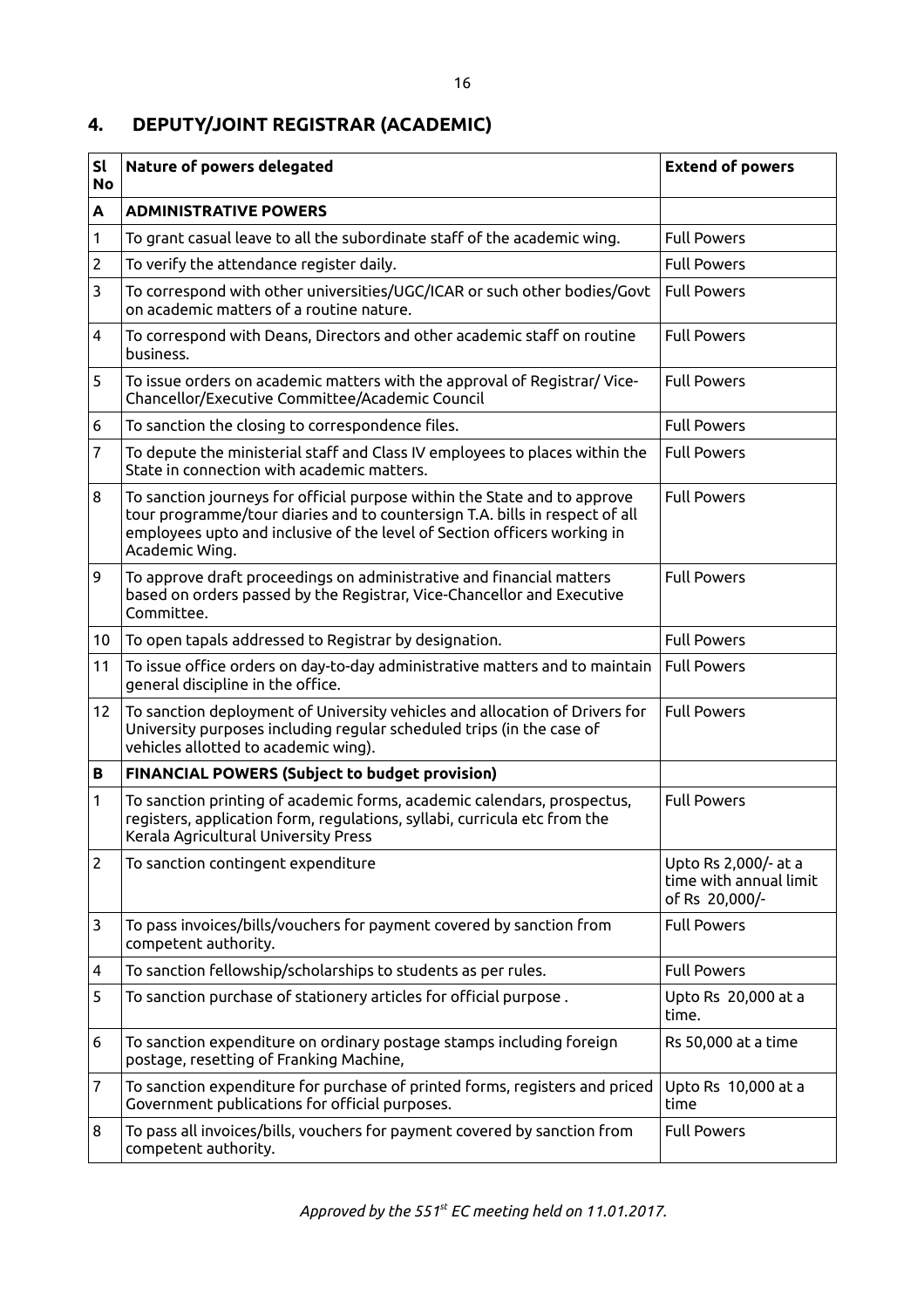| <b>Sl</b><br><b>No</b> | Nature of powers delegated                                                                                                                                                                                                | <b>Extend of powers</b>                           |  |
|------------------------|---------------------------------------------------------------------------------------------------------------------------------------------------------------------------------------------------------------------------|---------------------------------------------------|--|
| 9                      | To sanction expenditure on entertainment, supply of light refreshment,<br>lunch etc., during meetings and visit of VIPs (Press conference), Committee<br>meetings, Seminars, Farmers' Day and other University functions. | Rs 10,000/- at a time                             |  |
| 10                     | To sanction petty contingent expenses                                                                                                                                                                                     | Upto Rs 1000/- at a<br>time                       |  |
| 11                     | To sanction advance in respect of expenditure which he is competent to<br>sanction the advances subject to code rules and for adjusting so sanctioned<br>by him.                                                          | Upto Rs 10,000/- at a<br>time                     |  |
| 12                     | To sanction contingent expenditure for miscellaneous purposes (other than<br>labour charges).                                                                                                                             | Upto Rs 10,000/- at a<br>time.                    |  |
| 13                     | To write off/dispose of unserviceable articles                                                                                                                                                                            | Full powers                                       |  |
| 14                     | To sanction purchase of stationery articles and other miscellaneous<br>expenses in connection with Committee meetings etc.                                                                                                | Upto Rs 5,000 at a time<br>Annual limit Rs 50,000 |  |
| 15                     | To purchase stationery articles for office us.                                                                                                                                                                            | Full powers                                       |  |
| 16                     | To approve and sanction FSMA charges of Photo copying machines/Office<br>equipment                                                                                                                                        | Full powers                                       |  |
| 17                     | To sanction and countersign TA claims of official and non-official members<br>of Academic Council of the University.                                                                                                      | Full powers                                       |  |
| $\mathsf{C}$           | <b>ACADEMIC POWERS</b>                                                                                                                                                                                                    |                                                   |  |
| 1                      | To sign and issue grade cards to students                                                                                                                                                                                 | Full powers                                       |  |
| $\overline{c}$         | To issue mark lists/transcripts of record of work to students                                                                                                                                                             | Full powers                                       |  |
| 3                      | To sign and issue provisional certificate of various courses.                                                                                                                                                             | Full powers                                       |  |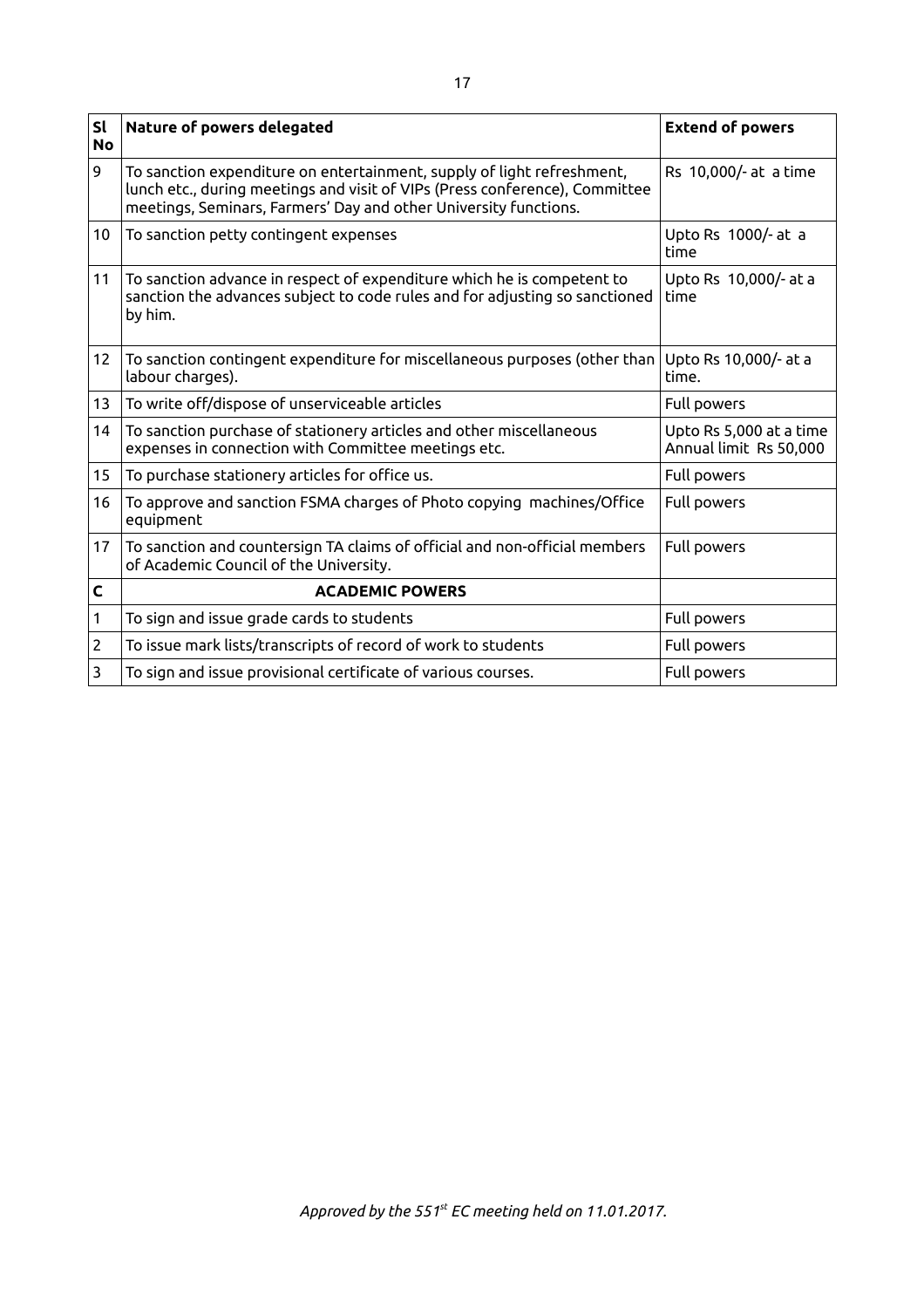## **5. ASSISTANT REGISTRAR /RECRUITMENT OFFICER**

| SI<br><b>No</b> | Nature of powers delegated                                                                                                                                                                                                                                            | <b>Extend of powers</b>                                       |  |  |
|-----------------|-----------------------------------------------------------------------------------------------------------------------------------------------------------------------------------------------------------------------------------------------------------------------|---------------------------------------------------------------|--|--|
| A               | <b>ADMINISTRATIVE POWERS</b>                                                                                                                                                                                                                                          |                                                               |  |  |
| $\mathbf{1}$    | To grant all kinds of leave other than study leave and special disability leave<br>and leave without allowances exceeding four months at a time, to all<br>Officers upto and including Section Officer and Farm Supervisors of the<br>Kerala Agricultural University. | Full powers                                                   |  |  |
| $\overline{2}$  | To review the notes of inspection on the Personal Registers of Assts<br>working in the University Headquarters.                                                                                                                                                       | Full powers                                                   |  |  |
| 3               | To approve all drafts (except cases of very important/policy matter etc.)<br>based on the orders passed by the Registrar/ Vice-Chancellor/Executive<br>Committee                                                                                                      | Full powers                                                   |  |  |
| 4               | To open the daily tapals addressed to the Registrar/Vice-<br>Chancellor/Director of Research by designation in the absence of the<br>Officers at Headquarters.                                                                                                        | Full powers                                                   |  |  |
| 5               | To attest entries in the service books of all Class II, III and IV (non-gazetted)<br>officers of the Kerala Agricultural University.                                                                                                                                  | Full powers                                                   |  |  |
| 6               | To order and attend to destruction and preservation of records.                                                                                                                                                                                                       | Full powers                                                   |  |  |
| $\overline{7}$  | Sanction deployment of vehicles and allocation of Drivers for University<br>purposes including regular scheduled trips etc. in consultation with the<br>Transport Supervisor, Officer i/c. of vehicles wherever necessary.                                            | Full powers                                                   |  |  |
| 8               | To sanction periodical increments of all Class II, III and IV (non-gazetted)<br>officers attached to Kerala Agri. Uty. Hqrs. Office.                                                                                                                                  | Full powers                                                   |  |  |
| 9               | To countersign applications of all Class III and Class IV employees working<br>in the Kerala Agricultural University Headquarters office for admission to<br>G.P.F.                                                                                                   | Full powers                                                   |  |  |
| 10 <sup>°</sup> | To grant eligible leave up to one month and surrender of Earned leave for<br>officers of and below the rank of Section Officers.                                                                                                                                      | Full powers                                                   |  |  |
| 11              | To transfer the non-teaching staff mentioned below:                                                                                                                                                                                                                   | Full powers                                                   |  |  |
|                 | i) Drivers other than those driving the vehicles of salaried officers and<br>Directors and the Vehicles stationed at the Kerala Agricultural University<br>Headquarters.                                                                                              | Full powers                                                   |  |  |
|                 | ii) Class IV employees, Clerical Assistant/Lab. Assistant Grade III, Field<br>Supervisors/Technicians and those Class III categories not coming under<br>the delegation of powers of Deputy Registrar (Admn.)                                                         | Full powers                                                   |  |  |
| 12              | To issue officiation certificate in respect of the employees upto and<br>inclusive of Section Officers and equivalent grades as per rules.                                                                                                                            | Full powers                                                   |  |  |
| B               | <b>FINANCIAL POWERS</b>                                                                                                                                                                                                                                               |                                                               |  |  |
| 1               | To sanction investigation of arrear claims of Class II and Class IV (non-<br>gazetted) officers by the Comptroller if the claims are not time barred.                                                                                                                 | Full powers                                                   |  |  |
| 2               | To sanction printing of forms, registers etc. subject to maximum of Rs.<br>1,000/- per year.                                                                                                                                                                          | Upto Rs.1000/- at a<br>time(Maximum of Rs<br>10,000 per year) |  |  |
| 3               | To sanction purchase of stationery.                                                                                                                                                                                                                                   | Upto Rs.1000/- at a<br>time                                   |  |  |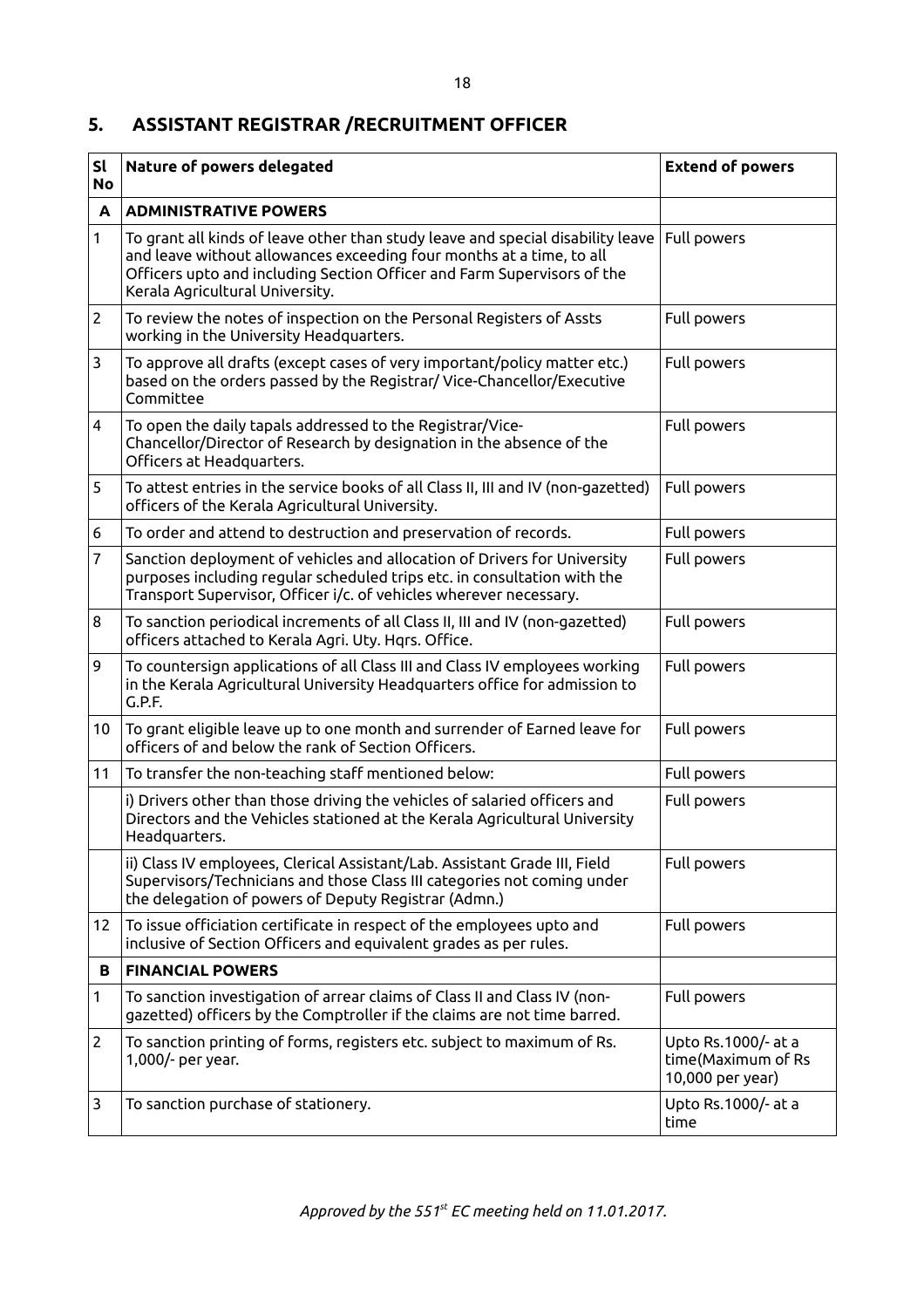| <b>Sl</b><br><b>No</b> | Nature of powers delegated                                                                                                                        | <b>Extend of powers</b>                       |  |
|------------------------|---------------------------------------------------------------------------------------------------------------------------------------------------|-----------------------------------------------|--|
| 4                      | To pass invoices/bills/vouchers for payment covered by sanction from<br>competent authority.                                                      | Full powers                                   |  |
| 5                      | To verify and account for the entire stock of furniture, stationery and other<br>valuables to be done by administrative branch.                   | Full powers                                   |  |
| 6                      | To sanction payment of cost of fuel consumed for the University vehicles<br>deployed for scheduled trips.                                         | Full powers                                   |  |
| 7                      | To sanction expenditure of electric current charges, water charges etc. as<br>per rules without monetary limit.                                   | Full powers                                   |  |
| 8                      | To sanction maintenance, repair and replacement charges of University<br>vehicles subject to budget provision and on receipt of technical advice. | Upto Rs.5,000/- at a<br>time.                 |  |
| 9                      | To sanction fuel charges of University vehicles as per rules.                                                                                     | Upto Rs.3,000/- at a<br>time for each vehicle |  |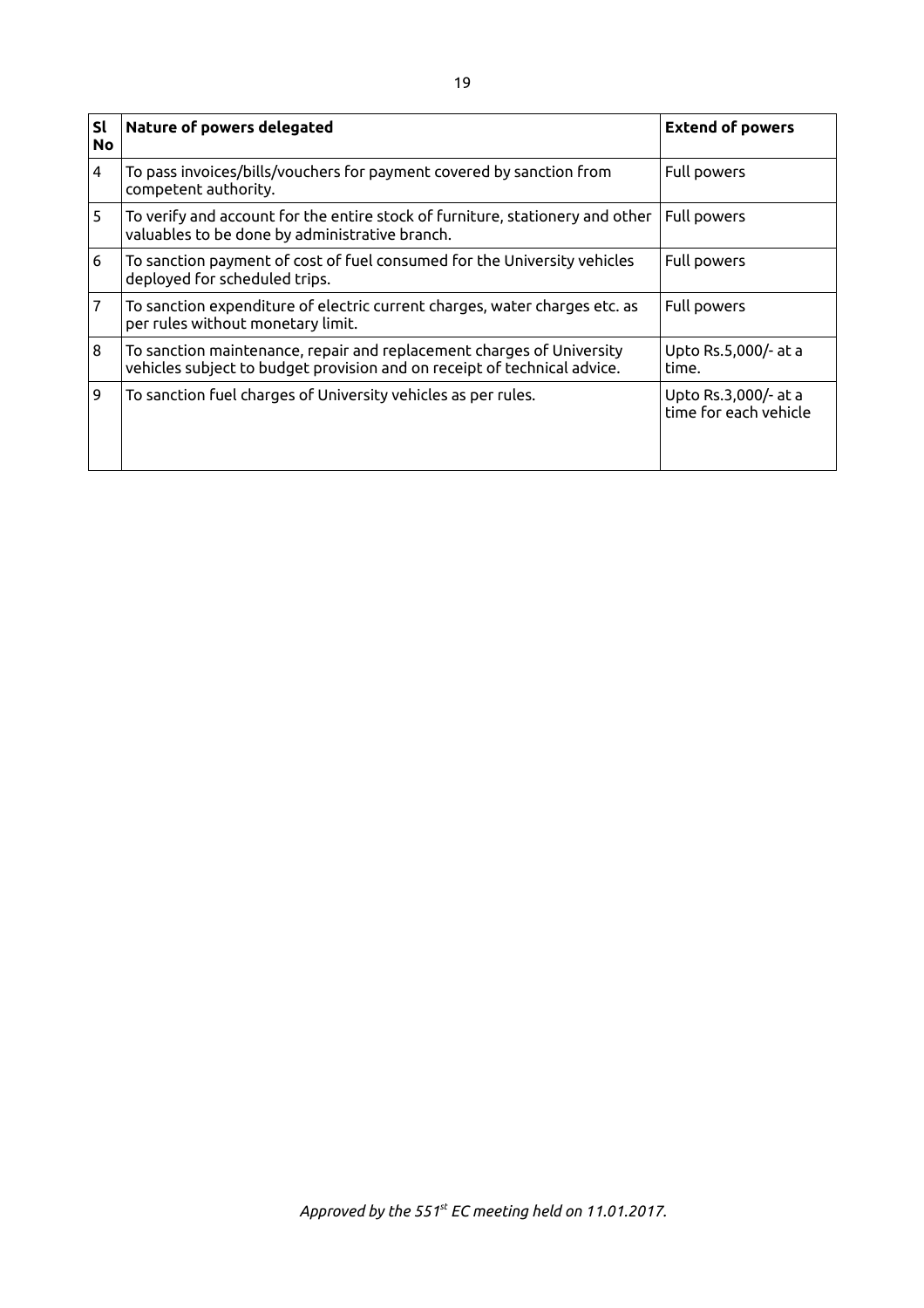### **6. COMPTROLLER**

| SI<br><b>No</b>                                                                                                                                              | Nature of powers delegated                                                                                                                                                                                                                                     | <b>Extend of powers</b>    |  |  |
|--------------------------------------------------------------------------------------------------------------------------------------------------------------|----------------------------------------------------------------------------------------------------------------------------------------------------------------------------------------------------------------------------------------------------------------|----------------------------|--|--|
|                                                                                                                                                              | <b>ADMINISTRATIVE /FINANCIAL POWERS</b>                                                                                                                                                                                                                        |                            |  |  |
| 1                                                                                                                                                            | To sanction permanent advance to subordinate Officers.                                                                                                                                                                                                         | Full powers                |  |  |
| $\overline{2}$                                                                                                                                               | To refund excess collection or excess recovery and deposits.                                                                                                                                                                                                   | Full powers                |  |  |
| 3                                                                                                                                                            | To sanction free issue of copies of budget estimates, statutes, ordinances,<br>delegation of powers etc. to other Universities/local bodies etc.                                                                                                               | Full powers                |  |  |
| 4                                                                                                                                                            | To sanction payment of audit fees to Auditors appointed under Section<br>47(2) of Kerala Agricultural University Act.                                                                                                                                          | Full powers                |  |  |
| 5                                                                                                                                                            | To sanction house construction and conveyance advance to Officers and<br>staff based on the priority list and the monetary limit approved by the Vice-<br>Chancellor/Executive Committee as the case may be and subject to budget<br>provision and code rules. | Full powers                |  |  |
| 6                                                                                                                                                            | To sanction pension, D.C.R.G., Family Pension etc. in respect of University<br>employees.                                                                                                                                                                      | Full powers                |  |  |
| $\overline{7}$                                                                                                                                               | To sanction withdrawal from Provident Fund deposits (consolidated and<br>non-refundable advance) under ordinary as well as special<br>circumstances/special cases of the University employees.                                                                 | Full powers                |  |  |
| 8                                                                                                                                                            | To sanction cycle advance to the Uty. employees (PF 3-9836/75 dt. 14-6-<br>1978)                                                                                                                                                                               | Full powers                |  |  |
| 9                                                                                                                                                            | To sanction expenditure on entertainment, supply of light refreshments,<br>lunch etc. in respect of meetings convened by the Comptroller                                                                                                                       | Upto Rs.5,000/at a<br>time |  |  |
| 10 <sup>°</sup>                                                                                                                                              | To sanction tour and countersign T.A. bills in respect of audit parties and<br>staff attached to the Comptroller's Wing for tours within the State.                                                                                                            | Full powers                |  |  |
| 11                                                                                                                                                           | To sanction payment of amount under Family Benefit Scheme.                                                                                                                                                                                                     | Full powers                |  |  |
| The Comptroller is authorized to delegate any of the powers to the subordinate officers of the university<br>according to necessity & exigencies of service. |                                                                                                                                                                                                                                                                |                            |  |  |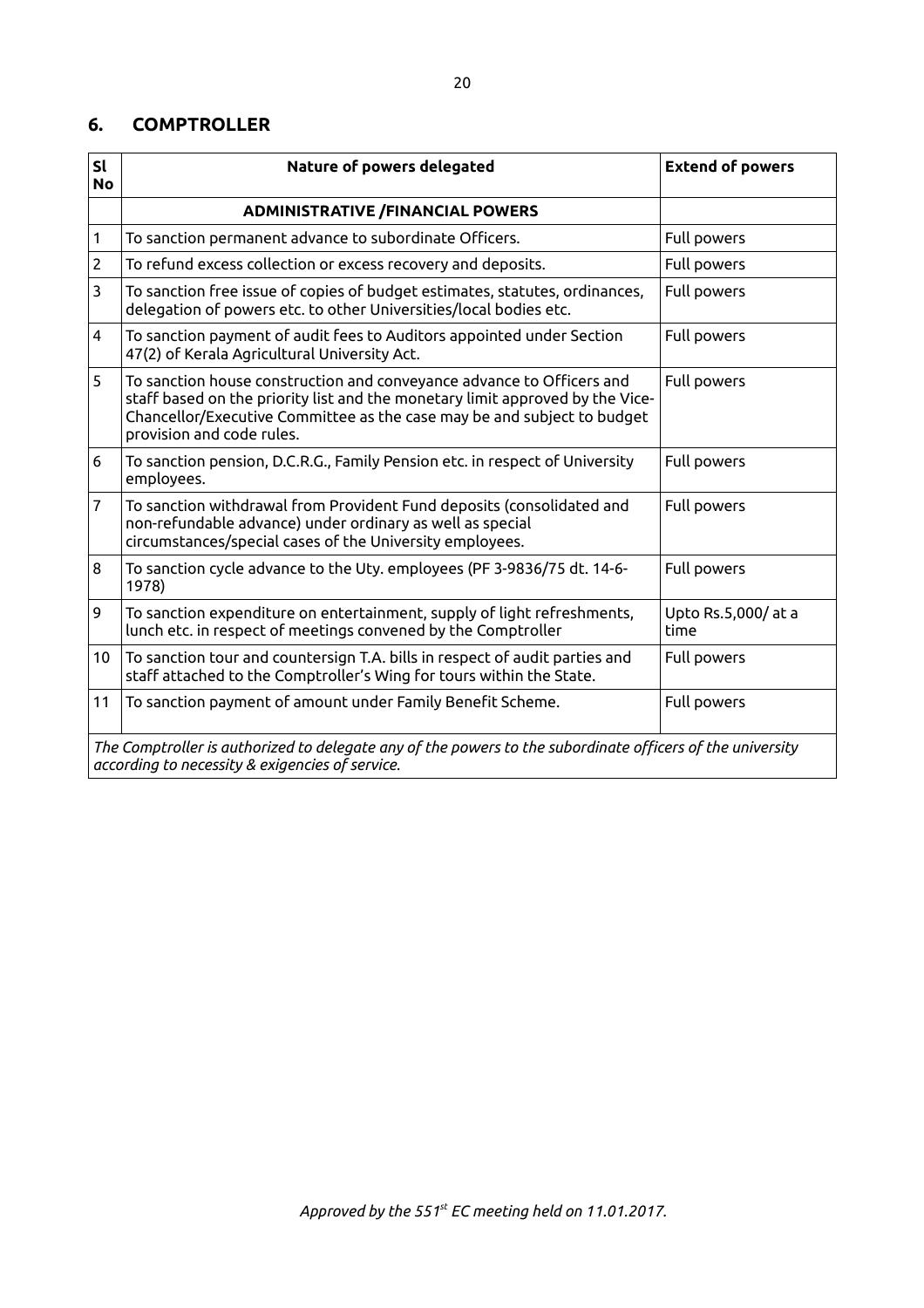## **7. SENIOR DEPUTY COMPTROLLER/ DEPUTY COMPTROLLER /ASSISTANT COMPTROLLER (INTERNAL AUDIT CIRCLES)**

| <b>Sl</b><br><b>No</b> | Nature of powers delegated                                                                                                                                                                                                                                       | <b>Extend of powers</b>                                                     |  |  |
|------------------------|------------------------------------------------------------------------------------------------------------------------------------------------------------------------------------------------------------------------------------------------------------------|-----------------------------------------------------------------------------|--|--|
| A                      | <b>ADMINISTRATIVE POWERS</b>                                                                                                                                                                                                                                     |                                                                             |  |  |
| 1                      | To furnish eligibility certificates in the leave application of self drawing<br>officers and issuance and authorization slips to all self drawing officers<br>including teachers in their respective audit circles.                                              | Full                                                                        |  |  |
| $\overline{2}$         | To sanction all kinds of leave except study leave, Special disability leave and<br>leave without allowances not exceeding four months to all ministerial staff<br>including Section Officers and Class IV employees working under his<br>administrative control. | Full powers                                                                 |  |  |
| 3                      | To grant periodical increments to all employees working under their<br>administrative control.                                                                                                                                                                   | Full powers                                                                 |  |  |
| 4                      | To attest entries in the service books of all employees under their<br>administrative control.                                                                                                                                                                   | Full powers                                                                 |  |  |
| 5                      | To sanction renewal of supply of uniforms and clothing and stitching<br>charges of uniforms to the employees working under his administrative<br>control who are entitled to uniforms as per rules.                                                              | Full powers                                                                 |  |  |
| В                      | <b>FINANCIAL POWERS</b>                                                                                                                                                                                                                                          |                                                                             |  |  |
| 1                      | To sanction purchase of stationery articles locally for office use                                                                                                                                                                                               | Upto Rs 5,000/- at a<br>time,<br>subject to annual limit<br>of Rs 20,000/-. |  |  |
| $\overline{2}$         | To draw establishment pay bills of all employees who are not authorised to<br>draw their own bills.                                                                                                                                                              | Full powers                                                                 |  |  |
| 3                      | To authorise the salary and allowances of Section Officers working under<br>his administrative control.                                                                                                                                                          | Full powers                                                                 |  |  |
| 4                      | To sanction T.A. advance to the employees under his administrative control<br>including transfer TA and pay advance.                                                                                                                                             | Full powers                                                                 |  |  |
| 5                      | To draw and disburse TA claims of all employees under his administrative<br>control.                                                                                                                                                                             | Full powers                                                                 |  |  |
| 6                      | To sanction temporary withdrawals from GPF deposits in respect of the<br>employees working under his administrative control subject to verification<br>of credit balance by the Comptroller.                                                                     | Full powers                                                                 |  |  |
| 7                      | To check, verify and to sign cash books and all subsidiary registers.                                                                                                                                                                                            | Full powers                                                                 |  |  |
| 8                      | To sign applications of all Class III and IV employees for admission to the<br>General Provident Fund.                                                                                                                                                           | Full powers                                                                 |  |  |
| 9                      | To sanction medical reimbursement claims of all employees working under<br>their administrative control.                                                                                                                                                         | Full powers                                                                 |  |  |
| 10                     | To sanction purchase of postage stamps                                                                                                                                                                                                                           | Worth Rs.1,000/- at a<br>time.<br>(Annual limit Rs<br>$15,000/-$ ).         |  |  |
| 11                     | To sanction and draw advance                                                                                                                                                                                                                                     | Rs 2,000/- at a time.                                                       |  |  |
| 12                     | To sanction Permanent Advance                                                                                                                                                                                                                                    | Rs 10,000/-                                                                 |  |  |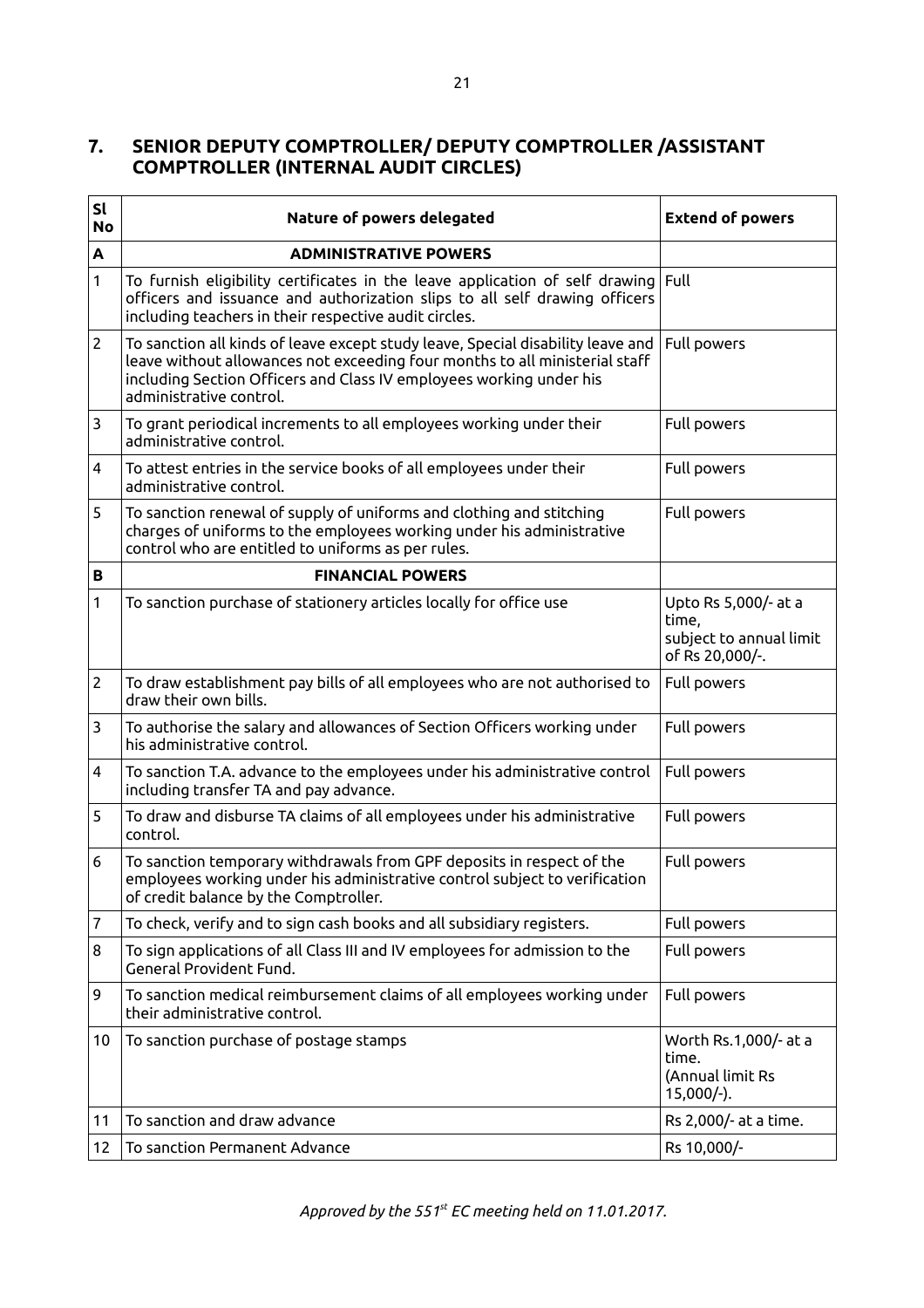| ˈsl<br><b>No</b> | Nature of powers delegated                                                                                                                                                                                                                                      | <b>Extend of powers</b> |  |
|------------------|-----------------------------------------------------------------------------------------------------------------------------------------------------------------------------------------------------------------------------------------------------------------|-------------------------|--|
|                  | <b>DISCIPLINARY POWERS</b>                                                                                                                                                                                                                                      |                         |  |
|                  | To call for explanation from Class III and IV employees who are working<br>under their administrative control for dereliction of duty, misconduct and<br>recommend to the head of office for suitable disciplinary proceedings<br>against delinquent employees. | Full powers             |  |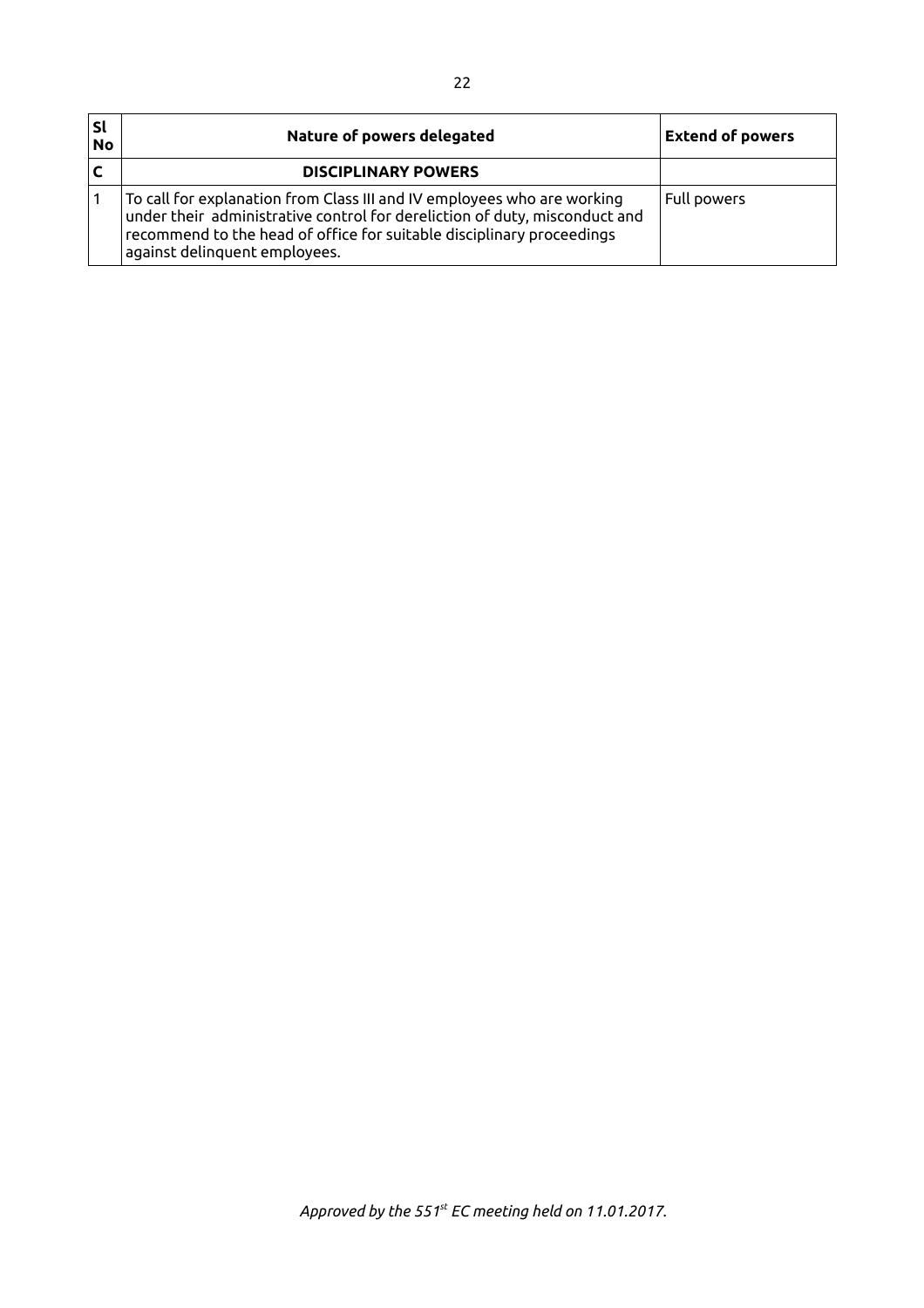### **8. DIRECTOR OF RESEARCH/DIRECTOR OF EXTENSION / DEANS / ASSOC. DEANS / ASSOC DIRECTORS OF R.A.R.S. / OFFICER IN CHARGE OF RESEARCH STATIONS / PRINCIPAL INVESTIGATORS / HEADS OF DEPARTMENTS IN COLLEGES**

| Sl.<br>No.   | <b>Powers</b>                                                                                                                                                                                                                                    | <b>Director</b><br>of<br>Research<br>/ Director<br><b>of</b><br><b>Extension</b> | Deans/As<br>SOC.<br>Deans/<br><b>Special</b><br><b>Officers</b><br>in charge<br>of<br><b>Colleges</b> | Assoc.<br><b>Directors</b><br>in<br><b>R.A.R.S.</b> | Officer in<br>charge of<br>Research<br><b>Stations</b><br><b>KVKs/ATI</b><br>C/Estate<br><b>Officer</b> | Principal<br>investiga<br>tors of<br>Research<br><b>Projects</b><br>who are<br><b>DDOs</b> | <b>Heads of</b><br><b>Departm</b><br>ents in<br><b>Colleges</b> |
|--------------|--------------------------------------------------------------------------------------------------------------------------------------------------------------------------------------------------------------------------------------------------|----------------------------------------------------------------------------------|-------------------------------------------------------------------------------------------------------|-----------------------------------------------------|---------------------------------------------------------------------------------------------------------|--------------------------------------------------------------------------------------------|-----------------------------------------------------------------|
| A            | <b>ADMINISTRATIVE/ACADEMIC POWERS</b>                                                                                                                                                                                                            |                                                                                  |                                                                                                       |                                                     |                                                                                                         |                                                                                            |                                                                 |
| $\mathbf{1}$ | To grant periodical increments<br>to all employees and labourers<br>under their administrative<br>control who are not authorised<br>to draw their own bills                                                                                      | Full<br>powers                                                                   | Full<br>powers                                                                                        | Full<br>powers                                      | Full<br>powers                                                                                          | Full<br>powers                                                                             | Nil                                                             |
| 2.           | To provide administrative and<br>Technical sanction of all projects                                                                                                                                                                              | Full<br>powers<br>upto one<br>crore                                              | Nil                                                                                                   | Nil                                                 | Nil                                                                                                     | Nil                                                                                        | Nil                                                             |
| 3.           | a) To sanction all kinds of<br>journeys to the teaching and<br>other employees under their<br>administrative control to attend<br>conferences, meeting and<br>businesses of the University<br>within the State and to<br>countersign TA bills.   | Full<br>powers                                                                   | Full<br>powers                                                                                        | Full<br>powers                                      | Full<br>powers                                                                                          | Full<br>powers                                                                             | Full<br>powers                                                  |
|              | b) To sanction all kinds of<br>journeys to the teaching and<br>other employees under their<br>administrative control to attend<br>conferences, meeting and<br>businesses of the University<br>within the country and to<br>countersign TA bills. | Full<br>powers                                                                   | Full<br>powers                                                                                        | Full<br>powers                                      | Nil                                                                                                     | Nil                                                                                        | Nil                                                             |
| 4.           | To initiate disciplinary action in<br>respect of employees under<br>their administrative control.                                                                                                                                                | Full<br>powers                                                                   | Full<br>powers                                                                                        | Full<br>powers                                      | Full<br>powers                                                                                          | Full<br>powers                                                                             | Nil                                                             |
| 5.           | To initiate disciplinary<br>proceedings and award<br>punishments in respect of<br>labourers working under their<br>control                                                                                                                       | Full<br>powers                                                                   | Full<br>powers                                                                                        | Full<br>powers                                      | Full<br>powers                                                                                          | Full<br>powers                                                                             | Nil                                                             |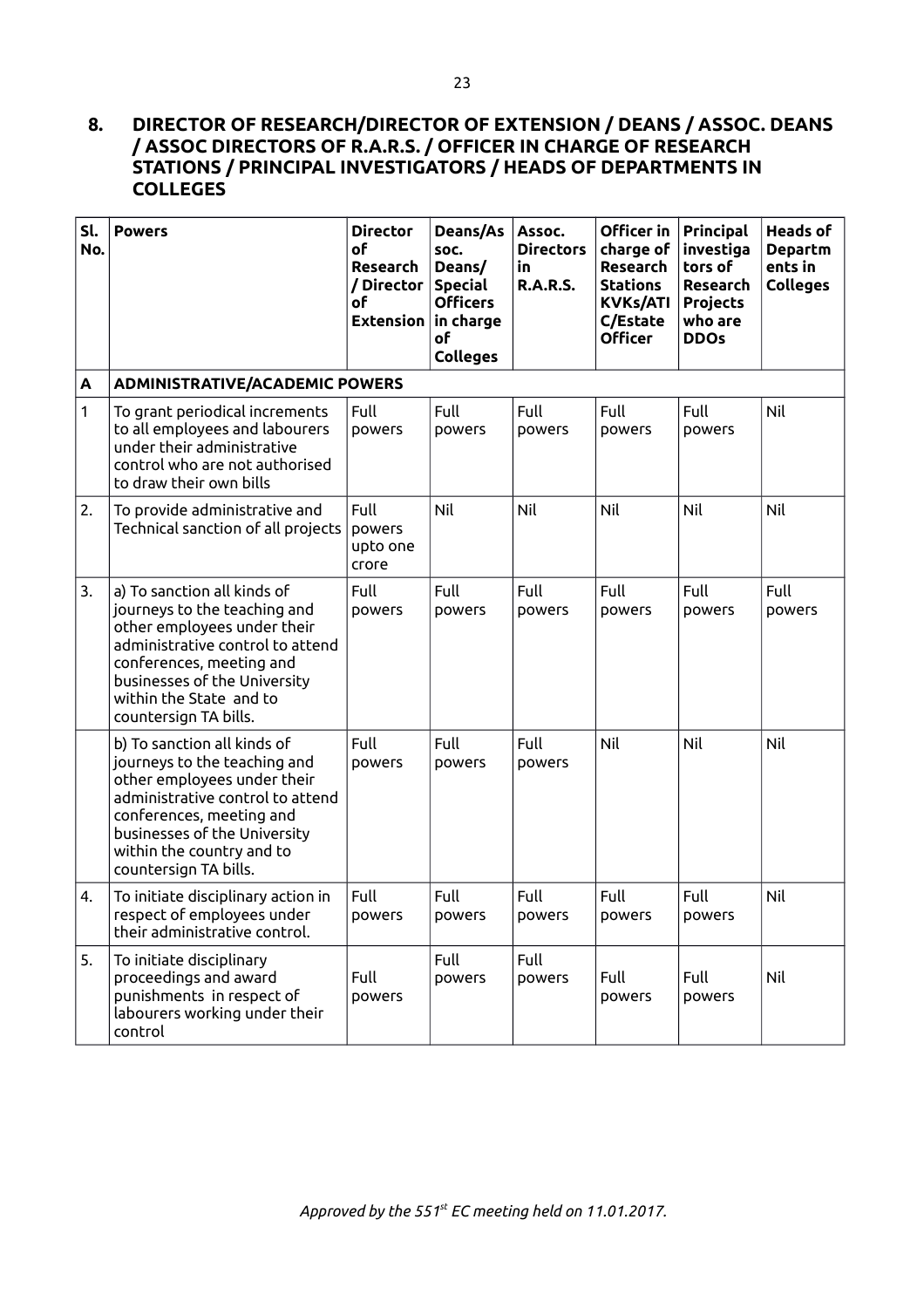| Sl.<br>No.      | <b>Powers</b>                                                                                                                                                                                                                                                                                                                                | <b>Director</b><br>of<br>Research<br>/ Director<br>оf<br><b>Extension</b> | Deans/As<br>SOC.<br>Deans/<br><b>Special</b><br><b>Officers</b><br>in charge<br>of<br><b>Colleges</b> | Assoc.<br><b>Directors</b><br>in<br><b>R.A.R.S.</b> | Officer in<br>charge of<br>Research<br><b>Stations</b><br><b>KVKs/ATI</b><br>C/Estate<br><b>Officer</b> | Principal<br>investiga<br>tors of<br><b>Research</b><br><b>Projects</b><br>who are<br><b>DDOs</b> | <b>Heads of</b><br><b>Departm</b><br>ents in<br><b>Colleges</b> |
|-----------------|----------------------------------------------------------------------------------------------------------------------------------------------------------------------------------------------------------------------------------------------------------------------------------------------------------------------------------------------|---------------------------------------------------------------------------|-------------------------------------------------------------------------------------------------------|-----------------------------------------------------|---------------------------------------------------------------------------------------------------------|---------------------------------------------------------------------------------------------------|-----------------------------------------------------------------|
| 6.              | To sanction reimbursement of<br>cost of medicines in respect of<br>officers under their<br>administrative control subject<br>to the guidelines issued by the<br>university and subject to budget<br>provision.                                                                                                                               | Full<br>powers                                                            | Full<br>powers                                                                                        | Full<br>powers                                      | Full<br>powers                                                                                          | Full<br>powers                                                                                    | Nil                                                             |
| 7.              | To order transfer and postings<br>of all officers and staff under<br>their administrative control<br>within the station.                                                                                                                                                                                                                     | Full<br>powers<br>with the<br>concurren<br>ce of<br>Registrar             | Full<br>powers<br>within the<br>college                                                               | Full<br>powers<br>within the<br>station             | Full<br>powers<br>within the<br>station                                                                 | Nil                                                                                               | Nil                                                             |
| 8.              | To appoint one of the members<br>of staff as Assistant Warden in<br>the College Hostel and to<br>sanction the eligible allowance.                                                                                                                                                                                                            | Nil                                                                       | <b>FULL</b><br><b>POWERS</b>                                                                          | <b>FULL</b><br><b>POWERS</b>                        | Nil                                                                                                     | Nil                                                                                               | Nil                                                             |
| 9.<br>(a)       | To<br>sanction<br>deputation<br>teachers/scientists<br>working<br>administrative<br>their<br>under<br>control to attend conferences,<br>seminars,<br>symposia,<br>workshops, Annual<br>group<br>meetings /Workshops etc of<br>EAPs, summer/winter schools<br>within the country and without<br>any financial commitment to the<br>University | to $ $ Full<br>powers                                                     | Full<br>powers                                                                                        | Nil                                                 | Nil                                                                                                     | Nil                                                                                               | Nil                                                             |
|                 | b)To sanction journeys within Full<br>the country for the above powers<br>meetings subject to budget<br>provision<br>(if no<br>financial<br>assistance is available) and to<br>sanction registration charges at<br>symposium/seminar at national<br>level.                                                                                   |                                                                           | Full<br>powers                                                                                        | Nil                                                 | Nil                                                                                                     | nil                                                                                               | Nil                                                             |
| 10 <sup>°</sup> | To sanction all kinds of leave<br>(except study leave, special<br>disability leave) including leave<br>without allowances not<br>exceeding four months to all<br>officers, employees and<br>permanent labourers working<br>under their administrative<br>control.                                                                            | Full<br>powers                                                            | Full<br>powers                                                                                        | Full<br>powers                                      | Full<br>powers                                                                                          | Full<br>powers                                                                                    | Nil                                                             |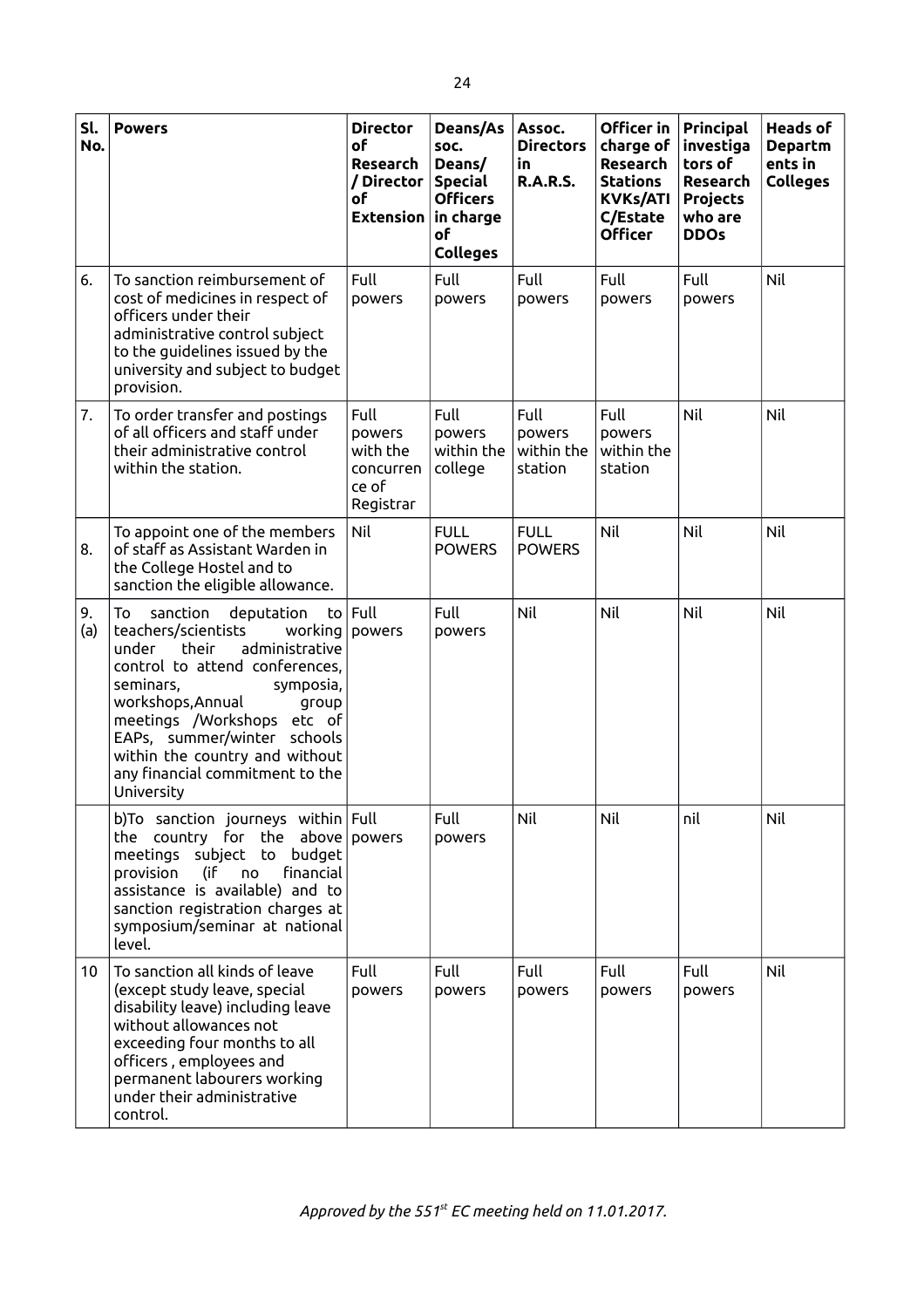| Sl.<br>No. | <b>Powers</b>                                                                                                                                                                                                                                                             | <b>Director</b><br>of<br>Research<br>/ Director<br>οf<br><b>Extension</b> | Deans/As<br>SOC.<br>Deans/<br><b>Special</b><br><b>Officers</b><br>in charge<br>of<br><b>Colleges</b> | Assoc.<br><b>Directors</b><br>in.<br><b>R.A.R.S.</b> | Officer in<br>charge of<br>Research<br><b>Stations</b><br><b>KVKs/ATI</b><br>C/Estate<br><b>Officer</b> | Principal<br>investiga<br>tors of<br>Research<br><b>Projects</b><br>who are<br><b>DDOs</b> | <b>Heads of</b><br><b>Departm</b><br>ents in<br><b>Colleges</b> |
|------------|---------------------------------------------------------------------------------------------------------------------------------------------------------------------------------------------------------------------------------------------------------------------------|---------------------------------------------------------------------------|-------------------------------------------------------------------------------------------------------|------------------------------------------------------|---------------------------------------------------------------------------------------------------------|--------------------------------------------------------------------------------------------|-----------------------------------------------------------------|
| 11.        | To sanction hire charges for<br>conveyance for scheme<br>purpose (In case University<br>vehicle is not available).                                                                                                                                                        | Full<br>powers                                                            | Full<br>powers                                                                                        | Full<br>powers                                       | Full<br>powers                                                                                          | Full<br>powers                                                                             | Nil                                                             |
| 12.<br>a)  | To appoint contractual<br>staff(RA,SRF etc.)sanctioned in<br>EAP/OEAP schemes etc.<br>observing the guidelines/rules<br>prescribed by KAU.                                                                                                                                | Full<br>powers                                                            | Full<br>powers                                                                                        | Full<br>powers                                       | Nil                                                                                                     | Nil                                                                                        | Nil                                                             |
| b)         | To engage fully qualified hands<br>on daily wage basis against the<br>university posts /positions in<br>externally aided schemes<br>subject to the conditions for<br>filling up the positions as<br>stipulated in University<br>instructions issued from time to<br>time. | Full<br>powers                                                            | Full<br>powers                                                                                        | Full<br>powers                                       | Full<br>powers                                                                                          | Full<br>powers                                                                             | Nil                                                             |
| 13.        | To sanction remittance of late<br>fee/fines imposed on students.                                                                                                                                                                                                          | Nil                                                                       | Full<br>powers                                                                                        | Nil                                                  | Nil                                                                                                     | Nil                                                                                        | Nil                                                             |
| 14.        | To declare holidays for the<br>students under their control.                                                                                                                                                                                                              | Nil                                                                       | Full<br>powers                                                                                        | Nil                                                  | Nil                                                                                                     | Nil                                                                                        | Nil                                                             |
| 15.        | To stop/withhold University<br>Scholarship/Fellow-ship to any<br>student in respect of the<br>amount for which he/she is<br>competent to sanction.                                                                                                                        | Nil                                                                       | Full<br>powers                                                                                        | Nil                                                  | Nil                                                                                                     | Nil                                                                                        | Nil                                                             |
| 16.        | To sanction refund of caution<br>money deposit to students.                                                                                                                                                                                                               | Nil                                                                       | Full<br>powers                                                                                        | Nil                                                  | Nil                                                                                                     | Nil                                                                                        | Nil                                                             |
| 17.        | To exercise supervision and<br>control over the discipline of<br>students and take appropriate<br>action.                                                                                                                                                                 | Nil                                                                       | Full<br>powers                                                                                        | Nil                                                  | Nil                                                                                                     | <b>Nil</b>                                                                                 | Nil                                                             |
| 18.        | To sanction expenditure on all<br>research programmes of PG<br>students and departmental<br>res.schemes/projects approved<br>by the Uty.                                                                                                                                  | Full<br>powers                                                            | Full<br>powers                                                                                        | Full<br>powers                                       | Nil                                                                                                     | Nil                                                                                        | Nil                                                             |
| 19.        | To sanction study tour of<br>students subject to the<br>condition laid down by the<br>Academic Council.                                                                                                                                                                   | Nil                                                                       | Full<br>powers                                                                                        | Nil                                                  | Nil                                                                                                     | Nil                                                                                        | Nil                                                             |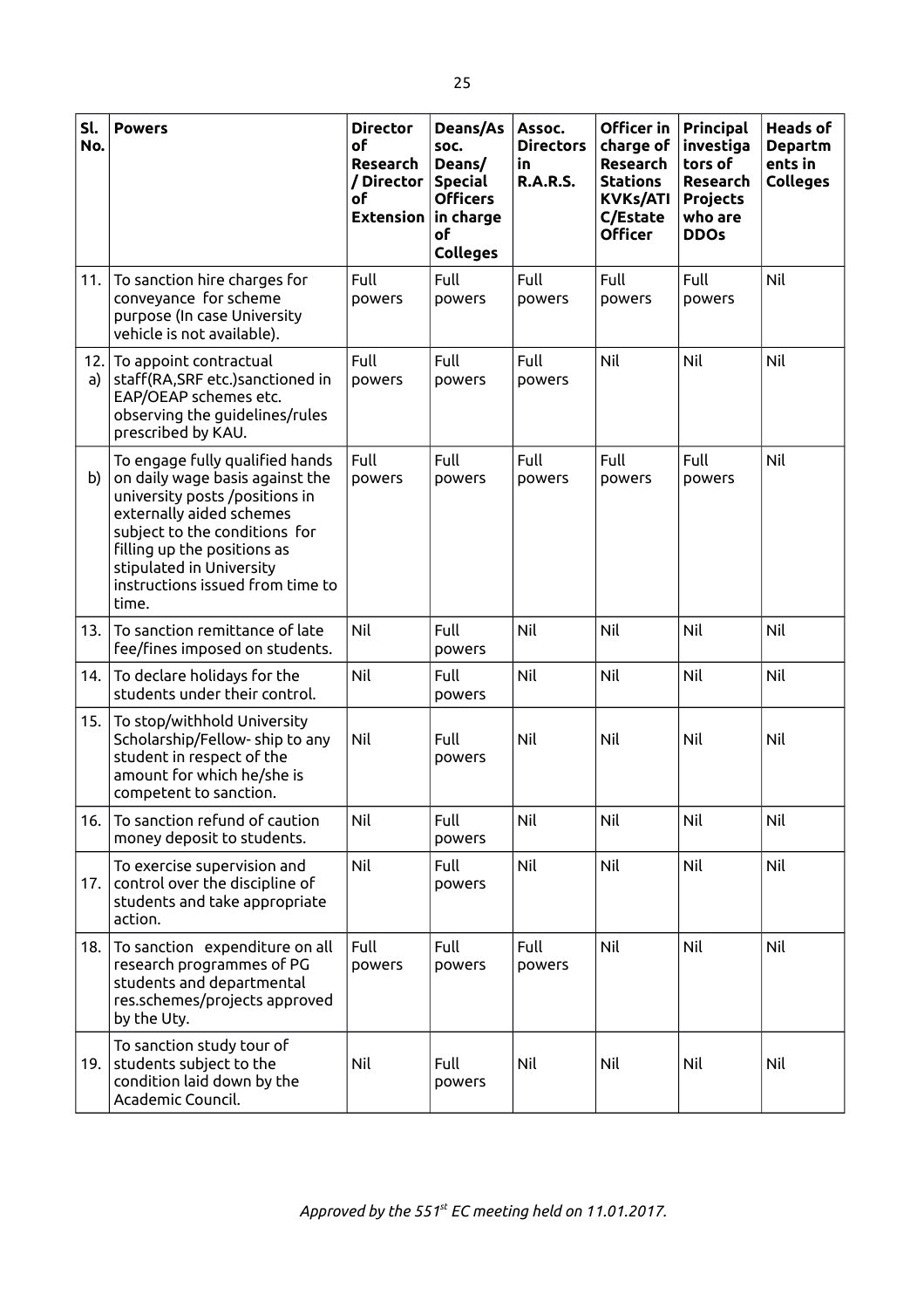| Sl.<br>No.   | <b>Powers</b>                                                                                                                                                                     | <b>Director</b><br><b>of</b><br>Research<br>/ Director<br>οf<br><b>Extension</b> | Deans/As<br>SOC.<br>Deans/<br><b>Special</b><br><b>Officers</b><br>in charge<br>of<br><b>Colleges</b> | Assoc.<br><b>Directors</b><br>in<br><b>R.A.R.S.</b> | Officer in<br>charge of<br><b>Research</b><br><b>Stations</b><br><b>KVKs/ATI</b><br>C/Estate<br><b>Officer</b> | Principal<br>investiga<br>tors of<br>Research<br><b>Projects</b><br>who are<br><b>DDOs</b> | <b>Heads of</b><br><b>Departm</b><br>ents in<br><b>Colleges</b> |
|--------------|-----------------------------------------------------------------------------------------------------------------------------------------------------------------------------------|----------------------------------------------------------------------------------|-------------------------------------------------------------------------------------------------------|-----------------------------------------------------|----------------------------------------------------------------------------------------------------------------|--------------------------------------------------------------------------------------------|-----------------------------------------------------------------|
| 20.          | To sanction tours and<br>countersign TA bills of External<br>Examiners of PG students in<br>accordance with the rules.                                                            | Nil                                                                              | Full<br>powers                                                                                        | Nil                                                 | Nil                                                                                                            | Nil                                                                                        | Nil                                                             |
| 21.          | To sanction remuneration to the<br>External Examiners of PG<br>students for conducting Viva-<br>voce examination - evaluation of<br>thesis, etc. in accordance with<br>the rules. | Nil                                                                              | Full<br>powers                                                                                        | Nil                                                 | Nil                                                                                                            | Nil                                                                                        | Nil                                                             |
| 22.          | To sanction the drawal of<br>required amount as advance for<br>the conduct of All India Study<br>Tours of students.                                                               | Nil                                                                              | Full<br>powers                                                                                        | Nil                                                 | Nil                                                                                                            | Nil                                                                                        | Nil                                                             |
| 23.          | To sanction deputation of staff<br>to accompany the students on<br>All India Study Tours.                                                                                         | Nil                                                                              | Full<br>powers                                                                                        | Nil                                                 | Nil                                                                                                            | Nil                                                                                        | Nil                                                             |
| 24.          | To sanction Farmers' Day,<br>KrishiVigyanMelas, seminars,<br>trainings, mini exhibitions, etc.                                                                                    | Full<br>powers<br>only for<br>DE                                                 | Nil                                                                                                   | Nil                                                 | Nil                                                                                                            | Nil                                                                                        | Nil                                                             |
| 25           | To sanction conduct of State<br>level scientific seminars,<br>symposia, workshops, training<br>like summer institutes, etc. as a<br>part of Research programme.                   | Full<br>powers<br>DR only                                                        | Nil                                                                                                   | Upto Rs 1<br>lakh                                   | Nil                                                                                                            | Nil                                                                                        | Nil                                                             |
|              | <b>REMARKS</b>                                                                                                                                                                    |                                                                                  |                                                                                                       |                                                     |                                                                                                                |                                                                                            |                                                                 |
| В            | FINANCIAL POWERS (Subject to Budget provision and availability of funds)                                                                                                          |                                                                                  |                                                                                                       |                                                     |                                                                                                                |                                                                                            |                                                                 |
| 1.           | To sanction purchase of Lab<br>apparatus, equipment, Electric<br>& Electronic instruments, glass<br>wares, farm machinery, surgical<br>instruments, specimens, etc.               | Up to 20<br>lakhs                                                                | Deans 20<br>lakhs<br>Asso.<br>Deans<br>10 lakhs                                                       | 10 lakh                                             | 3 lakhs                                                                                                        | 2 lakhs                                                                                    | Rs. 1 lakh<br>subject to<br>budget<br>provision                 |
| $\mathbf{2}$ | Sanctioning of medical<br>allowances on contingencies to<br>labourers and employees while<br>on duty.                                                                             | Nil                                                                              | Upto Rs<br>5000                                                                                       | Upto Rs<br>5000                                     | Upto Rs<br>5000                                                                                                | Nil                                                                                        | Nil                                                             |
| 3            | To sanction repair of<br>equipments/machinery etc. on<br>which he has powers to sanction<br>purchase.                                                                             | Rs. 5 lakh                                                                       | Deans 5<br>lakhs<br>Asso.<br>Deans 3<br>lakhs                                                         | Rs 3 lakh                                           | 1 lakh                                                                                                         | 50,000/-                                                                                   | Rs 25,000                                                       |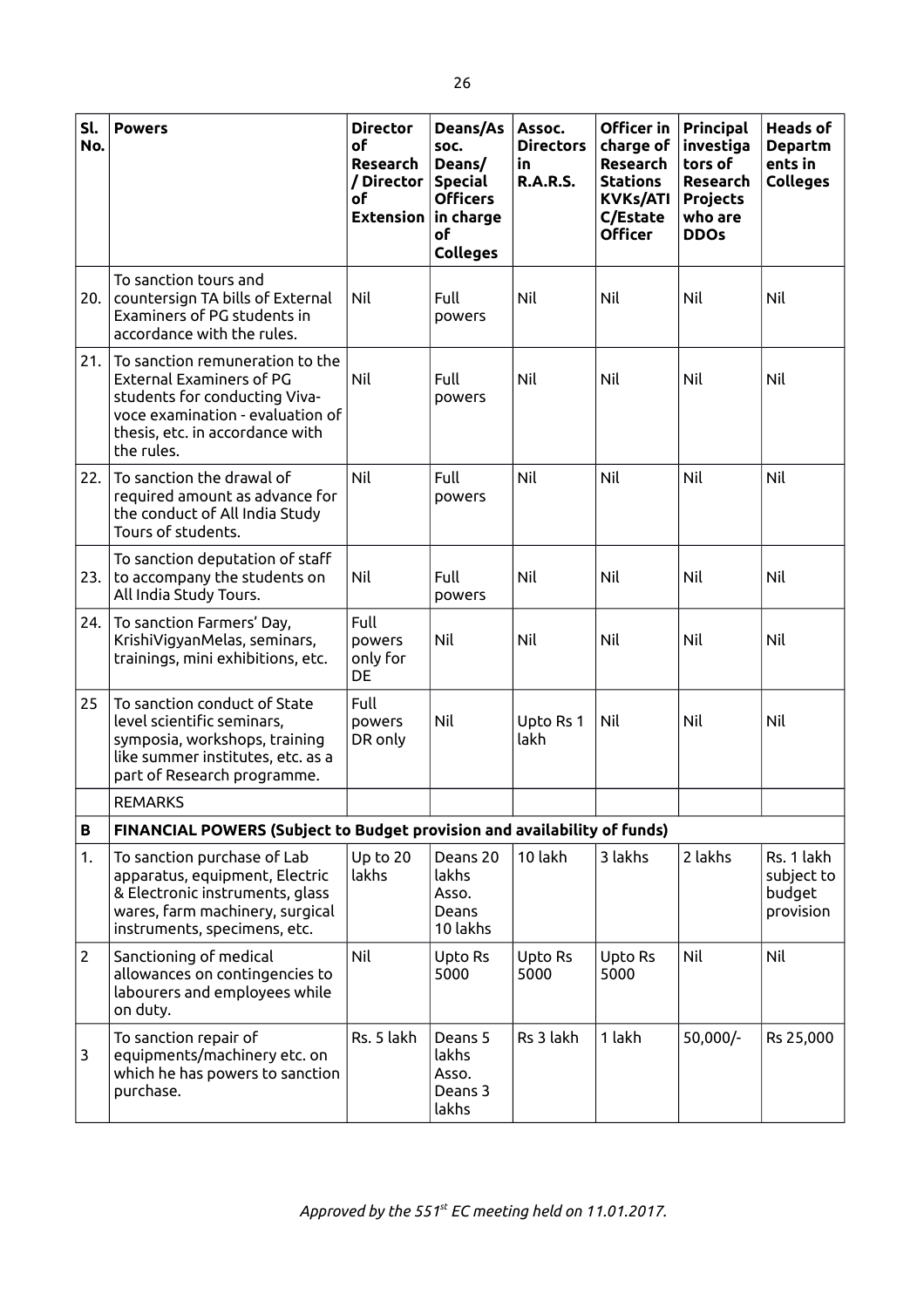| Sl.<br>No.      | <b>Powers</b>                                                                                                                                                                                                                                     | <b>Director</b><br>οf<br>Research<br>/ Director<br>οf<br><b>Extension</b> | Deans/As<br>soc.<br>Deans/<br><b>Special</b><br><b>Officers</b><br>in charge<br>of<br><b>Colleges</b> | Assoc.<br><b>Directors</b><br>in<br><b>R.A.R.S.</b> | Officer in<br>charge of<br>Research<br><b>Stations</b><br><b>KVKs/ATI</b><br>C/Estate<br><b>Officer</b> | Principal<br>investiga<br>tors of<br>Research<br><b>Projects</b><br>who are<br><b>DDOs</b> | <b>Heads of</b><br><b>Departm</b><br>ents in<br><b>Colleges</b> |
|-----------------|---------------------------------------------------------------------------------------------------------------------------------------------------------------------------------------------------------------------------------------------------|---------------------------------------------------------------------------|-------------------------------------------------------------------------------------------------------|-----------------------------------------------------|---------------------------------------------------------------------------------------------------------|--------------------------------------------------------------------------------------------|-----------------------------------------------------------------|
| 4               | To sanction purchase of books,<br>periodicals, maps, reprints of<br>scientific papers, journals<br>(academic, scientific, research,<br>extension, office reference)<br>where foreign exchange is not<br>involved as per instructions in<br>vogue. | Full<br>powers                                                            | Full<br>powers                                                                                        | Full<br>powers                                      | 1 lakh<br>рег<br>annum                                                                                  | 50,000/-<br>per<br>annum                                                                   | Rs. 25,000                                                      |
| 5               | To sanction expenditure for<br>payment of licence fee etc. to<br>local bodies in respect of<br>buildings under their control.                                                                                                                     | Full<br>powers                                                            | Full<br>powers                                                                                        | Full<br>powers                                      | Full<br>powers                                                                                          | Full<br>powers                                                                             | Rs. 25,000                                                      |
| 6               | To sanction advertisement<br>charges on condition that the<br>advertisement be routed<br>through the Public Relations<br>Officer.                                                                                                                 | Full<br>powers                                                            | Full<br>powers                                                                                        | Full<br>powers                                      | Full<br>powers                                                                                          | Full<br>powers                                                                             | Nil                                                             |
| $\overline{7}$  | To sanction purchase of printing<br>materials.                                                                                                                                                                                                    | Rs 5 lakh<br>at atime<br>(only for<br>DE)                                 | Nil                                                                                                   | Nil                                                 | Nil                                                                                                     | Nil                                                                                        | Nil                                                             |
| 8.              | To sanction renewal/supply of<br>uniform/clothings, gum<br>boots, rain coat, blankets,<br>aprons, glouses etc. to<br>employees /Labourers who are<br>entitled for these items.                                                                    | Full<br>powers                                                            | Full<br>powers                                                                                        | Full<br>powers                                      | Full<br>powers                                                                                          | Full<br>powers                                                                             | Nil                                                             |
| 9               | To lay down scales for the issue<br>of concentrate fodder etc. for<br>feeding Farm animals & birds as<br>per approved guidelines.                                                                                                                 | Full<br>powers                                                            | Full<br>powers                                                                                        | Full<br>powers                                      | Full<br>powers                                                                                          | Full<br>powers                                                                             | Nil                                                             |
| 10 <sup>°</sup> | To declare and dispose animals,<br>agricultural products, nursery<br>plants, fruits, trees, farm yard<br>manure, compost etc. as surplus<br>to requirement.                                                                                       | Full<br>powers                                                            | Full<br>powers                                                                                        | Full<br>powers                                      | Full<br>powers                                                                                          | Nil                                                                                        | Nil                                                             |
| 11              | To sanction payment of charges<br>on electricity/ water, telephone<br>charges including annual<br>rentals, telegram, telex, fax,<br>internet etc.                                                                                                 | Full<br>powers                                                            | Full<br>powers                                                                                        | Full<br>powers                                      | Full<br>powers                                                                                          | Full<br>powers                                                                             | Nil                                                             |
| 12.             | To incur expenditure on games,<br>sports, physical exercise and<br>maintenance of courts, athletic<br>fields                                                                                                                                      | Nil                                                                       | Full<br>powers                                                                                        | Nil                                                 | Nil                                                                                                     | Nil                                                                                        | Nil                                                             |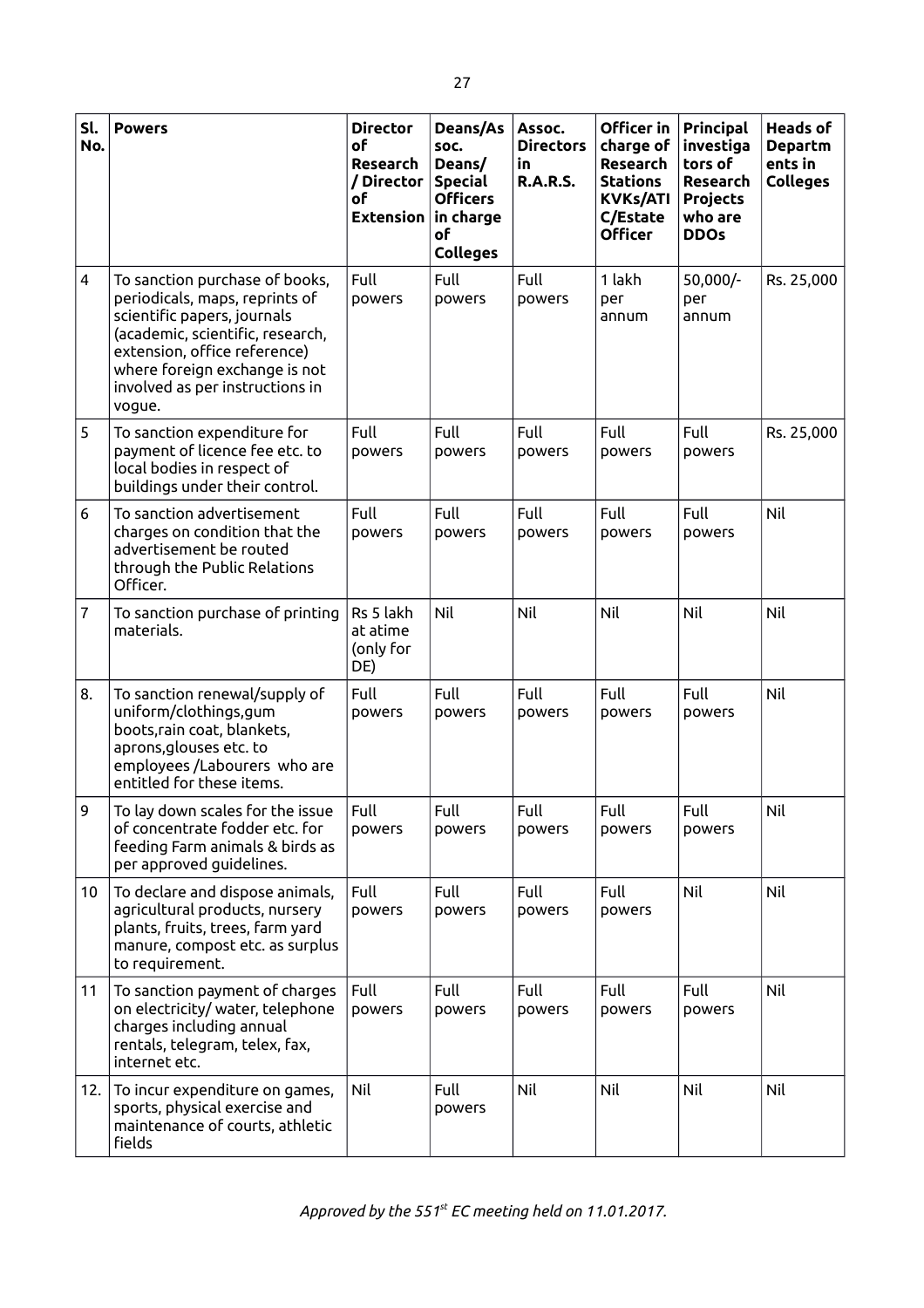| Sl.<br>No. | <b>Powers</b>                                                                                                                                                                                                             | <b>Director</b><br>of<br><b>Research</b><br>/ Director<br>οf<br><b>Extension</b> | Deans/As<br>soc.<br>Deans/<br><b>Special</b><br><b>Officers</b><br>in charge<br>of<br><b>Colleges</b> | Assoc.<br><b>Directors</b><br>in<br><b>R.A.R.S.</b> | Officer in<br>charge of<br>Research<br><b>Stations</b><br><b>KVKs/ATI</b><br>C/Estate<br><b>Officer</b> | Principal<br>investiga<br>tors of<br>Research<br>Projects<br>who are<br><b>DDOs</b> | <b>Heads of</b><br><b>Departm</b><br>ents in<br><b>Colleges</b> |
|------------|---------------------------------------------------------------------------------------------------------------------------------------------------------------------------------------------------------------------------|----------------------------------------------------------------------------------|-------------------------------------------------------------------------------------------------------|-----------------------------------------------------|---------------------------------------------------------------------------------------------------------|-------------------------------------------------------------------------------------|-----------------------------------------------------------------|
| 13.        | To countersign/sanction TA Bills<br>and TA advances in respect of<br>Officers under their<br>administrative control and that<br>of G.C, E.C. members, external<br>experts in connection with<br>interviews, meetings etc. | Full<br>powers                                                                   | Full<br>powers                                                                                        | Full<br>powers                                      | Full<br>powers                                                                                          | Full<br>powers                                                                      | Full<br>powers                                                  |
| 14.        | To sanction temporary advance<br>and non-refund able withdrawal<br>from PF deposits in respect of<br>employees working under their<br>administrative control subject<br>to rules and verification by<br>Comptroller.      | Full<br>powers                                                                   | Full<br>powers                                                                                        | Full<br>powers                                      | Full<br>powers                                                                                          | Full<br>powers                                                                      | Full<br>powers                                                  |
| 15         | To sanction investigation on<br>arrear claims including pay and<br>allowances and contingent<br>claims in respect of employees<br>working under the respective<br>administrative control.                                 | Full<br>powers                                                                   | Full<br>powers                                                                                        | Full<br>powers                                      | Full<br>powers                                                                                          | Nil                                                                                 | Nil                                                             |
| 16.        | To sanction cropping scheme.                                                                                                                                                                                              | Full<br>powers                                                                   | Full<br>powers                                                                                        | Full<br>powers                                      | Full<br>powers                                                                                          | Nil                                                                                 | Nil                                                             |
| 17.        | To forecast expenditure on<br>farms and research projects.                                                                                                                                                                | Full<br>powers                                                                   | Full<br>powers                                                                                        | Full<br>powers                                      | Full<br>powers                                                                                          | Full<br>powers                                                                      | Full<br>powers                                                  |
| 18.        | To sanction engagement of<br>skilled labourers on<br>casual/monthly basis for<br>Research Stations/<br>Schemes/Projects under their<br>control.                                                                           | Full<br>powers                                                                   | Full<br>powers                                                                                        | Full<br>powers                                      | Full<br>powers                                                                                          | Full<br>powers                                                                      | Nil                                                             |
| 19.        | To sanction sale of agricultural<br>products, nursery plants, fruits,<br>trees, animals, birds etc subject<br>to instructions issued from time<br>to time from the University.                                            | Full<br>powers                                                                   | Full<br>powers                                                                                        | Full<br>powers                                      | Full<br>powers                                                                                          | Nil                                                                                 | Nil                                                             |
| 20.        | To confirm/accept auction, sale<br>of farm produce, animals, birds<br>etcand to dispose of all crops,<br>farm produce (perishable or<br>non-perishable) by auction                                                        | Full<br>powers                                                                   | Full<br>powers                                                                                        | Full<br>powers                                      | Up to Rs.<br>5<br>lakhs                                                                                 | Nil                                                                                 | Nil                                                             |
| 21.        | a) To fix sale price of farm<br>produce, animals, birds,<br>dried/destroyed due to natural<br>cause and to fix rate of<br>depreciation in respect of<br>livestock, birds.                                                 | Full<br>powers                                                                   | Nil                                                                                                   | Full<br>powers                                      | Nil                                                                                                     | Nil                                                                                 | Nil                                                             |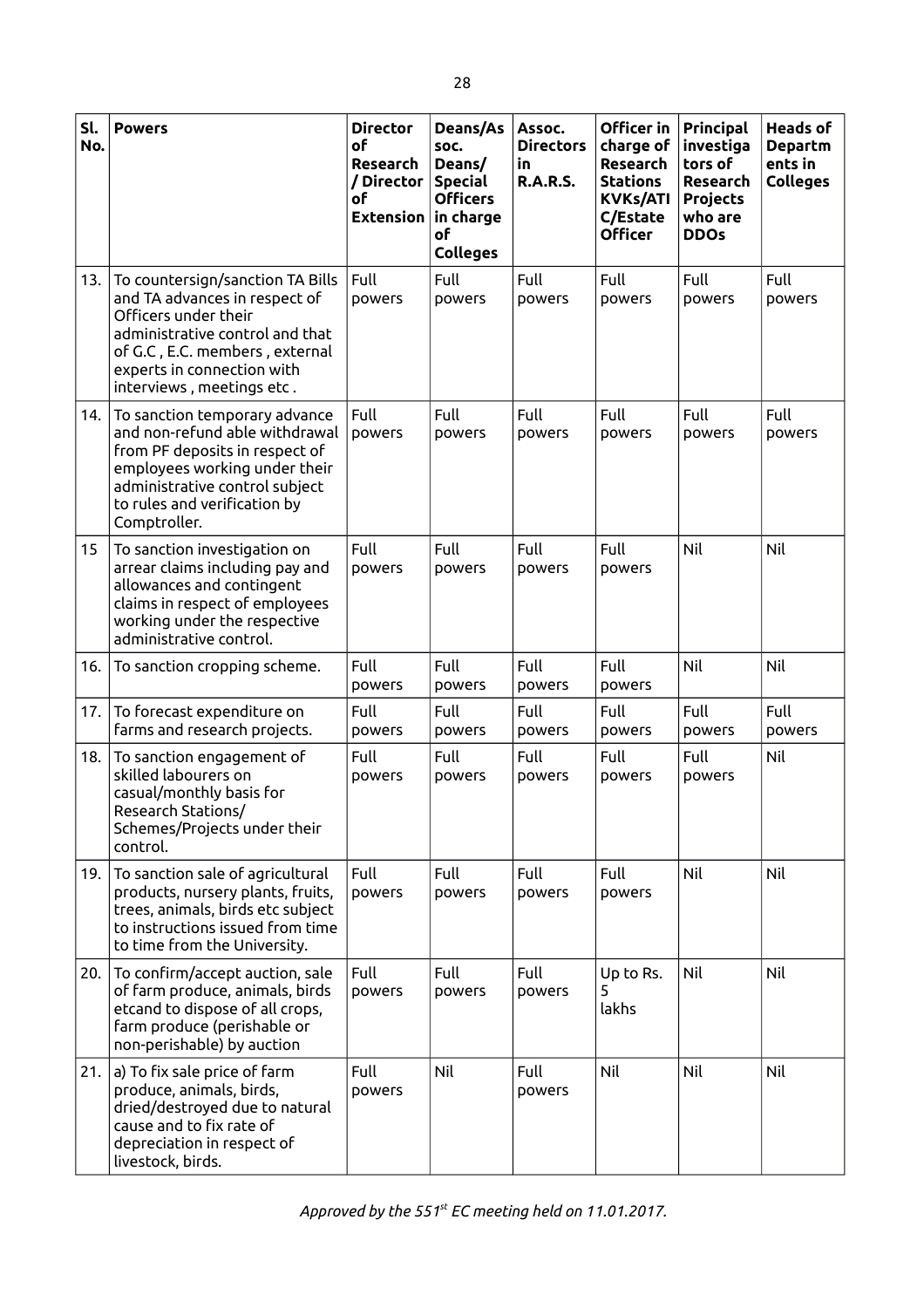| Sl.<br>No. | <b>Powers</b>                                                                                                                                                           | <b>Director</b><br>οf<br>Research<br>/ Director<br>οf<br><b>Extension</b> | Deans/As<br>soc.<br>Deans/<br><b>Special</b><br><b>Officers</b><br>in charge<br>of<br><b>Colleges</b> | Assoc.<br><b>Directors</b><br>in.<br><b>R.A.R.S.</b> | Officer in<br>charge of<br><b>Research</b><br><b>Stations</b><br><b>KVKs/ATI</b><br>C/Estate<br><b>Officer</b> | Principal<br>investiga<br>tors of<br>Research<br><b>Projects</b><br>who are<br><b>DDOs</b> | <b>Heads of</b><br><b>Departm</b><br>ents in<br><b>Colleges</b> |
|------------|-------------------------------------------------------------------------------------------------------------------------------------------------------------------------|---------------------------------------------------------------------------|-------------------------------------------------------------------------------------------------------|------------------------------------------------------|----------------------------------------------------------------------------------------------------------------|--------------------------------------------------------------------------------------------|-----------------------------------------------------------------|
|            | b) To fix the sale price of<br>perishable vegetables/ fruits etc<br>according to the prevailing<br>market rate in the locality                                          | Full<br>powers                                                            | Full<br>powers                                                                                        | Full<br>powers                                       | Full<br>powers                                                                                                 | Nil                                                                                        | Nil                                                             |
| 22.        | Write off the book value of<br>dead animals & birds, dried/<br>destroyed plants due to natural<br>cause-to approve mortality in<br>young nursery and mature<br>plants.  | 15% of<br>book<br>value                                                   | 10% of<br>book<br>value                                                                               | 5% of<br>book<br>value                               | 2% of<br>book<br>value                                                                                         | Nil                                                                                        | Nil                                                             |
| 23.        | Disposal of trees after<br>conducting value assessment by<br>competent authority and on<br>sanction of the Registrar.                                                   | Full<br>powers                                                            | <b>Full</b><br>powers                                                                                 | Full<br>powers                                       | Full<br>powers                                                                                                 | Nil                                                                                        | Nil                                                             |
| 24.        | To sanction purchase of<br>livestock and birds.                                                                                                                         | Full<br>powers                                                            | Full<br>powers                                                                                        | Full<br>powers                                       | Nil                                                                                                            | Nil                                                                                        | Nil                                                             |
| 25.        | To execute<br>agreements/contracts and<br>accept the same in respect of<br>Stores for which he is<br>competent to purchase.                                             | Full<br>powers                                                            | Full<br>powers                                                                                        | Full<br>powers                                       | Full<br>powers                                                                                                 | Nil                                                                                        | Nil                                                             |
| 26.        | To lease out on auction the right<br>of collecting usufructs of trees<br>in the land under their control                                                                | Full<br>powers                                                            | Full<br>powers                                                                                        | Full<br>powers                                       | Full<br>powers<br>subject to<br>confirmati<br>on of<br>auction<br>up to Rs.1<br>lakh.                          | Nil                                                                                        | Nil                                                             |
| 27.        | To sanction purchase of inputs<br>for the management and<br>operation of farm, academic,<br>research and extension<br>activities including<br>consumables.              | Full<br>powers                                                            | Full<br>powers                                                                                        | Full<br>powers                                       | Rs 2 lakh<br>at a time.                                                                                        | Rs 1 lakh<br>at atime.                                                                     | Rs 50,000<br>at a time.                                         |
| 28.        | To approve and sanction the<br>FSMA (full service and<br>maintenance agreement)<br>charges of all kind of<br>machine/equipment purchased<br>for the college/institution | Full<br>powers                                                            | <b>Full</b><br>powers                                                                                 | Full<br>powers                                       | Full<br>powers                                                                                                 | Full<br>powers                                                                             | Nil                                                             |
| 29.        | To sanction advance for annual<br>subscription charges to Indian<br>&foreign journals to the<br>publishers/distributing agencies<br>subject to existing rules.          | Full<br>powers                                                            | Full<br>powers                                                                                        | Full<br>powers                                       | Full<br>powers                                                                                                 | Full<br>powers                                                                             | Nil                                                             |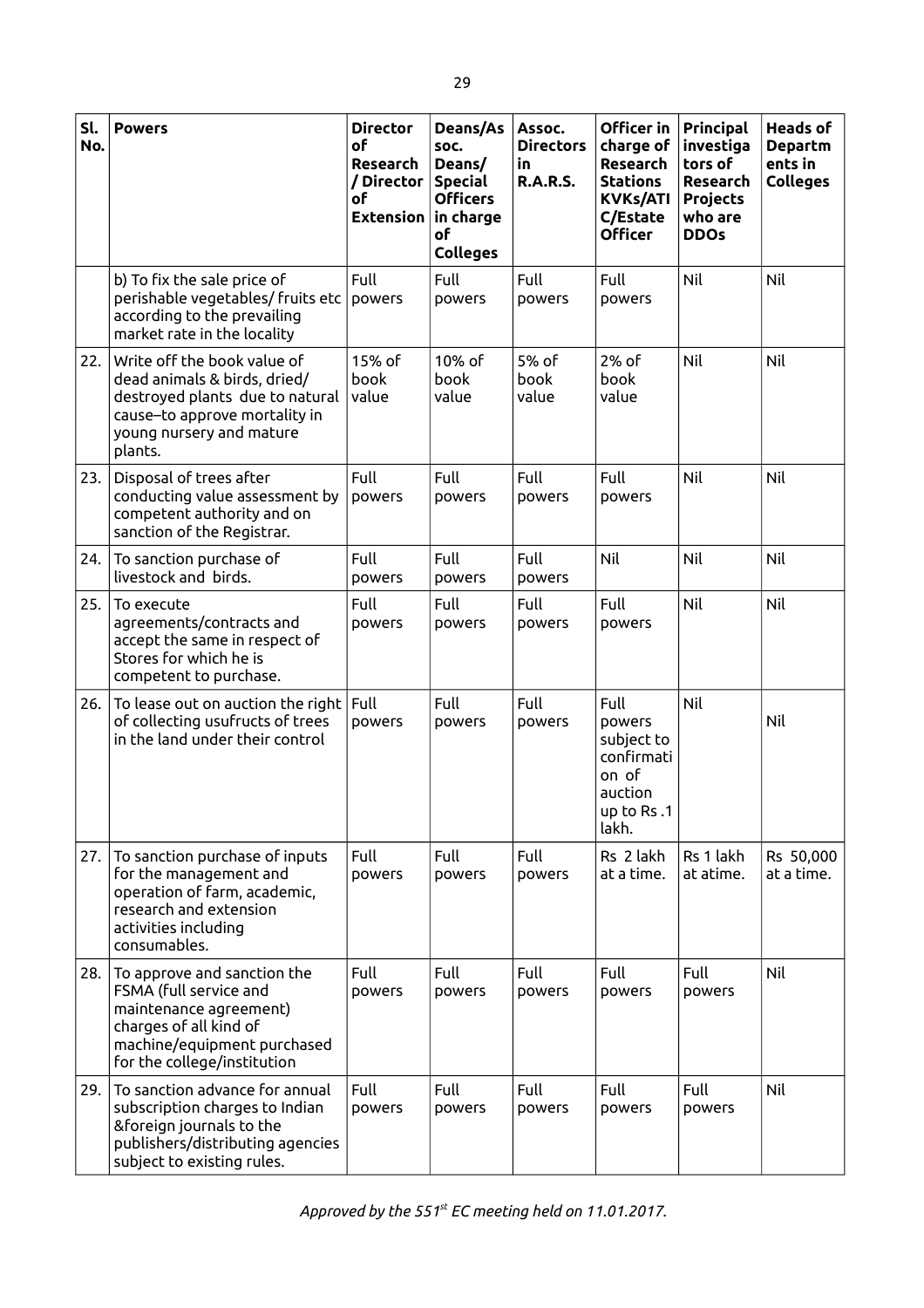| Sl.<br>No. | <b>Powers</b>                                                                                                                                                                                                                                                                                 | <b>Director</b><br>of<br>Research<br>/ Director<br>оf<br><b>Extension</b> | Deans/As<br>SOC.<br>Deans/<br><b>Special</b><br><b>Officers</b><br>in charge<br>of<br><b>Colleges</b> | Assoc.<br><b>Directors</b><br>in<br><b>R.A.R.S.</b> | Officer in<br>charge of<br><b>Research</b><br><b>Stations</b><br><b>KVKs/ATI</b><br>C/Estate<br><b>Officer</b> | Principal<br>investiga<br>tors of<br>Research<br><b>Projects</b><br>who are<br><b>DDOs</b> | <b>Heads of</b><br><b>Departm</b><br>ents in<br><b>Colleges</b> |
|------------|-----------------------------------------------------------------------------------------------------------------------------------------------------------------------------------------------------------------------------------------------------------------------------------------------|---------------------------------------------------------------------------|-------------------------------------------------------------------------------------------------------|-----------------------------------------------------|----------------------------------------------------------------------------------------------------------------|--------------------------------------------------------------------------------------------|-----------------------------------------------------------------|
| 30.        | To sanction purchase of<br>stationery articles.                                                                                                                                                                                                                                               | With an<br>annual<br>limit of<br>Rs.2 Lakhs                               | With an<br>annual<br>limit of<br>Rs.2 Lakhs                                                           | With an<br>annual<br>limit of<br>Rs.1 Lakh          | With an<br>annual<br>limit of<br>Rs.50,000                                                                     | With an<br>annual<br>limit of<br>Rs.50,000                                                 | Nil                                                             |
| 31.        | Purchase and repair of<br>furniture, fixtures and other<br>furnishing material, subject to<br>store purchase rules                                                                                                                                                                            | With an<br>annual<br>limit of<br>Rs.5 Lakhs                               | With an<br>annual<br>limit of<br>Rs.5 Lakhs                                                           | With an<br>annual<br>limit of<br>Rs.1 Lakh          | With an<br>annual<br>limit of<br>Rs.1 Lakh                                                                     | With an<br>annual<br>limit of<br>Rs.50,000                                                 | $Nil /-$                                                        |
| 32.        | To sanction payment of<br>demurrage/wharfage/<br>transport / freight charges of<br>consignments, farm produce,<br>livestock and other dead stock                                                                                                                                              | Full<br>powers                                                            | Full<br>powers                                                                                        | Full<br>powers                                      | Full<br>powers                                                                                                 | Full<br>powers                                                                             | Nil                                                             |
| 33         | To sanction advance required<br>for purchase of inputs for the<br>management and the operation<br>of farm, research academic and<br>extension activities (including<br>consumables)                                                                                                           | Full<br>powers                                                            | Full<br>powers                                                                                        | Full<br>powers                                      | Upto Rs<br>50,000/-                                                                                            | Upto Rs<br>25,000/-                                                                        | Nil                                                             |
| 34.        | Sanction and confirm auction of<br>sale of un germinated& dried up<br>seeds, nuts and dead trees in<br>nurseries/farms/stations.                                                                                                                                                              | Full<br>powers                                                            | Full<br>powers                                                                                        | Upto<br><b>Book</b><br>Value<br>Rs.50,000<br>/-     | Rs.<br>25,000/-                                                                                                | Nil                                                                                        | Nil                                                             |
| 35.        | To sanction maintenance<br>including purchase of fuel,<br>lubricants, tyres, tubes,<br>batteries and their replacement<br>charges of University vehicles<br>subject to budget provision and<br>payment of insurance premium,<br>taxes, cesses etc. and to draw<br>advances for such purposes. | Full<br>powers                                                            | Full<br>powers                                                                                        | Full<br>powers                                      | Full<br>powers                                                                                                 | Rs. 25,000                                                                                 | Nil                                                             |
| 36.        | To sanction expenditure on<br>petty repair and maintenance of<br>vehicles costing not more than<br>Rs.25000/- without consulting<br>A.E.E. (Mech)                                                                                                                                             | Full<br>powers                                                            | Full<br>powers                                                                                        | Full<br>powers                                      | Full<br>powers                                                                                                 | Full<br>powers                                                                             | Nil                                                             |
| 37         | To carryout urgent electrical<br>works/repairs/electrical fittings<br>etc. within the station without<br>referring to the Electrical<br>division                                                                                                                                              | Rs.10000/<br>- at a time.                                                 | Rs.10000/<br>- at a time.                                                                             | Rs.10000/<br>- at a time.                           | Rs.10000/<br>- at a time.                                                                                      | Nil                                                                                        | Nil                                                             |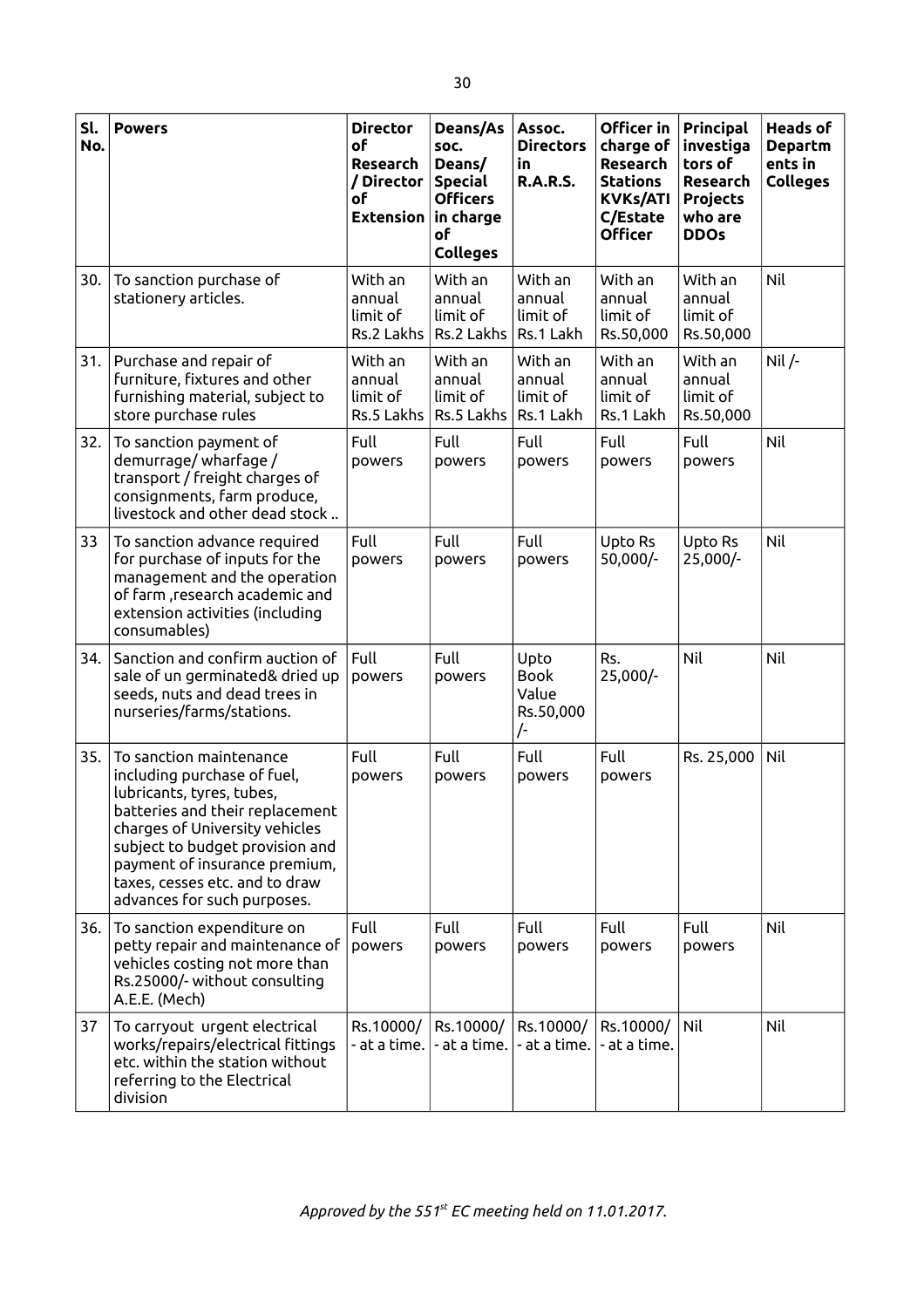| Sl.<br>No. | <b>Powers</b>                                                                                                                                                                                                      | <b>Director</b><br>of<br>Research<br>/ Director<br>οf<br><b>Extension</b>                               | Deans/As<br>soc.<br>Deans/<br><b>Special</b><br><b>Officers</b><br>in charge<br>οf<br><b>Colleges</b> | Assoc.<br><b>Directors</b><br>in<br><b>R.A.R.S.</b>                       | Officer in<br>charge of<br>Research<br><b>Stations</b><br><b>KVKs/ATI</b><br>C/Estate<br><b>Officer</b> | Principal<br>investiga<br>tors of<br>Research<br><b>Projects</b><br>who are<br><b>DDOs</b> | <b>Heads of</b><br><b>Departm</b><br>ents in<br><b>Colleges</b> |
|------------|--------------------------------------------------------------------------------------------------------------------------------------------------------------------------------------------------------------------|---------------------------------------------------------------------------------------------------------|-------------------------------------------------------------------------------------------------------|---------------------------------------------------------------------------|---------------------------------------------------------------------------------------------------------|--------------------------------------------------------------------------------------------|-----------------------------------------------------------------|
| 38.        | To sanction expenditure on<br>ordinary postage stamps<br>including foreign postage and<br>courier charges                                                                                                          | Rs 10,000<br>at a time                                                                                  | Rs 10,000<br>at a time                                                                                | Rs 10,000<br>at a time                                                    | Rs 5,000<br>at a time<br>Annual<br>limit Rs<br>20,000                                                   | Rs 3,000<br>at a time<br>Annual<br>limit Rs<br>10,000                                      | Nil                                                             |
| 39.        | a) To sanction expenditure on<br>execution, maintenance,<br>erection, repair work (Farm<br>Development works) without<br>reference to DPP fulfilling the<br>conditions stipulated in<br>University orders in vogue | <b>Rs 10</b><br>Lakhs at a<br>time                                                                      | Rs 5 Lakhs<br>at a time                                                                               | Rs <sub>5</sub><br>Lakhs at a<br>time                                     | Rs <sub>2</sub><br>Lakhs at a<br>time                                                                   | Rs 50,000                                                                                  | Nil                                                             |
|            | b) Petty civil works and repairs<br>without reference to DPP                                                                                                                                                       | Rs 2 Lakhs<br>at a time                                                                                 | Rs 2 Lakhs<br>at a time                                                                               | Rs 2 Lakhs<br>at a time                                                   | Rs 2 Lakhs<br>at a time                                                                                 | Nil                                                                                        | Nil                                                             |
| 40.        | To write off value of<br>unserviceable equipments/<br>glass wares/other items and to<br>sanction disposal of these items<br>in auction                                                                             | Upto<br>book<br>value Rs 5<br>lakh<br>annually                                                          | Upto<br>book<br>value Rs 3<br>lakh<br>annually                                                        | Upto<br>book<br>value Rs 2<br>lakh<br>annually                            | Upto<br>book<br>value Rs 1<br>lakh<br>annually                                                          | Up to Rs.<br>50,000<br>annually                                                            | Nil                                                             |
| 41.        | To write off losses due to<br>dryage in seeds, plants, grafts,<br>horticultural produce                                                                                                                            | 10% of<br>stock                                                                                         | Nil                                                                                                   | 5% of<br>stock                                                            | 3% of<br>stock                                                                                          | Nil                                                                                        | Nil                                                             |
| 42.        | To write off losses of stores,<br>print and non print medium due<br>to unusual occurrence damage<br>by weevils, rats, white ants,<br>rains, fire, cyclone etc.                                                     | Maximum<br>10% of<br>total cost<br>purchased<br>in a<br>financial<br>year                               | Maximum<br>10% of<br>total<br>cost<br>purchased<br>ın a<br>financial<br>year                          | Maximum<br>10% of<br>total cost<br>purchased<br>in a<br>financial<br>year | Maximum<br>10% of<br>total cost<br>purchased<br>in a<br>financial<br>year                               | Nil                                                                                        | Nil                                                             |
| 43.        | To write off losses due to thefts,<br>weighment and in transit.                                                                                                                                                    | Upto 5%<br>of total<br>value of<br>stock                                                                | Upto 5%<br>of total<br>value of<br>stock                                                              | Upto 5%<br>of total<br>value of<br>stock                                  | Nil                                                                                                     | Nil                                                                                        | Nil                                                             |
| 44.        | To entrust urgent printing and<br>binding works to private presses<br>if it cannot be done in University<br>Press within a specified time.                                                                         | Rs.25,000<br>$\sqrt{-}$<br>at a time<br>(for DR<br>only)<br>Rs. 1 lakh<br>at a time<br>(for<br>DE only) | Nil                                                                                                   | Nil                                                                       | Nil                                                                                                     | Nil                                                                                        | Nil                                                             |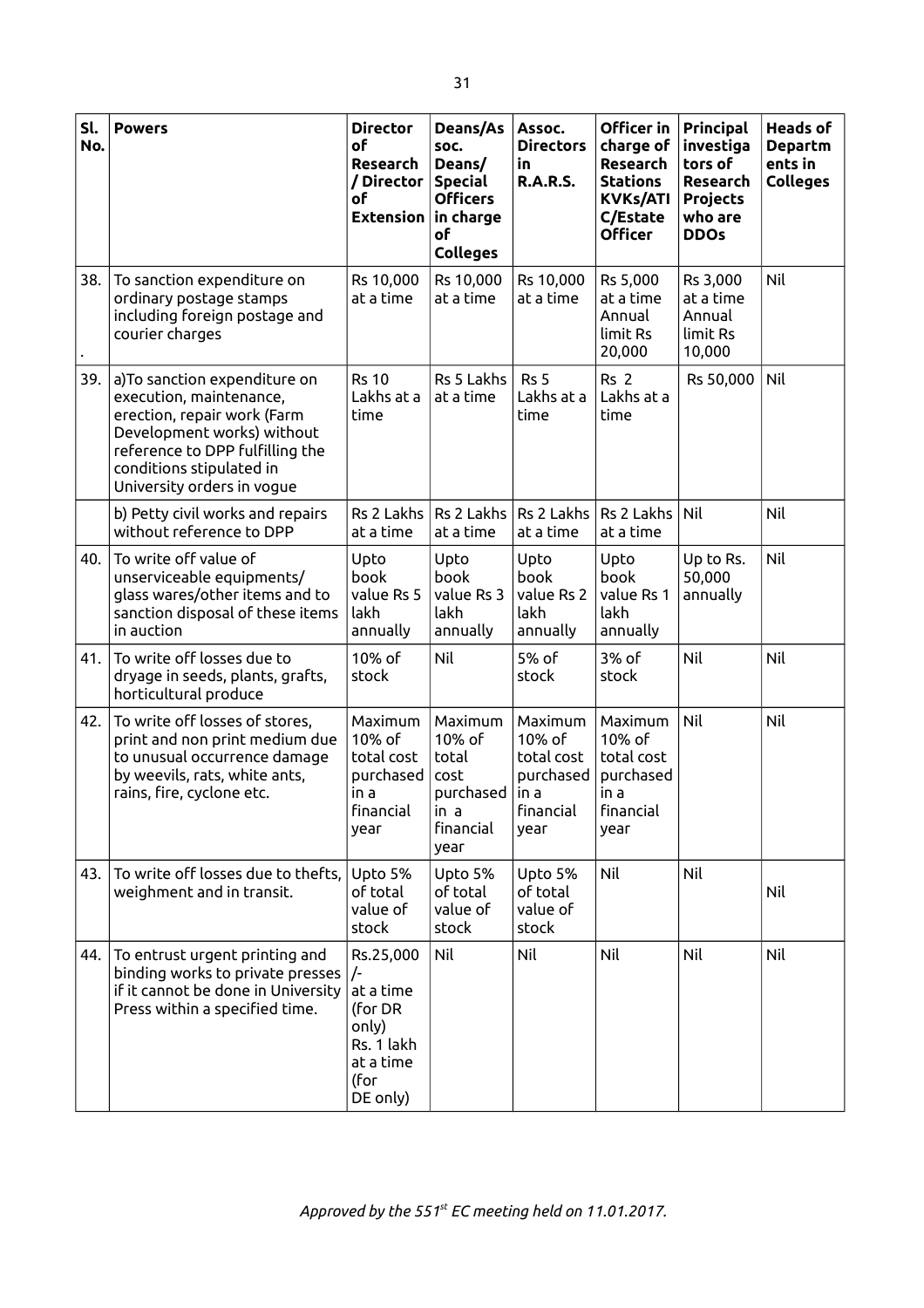| Sl.<br>No. | <b>Powers</b>                                                                                                                                                                  | <b>Director</b><br>of<br>Research<br>/ Director<br>оf<br><b>Extension</b>            | Deans/As<br>SOC.<br>Deans/<br><b>Special</b><br><b>Officers</b><br>in charge<br>of<br><b>Colleges</b> | Assoc.<br><b>Directors</b><br>in<br><b>R.A.R.S.</b>           | Officer in<br>charge of<br>Research<br><b>Stations</b><br><b>KVKs/ATI</b><br>C/Estate<br><b>Officer</b> | Principal<br>investiga<br>tors of<br>Research<br><b>Projects</b><br>who are<br><b>DDOs</b> | <b>Heads of</b><br><b>Departm</b><br>ents in<br><b>Colleges</b> |
|------------|--------------------------------------------------------------------------------------------------------------------------------------------------------------------------------|--------------------------------------------------------------------------------------|-------------------------------------------------------------------------------------------------------|---------------------------------------------------------------|---------------------------------------------------------------------------------------------------------|--------------------------------------------------------------------------------------------|-----------------------------------------------------------------|
| 45.        | To sanction payment of rent of<br>private building for University<br>work with concurrence and<br>approval of DPP                                                              | Full<br>powers                                                                       | Nil                                                                                                   | Nil                                                           | Nil                                                                                                     | Nil                                                                                        | Nil                                                             |
| 46         | To sanction expenditure on light<br>refreshments during meetings,<br>visit of VIPs & guests                                                                                    | Rs.25,000<br>$\sqrt{2}$<br>at a time                                                 | Rs.25,000<br>$\frac{1}{2}$<br>at a time                                                               | Rs.10,000<br>$\frac{1}{2}$<br>at a time                       | Rs.5,000/-<br>at a time                                                                                 | Rs.2,500/-<br>at a time                                                                    | nil                                                             |
| 47.        | To sanction payment of<br>photographic charges including<br>photographic<br>materials/Video/CD<br>recording/copying/editing etc                                                | Full<br>powers<br>(for D.E.<br>only)<br>Rs.<br>25000/- at<br>a time (for<br>DR only) | Rs 25000<br>at a time                                                                                 | Rs.<br>$10,000/-$<br>at a time                                | Rs.<br>$10,000/-$<br>at a time                                                                          | Rs. 5,000/-<br>at a time                                                                   | Nil                                                             |
| 48.        | To sanction free supply of<br>priced publications, guide, diary<br>etc.                                                                                                        | Full<br>powers<br>(for DE<br>only)                                                   | Nil                                                                                                   | Nil                                                           | Nil                                                                                                     | Nil                                                                                        | Nil                                                             |
| 49.        | Sanction of free supply of seeds,<br>products, specimens etc. to<br>VIPs & Guests.                                                                                             | Up to an<br>annual<br>limit of<br>book<br>value of<br>Rs 25,000                      | Upto an<br>annual<br>limit<br>of book<br>value of<br>Rs 10,000                                        | Upto an<br>annual<br>limit of<br>book<br>value of<br>Rs 5,000 | Up to an<br>annual<br>limit of<br>book<br>value of<br>Rs 5,000                                          | Up to an<br>annual<br>limit of<br>book<br>value of<br>Rs. 2,000                            | Up to an<br>annual<br>limit of<br>book<br>value of<br>Rs.2,000  |
| 50.        | To sanction expenditure on<br>Farmers Day, Krishi Vigyan<br>Melas, seminars, trainings, mini-<br>exhibitions sanctioned by the<br>University.                                  | Full<br>powers                                                                       | Full<br>powers                                                                                        | Full<br>powers                                                | Full<br>powers                                                                                          | Full<br>powers                                                                             | Nil                                                             |
| 51.        | To sanction purchase of<br>feed/fodder to livestock and<br>birds.                                                                                                              | Full<br>powers                                                                       | Full<br>powers                                                                                        | Full<br>powers                                                | Fullpower<br>S                                                                                          | Fullpower<br>s                                                                             | Nil                                                             |
| 52.        | Culling and disposal of aged<br>/unproductive animals and birds<br>based on recommendation of a<br>Veterinarian in the rank of Asst.<br>Professor /Govt. Veterinary<br>Surgeon | Full<br>powers                                                                       | Full<br>powers                                                                                        | Full<br>powers                                                | Nil                                                                                                     | Nil                                                                                        | Nil                                                             |
| 53         | To Sanction and countersign TA<br>and contingent expenditure of<br>meetings of board of studies                                                                                | Nil                                                                                  | Full<br>powers to<br>Dean only                                                                        | Nil                                                           | Nil                                                                                                     | Nil                                                                                        | Nil                                                             |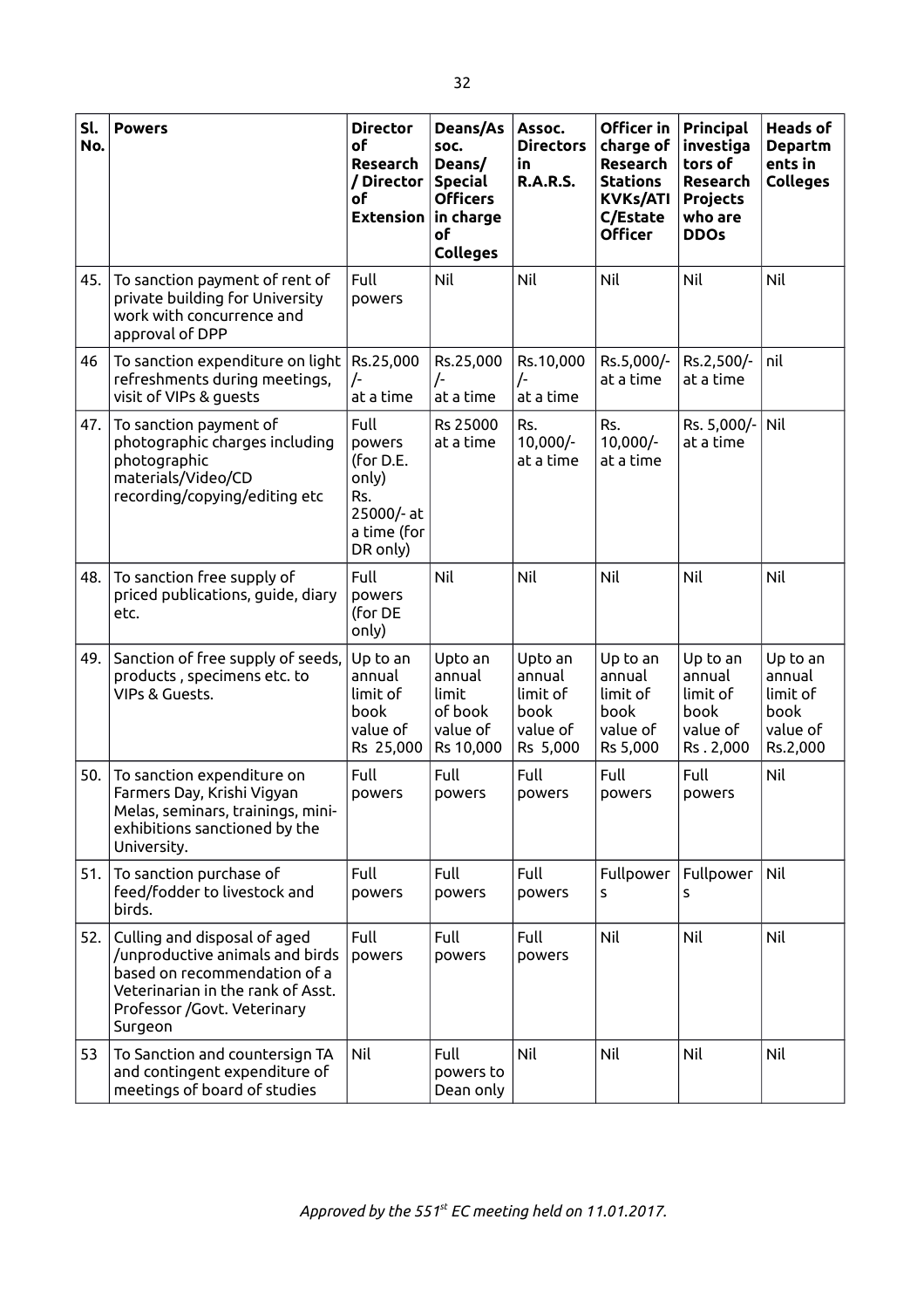| Sl.<br>No. | <b>Powers</b>                                                                                                                                                                                                                                     | <b>Director</b><br>οf<br>Research<br>/ Director<br>of<br><b>Extension</b> | Deans/As<br>SOC.<br>Deans/<br><b>Special</b><br><b>Officers</b><br>in charge<br>of<br><b>Colleges</b> | Assoc.<br><b>Directors</b><br>in.<br><b>R.A.R.S.</b> | Officer in<br>charge of<br>Research<br><b>Stations</b><br><b>KVKs/ATI</b><br>C/Estate<br><b>Officer</b> | Principal<br>investiga<br>tors of<br>Research<br><b>Projects</b><br>who are<br><b>DDOs</b> | <b>Heads of</b><br><b>Departm</b><br>ents in<br><b>Colleges</b> |
|------------|---------------------------------------------------------------------------------------------------------------------------------------------------------------------------------------------------------------------------------------------------|---------------------------------------------------------------------------|-------------------------------------------------------------------------------------------------------|------------------------------------------------------|---------------------------------------------------------------------------------------------------------|--------------------------------------------------------------------------------------------|-----------------------------------------------------------------|
| 54.        | Sanction to treat VIPs<br>/Dignitaries as University guest<br>in connection with review of<br>schemes, workshop, seminars,<br>functions etc. meeting the<br>expenditure from the<br>concerned EAP/OEAP Scheme,<br>without financial burden to KAU | Full<br>powers                                                            | Full<br>powers                                                                                        | Nil                                                  | Nil                                                                                                     | Nil                                                                                        | Nil                                                             |
| 55.        | To issue experience certificate<br>for temporary positions of<br>RA/SRF, incumbents posted<br>through Employment Exchange<br>etc. other than daily wage hands                                                                                     | Full<br>powers                                                            | Full<br>powers                                                                                        | Full<br>powers                                       | Nil                                                                                                     | Nil                                                                                        | Nil                                                             |
| 56         | To write-off Book value of<br>damaged electronic/electrical<br>components,<br>accessories/electronic waste                                                                                                                                        | UptoRs.1<br>lakh                                                          | UptoRs.1<br>lakh                                                                                      | UptoRs.1<br>lakh                                     | UptoRs.<br>2,000                                                                                        | Nil                                                                                        | Nil                                                             |
| 57         | To sanction payments to the<br>contractors for whom various<br>farm works were awarded on<br>contract basis, observing the<br>related rules of labour Dept.<br>and taxes.                                                                         | Full<br>powers                                                            | Full<br>powers                                                                                        | Full<br>powers                                       | Full<br>powers                                                                                          | Nil                                                                                        | Nil                                                             |
| 58         | To sanction payment of cost of<br>items(seeds and other products<br>made by the<br>University) purchased from<br>various research stations for<br>sale through sales centre.                                                                      | Full<br>powers                                                            | Full<br>powers                                                                                        | Full<br>powers                                       | Full<br>powers                                                                                          | Nil                                                                                        | Nil                                                             |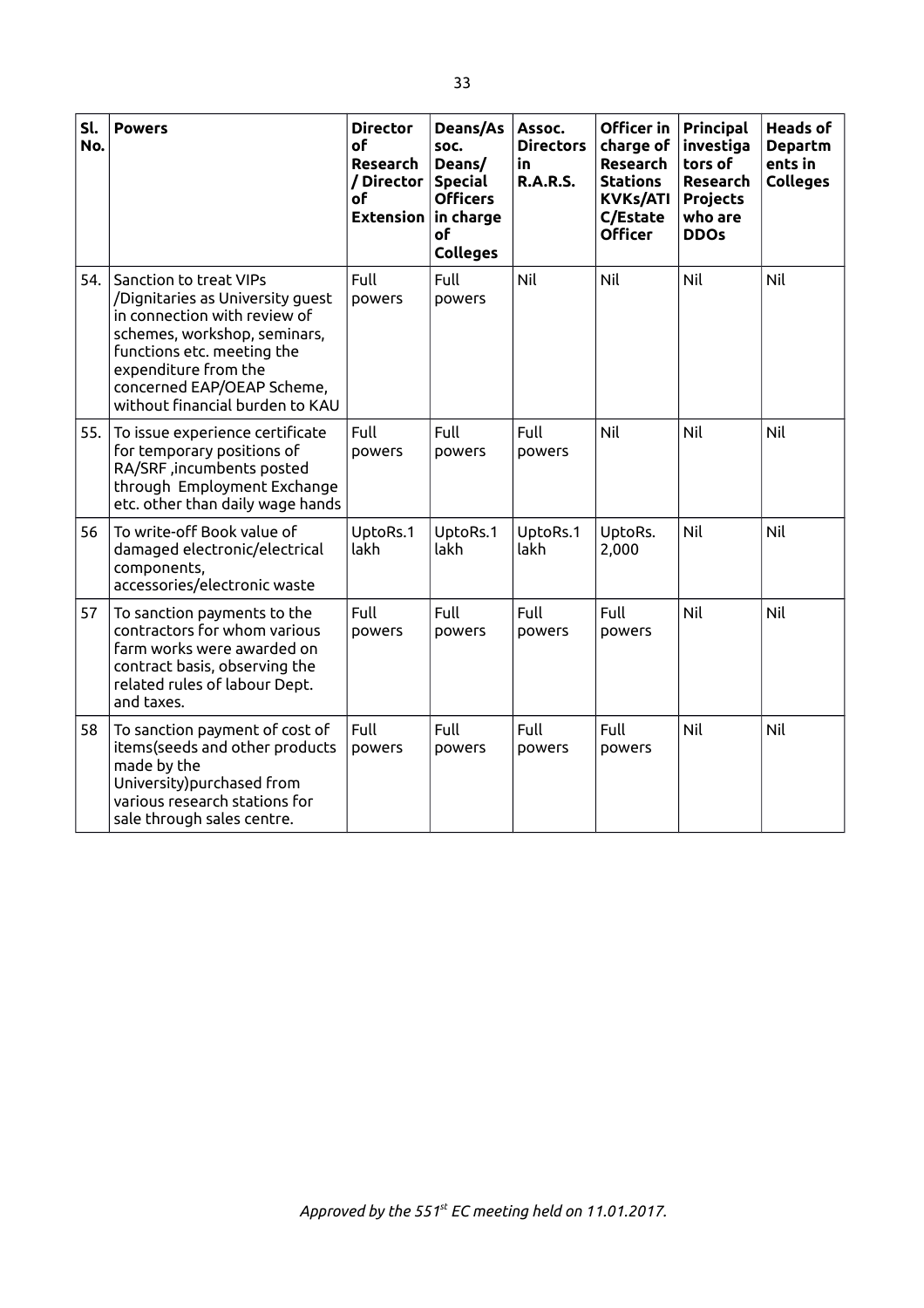## **9. ASSOCIATE DIRECTORS AT HEADQUARTERS**

| <b>Sl</b><br><b>No</b> | Nature of powers delegated                                                                                                                                                                                                                       | <b>Extend of powers</b>                     |
|------------------------|--------------------------------------------------------------------------------------------------------------------------------------------------------------------------------------------------------------------------------------------------|---------------------------------------------|
| A                      | <b>ADMINISTRATIVE POWERS</b><br>(Only for the Associate Director who is in-charge of Administration)                                                                                                                                             |                                             |
| 1                      | To countersign T.A. bills and sanction T.A. advances in respect of officers<br>other than Associate Directors under the administrative control of Director<br>of Research, provided the tour programmes are approved by Director of<br>Research. | Full powers                                 |
| 2                      | To initiate disciplinary proceedings in respect of employees under their<br>administrative control                                                                                                                                               | Full powers                                 |
| 3                      | To sanction reimbursement of cost of medicines in respect of officers<br>working under their administrative control.                                                                                                                             | Up to Rs 1000 at a time                     |
| 4                      | To sanction all kinds of leave except study leave, special disability leave and<br>leave without allowances not exceeding four months to all officers and<br>staff working under their administrative control.                                   | Full powers                                 |
| 5                      | To Sanction salary and wages of temporary hands/daily wage hands<br>engaged at Directorate of Research.                                                                                                                                          | Full powers                                 |
| 6                      | To Sanction payments and pass contingent and TA bills of Directorate of<br>Research                                                                                                                                                              | Full powers                                 |
| в                      | <b>FINANCIAL POWERS(subject to budget provision)</b><br>(To all Associate Directors at Headquarters)                                                                                                                                             |                                             |
| 1                      | To sanction purchase of Laboratory apparatus, equipment, electric<br>instruments, glassware, farm machinery and other stores.                                                                                                                    | Upto Rs 1,00,000 at a<br>time               |
| $\overline{2}$         | To sanction repairs of equipment, machinery etc. subject to budget<br>provision.                                                                                                                                                                 | UptoRs 20,000 at a<br>time.                 |
| 3                      | To sanction purchase of Laboratory Agrochemicals, medicines, Veterinary<br>drugs and Surgical instruments, specimens manures, fertilizers etc. subject<br>to budget provision.                                                                   | Upto Rs 1,00,000 at a<br>time.              |
| 4                      | To sanction purchase of stationery articles for office use/meeting/training.                                                                                                                                                                     | Rs. 20,000 at a time.                       |
| 5                      | To entrust urgent printing works to Private presses                                                                                                                                                                                              | Upto Rs 1,000 at a<br>time.                 |
| 6                      | To sanction purchase of bags and containers subject to annual limit of Rs<br>20,000.                                                                                                                                                             | Upto Rs 10,000 at a<br>time.                |
| 7                      | To sanction purchase and repairs of furniture for office, library and<br>laboratory use as per store purchase rules                                                                                                                              | Upto Rs. 5,000 in each<br>case              |
| 8                      | To sanction purchase and repairs of clocks, cycles, sirens, fans, water<br>coolers, torches, etc., subject to annual limit of Rs. 10,000. at a time                                                                                              | Upto Rs 1,000                               |
| 9                      | To sanction expenditure for payment of licence fees etc. to local bodies etc.<br>in respect of buildings under their control.                                                                                                                    | Full powers                                 |
| 10                     | To sanction expenditure on entertainment, supply of light refreshment,<br>lunch etc. during meeting and visit of VIPs , Press Conference, committee<br>meetings, seminars, Farmers' Day and other University functions.                          | Upto Rs 25,000.at a<br>time.                |
| 11                     | To sanction free supply of seeds, chemicals, specimens etc.                                                                                                                                                                                      | upto a book value of<br>Rs 1,000 at a time. |
| 12                     | To sanction expenditure on demonstration of implements improved seeds,<br>fertilizers etc.                                                                                                                                                       | Upto Rs 2,000 at a<br>time.                 |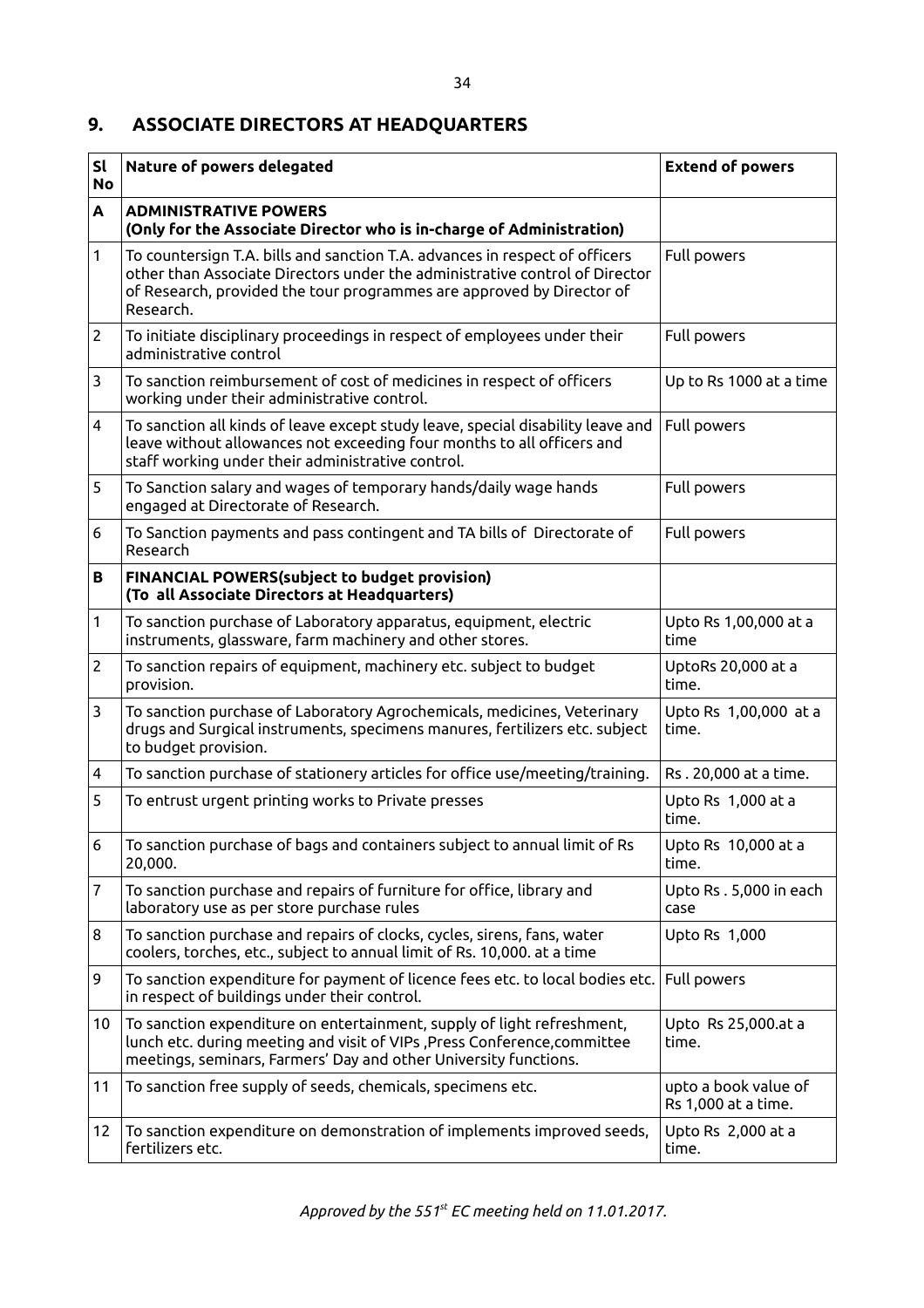| sl<br><b>No</b> | Nature of powers delegated                                                                                                                                                                                                                                                             | <b>Extend of powers</b>                                                                            |
|-----------------|----------------------------------------------------------------------------------------------------------------------------------------------------------------------------------------------------------------------------------------------------------------------------------------|----------------------------------------------------------------------------------------------------|
| 13              | To sanction advertisement charges subject to condition that the<br>advertisement should be routed through the Public Relations Officer.                                                                                                                                                | Full powers                                                                                        |
| 14              | To sanction renewal of supply of uniforms and clothings to the employees<br>who are entitled to uniforms as per rules.                                                                                                                                                                 | Full powers                                                                                        |
| 15              | To sanction payment of demurrage, wharfage charges etc.                                                                                                                                                                                                                                | Upto Rs 1,000 at a time.<br>subject to an annual<br>limit of Rs 2,000.                             |
| 16              | To declare animals, agricultural produce, nursery plants, fruit trees, farm<br>yard manure, compost etc. as surplus to requirements.                                                                                                                                                   | Full powers                                                                                        |
| 17              | To sanction maintenance (Purchase of tyres, tubes, batteries etc.), repairs<br>and replacement charges of the University vehicles                                                                                                                                                      | Upto Rs 10,000 at a<br>time. subject to the<br>conditions laid down in<br>the circular instruction |
| 18              | To sanction petrol charges                                                                                                                                                                                                                                                             | Full powers                                                                                        |
| 19              | To sanction payment of electric current consumption charges, water<br>charges etc.                                                                                                                                                                                                     | Full powers                                                                                        |
| 20              | To sanction payment of photographic charges including photograph<br>materials (cameras, films, apparatus etc.) at a time                                                                                                                                                               | Upto Rs 500/- subject<br>to an annual limit of Rs<br>2,000.                                        |
| 21              | To sanction expenditure on ordinary postage stamps including foreign<br>postage subject to budget allotment.                                                                                                                                                                           | Upto Rs 2,000 at a time                                                                            |
| 22              | To sanction maintenance charges and payment of monthly telephone<br>charges including annual rentals.                                                                                                                                                                                  | Full powers                                                                                        |
| 23              | To sanction journeys within the State to employees under their<br>administrative control.                                                                                                                                                                                              | Full powers                                                                                        |
| 24              | To sanction purchase of stationery articles and other miscellaneous<br>expenses in connection with Committee meetings etc.                                                                                                                                                             | Upto Rs 500 at a time.                                                                             |
| 25              | To sanction temporary advance and non-refundable withdrawals from GPF<br>deposits in respect of employees working under their administrative<br>control subject to rules and verification by the Comptroller.                                                                          | Full powers                                                                                        |
| 26              | To sanction investigation of arrear claims including pay and allowances and<br>contingent claims in respect of employees working under the respective<br>administrative control, with regard to contingent claims held on abeyance<br>upto a period of 5 years without monetary limit. | Full powers                                                                                        |
| 27              | To sanction non-recurring contingent charges (unforeseen items not<br>specifically covered under any specified item) subject to budget provision.                                                                                                                                      | Upto Rs 2,000 at a time.                                                                           |
| 28              | To sanction renewal of uniforms, gumboots, rain coats, chappals, blankets,<br>approns, glouses etc. to employees and labourers subject to budget<br>provision.                                                                                                                         | Upto Rs 1,000 at a<br>time.                                                                        |
| 29              | To sanction sale of agricultural products, nursery plants, fruit trees,<br>animals, birds, etc, subject to instructions issued from University from time<br>to time.                                                                                                                   | Full powers                                                                                        |
| 30              | To confirm/accept the auction sale of farm produce, animals, birds etc.                                                                                                                                                                                                                | Full powers                                                                                        |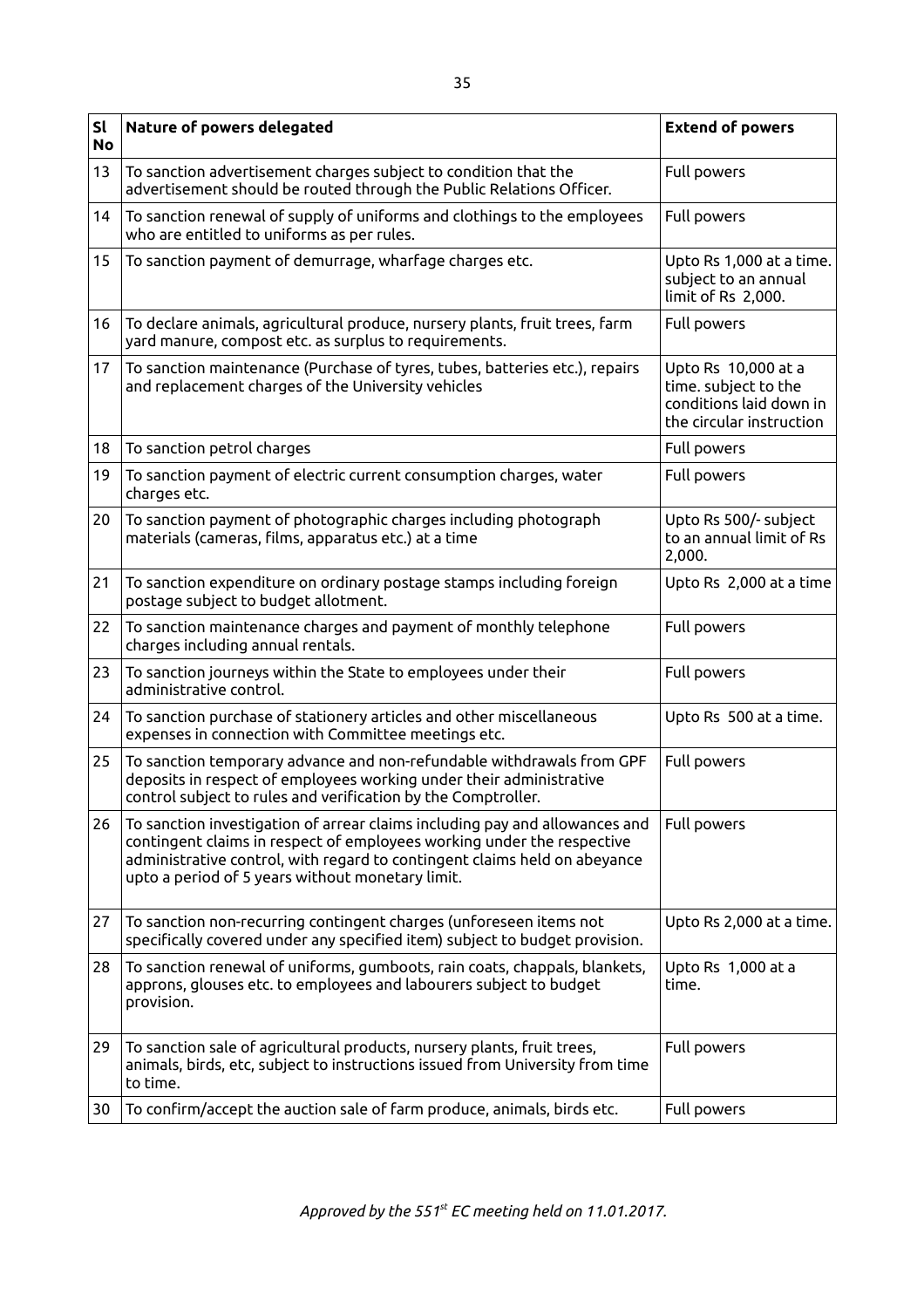| <b>Sl</b><br><b>No</b> | Nature of powers delegated                                                                                                                                                                                              | <b>Extend of powers</b>                                                                   |
|------------------------|-------------------------------------------------------------------------------------------------------------------------------------------------------------------------------------------------------------------------|-------------------------------------------------------------------------------------------|
| 31                     | To sanction and confirm auction of un germinated and dried up seed nuts,<br>rejected seedlings, dead trees in nurseries/farm and other institutions                                                                     | Upto a book value of<br>Rs 20,000 at a time<br>subject to an annual<br>limit of Rs 50,000 |
| 32                     | To dispose of all crops, farm produce and perishable or non-perishable by<br>auction/direct sale                                                                                                                        | Full powers                                                                               |
| 33                     | To write off losses of stores due to unusual occurrence (damage by weevils,<br>rats, white ants, rains, fire, cyclonic winds)                                                                                           | upto one percent of<br>the total stock subject<br>to a maximum of Rs<br>1,000             |
| 34                     | To fix sale price of farm produce, animals, birds etc. at market rates.                                                                                                                                                 | Full powers                                                                               |
| 35                     | To write off the book value of animals, birds died/destroyed due to natural<br>cause.                                                                                                                                   | Full powers                                                                               |
| 36                     | To fix rates of depreciation in respect of livestock, birds etc.                                                                                                                                                        | Full powers                                                                               |
| 37                     | To approve mortality in young nursery and nature plants.                                                                                                                                                                | Full powers                                                                               |
| 38                     | To sanction transport charges of farm produce, livestock and other dead<br>stock articles from one station to another.                                                                                                  | Upto Rs 2,000 in each<br>case.                                                            |
| 39                     | To sanction free issue of priced publications or guide/diary                                                                                                                                                            | Upto an annual limit of<br>Rs 1,000                                                       |
| 40                     | To sanction purchase of livestock and birds subject to budget provision.                                                                                                                                                | Full powers                                                                               |
| 41                     | To sanction advance (other than labour charges and purchase of fertilizers).                                                                                                                                            | Upto Rs 10,000 at a<br>time.                                                              |
| 42                     | To sanction advance for the purchase of seeds, feeds, fertilizers and other<br>chemicals                                                                                                                                | Upto Rs .1,00,000 at a<br>time.                                                           |
| 43                     | To sanction to cull animals.                                                                                                                                                                                            | Full powers                                                                               |
| 44                     | To sanction disposal of unserviceable articles in auction                                                                                                                                                               | Upto a book value of Rs<br>.5,000 at a time.                                              |
| 45                     | To sanction expenditure for petty construction and repairs without<br>consulting the Director of Physical Plant.                                                                                                        | Upto Rs. 2,000 at a<br>time.                                                              |
| 46                     | To lease out on auction the right of collecting usufructs of trees in the<br>lands under their control.                                                                                                                 | Full powers                                                                               |
| 47                     | To carry out farm works on contract basis observing rules in vogue.                                                                                                                                                     | Upto Rs 20,000 at a<br>time.                                                              |
| 48                     | To approve and sanction the FSMA (Full Service and Maintenance<br>Agreement) charges of photocopier machines.                                                                                                           | Full powers                                                                               |
| 49                     | To write off the book value of grafts, layers or other planting materials<br>dried or destroyed due to natural causes based on the certificate issued by<br>the Head of Office/ Associate Directors as the case may be. | Upto Rs 4,000 annually                                                                    |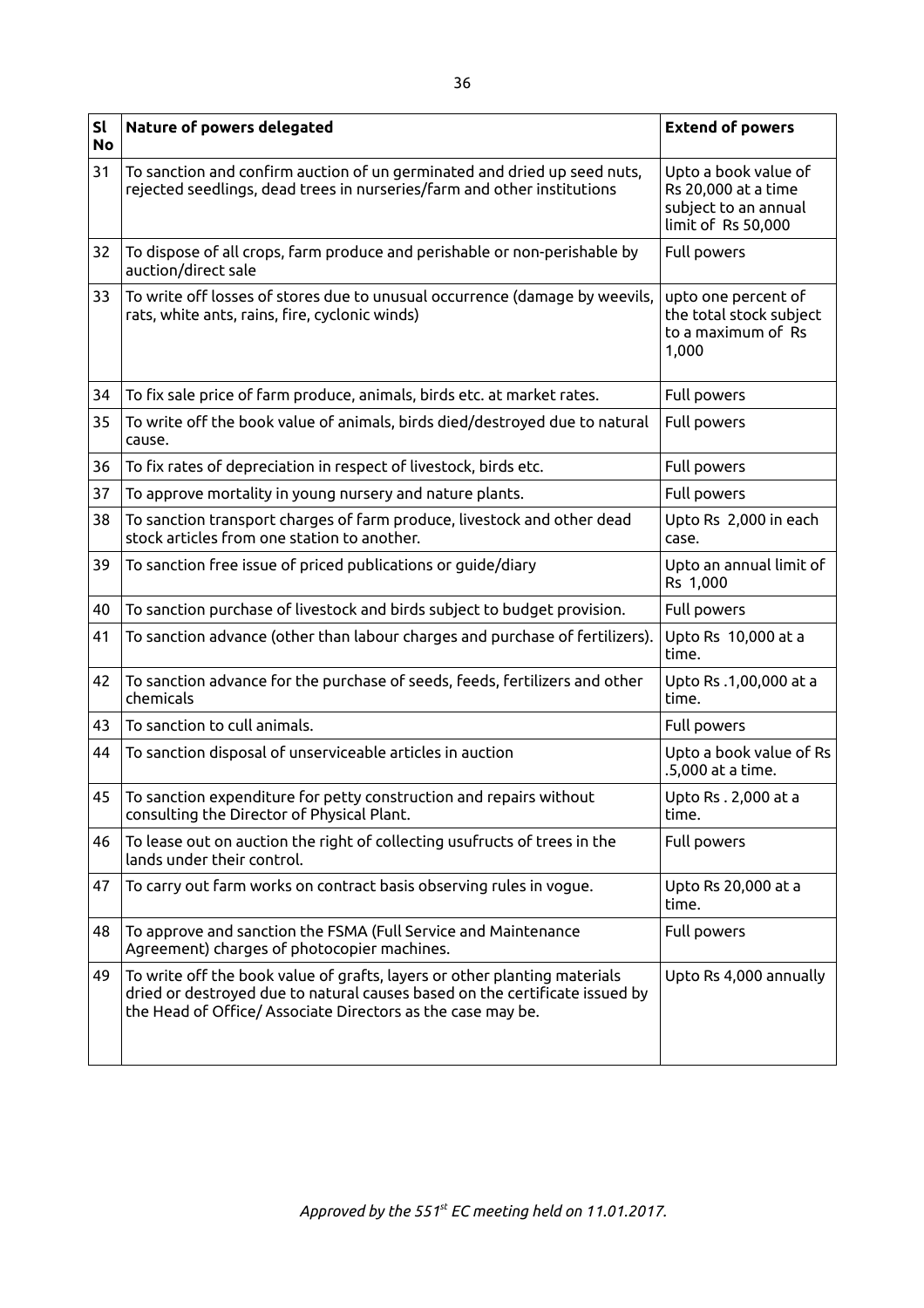### **10. ASSOCIATE DIRECTOR OF EXTENSION**

| <b>Sl</b><br><b>No</b> | Nature of powers delegated                                                                                                                                                                                                                                                     | <b>Extend of powers</b>                                                                  |
|------------------------|--------------------------------------------------------------------------------------------------------------------------------------------------------------------------------------------------------------------------------------------------------------------------------|------------------------------------------------------------------------------------------|
| $\mathbf{A}$           | <b>ADMINISTRATIVE POWERS</b>                                                                                                                                                                                                                                                   |                                                                                          |
| 1                      | To sanction all kinds of leave except study leave, special disability leave and<br>leave without allowance not exceeding 120 days to all officers and staff<br>working under the administrative control of the Director of Extension.                                          | Full powers                                                                              |
| $\overline{2}$         | The Associate Director (Extension) at Headquarters will be in immediate<br>overall administrative control of the Sub Units/<br>Institutions/Project/Schemes/Centres etc. located at Mannuthy and<br>outstations under the administrative control of the Director of Extension. | Full powers                                                                              |
| 3                      | The Associate Director (Extension) will assist the Director of Extension in all Full powers<br>administrative and technical matters.                                                                                                                                           |                                                                                          |
| $\overline{4}$         | To countersign TA bills and sanction tour advances to all officers under the<br>administrative control of the Director of Extension provided the tour<br>programme/tour diary is approved by the Director of Extension within his<br>competency.                               | Full powers                                                                              |
| 5                      | To initiate disciplinary proceedings in respect of employees under the<br>administrative control of the Director of Extension.                                                                                                                                                 | Full powers                                                                              |
| 6                      | To sanction reimbursement of cost of medicines in respect of all employees<br>working under the administrative control of the Director of Extension.                                                                                                                           | Full powers                                                                              |
| В                      | FINANCIAL POWERS(Subject to budget Provision)                                                                                                                                                                                                                                  |                                                                                          |
| 1                      | To sanction the purchase of laboratory apparatus, equipment, electrical<br>and electronic instruments, glassware, farm machinery and other stores                                                                                                                              | Upto Rs 100,000 at a<br>time                                                             |
| $\overline{2}$         | To sanction repairs of equipment, machinery etc.                                                                                                                                                                                                                               | Upto Rs 10,000 at a<br>time                                                              |
| 3                      | To sanction purchase of laboratory agro-chemicals, medicines, veterinary<br>drugs and surgical instruments, specimens, manures, fertilizers etc.                                                                                                                               | Upto Rs 1,00,000 at a<br>time                                                            |
| 4                      | To entrust urgent printing works to private presses in case the KAU Press is<br>not in a position to undertake the work on account of other urgent<br>assignments.                                                                                                             | Upto Rs 10,000 at a<br>time.                                                             |
| 5                      | To sanction purchase and repairs of furniture for office, library and<br>laboratory use.                                                                                                                                                                                       | Upto Rs 5,000 at a time                                                                  |
| 6                      | To sanction purchase of printing materials                                                                                                                                                                                                                                     | Rs.1,00,000 at a time                                                                    |
| 7                      | To sanction purchase and repairs of clocks, cycles, sirens, fans, water<br>coolers, torches, electric bulbs, tube lights etc.                                                                                                                                                  | Upto Rs 1,000 at a time<br>subject to an annual<br>limit of Rs 5,000<br>observing rules. |
| 8                      | To sanction expenditure on entertainment, supply of light refreshment,<br>lunch etc, during meetings and visit of VIPs, Press Conference, Committee<br>meetings, Seminars, Farmer's Day, field day, KarshikaMela, harvest festivals<br>and all such similar functions.         | Upto Rs 1,000 at a time<br>subject to annual limit<br>of Rs 5,000.                       |
| 9                      | To sanction free supply of seeds, chemicals, fertilizers, specimens, etc.                                                                                                                                                                                                      | Upto a book value of<br>Rs 1,000 at a time.                                              |
| 10                     | To sanction expenditure on demonstration of implements improved seeds,<br>fertilizers etc.                                                                                                                                                                                     | Upto Rs 500 at a time.                                                                   |
| 11                     | To sanction advertisement charges for all advertisements routed through<br>the Public Relations Officer and published on behalf of the University.                                                                                                                             | Full powers                                                                              |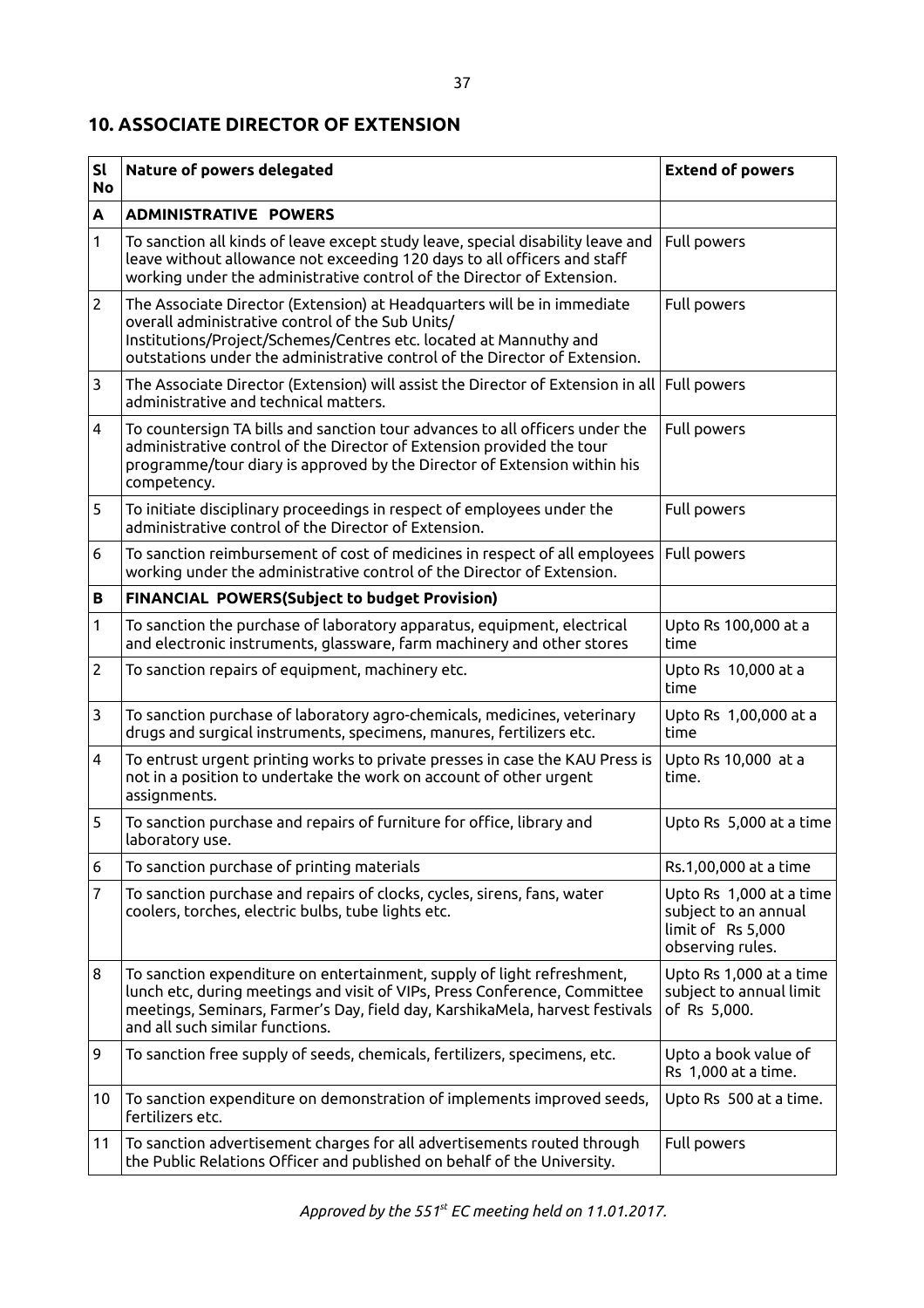| sl<br><b>No</b> | Nature of powers delegated                                                                                                                                                                             | <b>Extend of powers</b>                                               |
|-----------------|--------------------------------------------------------------------------------------------------------------------------------------------------------------------------------------------------------|-----------------------------------------------------------------------|
| 12              | To sanction payment of demurrage, wharfage charges etc.                                                                                                                                                | Upto Rs 1,000 at a time<br>subject to an annual<br>limit of Rs 5,000. |
| 13              | To sanction maintenance, repairs and replacement of spare parts charges<br>of the University vehicles subject to conditions laid down in the Circular<br>instructions.                                 | UptoRs 10,000 at a<br>time                                            |
| 14              | To sanction payment of photographic charges including purchase of<br>photograph materials (Cameras, Films etc.)                                                                                        | Upto Rs 1,000 at a time<br>subject to annual limit<br>of Rs 5,000.    |
| 15              | To sanction expenditure on ordinary postage stamp including foreign<br>postage.                                                                                                                        | Upto Rs 2,000 at a time                                               |
| 16              | To sanction maintenance charges and payments of monthly telephone<br>charges including annual rentals of the Directorateof Extension.                                                                  | Full powers                                                           |
| 17              | To fix rates of depreciation in respect of livestock, birds etc. subject to<br>relevant rules.                                                                                                         | Full powers                                                           |
| 18              | To approve mortality in young nursery and nature plants subject to rules.                                                                                                                              | Full powers                                                           |
| 19              | To sanction free issue of priced publications or guide/diary etc.                                                                                                                                      | Upto an annual limit of<br>Rs 1,000.                                  |
| 20              | To sanction advance for the purchase of seeds, feeds, fertilizers and other<br>chemicals.                                                                                                              | Upto Rs 10,000 at a<br>time.                                          |
| 21              | To sanction to cull animals subject to rules.                                                                                                                                                          | Full powers                                                           |
| 22              | To sanction expenditure for petty constructions and repairs to buildings<br>without consulting the Director of Physical Plant and subject to rules and<br>budget provisions.                           | Upto Rs 2,000 at a<br>time.                                           |
| 23              | To sanction to lease out and auction sale the right of collecting usufructs<br>of trees in the lands of units/institutions under the administrative control<br>of the Director of Extension every year | Full powers                                                           |
| 24              | To sanction renewal of uniforms, gumboots, rain coats, chappals, blankets,<br>aprons, glouses etc. to eligible employees and labourers.                                                                | Upto Rs 2,000/- at a<br>time                                          |
| 25              | To sanction expenses on printing of technical leaflets, pamphlets, booklets<br>etc. in the KAU Press.                                                                                                  | Full powers                                                           |
| 26              | To sanction purchase of paper and other printing<br>UptoRs.<br>30,000 materials for the KAU Press subject to budget provision.                                                                         | Upto Rs 30,000 at a<br>time                                           |
| 27              | To approve and sanction the FSMA (Full Service Maintenance Agreement)<br>charges of Photocopier machines.                                                                                              | Full powers                                                           |
| 28              | To sanction purchase of stationery articles for office use at the Directorate<br>of Extension.                                                                                                         | Upto Rs 2,000 at a<br>time.                                           |
| 29              | To sanction purchase of bags and containers for office use subject to<br>annual limit of Rs. 20,000.                                                                                                   | Upto Rs 10,000 at a<br>time                                           |
| 30              | To sanction expenditure for payment of licence fee etc. to local bodies etc.<br>in respect of buildings under the control of DE                                                                        | Full powers                                                           |
| 31              | To sanction renewal of supply of uniform and clothing to the employees<br>who are entitled to uniforms in the Directorate of Extension.                                                                | Full powers                                                           |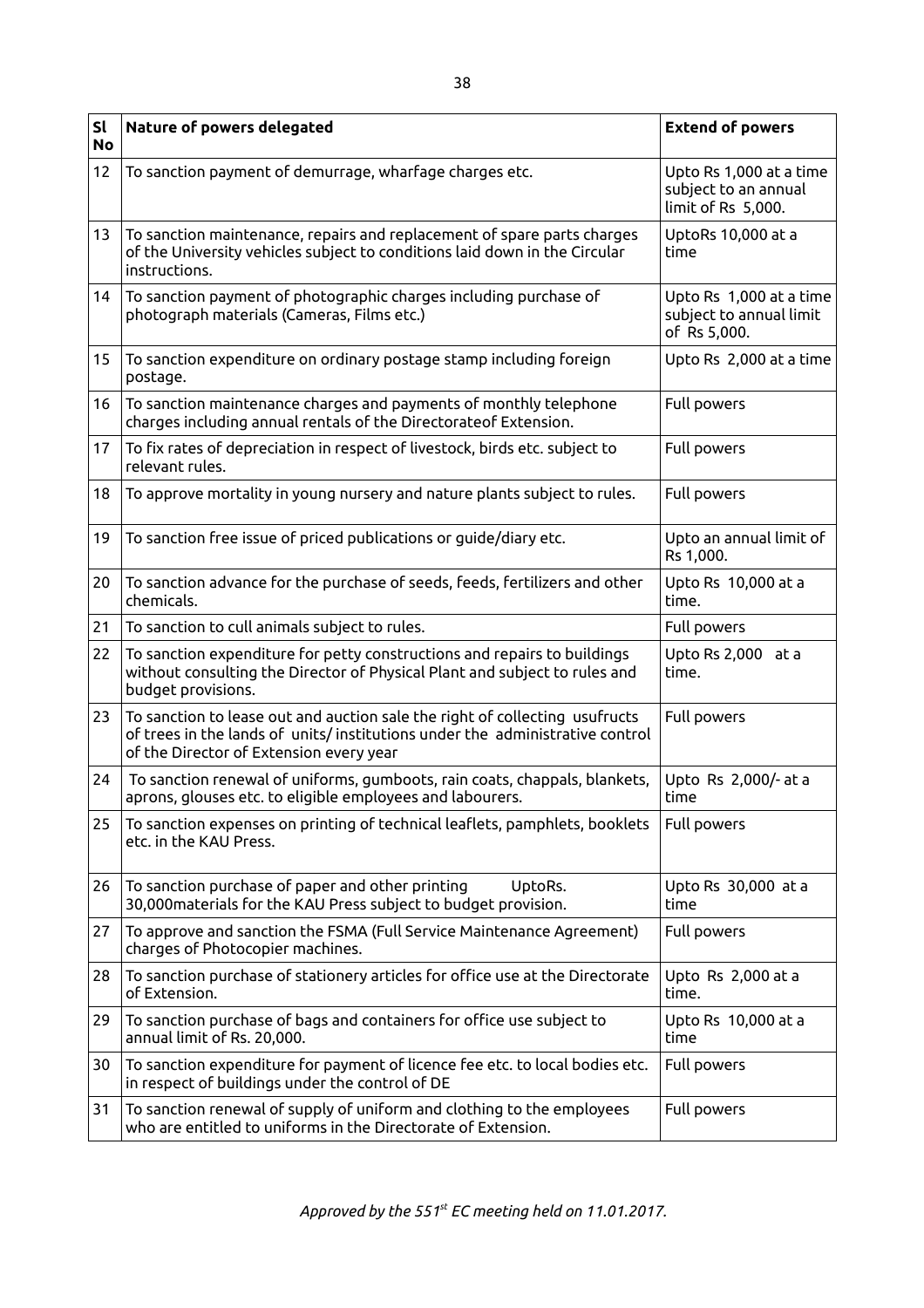| <b>Sl</b><br><b>No</b> | Nature of powers delegated                                                                                                                                                                                                                                                                                  | <b>Extend of powers</b>                     |
|------------------------|-------------------------------------------------------------------------------------------------------------------------------------------------------------------------------------------------------------------------------------------------------------------------------------------------------------|---------------------------------------------|
| 32                     | To sanction fuel charges of the vehicles attached to the<br>Directorate of Extension.                                                                                                                                                                                                                       | Full powers                                 |
| 33                     | To sanction temporary advance and non-refundable withdrawals from GPF<br>deposits in respect of employees under the administrative control of the<br>Director of Extension subject to rules and verification by the Comptroller.                                                                            | Full powers                                 |
| 34                     | To sanction investigation of arrear claims including pay and allowances and<br>contingent claims in respect of employees working under the<br>administrative control of the Director of Extension with regard to<br>contingent claims held in abeyance up to a period of 5 years without<br>monetary limit. | Full powers                                 |
| 35                     | To sanction non-recurring contingent charges (unforeseen items not<br>specifically covered under any specified items) at the Directorate of<br>Extension, subject to budget provision.                                                                                                                      | Upto Rs 2,000 at a<br>time                  |
| 36                     | To write off losses of stores due to unusual occurrences (damage by<br>weevils, rats, white ants, rains, fire andcyclonic winds) upto 1 percent of the<br>the total stock subject to a maximum of Rs 1,000 at a time.                                                                                       | Full powers                                 |
| 37                     | To sanction disposal of unserviceable articles in an auction                                                                                                                                                                                                                                                | Upto a book value of<br>Rs 5,000 at a time. |
| 38                     | To pass the vouchers/bills relating to expenditure provided sanction for<br>expenditure has been accorded by the Director of Extension/Vice-<br>Chancellor as the case may be.                                                                                                                              | Full powers                                 |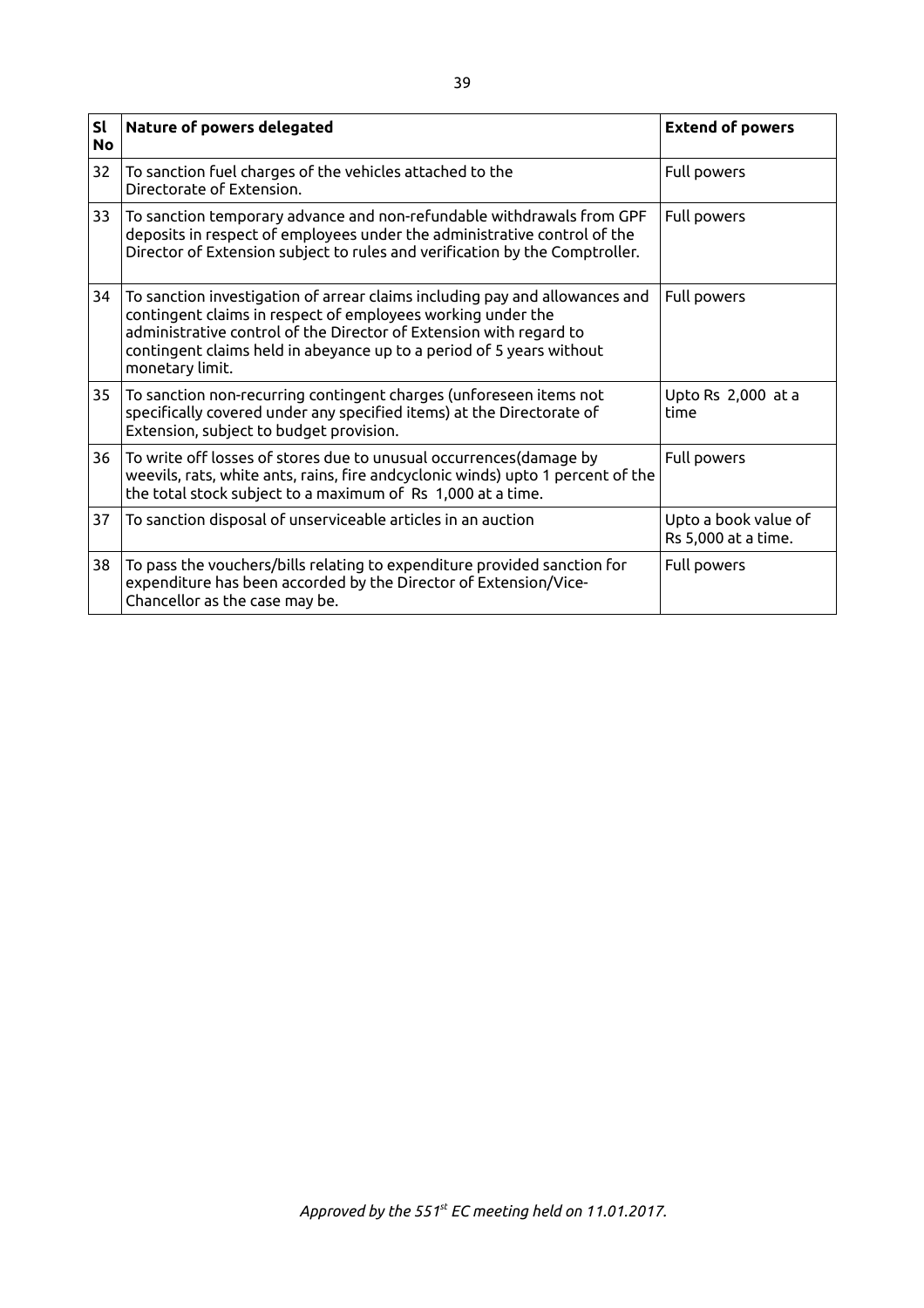## **11. DIRECTOR OF STUDENTS WELFARE & DEPUTY DIRECTOR OF STUDENTS WELFARE**

| <b>Sl</b><br><b>No</b>  | Nature of powers delegated                                                                                                                                                                                                                                                                                                                | <b>Extend of powers</b> |                        |
|-------------------------|-------------------------------------------------------------------------------------------------------------------------------------------------------------------------------------------------------------------------------------------------------------------------------------------------------------------------------------------|-------------------------|------------------------|
|                         |                                                                                                                                                                                                                                                                                                                                           | <b>DSW</b>              | <b>Deputy DSW</b>      |
| A                       | <b>ADMINISTRATIVE POWERS</b>                                                                                                                                                                                                                                                                                                              |                         |                        |
| 1                       | To correspond with all officers of the University on matters<br>relating to sports and games, physical education, students<br>welfare and the scheduled trips of University buses at<br>Mannuthy-Vellanikkara, Vellayani campuses.                                                                                                        | Full powers             | Full powers            |
| $\overline{2}$          | To correspond with all officers of the Universities, Association<br>of Indian Universities, Central and State Agencies, State Sports<br>Councils, Sports Federations, Associations and such other<br>bodies on matters of Physical Education, Sports and Games etc                                                                        | Full powers             | Nil                    |
| 3                       | To sanction all kinds of journeys to the employees working<br>under his administrative control, to attend conferences,<br>seminars, meetings, tournaments, students union activities and<br>other business of the University within the State and also to<br>districts of the neighbouring States and to countersign their<br>T.A. bills. | Full powers             | Full powers            |
| $\overline{\mathbf{4}}$ | To initiate disciplinary proceedings in respect of employees<br>working under his administrative control.                                                                                                                                                                                                                                 | Full powers             | Full powers            |
| 5                       | To sanction the cost of reimbursement of medicines including<br>the connected charges, transportation etc. for the treatment of<br>injured students during practice and competition matches.                                                                                                                                              | Rs 1000/- at a<br>time  | Rs 1000/- at a<br>time |
| 6                       | To sanction all kinds of leave except Study leave, Special<br>disability leave, Leave without allowances to all employees<br>working under his administrative control.                                                                                                                                                                    | Full powers             | Full powers            |
| 7                       | To Coordinate activities of student placement cell, NSS, NCC in<br>different colleges under KAU.                                                                                                                                                                                                                                          | Full powers             | Nil                    |
| 8                       | To represent the University in the meetings convened by Sports<br>Councils and such other bodies in the State on matters related<br>to Sports and games, Physical Education etc.                                                                                                                                                          | Full powers             | Nil                    |
| 9                       | To represent the University in the meeting convened by<br>Association of Indian Universities with the approval of Vice-<br>Chancellor.                                                                                                                                                                                                    | Full powers             | Nil                    |
| 10                      | To approve draft letters based on orders passed by the Vice-<br>Chancellor/Registrar.                                                                                                                                                                                                                                                     | Full powers             | Nil                    |
| 11                      | To initiate correspondence and to dispose of routine papers of<br>the Directorate of Students Welfare.                                                                                                                                                                                                                                    | Full powers             | Nil                    |
| 12                      | To sign fair copies of drafts approved by the Vice-Chancellor,<br>Registrar.                                                                                                                                                                                                                                                              | Full powers             | Nil                    |
| 13                      | To suggest ways and means of improving sports and games,<br>physical education in the University, its constituent colleges,<br>institutions.                                                                                                                                                                                              | Full powers             | Nil                    |
| 14                      | To supervise the sports and games, physical education,<br>students' welfare programmes in the University, its constituent<br>colleges, institutions.                                                                                                                                                                                      | Full powers             | Nil                    |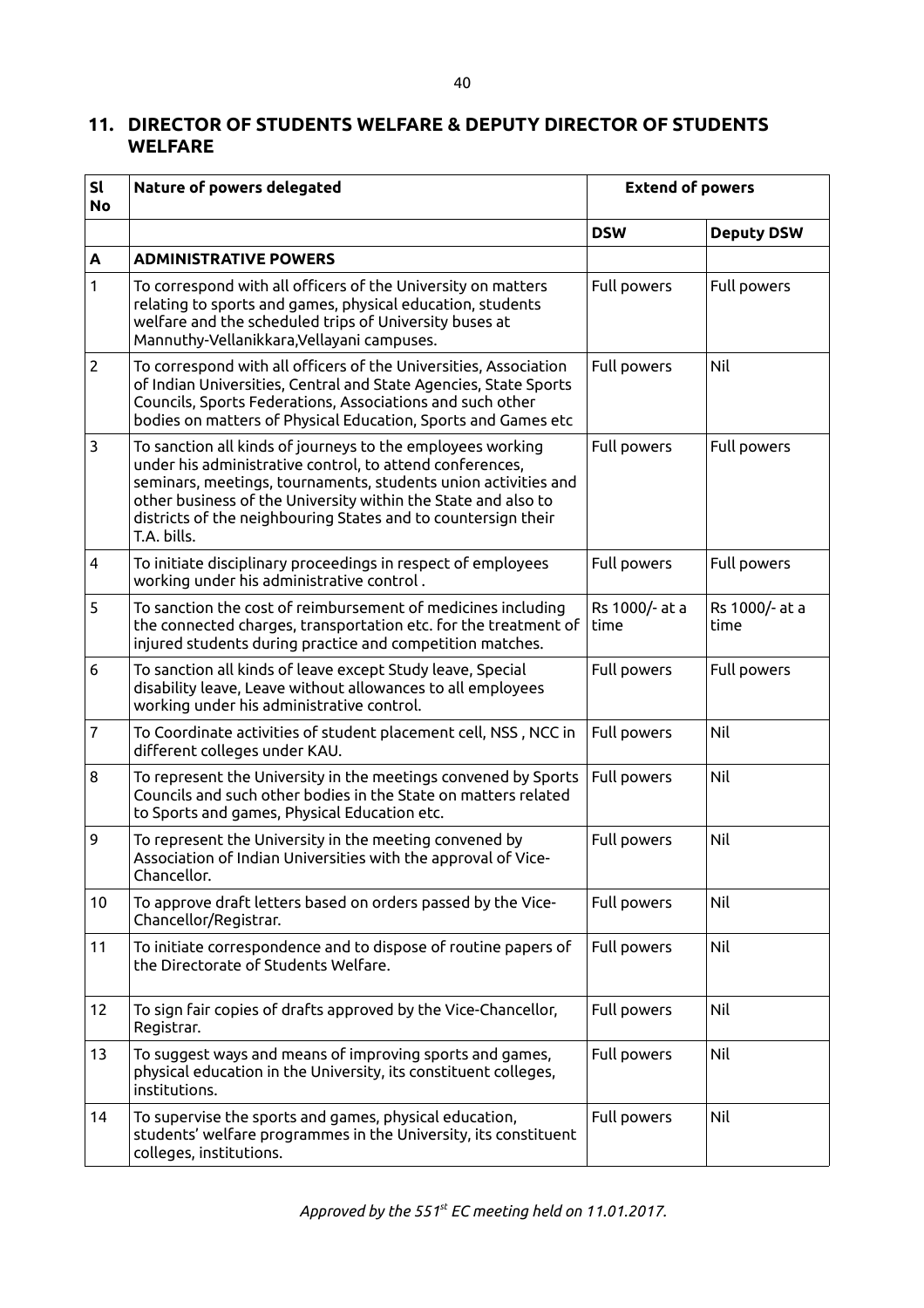| sl<br><b>No</b> | Nature of powers delegated                                                                                                                                                                                                                                                                  | <b>Extend of powers</b>                                                |                                                                                     |
|-----------------|---------------------------------------------------------------------------------------------------------------------------------------------------------------------------------------------------------------------------------------------------------------------------------------------|------------------------------------------------------------------------|-------------------------------------------------------------------------------------|
|                 |                                                                                                                                                                                                                                                                                             | <b>DSW</b>                                                             | <b>Deputy DSW</b>                                                                   |
| 15              | To convene the meeting of the Kerala Agricultural University<br>Sports Board with the approval of the Chairman of the Board.                                                                                                                                                                | Full powers                                                            | Nil                                                                                 |
| 16              | To select, appoint/nominate Managers/Coaches for Kerala<br>Agricultural University teams from among the staff of the<br>Department/Constituent colleges/Institutions. In case of<br>constituent colleges/institutions, matter may be routed<br>through the concerned Heads of Institutions. | Full powers                                                            | Nil                                                                                 |
| 17              | To pass invoices/bills/vouchers for payment covered by sanction<br>from competent authority.                                                                                                                                                                                                | Full powers                                                            | Full powers                                                                         |
| 18              | To assign holiday duty and to sanction compensatory off to all<br>subordinate staff working under his administrative control.                                                                                                                                                               | Full powers                                                            | Full powers                                                                         |
| $\, {\bf B}$    | <b>FINANCIAL POWERS(Subject to Budget Provision)</b>                                                                                                                                                                                                                                        |                                                                        |                                                                                     |
| 1               | To sanction purchase of sports goods, equipment, electric and<br>electronic equipment, musical instruments, medicines,<br>machinery and stores.                                                                                                                                             | <b>Full Powers</b>                                                     | <b>Upto Rs 10000</b><br>at a time<br>subject to an<br>annual limit of<br>Rs 20,000. |
| $\overline{2}$  | To sanction repairs of equipment, machinery, stores, etc.                                                                                                                                                                                                                                   | Upto Rs<br>20,000at a<br>time.                                         | Upto Rs 5,000 a<br>year                                                             |
| 3               | Sanction to give out urgent printing work to private presses.                                                                                                                                                                                                                               | Upto Rs<br>10,000 at a<br>time.                                        | Upto an annual<br>limit of 5000                                                     |
| $\overline{4}$  | To sanction purchase and repairs of clocks, cycles, fan, water<br>cooler, torches etc, in respect of units under his administrative<br>control.                                                                                                                                             | Full powers                                                            | Upto an annual<br>limit of 5000                                                     |
| 5               | To sanction expenditure for payment of licence fees,<br>tournament fees, affiliation fees etc. to the concerned bodies.                                                                                                                                                                     | Full powers                                                            | Full powers                                                                         |
| 6               | To sanction expenditure on entertainment, supply of light<br>refreshments, lunch etc. during meetings and visit of V.I.P.'s,<br>Press Conferences, Seminars, Sports meet, Students Welfare<br>activities and other function of the University.                                              | Upto Rs 5,000<br>at a time<br>subject to a<br>maximum of<br>25,000/yr. | Upto Rs 2,000<br>at a time<br>subject to a<br>maximum<br>of10,000/yr                |
| $\overline{7}$  | To sanction expenditure for coaching camps, tournaments,<br>sportsmeets etc.                                                                                                                                                                                                                | Full powers                                                            | Upto Rs 20,000<br>at a time                                                         |
| 8               | To sanction advertisement charges on condition that the<br>advertisement to be routed through the public Relation Officer                                                                                                                                                                   | Upto Rs 5,000<br>at a time.                                            | Rs 2,000 at a<br>time                                                               |
| 9               | To sanction maintenance and repairs and replacement charges<br>of spare parts of the vehicles attached to DSW.                                                                                                                                                                              | <b>UptoRs 25,000</b><br>at a time                                      | <b>UptoRs 10,000</b><br>at a time                                                   |
| 10              | To sanction fuel charges                                                                                                                                                                                                                                                                    | Full powers                                                            | UptoRs 3,000<br>at a time                                                           |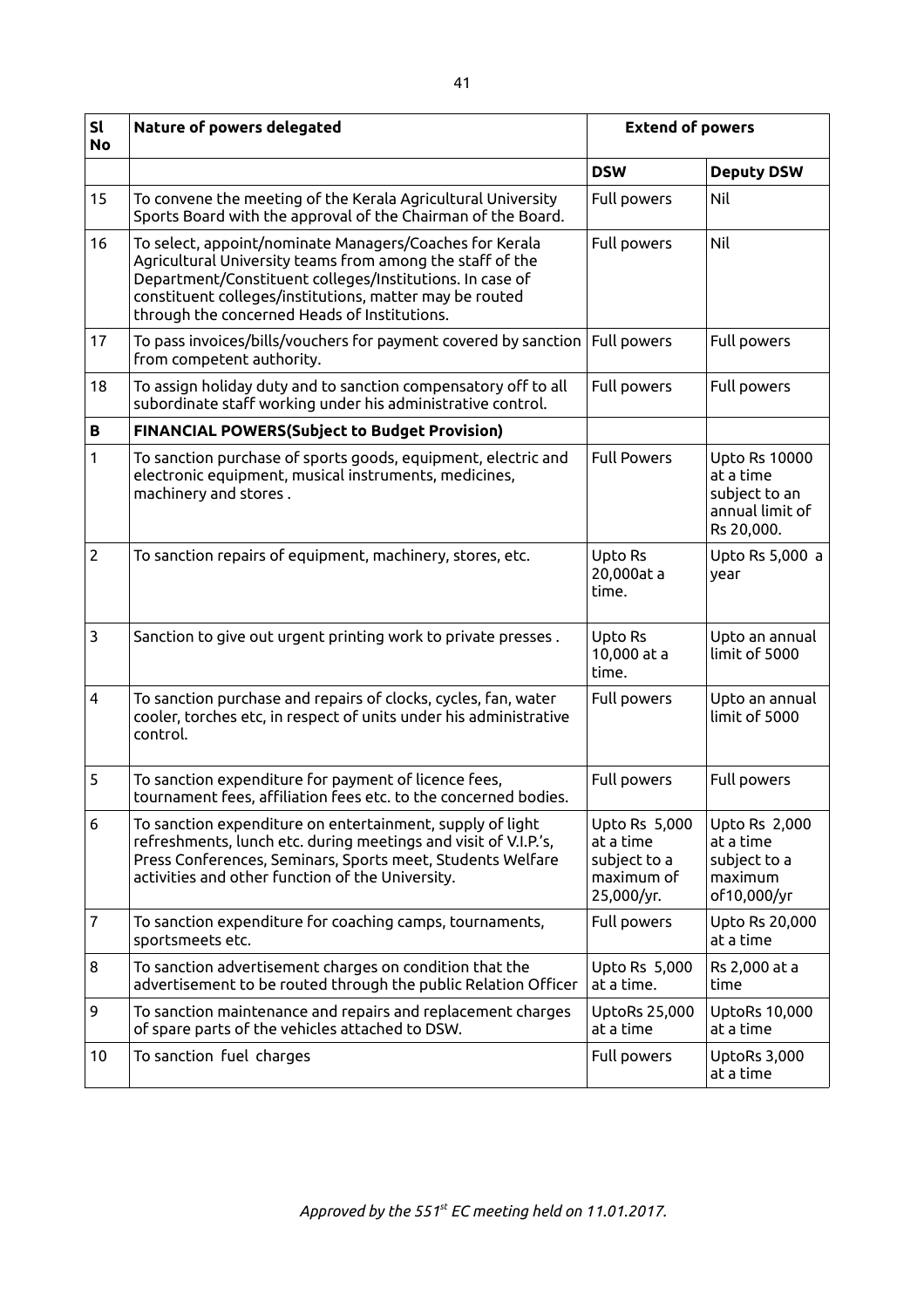| sl<br><b>No</b> | Nature of powers delegated                                                                                                                                                                                                | <b>Extend of powers</b>                                                  |                                                                         |
|-----------------|---------------------------------------------------------------------------------------------------------------------------------------------------------------------------------------------------------------------------|--------------------------------------------------------------------------|-------------------------------------------------------------------------|
|                 |                                                                                                                                                                                                                           | <b>DSW</b>                                                               | <b>Deputy DSW</b>                                                       |
| 11              | To sanction payment of photographic charges, including<br>photograph materials.                                                                                                                                           | Upto Rs 1,000<br>at a time<br>subject to a<br>maximum of Rs<br>5,000/yr. | Upto Rs 1,000<br>at a time<br>subject to a<br>maximum of Rs<br>2,000/yr |
| 12              | To countersign T.A. Bills and sanction T.A. Advance in respect of<br>Officers and employees under his administrative control.                                                                                             | Full powers                                                              | Full powers                                                             |
| 13              | To sanction purchase of stationery articles, expenses in<br>connection with the office meetings and other student welfare<br>activities etc.                                                                              | <b>UptoRs 25,000</b><br>per year                                         | UptoRs 5,000<br>per year                                                |
| 14              | To sanction non-recurring contingent charges (unforeseen item<br>not specifically covered under any specified item)                                                                                                       | Upto Rs 2,000<br>at a time                                               | Upto Rs 1,000<br>at a time                                              |
| 15              | To sanction disposal of unserviceable articles, unserviceable<br>sports goods, by suitable means.                                                                                                                         | Upto a book<br>value Rs<br>20,000 at a<br>time.                          | Upto a book<br>value Rs 10,000<br>at a time.                            |
| 16              | To write off losses of stores, sports goods, musical instruments                                                                                                                                                          | Upto a<br>maximum Rs<br>1,000 at a time                                  | Upto a<br>maximum Rs<br>1,000 at a time                                 |
| 17              | To write off value of losses, due to petty theft and other<br>damages to a maximum of Rs. 500.                                                                                                                            | Full powers                                                              | Full powers                                                             |
| 18              | To fix rates of depreciation on respect of the sports goods and<br>other stores.                                                                                                                                          | Full powers                                                              | <b>Full Powers</b>                                                      |
| 19              | To sanction expenditure towards celebrations on extra-<br>curricular activities, cultural and other activities.                                                                                                           | <b>Upto Rs 2,000</b><br>in each case.                                    | Upto Rs 2,000 in<br>each case                                           |
| 20              | To sanction purchase of furniture, utensils, furnishing materials<br>etc.                                                                                                                                                 | Upto a<br>maximum of Rs<br>10,000 at a<br>time.                          | Upto a<br>maximum of Rs<br>10,000 at a<br>time.                         |
| 21              | To incur expenditure on sports, games, physical exercises,<br>students amenities and provision for maintenance of games<br>courts, athletic/play fields.                                                                  | Full powers                                                              | Full powers                                                             |
| 22              | To sanction advance for the conduct and participation of sports,<br>tournaments etc. including coaching camps.                                                                                                            | Upto Rs<br>20,000 at a<br>time                                           | Upto Rs 15,000<br>at a time                                             |
| 23              | To sanction advances for the maintenance of the play fields.                                                                                                                                                              | <b>Upto Rs 5,000</b><br>at a time                                        | Upto Rs 3,000<br>at a time                                              |
| 24              | To sanction expenditure for petty constructions and repairs for<br>playgrounds, students amenities etc. without reference to<br>Director of Physical Plant.                                                               | <b>Upto Rs 5,000</b><br>at a time.                                       | Upto Rs 2,000<br>at a time                                              |
| 25              | To sanction employment of skilled and unskilled labourers on<br>casual/monthly basis for regular maintenance of the play fields<br>and playing facilities.                                                                | Full powers                                                              | Full powers                                                             |
| 26              | To sanction temporary advances and non-refundable advances<br>of GPF from GPF withdrawal in respect of employees working<br>under his administrative control subject to the rules and<br>verification by the Comptroller. | Full powers                                                              | Nil                                                                     |

42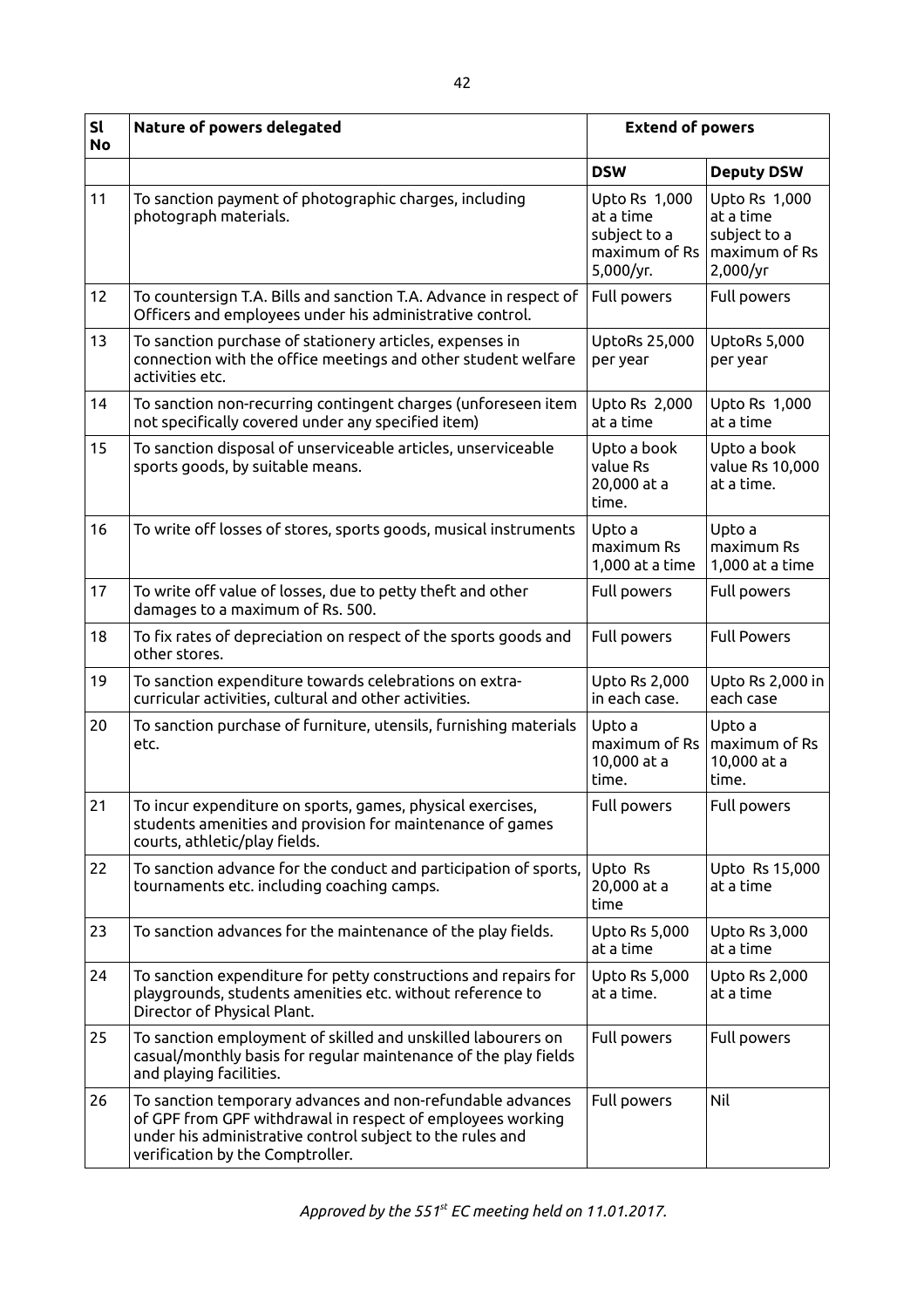| <b>Sl</b><br><b>No</b> | Nature of powers delegated                                                                                                                                                                                                                                                     | <b>Extend of powers</b>                             |                                                  |
|------------------------|--------------------------------------------------------------------------------------------------------------------------------------------------------------------------------------------------------------------------------------------------------------------------------|-----------------------------------------------------|--------------------------------------------------|
|                        |                                                                                                                                                                                                                                                                                | <b>DSW</b>                                          | <b>Deputy DSW</b>                                |
| 27                     | To sanction investigation of arrear claims including pay and<br>allowances and contingent claims in respect of employees<br>working under his administrative control, with regard to<br>contingent claims held in abeyance upto a period of 5 years<br>without monetary limit. | Full powers                                         | Full powers                                      |
| 28                     | To sanction monthly telephone charges, maintenance charges<br>and annual rental of telephone etc.                                                                                                                                                                              | Full powers                                         | Full powers                                      |
| 29                     | To sanction payment of electric current consumption charges<br>and water charges.                                                                                                                                                                                              | Full powers                                         | Full powers                                      |
| 30                     | To sanction expenditure on ordinary postage stamps including<br>foreign postage                                                                                                                                                                                                | Rs 2,000 at a<br>time.<br>Annual limit Rs<br>20,000 | Rs 1,000 at a<br>time. Annual<br>limit Rs 10,000 |
| 31                     | To sanction payment of licence fee, insurance premium, tax etc.<br>for the University vehicles under his control.                                                                                                                                                              | Full powers                                         | Full powers                                      |
| 32                     | To sanction purchase of books and periodicals on sports and<br>games, physical education.                                                                                                                                                                                      | Upto an annual<br>limit of Rs<br>10,000             | Upto an annual<br>limit of Rs 5,000              |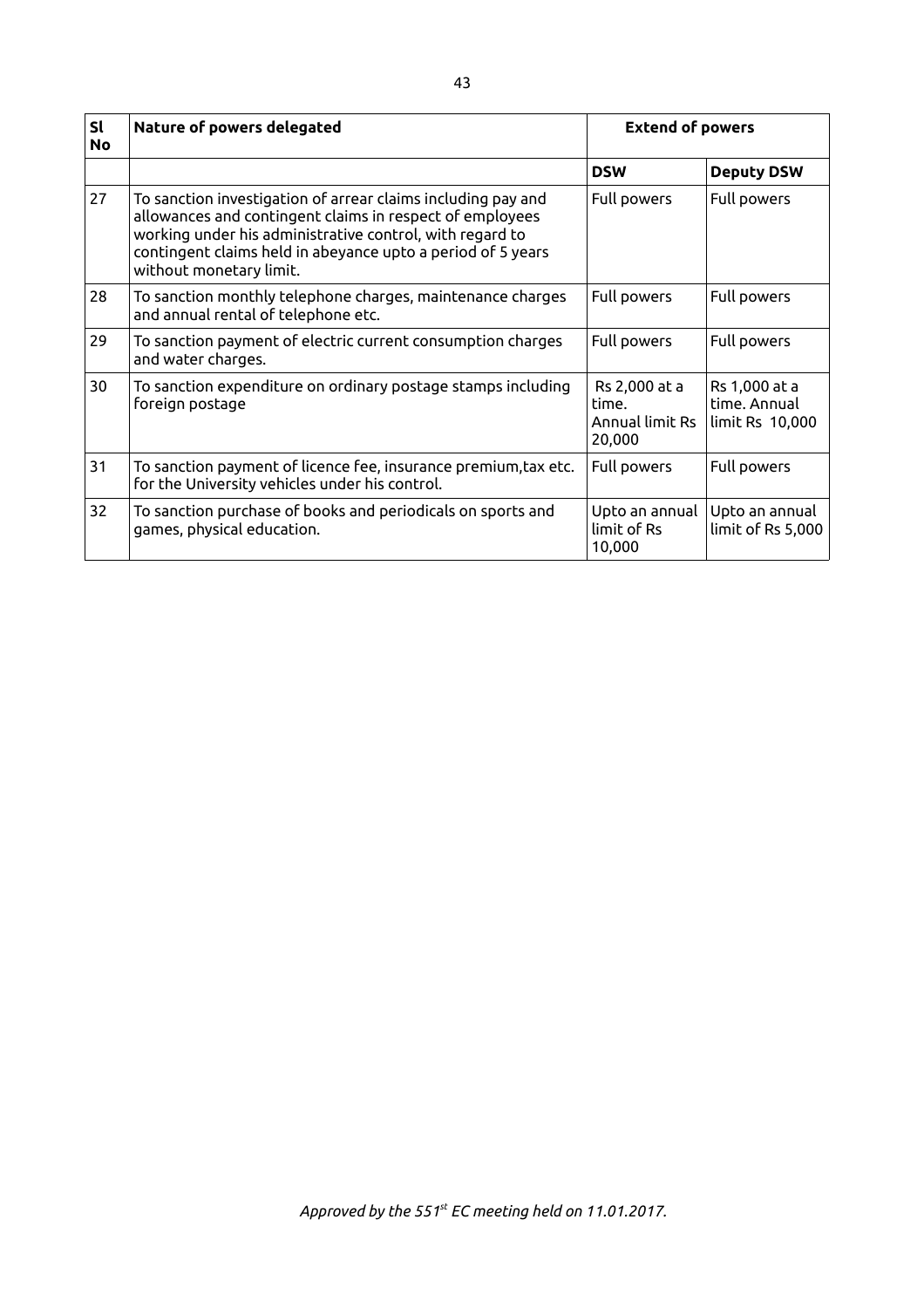#### **12. UNIVERSITY LIBRARIAN**

| SI<br><b>No</b> | Nature of powers delegated                                                                                                                                                                                                                                                                                                                                                                                                                                  | <b>Extend of powers</b>                                                     |
|-----------------|-------------------------------------------------------------------------------------------------------------------------------------------------------------------------------------------------------------------------------------------------------------------------------------------------------------------------------------------------------------------------------------------------------------------------------------------------------------|-----------------------------------------------------------------------------|
| A               | <b>ADMINISTRATIVE POWERS</b>                                                                                                                                                                                                                                                                                                                                                                                                                                |                                                                             |
| 1               | To sanction all kinds of journeys to the Library professionals, Computer<br>scientists and Information Technologists and other employees working<br>directly under his control, to attend conferences, seminars, workshops,<br>refresher and orientation courses in-service training, book fares, meetings<br>and business of the University up to 10 days within the state subject to<br>availability of funds under T.A. and countersign their T.A.bills. | Full powers<br>up to 10 days                                                |
| $\overline{2}$  | To sanction journeys to adjoining districts of neighbouring states in respect<br>of employees working under his administrative control.                                                                                                                                                                                                                                                                                                                     | Full powers<br>Journeys to adjoining<br>districts of<br>neighbouring states |
| 3               | To sanction increments in respect of employees under his administrative<br>control.                                                                                                                                                                                                                                                                                                                                                                         | Full powers                                                                 |
| 4               | To initiate disciplinary proceedings in respect of employees working under<br>his administrative control.                                                                                                                                                                                                                                                                                                                                                   | Full powers                                                                 |
| 5               | To sanction reimbursement of cost of medicines in respect of officers<br>working under his administrative control                                                                                                                                                                                                                                                                                                                                           | Full powers                                                                 |
| 6               | To sanction all kinds of leave except study leave, special disability leave and<br>leave without allowances exceeding 4 months through all officers and staff<br>working under his administrative control.                                                                                                                                                                                                                                                  | Full powers                                                                 |
| 7               | To sanction conveyance on hire charges on scheme purpose (In case<br>university vehicle is not available)                                                                                                                                                                                                                                                                                                                                                   | Full powers                                                                 |
| B               | FINANCIAL POWERS(SUBJECT TO BUDGET PROVISION)                                                                                                                                                                                                                                                                                                                                                                                                               |                                                                             |
| 1               | To sanction purchase of Software/hardware items for Library & Information<br>service systems and electronic equipments.                                                                                                                                                                                                                                                                                                                                     | Rs.2 lakh at a time<br>subject to an annual<br>limit of Rs 10 Lakkhs        |
| $\overline{2}$  | To sanction repairs, maintenance and up gradation of software, hardware<br>of computers and other equipments                                                                                                                                                                                                                                                                                                                                                | Rs.2.0 lakhs at a time                                                      |
| 3               | To sanction purchase in CD ROM medium special libraries/a collections/<br>data-bases on agriculture & Aliied subjects                                                                                                                                                                                                                                                                                                                                       | Rs 1,00,000 at time<br>with an annual limit of<br>Rs 5 lakhs.               |
| 4               | To sanction subscription to national and international online databases on<br>agricultural sciences and related areas budget provision                                                                                                                                                                                                                                                                                                                      | Rs 1,00,000 at time<br>with an annual limit of<br>Rs 5 lakhs.               |
| 5               | To sanction purchase ofbooks, periodicals, maps, printed materials journals,<br>etc.(academic/scientific/research/extension/office reference)                                                                                                                                                                                                                                                                                                               | Full powers.                                                                |
| 6               | To sanction annual subscription charges to Indian and foreign journals to<br>the publishers/distributors subject to prior finance of clearance and<br>approval of Vice-Chancellor                                                                                                                                                                                                                                                                           | Full powers.                                                                |
| 7               | To sanction binding of books, journals and other publications                                                                                                                                                                                                                                                                                                                                                                                               | Full powers                                                                 |
| 8               | To sanction free supply of university publications , guide, diary etc to<br>institutions that are participating or indenting to participate in publication<br>exchange programme.                                                                                                                                                                                                                                                                           | Rs. 50000 at a time                                                         |
| 9               | To sanction expenditure on demonstration of tools and techniques of<br>information technology.                                                                                                                                                                                                                                                                                                                                                              | Full powers                                                                 |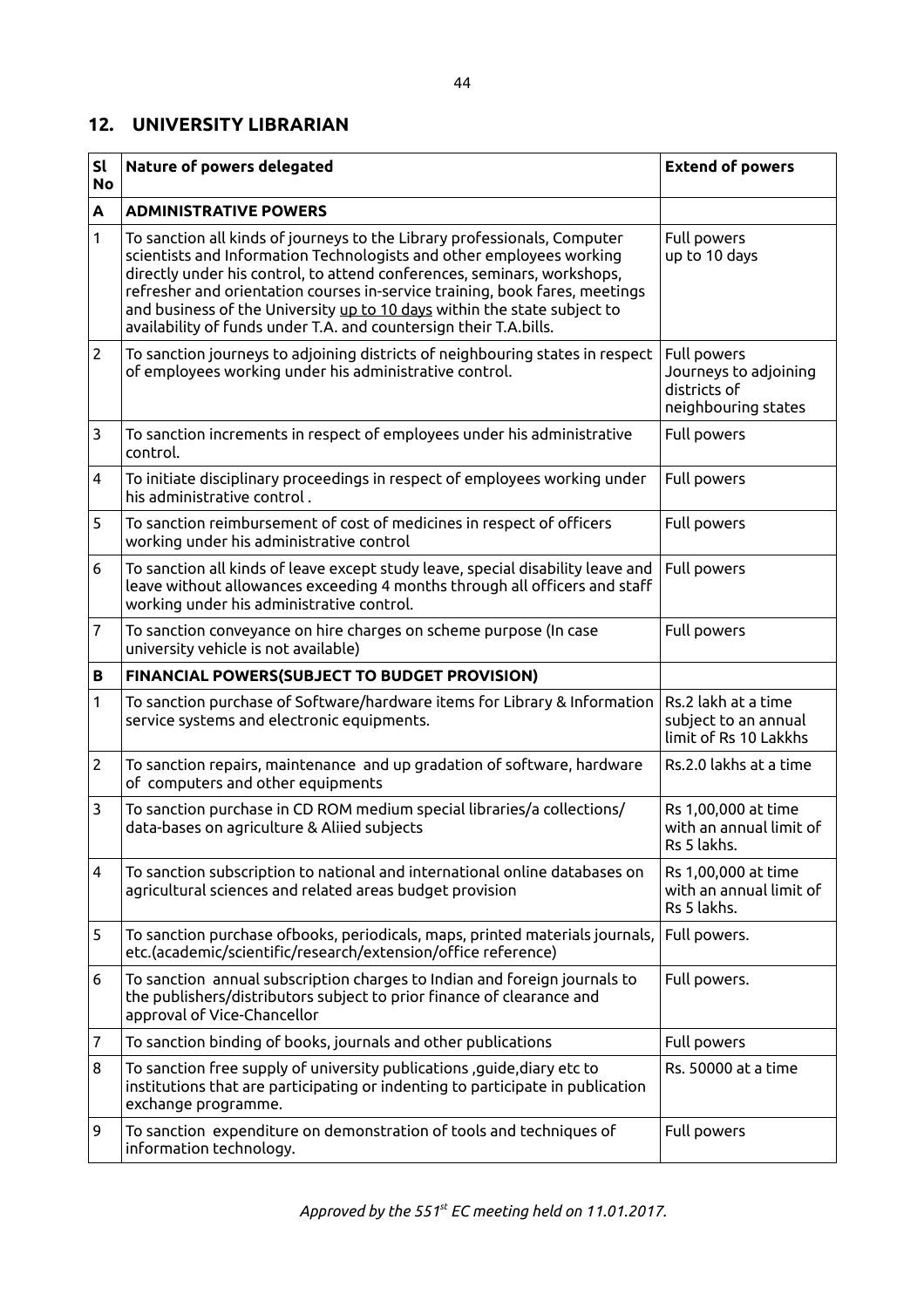| <b>Sl</b><br><b>No</b> | Nature of powers delegated                                                                                                                                                                                                                          | <b>Extend of powers</b>                                         |
|------------------------|-----------------------------------------------------------------------------------------------------------------------------------------------------------------------------------------------------------------------------------------------------|-----------------------------------------------------------------|
| 10                     | To sanction of university/library publications subject to instructions issued<br>from time to time.                                                                                                                                                 | Full powers.                                                    |
| 11                     | To sanction expenses, on printing of library guides, postures giving<br>publicity for various information sources and services, library newsletters,<br>booklets and conference proceedings                                                         | UptoRs.1,000 at a time<br>with an annual limit of<br>Rs 10,000  |
| 12                     | To sanction purchase and repairs of cycles, sirens, fans, water coolers,<br>torches, etc.                                                                                                                                                           | UptoRs.1,000 at a time.<br>Annual limit Rs. 10,000.             |
| 13                     | To sanction expenditure for payment of licence fees, etc. to local bodies,<br>Govt. institutions and autonomous organisations                                                                                                                       | Full powers.                                                    |
| 14                     | To sanction expenditure on entertainment, supply of light refreshment,<br>lunch, etc. during meeting and visit of VIPs (press conference), Committee<br>meetings, seminars, national libraries, and other university library<br>functions.          | Upto Rs.5,000 at a time.<br>Annual limit Rs.25,000              |
| 15 <sub>1</sub>        | To call tenders for supply/disposal of material for the library and to<br>sanction advt. charges subject to the condition that the advt. should be<br>routed through Public Relations Officer.                                                      | Full powers                                                     |
| 16                     | To sanction payment of demurrage /wharfage charges, etc.                                                                                                                                                                                            | Up to Rs.5,000 at a time<br>annual limit Rs.50,000              |
| 17                     | To sanction maintenance (purchase of tyres, tubes, batteries, etc) repairs<br>and replacement charges of spares the Uty. vehicles.                                                                                                                  | Upto Rs.25,000                                                  |
| 18                     | To sanction temporary advance and non-refundable withdrawal from GPF<br>deposits in respect of employees working under his administrative control<br>subject to rules and verification by Comptroller.                                              | Full powers as per GPF<br>rules                                 |
| 19                     | To sanction investigation of arrear claims including pay & allowances of<br>employees working under the respective administrative control with regard<br>to contingent claims held in abeyance up to a period of 5 years without<br>monetary limit. | Full powers                                                     |
| 20                     | To sanction fuel charges                                                                                                                                                                                                                            | Full powers                                                     |
| 21                     | To sanction payment of electric current consumption charges, water<br>charges.                                                                                                                                                                      | Full powers                                                     |
| 22                     | To sanction maintenance charges and payment of monthly telephone<br>charges including annual rentals                                                                                                                                                | Full powers                                                     |
| 23                     | To countersign TA bills and sanction TA advance in respectof officers under<br>his administrative control.                                                                                                                                          | Full powers                                                     |
| 24                     | To sanction purchase of stationery articles for office use/ meeting of<br>officers under his administrative control.                                                                                                                                | UptoRs.25,000 at a<br>time.                                     |
| 25                     | To sanction non-recurring contingent charges (unforeseen items not<br>specifically covered under any specified item) subject to budget provision.                                                                                                   | UptoRs.2,000 at a time.                                         |
| 26                     | To write off losses of stores print and non print medium due to unusual<br>occurrence(damage by weevils, rats, white ants, rain, fire, cyclonic winds)                                                                                              | Upto 1% of the total<br>stock subject to<br>maximum of Rs 1,000 |
| 27                     | To sanction of disposal of unserviceable articles, equipment, machinery in<br>auction.                                                                                                                                                              | Upto the book value of<br>Rs 5,000.                             |
| 28                     | To sanction expenditure for petty construction and repairs.                                                                                                                                                                                         | Upto 1 Lakh at a time.                                          |
| 29                     | To countersign TA bills and sanction TA advance to all employees working<br>undr the administrative control for journeys within the state and to<br>adjoining districts of neighbouring states                                                      | Full powers                                                     |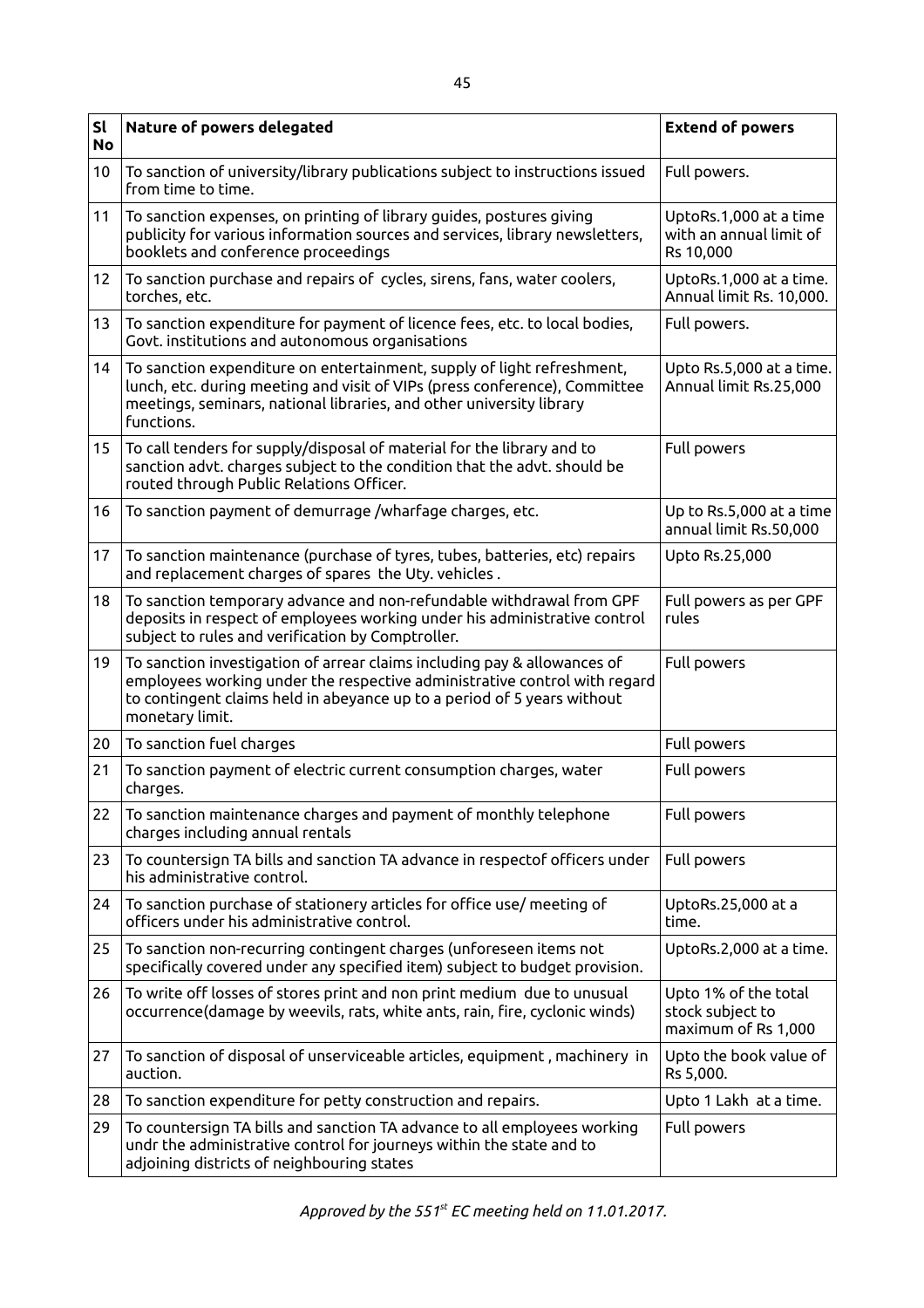| <b>Sl</b><br><b>No</b> | Nature of powers delegated                                                                                                                                                                                                                                                                                                                                                   | <b>Extend of powers</b>                                                                                                            |
|------------------------|------------------------------------------------------------------------------------------------------------------------------------------------------------------------------------------------------------------------------------------------------------------------------------------------------------------------------------------------------------------------------|------------------------------------------------------------------------------------------------------------------------------------|
| 30                     | To sanction purchase of furniture (wood or steel) subject to budget<br>provision.                                                                                                                                                                                                                                                                                            | Upto Rs 10,000 from<br>non-govt. institutions<br>and upto budget provn.<br>from Govt. instn.,<br>observing store<br>purchase rules |
| 31                     | To sanction expenses on printing technical leaflets, booklets, etc. in KAU<br>Press.                                                                                                                                                                                                                                                                                         | Full powers                                                                                                                        |
| 32                     | To dispose of all waste papers accumulated in the library by auction.                                                                                                                                                                                                                                                                                                        | Full powers                                                                                                                        |
| 33                     | To sanction payment of photographic charges.                                                                                                                                                                                                                                                                                                                                 | Upto Rs 5,000 per<br>annum.                                                                                                        |
| 34                     | To sanction and incur expenditure for the conduct of exhibitions of print<br>and non-print documents, KAU publications and demonstrations of the<br>tools and techniques of information technology at college and res. stations<br>at KAU and other venues connected to national and international seminars<br>organised in the country on Agrl. Sciences and related areas. | Rs 10,000                                                                                                                          |
| 35                     | To sanction purchase of postage stamps including foreign postage<br>wherever necessary.                                                                                                                                                                                                                                                                                      | Rs 5,000 at a time.                                                                                                                |
| 36                     | To sanction employment of skilled labourers on casual monthly basis for<br>projects/ schemes under their control.                                                                                                                                                                                                                                                            | Full powers                                                                                                                        |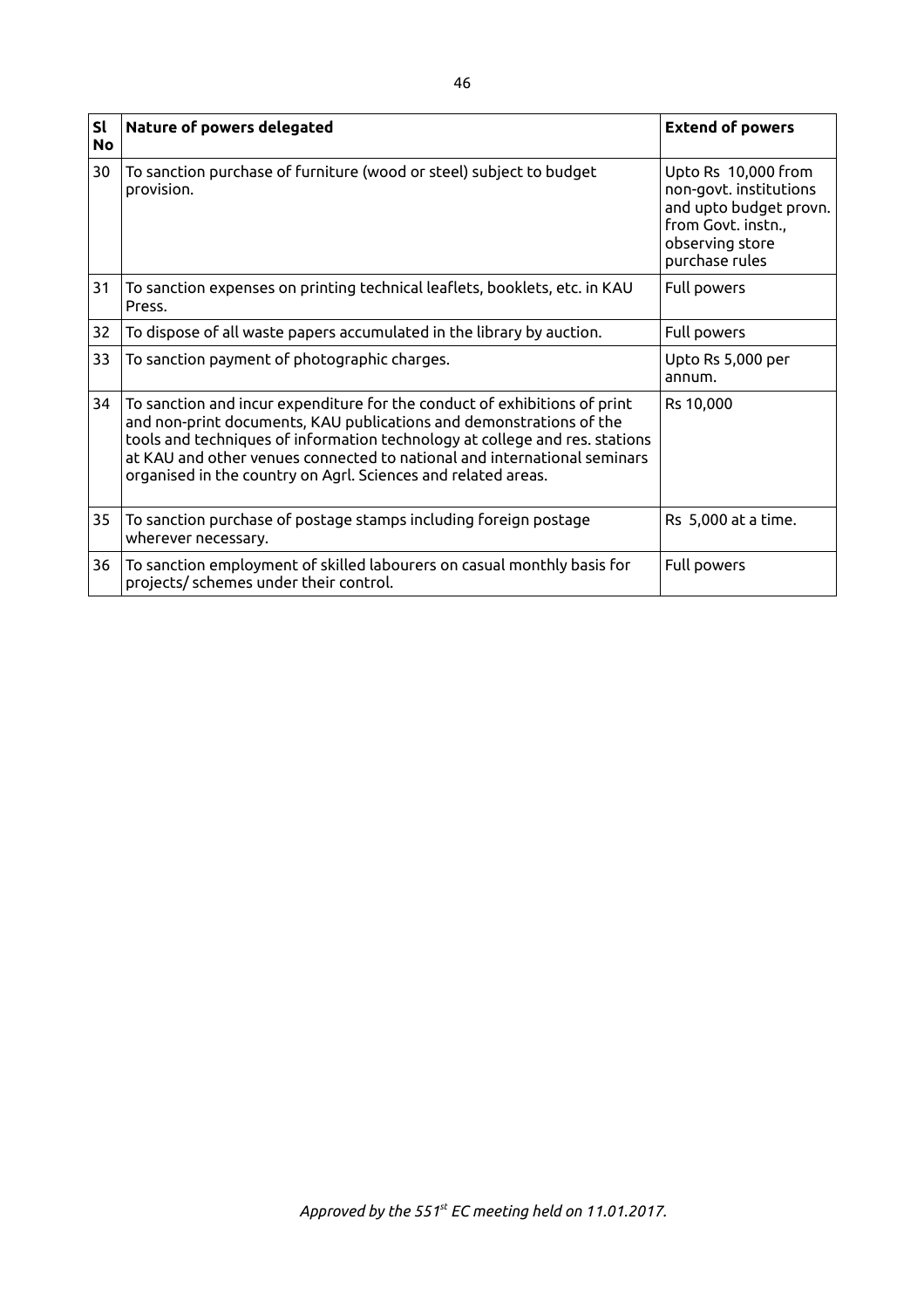#### **13. DIRECTOR OF PHYSICAL PLANT**

| <b>Sl</b><br><b>No</b> | Nature of powers delegated                                                                                                                                                                                                                                                                                                                    | <b>Extend of powers</b>                                                   |
|------------------------|-----------------------------------------------------------------------------------------------------------------------------------------------------------------------------------------------------------------------------------------------------------------------------------------------------------------------------------------------|---------------------------------------------------------------------------|
| A                      | FINANCIAL(Subject to budget Provision) / TECHNICAL/EXECUTIVE<br><b>POWERS</b>                                                                                                                                                                                                                                                                 |                                                                           |
| 1                      | To issue administrative sanction to original works                                                                                                                                                                                                                                                                                            | Rs 50 lakhs                                                               |
| 2                      | To sanction technical sanction for works                                                                                                                                                                                                                                                                                                      | Unlimited                                                                 |
| 3                      | To issue administrative & technical sanction for electrification works                                                                                                                                                                                                                                                                        | Rs 7 lakhs                                                                |
| 4                      | To sanction investigation of schemes costing                                                                                                                                                                                                                                                                                                  | Unlimited (Budgeted<br>works) Rs 8 lakhs (all<br>other works)             |
| 5                      | To sanction excess over estimate and sanction for revised estimates                                                                                                                                                                                                                                                                           | Rs 15,000 or 35 %<br>whichever is higher                                  |
| 6                      | To accept tenders without any monetary limit                                                                                                                                                                                                                                                                                                  | Unlimited                                                                 |
| 7                      | To sanction payment of bills without monetary limit                                                                                                                                                                                                                                                                                           | Unlimited                                                                 |
| 8                      | To sanction survey reports of buildings and unserviceable articles including<br>tools and plants.                                                                                                                                                                                                                                             | unlimited                                                                 |
| 9                      | To sanction purchase of tools and plants, charged to work subject to store<br>purchase rules.                                                                                                                                                                                                                                                 | Rs 10 lakhs                                                               |
| 10                     | To sanction purchase of other tools and plants subject to store purchase<br>rules and subject to budget provision                                                                                                                                                                                                                             | Rs 10 lakhs                                                               |
| 11                     | To sanction purchase of materials other than tools and plants subject to<br>store purchase rules.                                                                                                                                                                                                                                             | Unlimited                                                                 |
| 12                     | To sanction tools and plants estimate repairs and carriage without<br>monetary limit.                                                                                                                                                                                                                                                         | Unlimited                                                                 |
| 13                     | To sanction write off of stores.                                                                                                                                                                                                                                                                                                              | Upto a value of Rs<br>1,00,000 at a time<br>(Annual limit Rs 10<br>lakhs) |
| 14                     | To issue rent certificate without monetary limit                                                                                                                                                                                                                                                                                              | Unlimited                                                                 |
| 15                     | To sanction non-recurring contingent expenditure                                                                                                                                                                                                                                                                                              | Upto Rs.20,000                                                            |
| 16                     | To sanction demurrage charges including wharfage                                                                                                                                                                                                                                                                                              | Rs.5,000 in each case                                                     |
| 17                     | powers to propose lump sum provisions under maintenance and repairs.                                                                                                                                                                                                                                                                          | With an annual limit of<br>Rs 10 Lakhs                                    |
| 18                     | To enter into contract agreements with the contractors on behalf of the<br>Kerala Agricultural University to the extent to which the administrative and<br>technical sanction of construction works delegated to him and in all works,<br>contracts and purchase of materials for which sanction has been accorded<br>by competent authority. | Full powers                                                               |
| 19                     | To dispense with the invitation of tenders in the case of contracts<br>pertaining to major works provided that the total aggregate value of such<br>contracts in respect of each major work does not exceed                                                                                                                                   | UptoRs.25 lakhs.                                                          |
| 20                     | To sanction purchase of stationery articles for office use/meetings                                                                                                                                                                                                                                                                           | Annual limit Rs 25,000                                                    |
| 21                     | To sanction purchase of books, periodicals, maps, printed matters, journals<br>etc.(Academic/Scientific/Research/Extension/Office reference) and where<br>foreign exchange is not involved.                                                                                                                                                   | Annual limit Rs 25,000                                                    |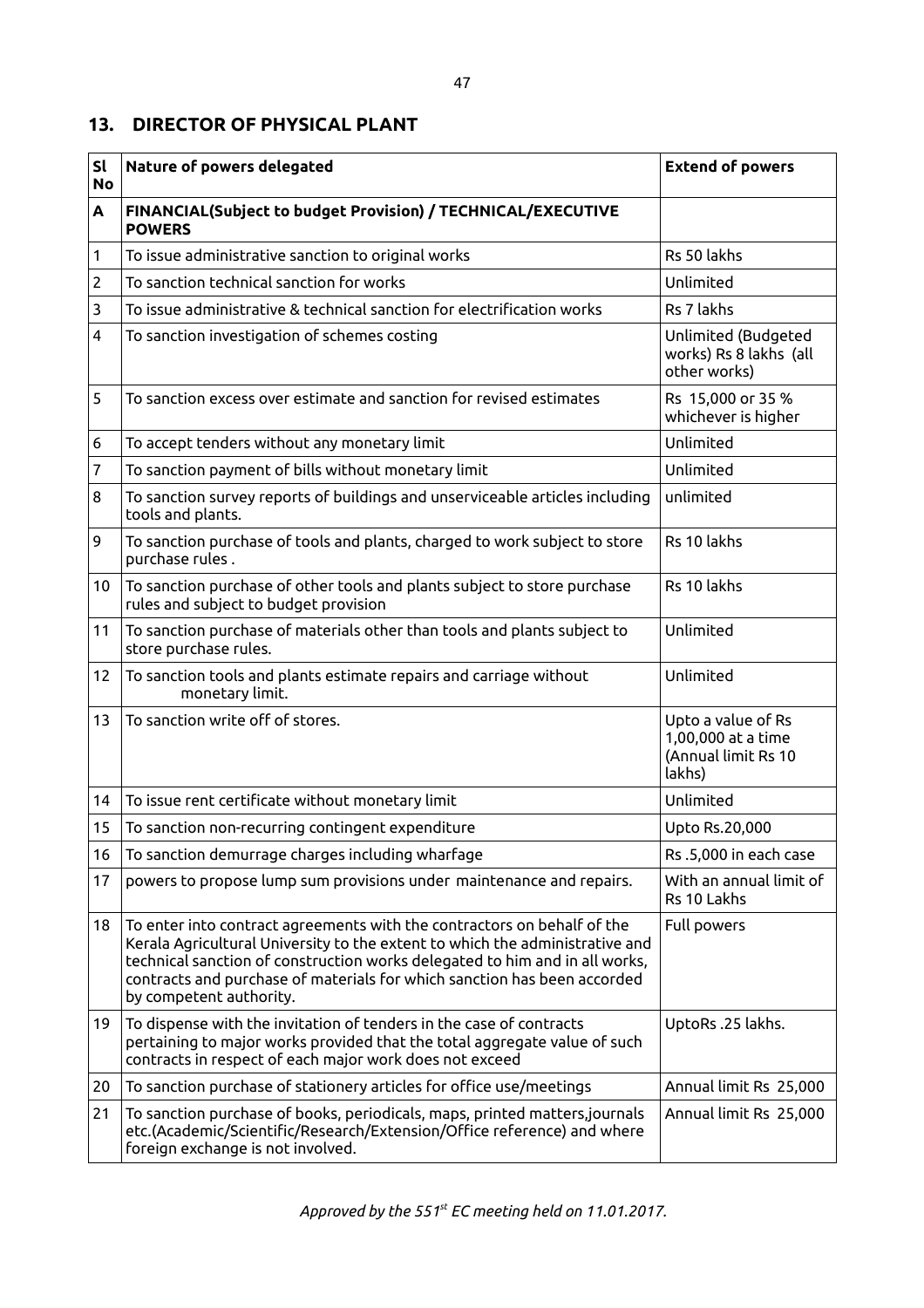| sl<br><b>No</b> | Nature of powers delegated                                                                                                                                                                                                                                                         | <b>Extend of powers</b>                               |
|-----------------|------------------------------------------------------------------------------------------------------------------------------------------------------------------------------------------------------------------------------------------------------------------------------------|-------------------------------------------------------|
| 22              | To entrust urgent printing works to private presses.                                                                                                                                                                                                                               | Upto Rs 25,000                                        |
| 23              | To sanction advertisement charges subject to the condition that the<br>advertisement should be routed through the Director of Extension.                                                                                                                                           | Unlimited                                             |
| 24              | To sanction maintenance , repair and replacement charges of spare parts of<br>University vehicles.                                                                                                                                                                                 | LMV - Rs.25,000,<br>Annual limit Rs<br>1,00,000.      |
| 25              | To accept tender excesses(As per GA/E3/71/2013 dated 17/07/2015 and<br>subsequent orders issued by E.C. from time to time                                                                                                                                                          | 10%                                                   |
| 26              | To arrange to purchase of materials in bulk required for constructionworks,<br>tyres and tubes and batteries subject to budget provision.                                                                                                                                          | Unlimited                                             |
| 27              | To sanction expenditure on entertainment, supply of light refreshment,<br>lunch etc. during meeting and visit of VIPs (Press Conference), Committee<br>meetings, Seminars, Farmers day and other Uty. functions                                                                    | Upto Rs 5,000 at a time.<br>Annual limit Rs 50,000.   |
| 28              | To sanction temporary advance and non-refundablewithdrawal from the<br>GPF deposits in respect of employees working under the administrative<br>control subject to rules and verification by the Comptroller.                                                                      | Full powers                                           |
| 29              | To sanction investigation of arrear claims including pay &allowances and<br>contingent claims in respect of employees working under the respective<br>administrative control. With regard to contingent claimsheld in abeyance<br>upto a period of 5 years without monetary limit. | Full powers                                           |
| 30              | To countersign T.A. bills and sanction T.A. advances to all<br>employeesworking under the administrative control for journeys within the<br>State and to adjoining states                                                                                                          | Full powers                                           |
| 31              | To sanction renewal of supply of uniforms and clothing to the mechanical<br>employees.                                                                                                                                                                                             | Full powers                                           |
| 32              | To sanction payment of photographic charges including photograph<br>materials for photos of works under construction and sites                                                                                                                                                     | Unlimited                                             |
| 33              | To sanction non-recurring contingent charges (unforeseen items not<br>specially covered under any specific items).                                                                                                                                                                 | Upto Rs25,000 at a<br>time                            |
| 34              | To sanction rain coats, gumboots, chappals, blankets, aprons, gloves, etc. to<br>labourers.                                                                                                                                                                                        | UptoRs. 500 at a time.                                |
| 35              | To sanction work advance                                                                                                                                                                                                                                                           | Full powers                                           |
| 36              | To sanction employment of skilled and unskilled labourers on casual or<br>monthly basis in respect of the works in execution.                                                                                                                                                      | Full powers                                           |
| 37              | To write off value of losses due to petty thefts, weighment and in transit.                                                                                                                                                                                                        | Upto 2 % of the stock                                 |
| 38              | To sanction purchase of Engineering stationery for use in the Engg. Wing.                                                                                                                                                                                                          | Unlimited                                             |
| 39              | Special repairs of buildings                                                                                                                                                                                                                                                       | Rs. 3 lakhs                                           |
| 40              | Maintenance estimate sanction                                                                                                                                                                                                                                                      | Unlimited                                             |
| 41              | To sanction expenditure for payment of license fee etc. to local bodies in<br>respect of buildings under their control.                                                                                                                                                            | Rs 5,000 at a time at<br>annual limit of Rs<br>20000/ |
| 42              | To fix rent of the building for university purposes or to rent out KAU<br>building to other agencies.                                                                                                                                                                              | Full powers                                           |
| 43              | To maintain up-to-date record of all immovable properties of university<br>including land and records in co-operation with head of Department.                                                                                                                                     | Full powers                                           |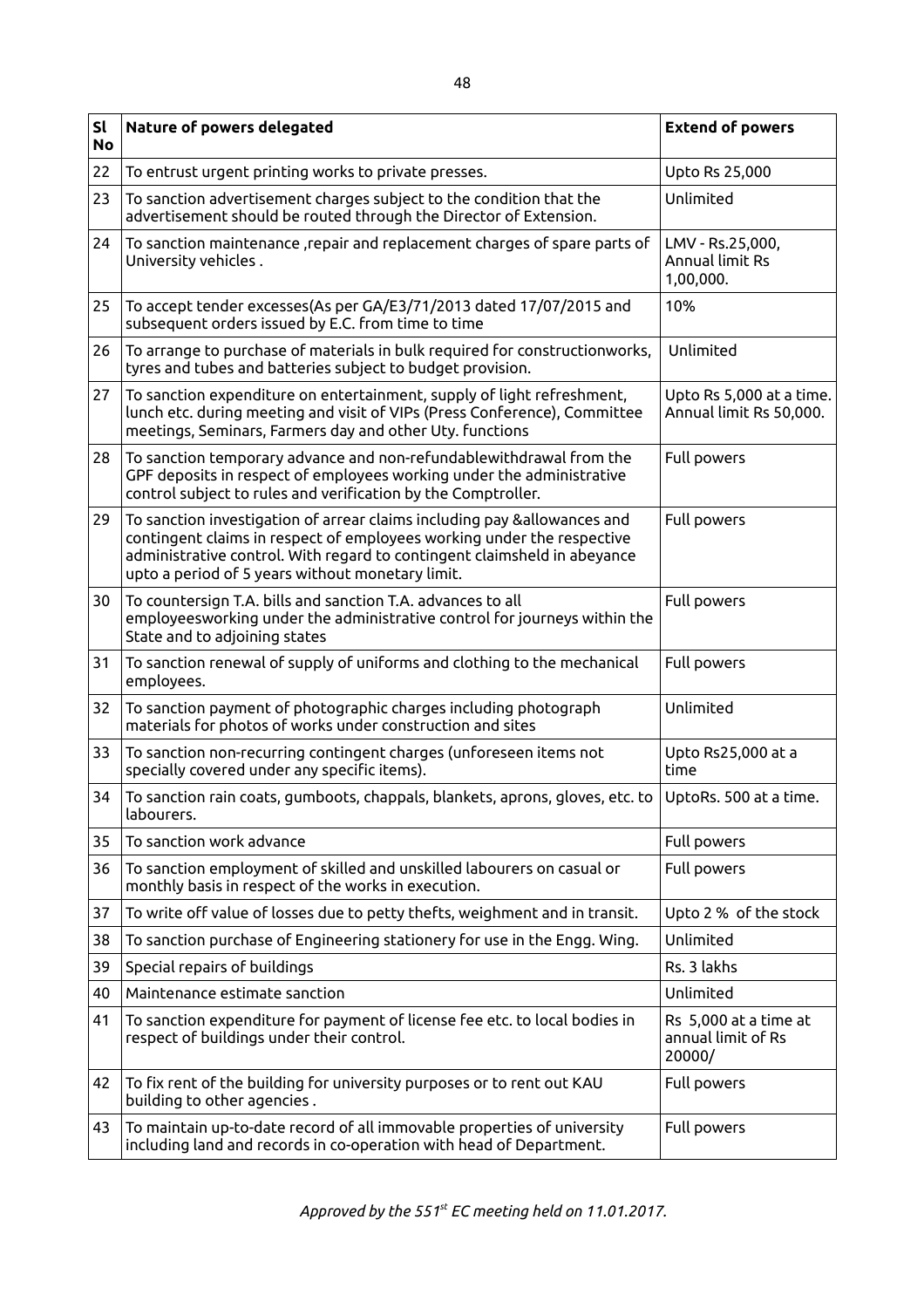| l Sl<br><b>No</b> | Nature of powers delegated                                     | <b>Extend of powers</b> |
|-------------------|----------------------------------------------------------------|-------------------------|
|                   | $\vert$ 44 $\vert$ Purchase of vehicles for university purpose | Full powers             |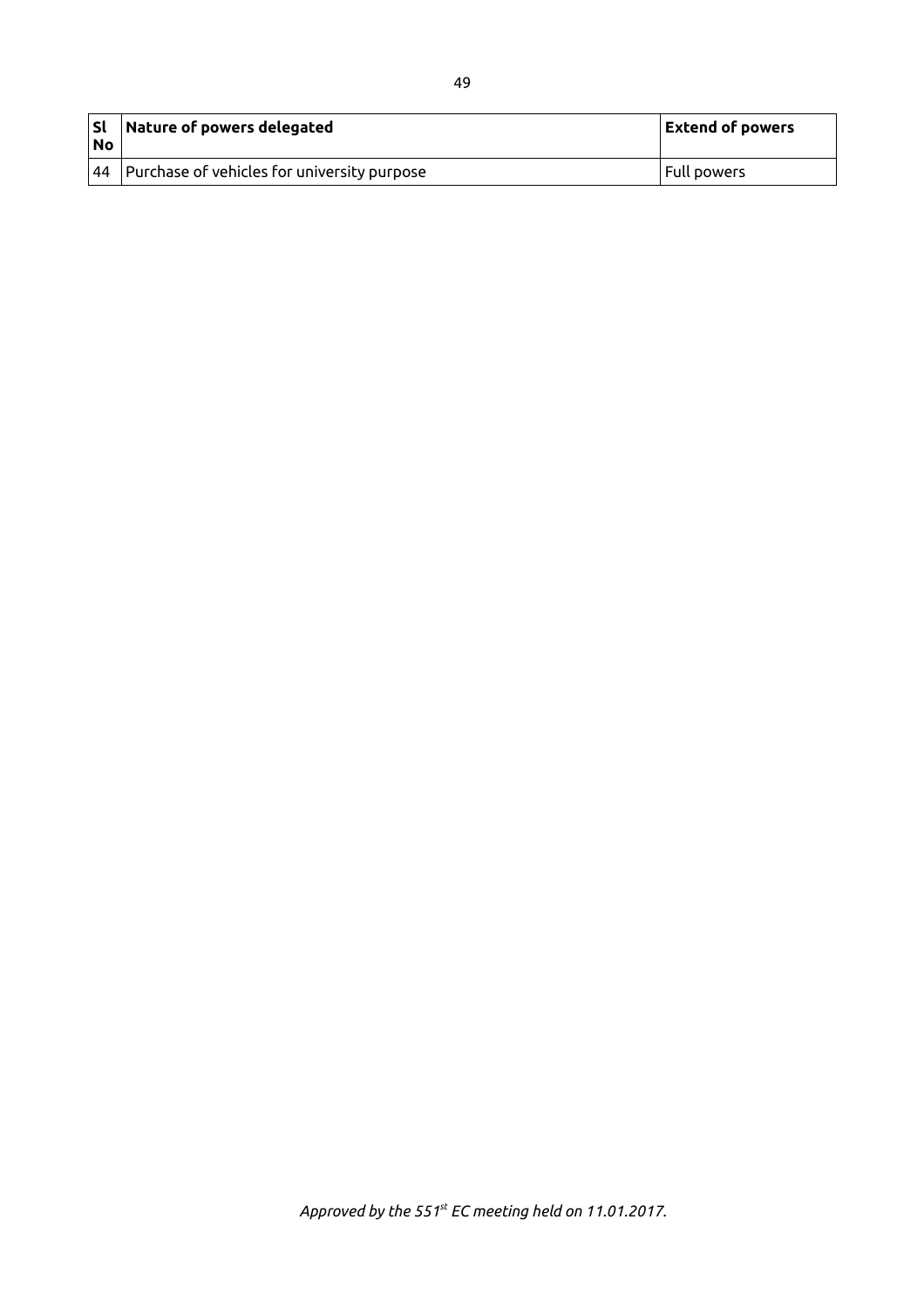### **14. EXECUTIVE ENGINEER**

Administrative powers (Equal to all powers delegated to the heads of offices of KAU (officers in charge of Research stations)

| sl<br><b>No</b> | Nature of powers delegated                                                                                                                                                                                                                                                                                          | <b>Extend of powers</b>                                                               |
|-----------------|---------------------------------------------------------------------------------------------------------------------------------------------------------------------------------------------------------------------------------------------------------------------------------------------------------------------|---------------------------------------------------------------------------------------|
|                 | <b>FINANCIAL AND EXECUTIVE POWERS</b>                                                                                                                                                                                                                                                                               |                                                                                       |
| 1               | Original works: Administrative sanction                                                                                                                                                                                                                                                                             | Rs 15 lakhs                                                                           |
| $\overline{c}$  | Original works: Technical sanction                                                                                                                                                                                                                                                                                  | Rs 50 lakhs (B),<br>Rs 25 lakhs (R)                                                   |
| 3               | Original works: Maintenance estimate sanction                                                                                                                                                                                                                                                                       | Rs 50 lakhs                                                                           |
| 4               | Special repairs of building                                                                                                                                                                                                                                                                                         | Rs 3 lakh                                                                             |
| 5               | Electrification works: Administrative sanction                                                                                                                                                                                                                                                                      |                                                                                       |
| 6               | Electrification works: Technical sanction                                                                                                                                                                                                                                                                           | Rs 7.5 lakhs                                                                          |
| 7               | Tender acceptance - Percentage excess                                                                                                                                                                                                                                                                               | Nil                                                                                   |
| 8               | Waiving of tender calls                                                                                                                                                                                                                                                                                             | Rs 3 lakhs                                                                            |
| 9               | Renting of private building                                                                                                                                                                                                                                                                                         | Rs 15,000 p.m                                                                         |
| 10              | Payment of bills                                                                                                                                                                                                                                                                                                    | All bills without<br>monetary limit.                                                  |
| 11              | Purchase of furniture at a time                                                                                                                                                                                                                                                                                     | Rs 25,000 at a<br>time. Annual limit Rs<br>1.5 lakhs.                                 |
| 12 <sup>2</sup> | Purchase of books.                                                                                                                                                                                                                                                                                                  | Rs 15,000                                                                             |
| 13              | To sanction advertisement charges subject to the condition that<br>advertisement should be routed through the Director of Extension                                                                                                                                                                                 | Unlimited                                                                             |
| 14              | Photographic charges                                                                                                                                                                                                                                                                                                | Rs 25,000                                                                             |
| 15              | Purchase of tools and plants charged to work subject to store purchase<br>rules and budget provision                                                                                                                                                                                                                | Upto Rs 5 lakhs                                                                       |
| 16              | Purchase of materials other than tools and plants subject to store purchase<br>rules                                                                                                                                                                                                                                | Upto Rs 5 lakhs                                                                       |
| 17              | To conduct auction on sanctioned survey reports and to confirm it on the<br>spot if the bid amount is not less than 75% of the value                                                                                                                                                                                | Unlimited                                                                             |
| 18              | $\mid$ To sanction survey report on unserviceable articles and buildings, tools and<br>plants and improvements in acquired lands and trees (bothliving and dead)<br>based on book value or value in land acquisition award wherever available<br>and if not, on value assessed by the Executive Engineer concerned. | Unserviceable Articles<br>Rs 7 lakhs, Stores Rs 2<br>lakhs, Buildings Rs 25<br>lakhs, |
| 19              | To sanction tools and plants estimates and repairs and carriage                                                                                                                                                                                                                                                     | Rs 5 lakhs                                                                            |
| 20              | To sanction valuation of buildings costing                                                                                                                                                                                                                                                                          | Upto Rs 25 lakhs                                                                      |
| 21              | To sanction non-recurring contingent charges expenditure                                                                                                                                                                                                                                                            | Rs 2500 /-each case.                                                                  |
| 22              | To sanction demurrage charges including wharfage.                                                                                                                                                                                                                                                                   | Rs 5,000.                                                                             |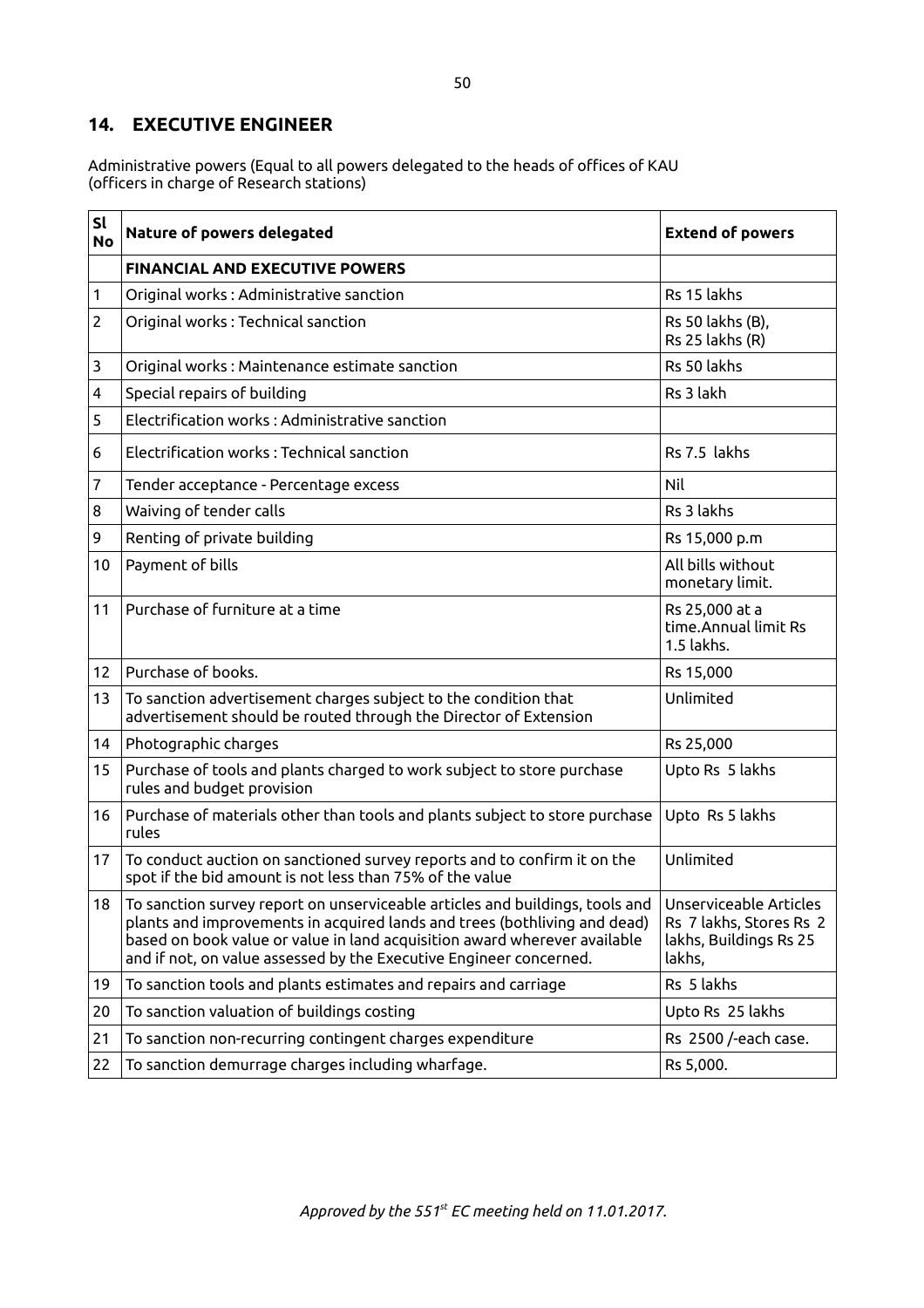## **15. ASSISTANT EXECUTIVE ENGINEER (in the fields)/PA to DPP**

Administrative powers (Equal to all powers delegated to the heads of offices of KAU (officers in charge of Research stations)

| <b>Sl</b><br><b>No</b> | Nature of powers delegated                                                                                                                                   | <b>Extend of powers</b>                                       |
|------------------------|--------------------------------------------------------------------------------------------------------------------------------------------------------------|---------------------------------------------------------------|
|                        | <b>FINANCIAL AND EXECUTIVE POWERS</b>                                                                                                                        |                                                               |
| 1                      | Original works: Administrative sanction                                                                                                                      | Rs 3 lakhs                                                    |
| 2                      | Original works: Technical sanction                                                                                                                           | Rs 6 lakhs(B), Rs 5<br>Lakhs (R)                              |
| 3                      | Electrification works: Administrative sanction                                                                                                               | Rs. 50,000                                                    |
| 4                      | Electrification works: Technical sanction                                                                                                                    | Rs 2 Lakhs                                                    |
| 5                      | To pass excess over estimates and sanction revised sanction                                                                                                  | Nil                                                           |
| 6                      | Tender acceptance (a) Monetary limit                                                                                                                         | Rs 6 lakhs (B), Rs 5<br>lakhs (R)                             |
|                        | (b) Percentage excess                                                                                                                                        | Nil                                                           |
| 7                      | Waiving of tender calls                                                                                                                                      | Rs 50,000                                                     |
| 8                      | Rent certificate                                                                                                                                             | Rs 10,000 p.m.                                                |
| 9                      | Payment of bills (every alternate bills even if falling within Rs 20,000should<br>be submitted to EE/DPP as the case may be)                                 | Rs 20,000                                                     |
| 10 <sup>°</sup>        | a) Purchase of furniture at a time                                                                                                                           | Rs 50,000                                                     |
|                        | b) Subject to annual limit                                                                                                                                   | Rs 1,50,000                                                   |
| 11                     | a) Purchase of books at a time                                                                                                                               | Rs 2,000                                                      |
|                        | b) Subject to annual limit                                                                                                                                   | Rs 4,000                                                      |
| 12 <sub>2</sub>        | To sanction advertisement charges at the rates approved by the DPP<br>subject to the condition that advertisement should be routed through the<br><b>PRO</b> | Unlimited                                                     |
| 13                     | Photographic charges                                                                                                                                         | Rs. 5,000                                                     |
| 14                     | Purchase of tools and plants charged to work                                                                                                                 | Rs 1,00,000                                                   |
| 15                     | Purchase of materials other than T & P                                                                                                                       | Rs 1,00,000                                                   |
| 16                     | Purchase of other T & P (not charged work)                                                                                                                   | Rs 1,00,000                                                   |
| 17                     | To conduct auction on sanctioned survey reports and to confirm it on the<br>spot if the bid amount is not less than 75% of the value                         | Upto Rs 2,00,000                                              |
| 18                     | To sanction survey reports of unserviceable articles and building                                                                                            | Unserviceable Articles<br>Rs 50,000, Buildings Rs<br>5 lakhs, |
| 19                     | To sanction T & P estimates and repairs and carriage                                                                                                         | Rs 25,000                                                     |
| 20                     | To sanction valuation of building                                                                                                                            | Rs 6 Lakhs                                                    |
| 21                     | To conduct mileage test of vehicles and issue certificates and estimation of<br>repairs                                                                      |                                                               |
| 22                     | Inspection, supervision and issue of certificates related to repair of<br>vehicles                                                                           | Full powers to AEE<br>mechanical only                         |
| 23                     | Sanctioning repair work exceeding Rs 25000 for university vehicles                                                                                           |                                                               |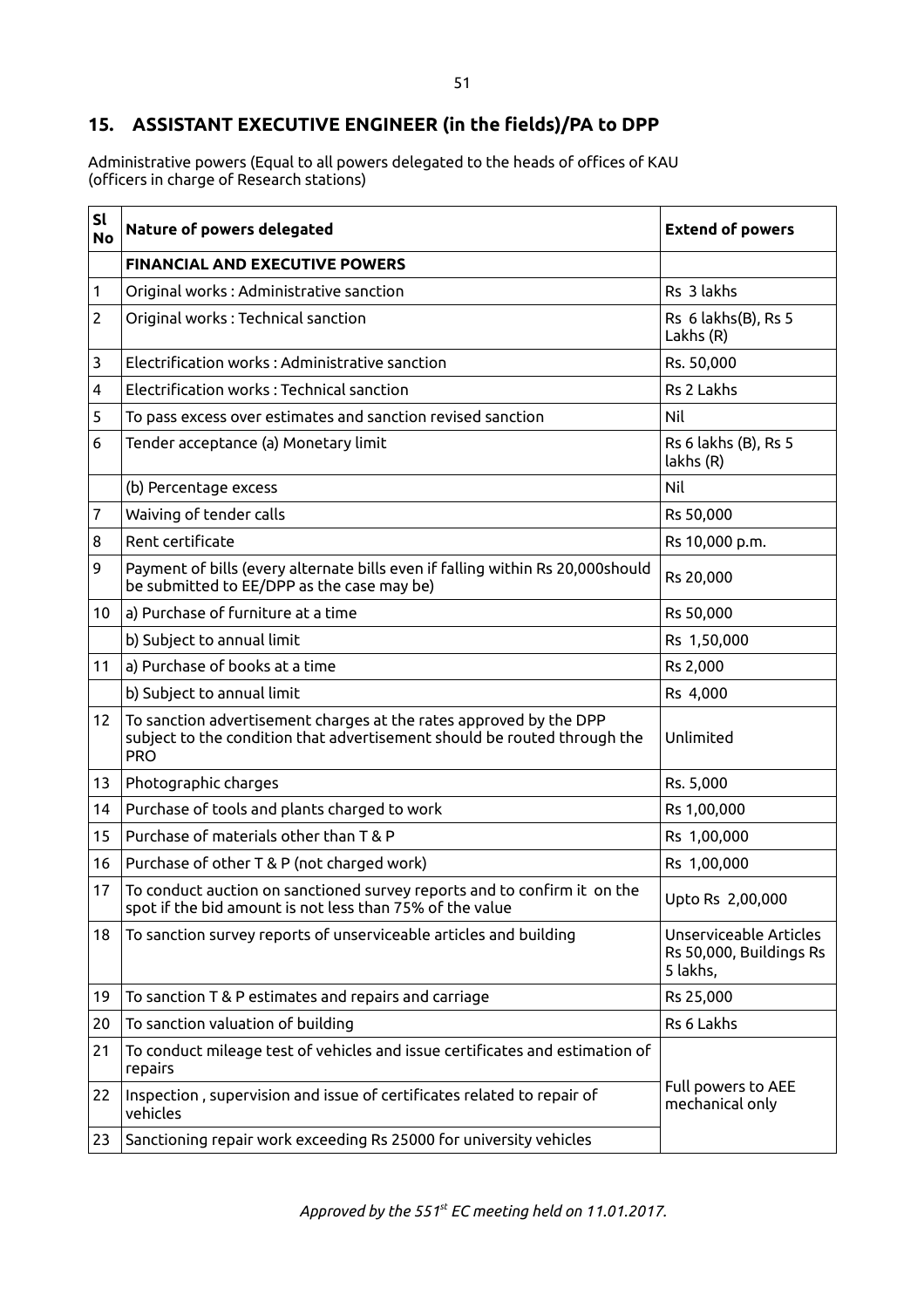### **16. ADMINISTRATIVE OFFICERS OF THE CONSTITUENT COLLEGES/STATIONS/ FINANCIAL ASSISTANT to DPP**

**Sl No Nature of powers delegated Extend of powers A ADMINISTRATIVE POWERS** 1 To grant all kinds of leave except study leave, special disability leave and leave without allowances not exceeding four months to all labourers , ministerial and Class IV employees below the level of Section Officer. Full powers 2 To grant periodical increments to all labourers and employees under their control who are not authorised to draw their own bills. Full powers 3 To dispose of all papers which may be specifically ordered by the Dean/Head of Office Full powers 4 To enforce procedure and maintain discipline among the subordinate staff in the office Full powers 5 To approve draft letters, draft proceedings based on orders passed by the Dean/Head of Office on all matters except technical matters. Full powers  $6$  To open the daily tapals addressed to Dean/Head of office by designation, if so specifically authorised by the Dean/Head of Office. Full powers 7 To attest entries in the Service Books of all labourers and employees who are not authorised to drawn their own bills. Full powers 8 To authenticate and communicate fair copies of all sanctions accorded by the Dean/Head of Office. Full powers **B FINANCIAL POWERS** 1 To sanction non-recurring items of expenditure subject to budget provision and rules. Rs. 5,000 at a time. 2 To sanction purchase of stationery locally for the use of the Colleges/ Stations. Upto Rs. 1,000 at a time. 3 To draw establishment pay bills of all employees and wages of labourers who are not authorised to draw their own bills. Full powers 4 To draw and disburse contingent bills. The state of the state of Full powers 5 To draw and disburse all T.A. claims of all employees and T.A. remuneration of Examiners who are not authorised to draw their own bills on tour diary approved by the Dean/Head of Office. Full powers  $6$  To sanction temporary withdrawals by all employees who are not authorised to draw their own bills from P.F. deposit in each case in normal cases, subject to the rules regulating the fund. Full powers 7 To check, verify and to sign Cash books (General Cash Book and P.D. Account Cash Book) and all subsidiary registers, acquittance rolls, contingent registers, vouchers etc. and records of the College/ Institution including physical verification of cash. Full powers 8 To sign application of all Class III and Class IV employees for admission to the GPF. Full powers 9 To draw scholarship bills subject to rules relating to scholarships. Full powers 10  $\vert$  To sanction payment of telephone charges and electricity charges.  $\vert$  Full powers

(Subject to overall supervision/control of the Dean/Head of Office)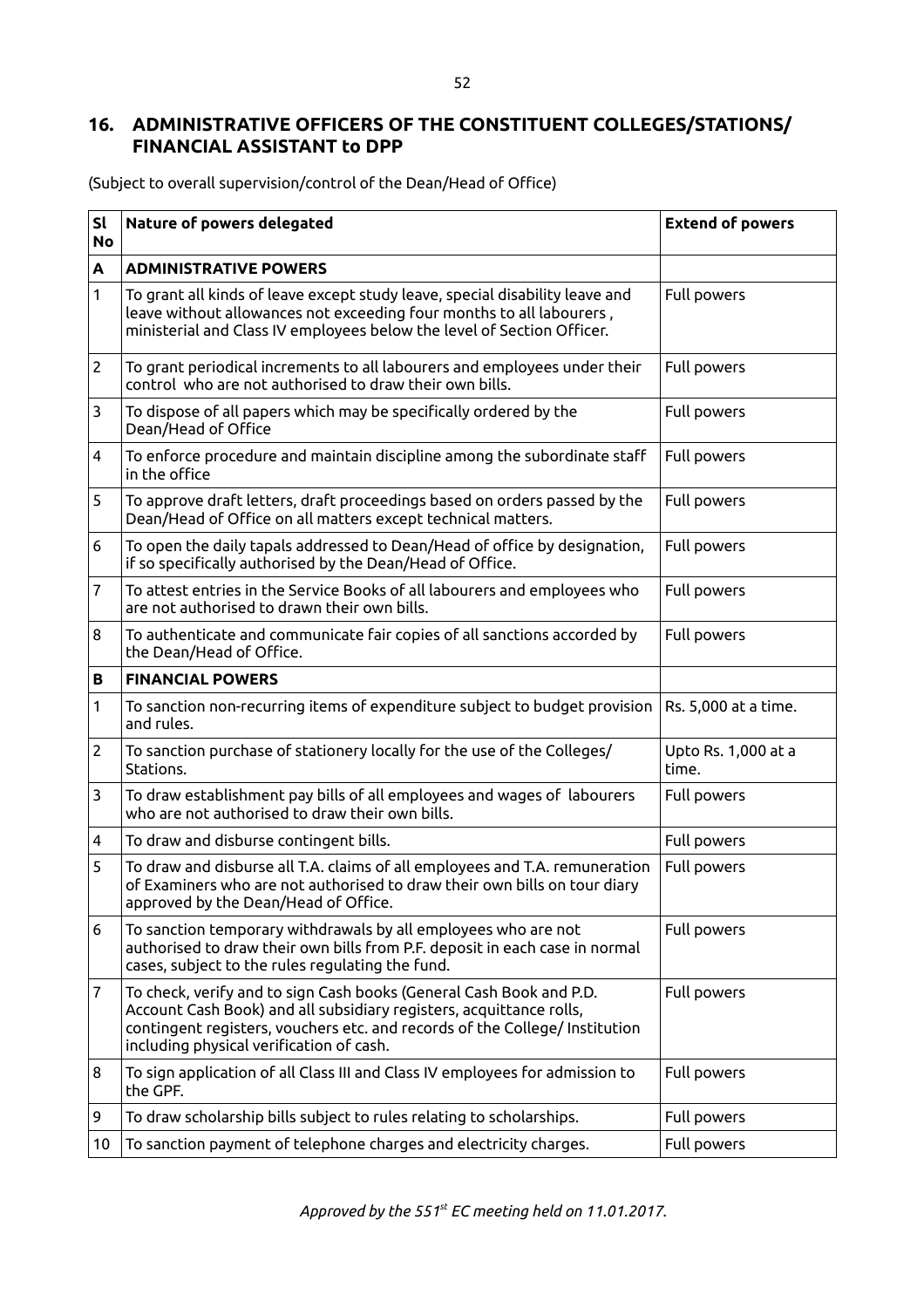| Sl<br><b>No</b> | Nature of powers delegated                                                                                                                                                                                                                         | <b>Extend of powers</b> |
|-----------------|----------------------------------------------------------------------------------------------------------------------------------------------------------------------------------------------------------------------------------------------------|-------------------------|
| 11              | To pass invoices/bills/vouchers for payment covered by sanction from<br>competent authority.                                                                                                                                                       | Full powers             |
| 12              | $\mid$ To pass the sheet rolls engaging Casual labourers in each month under<br>various schemes/projects under the control of the Office provided the<br>same are in accordance with the forecast sanction.                                        | Full powers             |
|                 | <b>DISCIPLINARY POWERS</b>                                                                                                                                                                                                                         |                         |
|                 | To call explanation from labourers, Class III and IV employees of the<br>College/Institution for dereliction of duty, misconduct and recommend to<br>the Dean/Head of Office to initiate disciplinary proceedings against<br>delinquent employees. | Full powers             |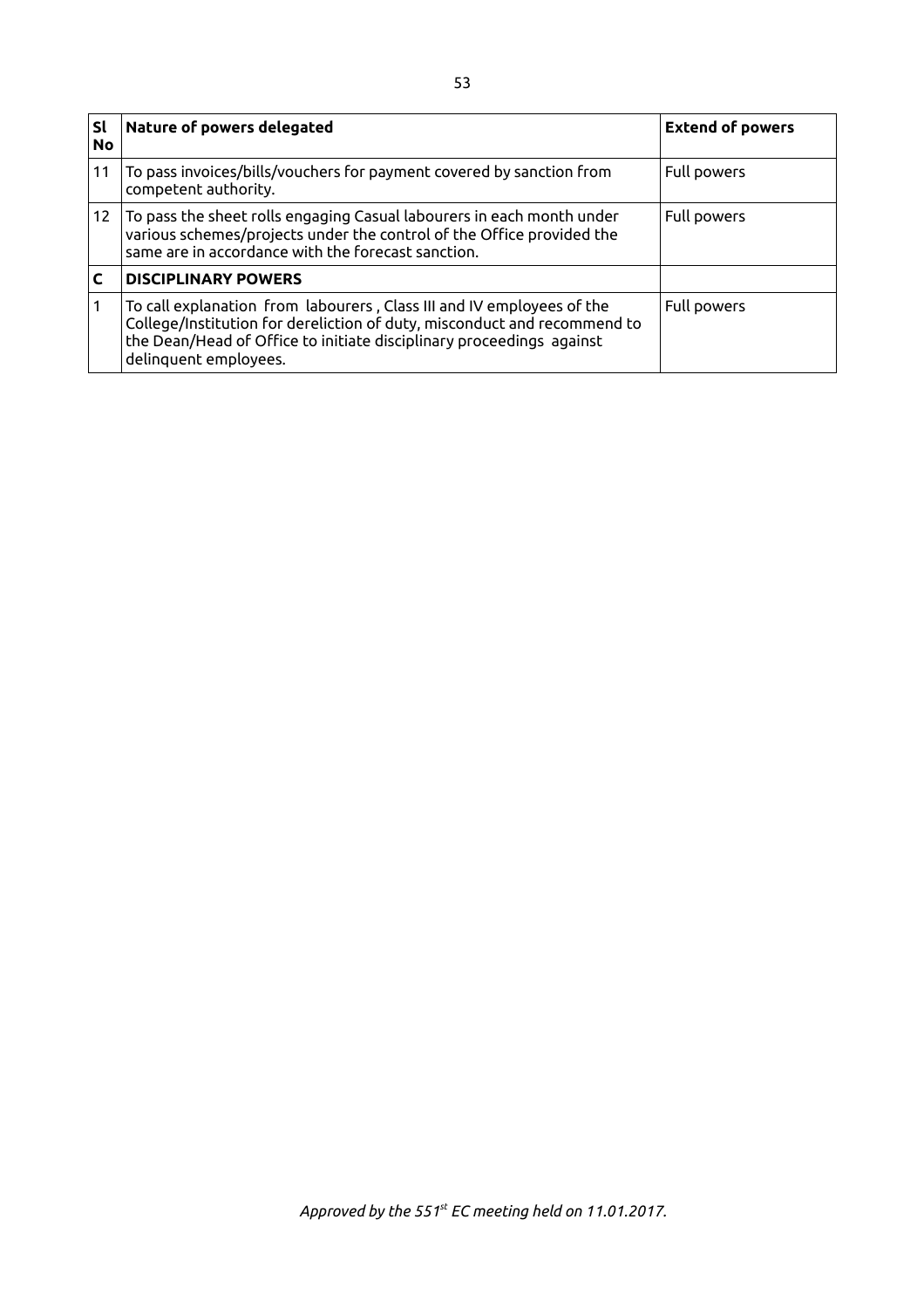## **17. HEADMASTER/HEADMISTRESS - K.A.U. SCHOOL**

| <b>Sl</b><br><b>No</b> | Nature of powers delegated                                                                                                                                                                                                                           | <b>Extend of powers</b> |
|------------------------|------------------------------------------------------------------------------------------------------------------------------------------------------------------------------------------------------------------------------------------------------|-------------------------|
| A                      | <b>ADMINISTRATIVE POWERS</b>                                                                                                                                                                                                                         |                         |
| 1                      | To sanction all kinds of leave other than study leave special disability leave<br>and leave without allowances not exceeding 120 days to all staff working in<br>the school.                                                                         | Full powers             |
| $\overline{c}$         | To authorise increments to all employees working under his administrative<br>control.                                                                                                                                                                | Full powers             |
| 3                      | To organise the work in the Crèche& School by framing time tables,<br>distributing work among teachers, conducting tests and examinations and<br>encouraging extracurricular activities.                                                             | Full powers             |
| 4                      | To maintain discipline in the K.A.U.School and to supervise the work of<br>teachers.                                                                                                                                                                 | Full powers             |
| 5                      | To effect promotion of student from standard to standard in accordance<br>with the prescribed rules issued by the Government.                                                                                                                        | Full powers             |
| 6                      | To ensure proper use of library books and other teaching aids                                                                                                                                                                                        | Full powers             |
| 7                      | To issue extract of Admission Register in School on stamped paper as per<br>rules and to issue extract of mark list of annual examination of standards<br>up to IX on requisition from the guardian as per instructions issued from<br>time to time. | Full powers             |
| 8                      | To attest the entries in the Service Books and to make service verification<br>entries in the Service Books of employees in the School                                                                                                               | Full powers             |
| 9                      | To initiate disciplinary proceedings in respect of the employees working<br>under his administrative control.                                                                                                                                        | Full powers             |
| В                      | FINANCIAL POWERS(Subject to Budget Provision)                                                                                                                                                                                                        |                         |
| 1                      | To be drawing and disbursing officer in respect of Establishment pay bills,<br>T.A. bills, P.F.Bills, contingent bills, stipend and subsistence allowance bills,<br>Scholarship bill etc. in respect of the KAU School.                              | Full powers             |
| $\overline{c}$         | To sanction temporary withdrawals from G.P.F. in respect of members of<br>staff in the School subject to verification of credit balance.                                                                                                             | Full powers             |
| 3                      | To check, verify and to sign Cash Books and all subsidiary registers,<br>acquittance roll, contingent registers, vouchers etc. and records including<br>physical verification of cash.                                                               | Full powers             |
| 4                      | To incur non-recurring contingent expenditure subject to budget provision<br>and observance of rules.                                                                                                                                                | Rs 15,000               |
| 5                      | To sanction purchase of books, laboratory equipment, educational<br>appliances and other stores (This will not include expenditure from special<br>fee collection).                                                                                  | Rs 5,000                |
| 6                      | To purchase office furniture according to the approved specifications and<br>standard subject to budget provision at a time. and Store Purchase Rules.                                                                                               | Up to Rs. 15,000/-      |
| 7                      | To sanction repairs of furniture according to rules and subject to budget<br>provision.                                                                                                                                                              | Up to Rs. 15,000/-      |
| 8                      | To carry out maintenance and repair works of an urgent and unforeseen<br>nature with permission from the university.                                                                                                                                 | Up to Rs. 15,000/-      |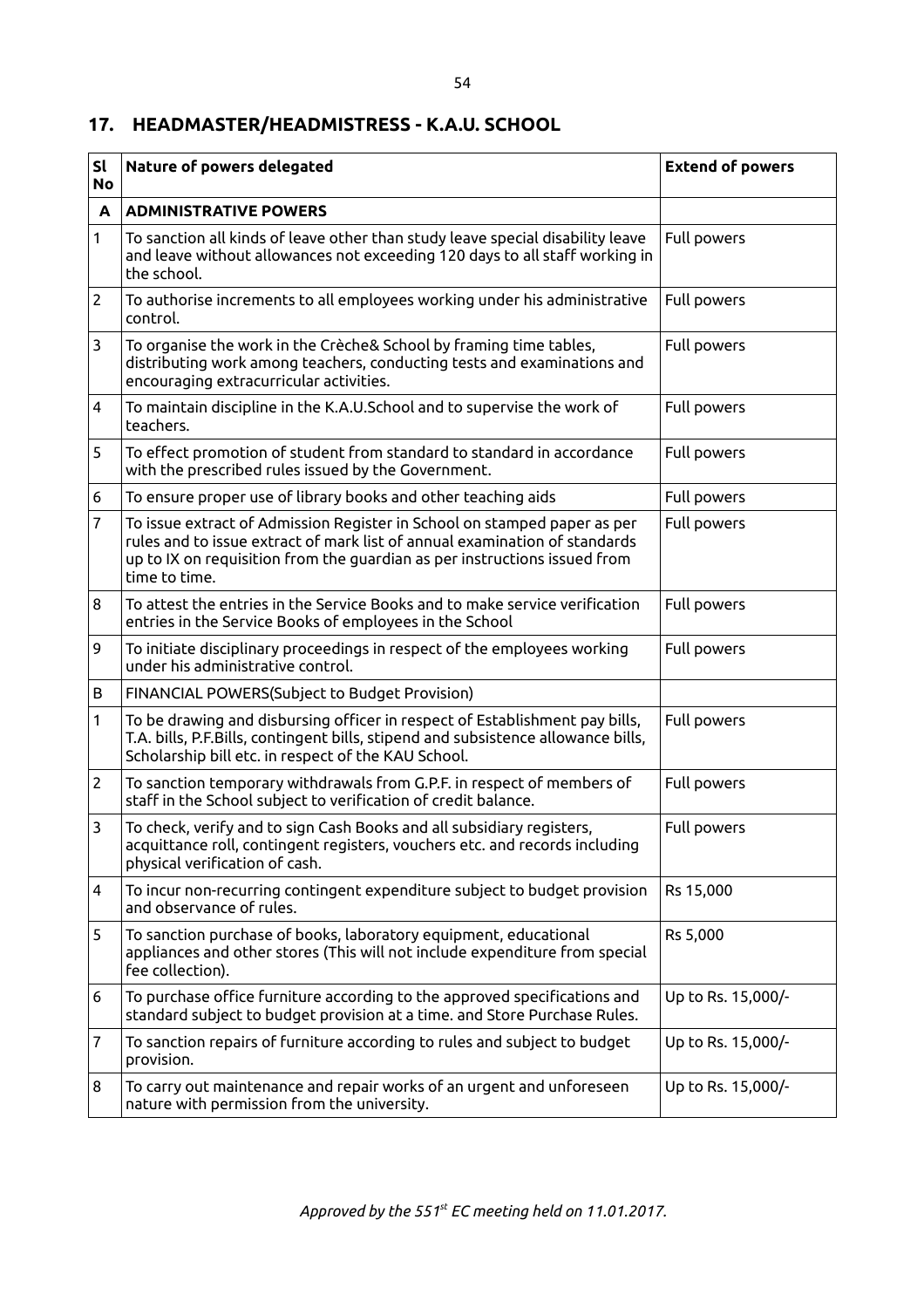| <b>Sl</b><br><b>No</b> | Nature of powers delegated                                                                                                                                  | <b>Extend of powers</b>                                                      |
|------------------------|-------------------------------------------------------------------------------------------------------------------------------------------------------------|------------------------------------------------------------------------------|
| 9                      | To sanction write off of the stores book value up toRs.100 which are<br>purchased out of special fee account of the school subject to special fee<br>rules. | Full powers                                                                  |
| 10 <sup>°</sup>        | To sanction write off of the value of damaged class text books                                                                                              | Upto 1,000/-                                                                 |
| 11                     | To sanction disposal of unserviceable articles                                                                                                              | Upto book value of Rs<br>1,000 at a time with an<br>annual limit of Rs 2,000 |
| 12                     | To execute agreement towards purchase of stores within the financial<br>powers.                                                                             | Full powers                                                                  |
| 13                     | To collect admission fee/tuition fee from the students at the rates<br>prescribed by the University.                                                        | Full powers                                                                  |
| 14                     | To sanction payment of electricity / water charges                                                                                                          | Full powers                                                                  |
| 15                     | To sanction expenditure on ordinary postage stamps,                                                                                                         | Upto Rs 500 at atime<br>with an annual limit of<br>Rs 5,000                  |
| 16                     | To sanction local purchase of stationery articles if the items are not<br>available in the Central store at Headquarters.                                   | Upto Rs 3,000 at an<br>annual limit of Rs<br>25,000                          |
| 17                     | To Sanction reimbursement /Advance for the purpose of Maths /Science<br>fair/Exhibitions, youth festival, Scout/Guides and sports.                          | <b>Upto Rs 10000</b>                                                         |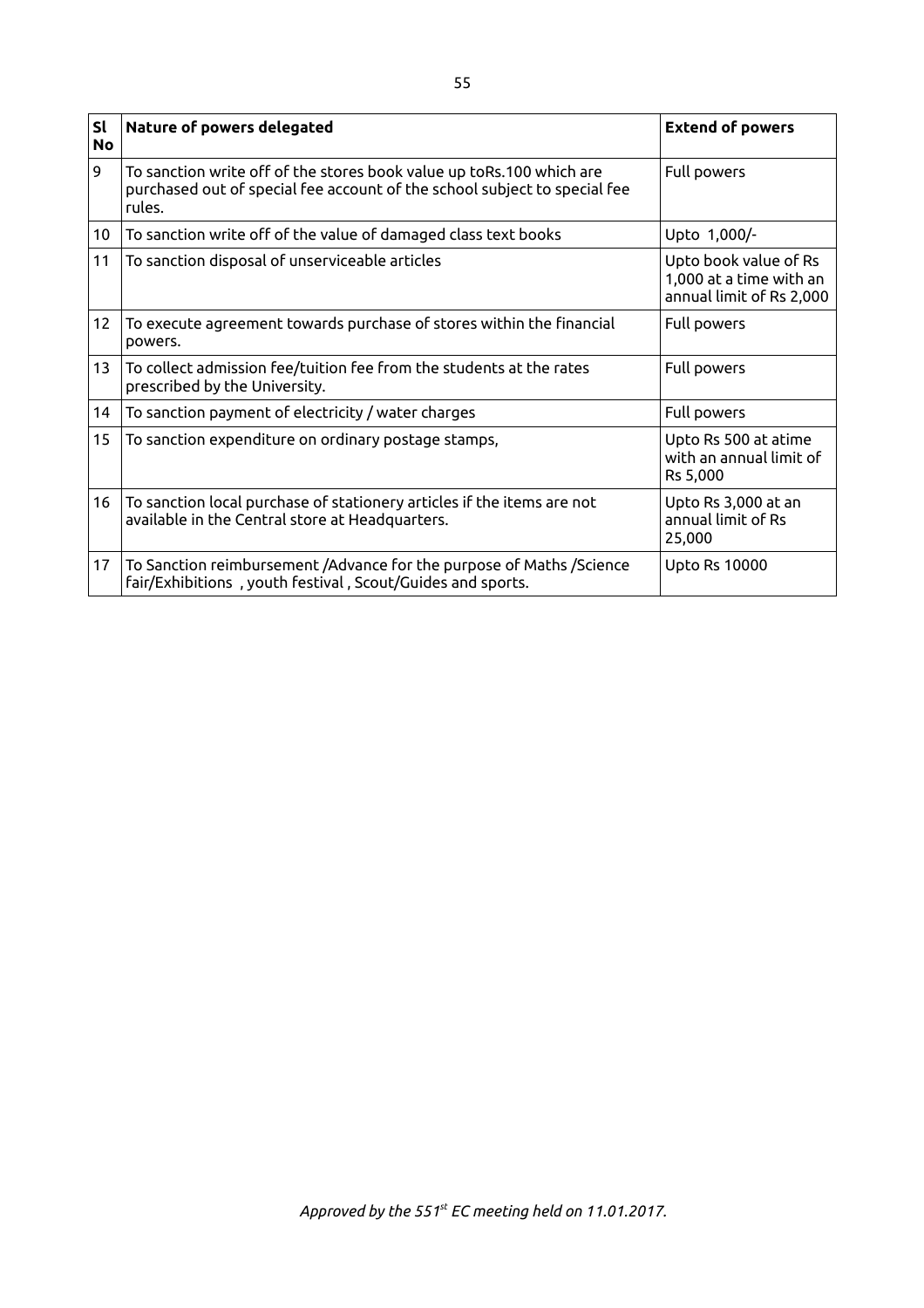#### **18. CHIEF SECURITY OFFICER**

| <b>Sl</b><br><b>No</b> | Nature of powers delegated                                                                                                                                                                                                                                  | <b>Extend of powers</b>                                                 |
|------------------------|-------------------------------------------------------------------------------------------------------------------------------------------------------------------------------------------------------------------------------------------------------------|-------------------------------------------------------------------------|
|                        | <b>ADMINISTRATIVE POWERS</b>                                                                                                                                                                                                                                |                                                                         |
| 1                      | To mainitain duty Registers of Security Personnel and Security observing<br>standing orders/instructions as applicable from time to time.                                                                                                                   | Full powers                                                             |
| $\overline{2}$         | Maintain general and personal discipline of Security System                                                                                                                                                                                                 | Full powers                                                             |
| 3                      | Conduct surprise inspections and checks of duty guards at KAU Hqrs. Main<br>Campus, Offices, Colleges, Estate and adjacent stations.                                                                                                                        | Full powers                                                             |
| 4                      | Carry out periodical inspections of all outstations at least once in a year<br>with the approval of Registrar/Vice-Chancellor.                                                                                                                              | Full powers                                                             |
| 5                      | To verify the Attendance Register of the security staff working in the<br>Security Wing daily.                                                                                                                                                              | Full powers                                                             |
| 6                      | To assign holiday duty and day to day duties of guards.                                                                                                                                                                                                     | Full powers                                                             |
| 7                      | To chalk out and organise training programmes for the newly inducted<br>Security personnel and refresher training, fire drill practices etc. for the<br>whole security personnel with the approval of the Vice-<br>Chancellor/Registrar as the case may be. | Full powers                                                             |
| 8                      | To conduct enquiries and investigation of thefts, pilferages,<br>misappropriation etc. as and when ordered and submit the report to the<br>concerned with proper direction from higher authority.                                                           | Full powers                                                             |
| 9                      | To liaise with law enforcing machinery in the State.                                                                                                                                                                                                        | Full powers                                                             |
| 10                     | To sanction petty contingent expenses arising in day to day discharging<br>duties.                                                                                                                                                                          | Upto Rs 500/- at a time<br>of but not exceeding Rs<br>3,000/- per annum |
| 11                     | To sanction replacement/repairs of Security materials like torches,<br>replacement of battery & cycle etc                                                                                                                                                   | Up to Rs 250/- at a<br>time.                                            |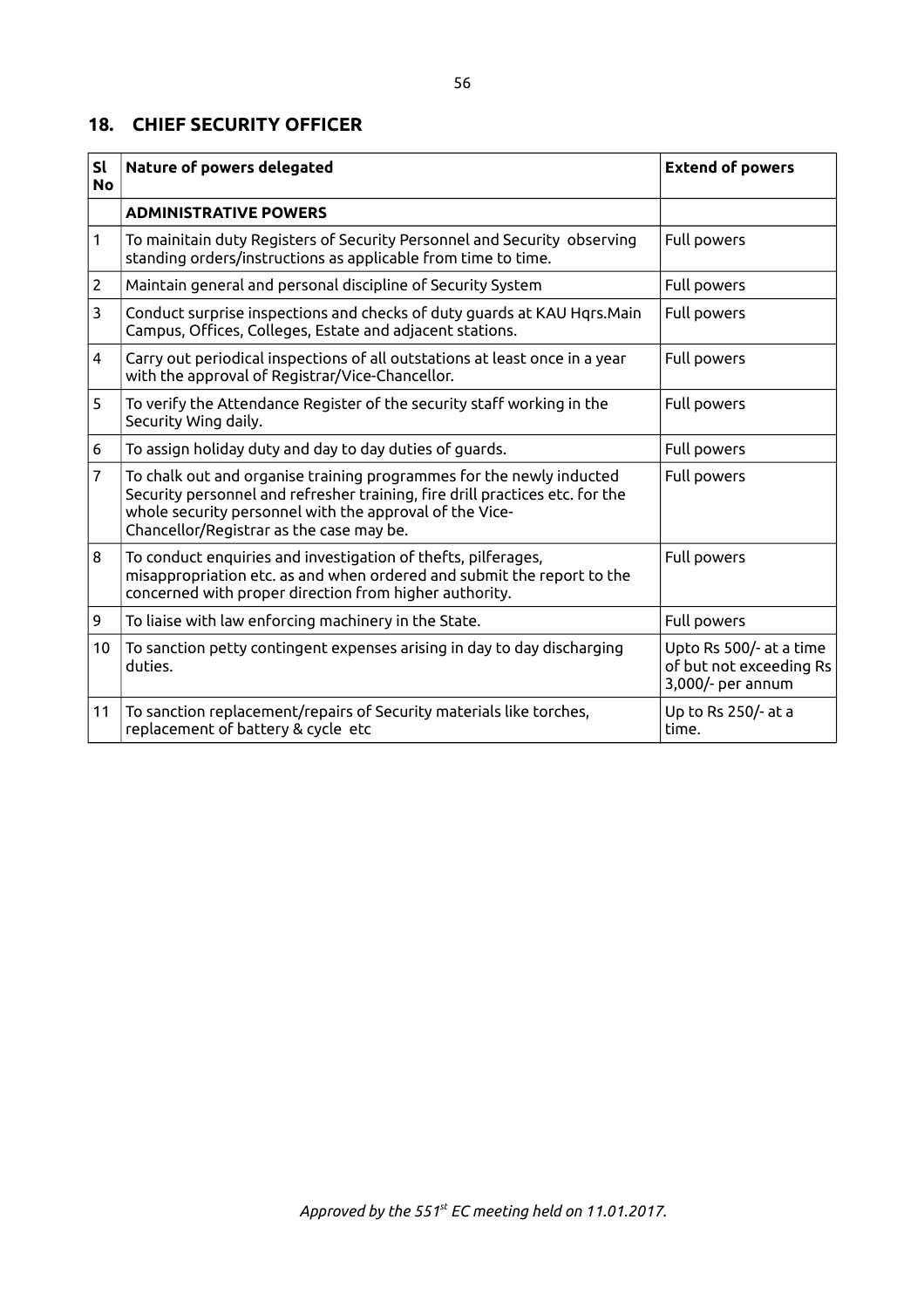# **19. DIRECTOR (ACADEMIC & PG STUDIES)**

| <b>Sl</b><br><b>No</b> | Nature of powers delegated                                                                                                                                                                                                                                                                                                                                 | <b>Extend of powers</b>        |
|------------------------|------------------------------------------------------------------------------------------------------------------------------------------------------------------------------------------------------------------------------------------------------------------------------------------------------------------------------------------------------------|--------------------------------|
| A                      | <b>ADMINISTRATIVE POWERS</b>                                                                                                                                                                                                                                                                                                                               |                                |
| 1                      | To sanction increments in respect of employees under their administrative<br>control                                                                                                                                                                                                                                                                       | Full powers                    |
| $\overline{2}$         | To sanction all kinds of journeys including the journeys to adjoining district<br>of neighbouring states to the Research, Extension and teaching staff and<br>other employees working under their administrative control to attend<br>conferences, seminars, meeting and business of the university within the<br>State and to countersign their TA bills. | Full powers                    |
| 3                      | To initiate disciplinary proceedings in respect of employees working under<br>their administrative control                                                                                                                                                                                                                                                 | <b>Full Powers</b>             |
| 4                      | To sanction reimbursement of cost of medicines in respect of employees<br>under their administrative control.                                                                                                                                                                                                                                              | Full powers                    |
| 5                      | To sanction all kinds of leave except study leave, special disability leave and<br>leave without allowances not exceeding four months to<br>all officers and staff working under their administrative control.                                                                                                                                             | <b>Full Powers</b>             |
| 6                      | To approve notifications for admissions and admit students.                                                                                                                                                                                                                                                                                                | Full powers                    |
| 7                      | To sanction payments required in connection with admissions.                                                                                                                                                                                                                                                                                               | Full powers                    |
| 8                      | To approve semester calendar of different courses.                                                                                                                                                                                                                                                                                                         | Full powers                    |
| 9                      | To issue orders on academic matters based on the decisions of the<br>Academic Council.                                                                                                                                                                                                                                                                     | Full powers                    |
| 10                     | To sign and issue notification of final results, provisional certificates degree<br>Certificates and transcripts on approval by the Vice-Chancellor                                                                                                                                                                                                        | Full powers                    |
| 11                     | To engage fully qualified hands on daily wages against the positions in<br>externally aided scheme.                                                                                                                                                                                                                                                        | Full powers                    |
| В                      | <b>FINANCIAL POWERS (Subject to budget provision)</b>                                                                                                                                                                                                                                                                                                      |                                |
| 1                      | To sanction purchase of Laboratory apparatus, equipment, electric<br>instruments, glassware, farm machinery and other stores.                                                                                                                                                                                                                              | Up to Rs 20 Lakhs              |
| 2                      | To sanction repairs of equipment, machinery etc.                                                                                                                                                                                                                                                                                                           | Up to Rs 5 Lakhs               |
| 3                      | To sanction purchase of books, periodicals, maps, printed matters, journals<br>etc (academic/scientific/research/extension/office reference) and where<br>foreign exchange is not involved                                                                                                                                                                 | Full powers                    |
| 4                      | To entrust urgent printing works to Private presses                                                                                                                                                                                                                                                                                                        | Up to Rs 1 Lakhs               |
| 5                      | To sanction purchase of bags and containers subject to ann. Limit of<br>Rs.10000/-                                                                                                                                                                                                                                                                         | Full powers                    |
| 6                      | To sanction expenditure on entertainment, supply of light refreshment,<br>lunch etc. during meeting and visit of VIPs (Press Conference) Committee<br>meetings, seminars, Students functions and other University functions.                                                                                                                               | Up to Rs 25,000/- at a<br>time |
| 7                      | To sanction advertisement charges subject to condition that the<br>advertisement should be routed through the PRO.                                                                                                                                                                                                                                         | Full powers                    |
| 8                      | To sanction payment of demurrage, wharfage charges etc.                                                                                                                                                                                                                                                                                                    | Full powers                    |
| 9                      | To sanction maintenance (Purchase of tyres, tubes, batteries etc.), repairs<br>and replacement charges of spares of the University vehicles subject to the<br>conditions laid down by the Uty                                                                                                                                                              | Full powers                    |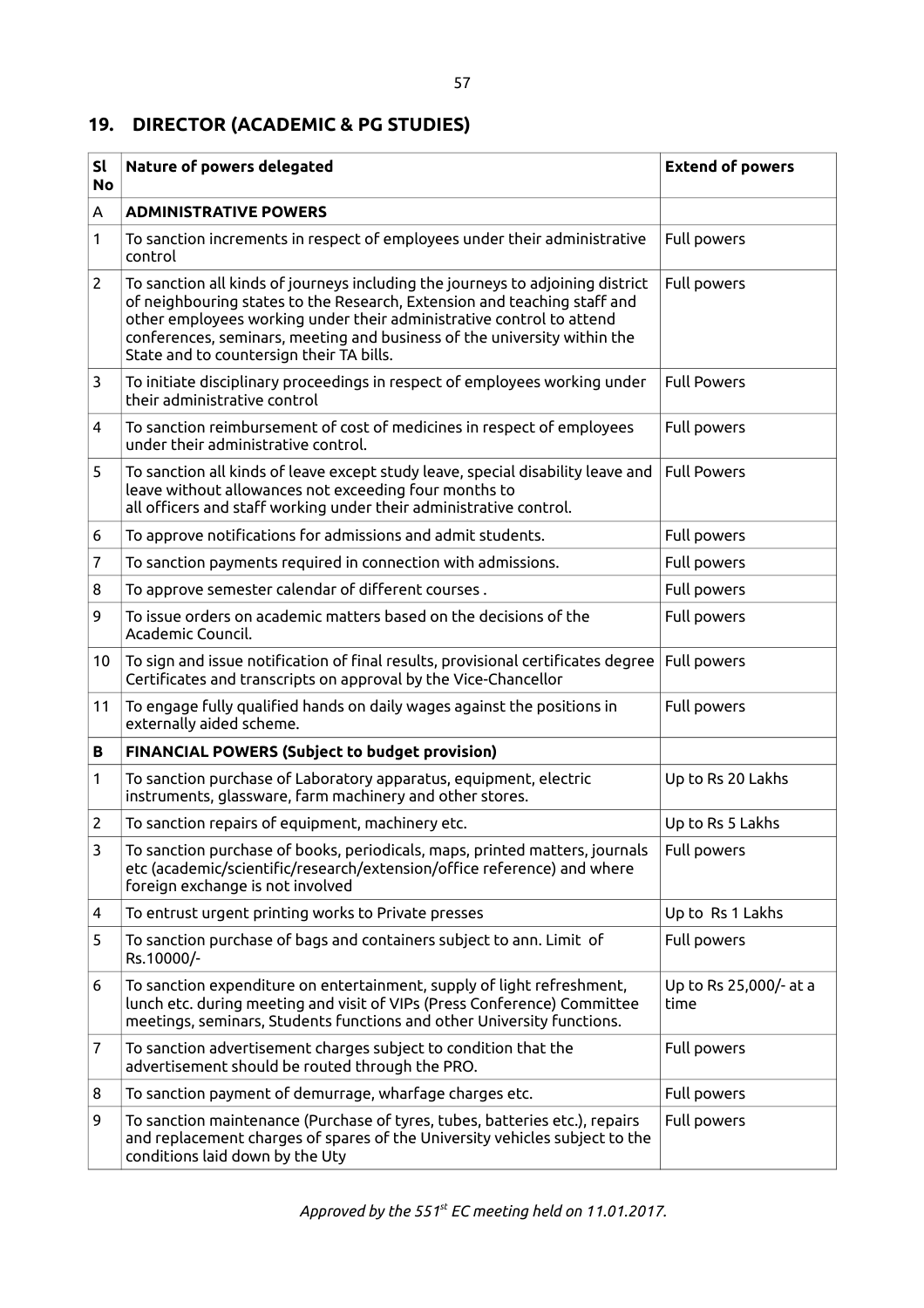| <b>Sl</b><br><b>No</b> | Nature of powers delegated                                                                                                                                                                                                                                                    | <b>Extend of powers</b>     |
|------------------------|-------------------------------------------------------------------------------------------------------------------------------------------------------------------------------------------------------------------------------------------------------------------------------|-----------------------------|
| 10                     | To sanction temporary advance and non-refundable withdrawal from GPF<br>deposits in respect of employees working under their administrative<br>control, subject to rules and verifications by the Comptroller.                                                                | Full powers                 |
| 11                     | To sanction investigation of arrear claims including pay and allowances and<br>contingent claims in respect of employees working under their<br>administrative control. With regard to contingent claims held in abeyance<br>upto a period of 5 years without monetary limit. | Full powers                 |
| 12 <sub>2</sub>        | To sanction fuel charges                                                                                                                                                                                                                                                      | <b>Full Powers</b>          |
| 13                     | To sanction payment of electric current consumption charges, water<br>charges etc.                                                                                                                                                                                            | Full powers                 |
| 14                     | To sanction payment of photographic charges including photograph<br>materials (cameras, films, apparatus etc.)                                                                                                                                                                | Up to Rs 10,000/-           |
| 15                     | To sanction maintenance charges and payment of monthly telephone<br>charges including annual rentals.                                                                                                                                                                         | Full powers                 |
| 16                     | To sanction purchase of stationery articles for office use/meetings                                                                                                                                                                                                           | Up to Rs 1,00,000/-         |
| 17                     | To sanction non-recurring contingent charges (unforeseen items not<br>specifically covered under any specified item) subject to budget provision                                                                                                                              | Full powers                 |
| 18                     | To sanction advances related to Academic matters                                                                                                                                                                                                                              | Upto Rs 50,000.             |
| 19                     | To sanction disposal of unserviceable articles in auction                                                                                                                                                                                                                     | Upto Rs 50,000              |
| 20                     | To write off losses of stores due to unusual occurrence.                                                                                                                                                                                                                      | Up to 10% of total<br>value |
| 21                     | To sanction free issue of priced publications or guide/diary                                                                                                                                                                                                                  | Full powers                 |
| 22                     | To sanction expenditure for petty construction and repairs without<br>consulting the Director of Physical Plant.                                                                                                                                                              | Up to 2 Lakhs at a time     |
| 23                     | To sanction TA advances to all employees working under the administrative<br>control for journeys within the state and to adjoining districts of<br>neighbouring states. To sanction all TA advances to employees in<br>connection with examinations.                         | Full powers                 |
| 24                     | To sanction AMC of equipments and machineries                                                                                                                                                                                                                                 | Full powers                 |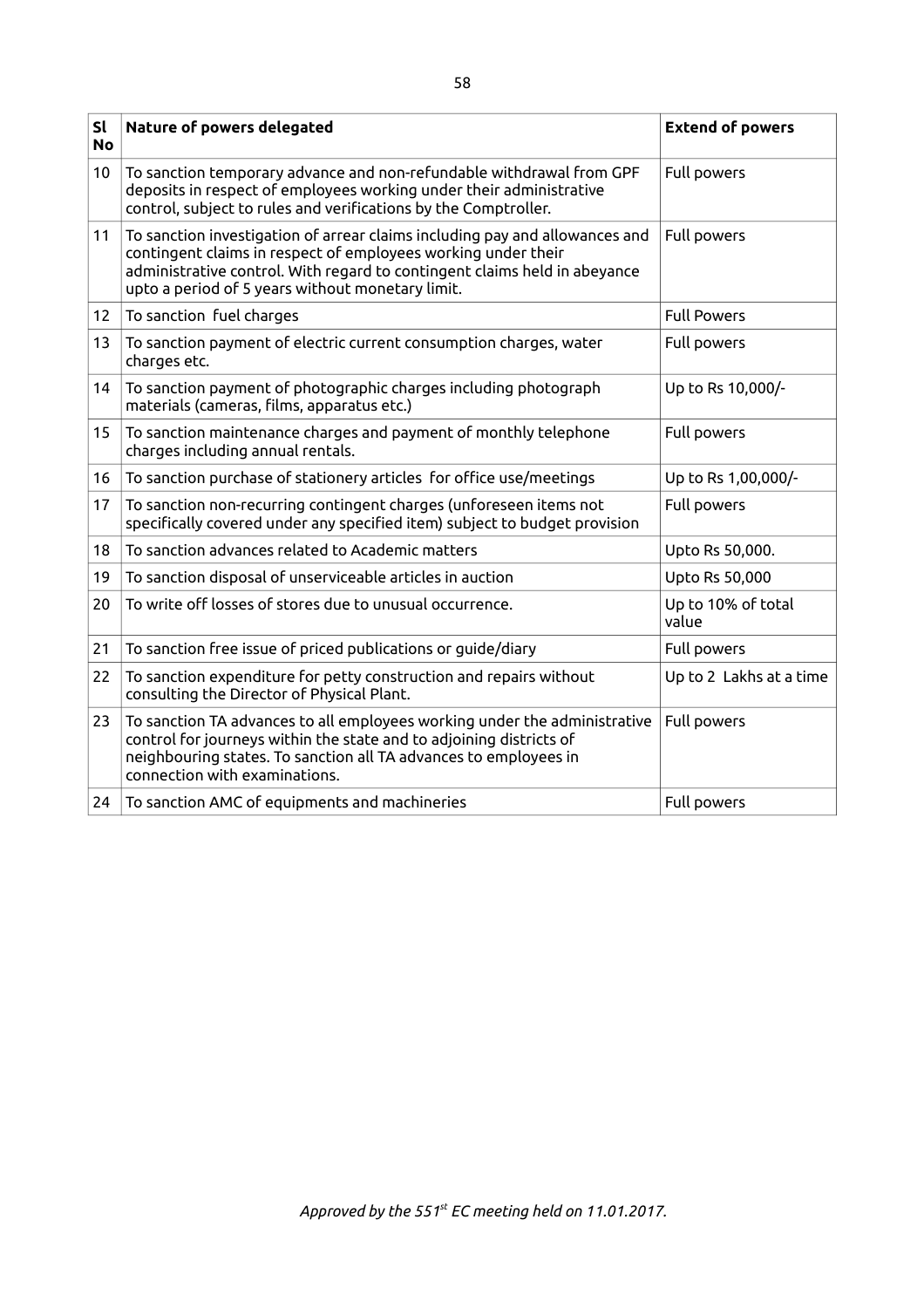#### **20. PRIVATE SECRETARY to VICE-CHANCELLOR**

| <b>Sl</b><br><b>No</b> | Nature of powers delegated                                                                                                                                | <b>Extend of powers</b> |
|------------------------|-----------------------------------------------------------------------------------------------------------------------------------------------------------|-------------------------|
|                        | <b>ADMINISTRATIVE POWERS</b>                                                                                                                              |                         |
| 1                      | To grant casual leave to all subordinate staff working at the Vice-<br>Chancellor's Secretariat.                                                          | Full powers             |
| $\overline{2}$         | To exercise general supervision and control over the subordinate staff of<br>the Vice- Chancellor's Secretariat                                           | Full powers             |
| 3                      | To open daily tappals addressed to the Hon. Vice-Chancellor by<br>designation.                                                                            | Full powers             |
| 4                      | Scrutiny and submission of files to the Hon, ble Vice Chancellor                                                                                          | <b>Full Powers</b>      |
| 5                      | To convene meetings / Conference of officers as directed by the Hon'ble<br>Vice Chancellor                                                                | <b>Full Powers</b>      |
|                        | <b>FINANCIAL POWERS</b>                                                                                                                                   | Full powers             |
| 1                      | To maintain section account at SBT, Vellanikkara for the payment related to<br>the Train fare/Air fare, hospitality charges of the Hon. Vice-Chancellor.  | Full powers             |
| $\overline{2}$         | To sign cheques on section account maintained for the payment of the<br>Train fare/Air fare, hospitality charges of the Hon. Vice-Chancellor.             | Full powers             |
| 3                      | To pass invoices/bills/vouchers for payment related to the Air/Train fare,<br>hospitality charges, light refreshment charges of the Hon. Vice-Chancellor. | Full powers             |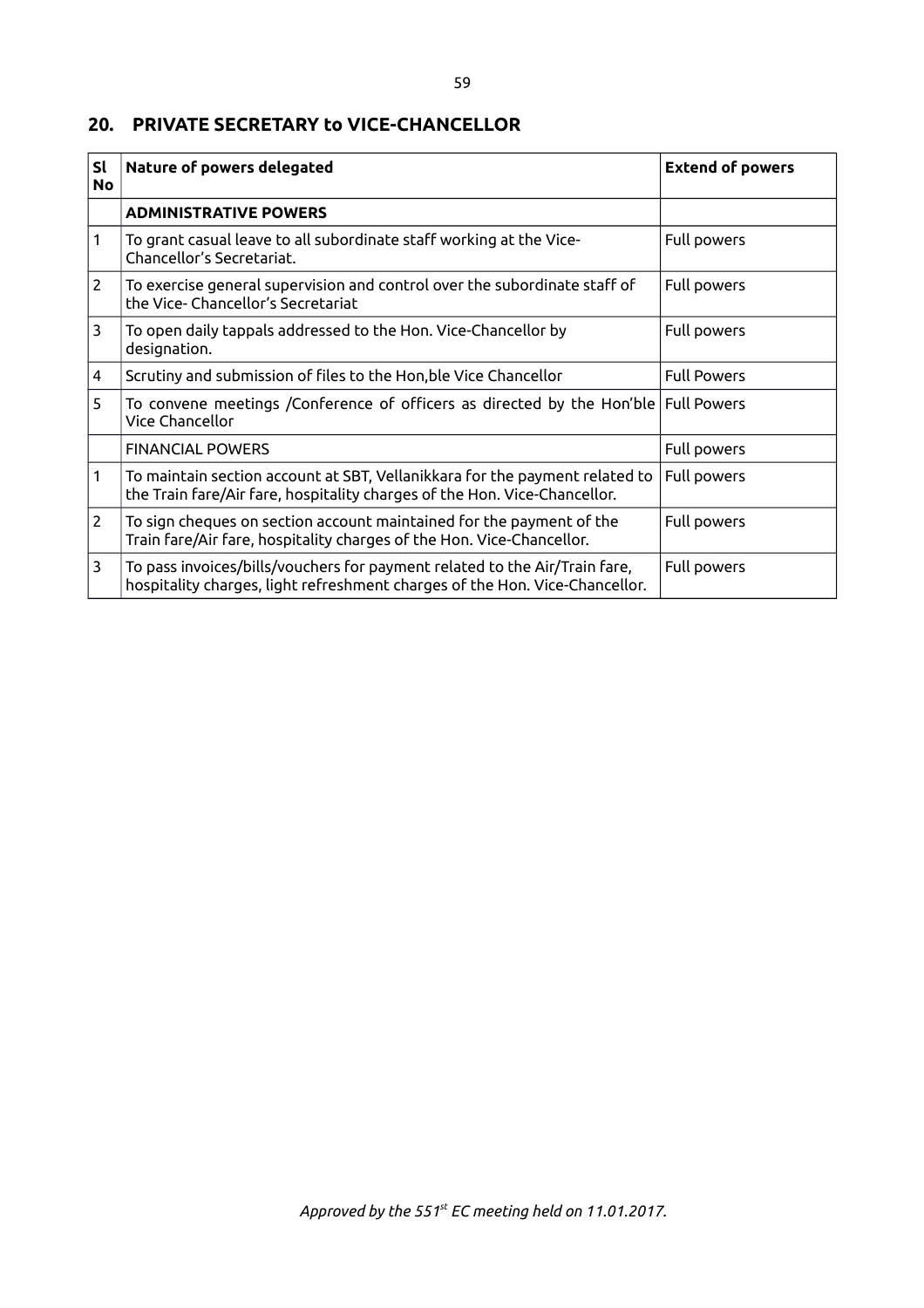#### **21. ADMINISTRATIVE ASSISTANTS OF RESEARCH STATIONS**

| SI<br><b>No</b>         | Nature of powers delegated                                                                                                                                                                                    | <b>Extend of powers</b> |
|-------------------------|---------------------------------------------------------------------------------------------------------------------------------------------------------------------------------------------------------------|-------------------------|
| A                       | <b>ADMINISTRATIVE POWERS</b>                                                                                                                                                                                  |                         |
| 1                       | To grant all kinds of leave except study leave, special disability leave and<br>leave without allowances not exceeding four months to all labourers and<br>employees except for self drawing officers.        | Full powers             |
| $\overline{2}$          | To grant periodical increments to employees and labourers except self<br>drawing officers.                                                                                                                    | Full powers             |
| 3                       | To dispose off all routine papers including petitions except those<br>containing specific complaints.                                                                                                         | Full powers             |
| $\overline{4}$          | To review the notes of inspection on the personal registers of subordinates<br>working in the station and to issue office orders for proper working of<br>office and maintenance of discipline in the office. | Full powers             |
| 5                       | To approve draft letter, draft proceedings based on orders passed by the<br>Head of Office /Station on all matters except technical matters.                                                                  | Full powers             |
| 6                       | To open the daily tapals addressed to the Officer in charge of Research<br>stations with the approval of Head of Research Stations.                                                                           | Full powers             |
| $\overline{7}$          | To maintain and attest entries in the service books of employees and<br>labourers except self drawing officers.                                                                                               | Full powers             |
| 8                       | To authorise and communicate all fair copies of all communications and<br>proceedings sanctioned by the Head of Office.                                                                                       | Full powers             |
| B                       | <b>FINANCIAL POWERS</b>                                                                                                                                                                                       |                         |
| 1                       | To verify and account for the entire stock of furniture, stationery, stock and $ $<br>stores of the farm/Station.                                                                                             | Full powers             |
| $\overline{2}$          | To draw establishment pay bills of all employees, labourers and who are<br>not authorised to draw their own bills.                                                                                            | Full powers             |
| 3                       | To draw and disburse contingent bills of the Station.                                                                                                                                                         | Full powers             |
| $\overline{\mathbf{4}}$ | To draw and disburse all TA claims of all labourers and employees in the<br>station who are not authorised to draw their own bills.                                                                           | Full powers             |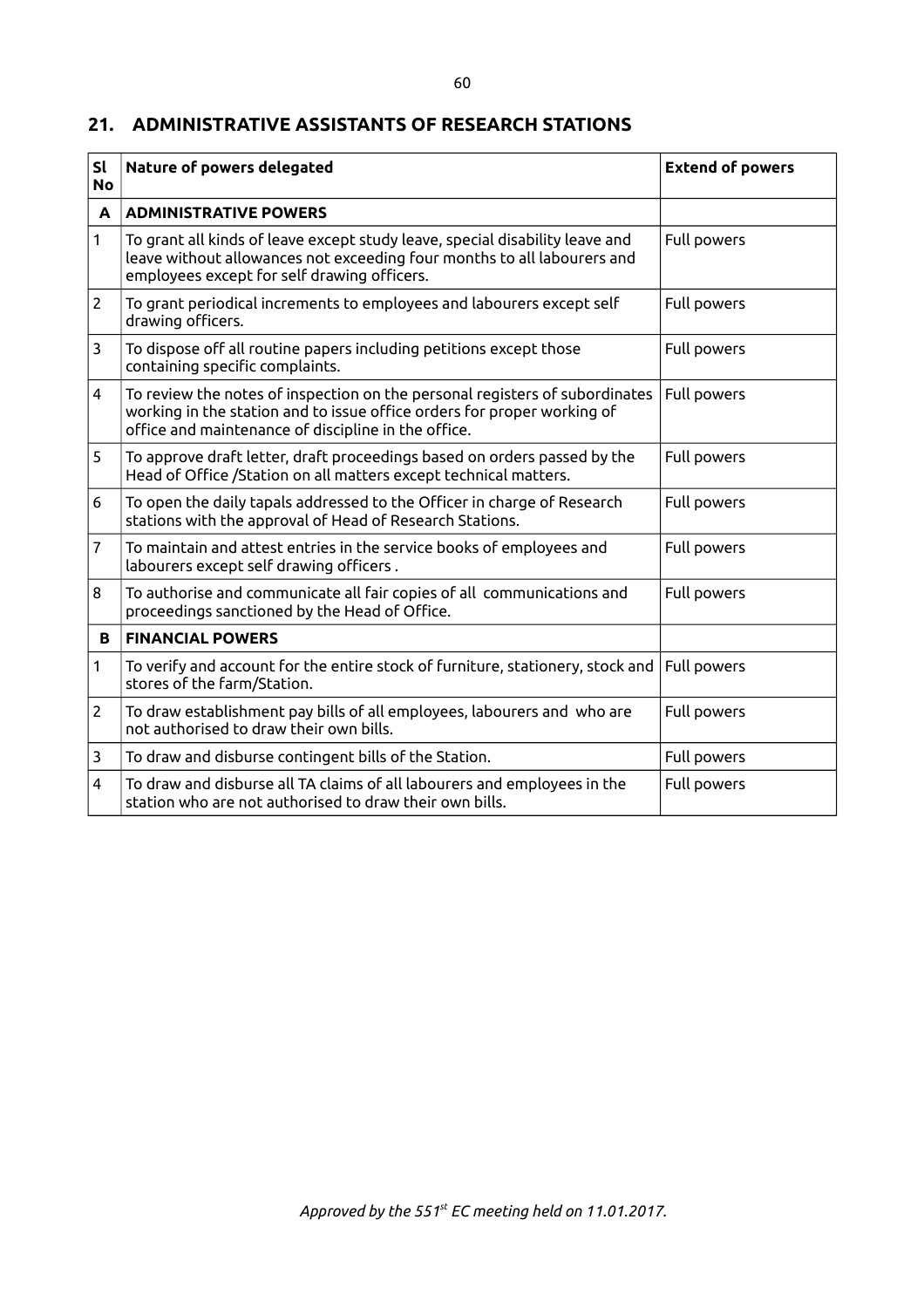#### **22. LABOUR OFFICER**

| <b>Sl</b><br><b>No</b> | <b>Nature of Powers delegated</b>                                                                                                                                                               | <b>Extend of delegation</b> |
|------------------------|-------------------------------------------------------------------------------------------------------------------------------------------------------------------------------------------------|-----------------------------|
|                        | <b>ADMINISTRATIVE POWERS</b>                                                                                                                                                                    |                             |
| 1                      | To sanction casual leave to all the subordinate staff working under him.                                                                                                                        | Full powers                 |
| $\overline{2}$         | To correspond with all officers of the University on matters connected with<br>labour utilisation, management and labour welfare.                                                               | Full powers                 |
| 3                      | To dispose all routine papers including petition, except those containing<br>specific complaints against the conduct of the University.                                                         | Full powers                 |
| 4                      | To approve all draft letters based on orders passed by the Vice-<br>Chancellor/Registrar/ Director of Research.                                                                                 | Full powers                 |
| 5                      | To sanction the closing of files.                                                                                                                                                               | Full powers                 |
| 6                      | To inspect records, registers and files relating to the employment of labour,<br>the grant of service benefits, etc. to the labours of all offices under the<br>Kerala Agricultural University. | Full powers                 |
| 7                      | To represent the University in the meetings to discuss problems connected<br>with labour management, allocation of work.                                                                        | Full powers                 |
| 8                      | To sign fair copies of draft approved by the Vice-Chancellor/Registrar and<br>such other higher officers.                                                                                       | Full powers                 |
| 9                      | To suggest ways and means for improving labour efficiency and labour<br>welfare.                                                                                                                | Full powers                 |
| 10                     | To convene meetings of officers and labour unions to discuss labour<br>problems and put up proposals for the smooth functioning of labour<br>management.                                        | Full powers                 |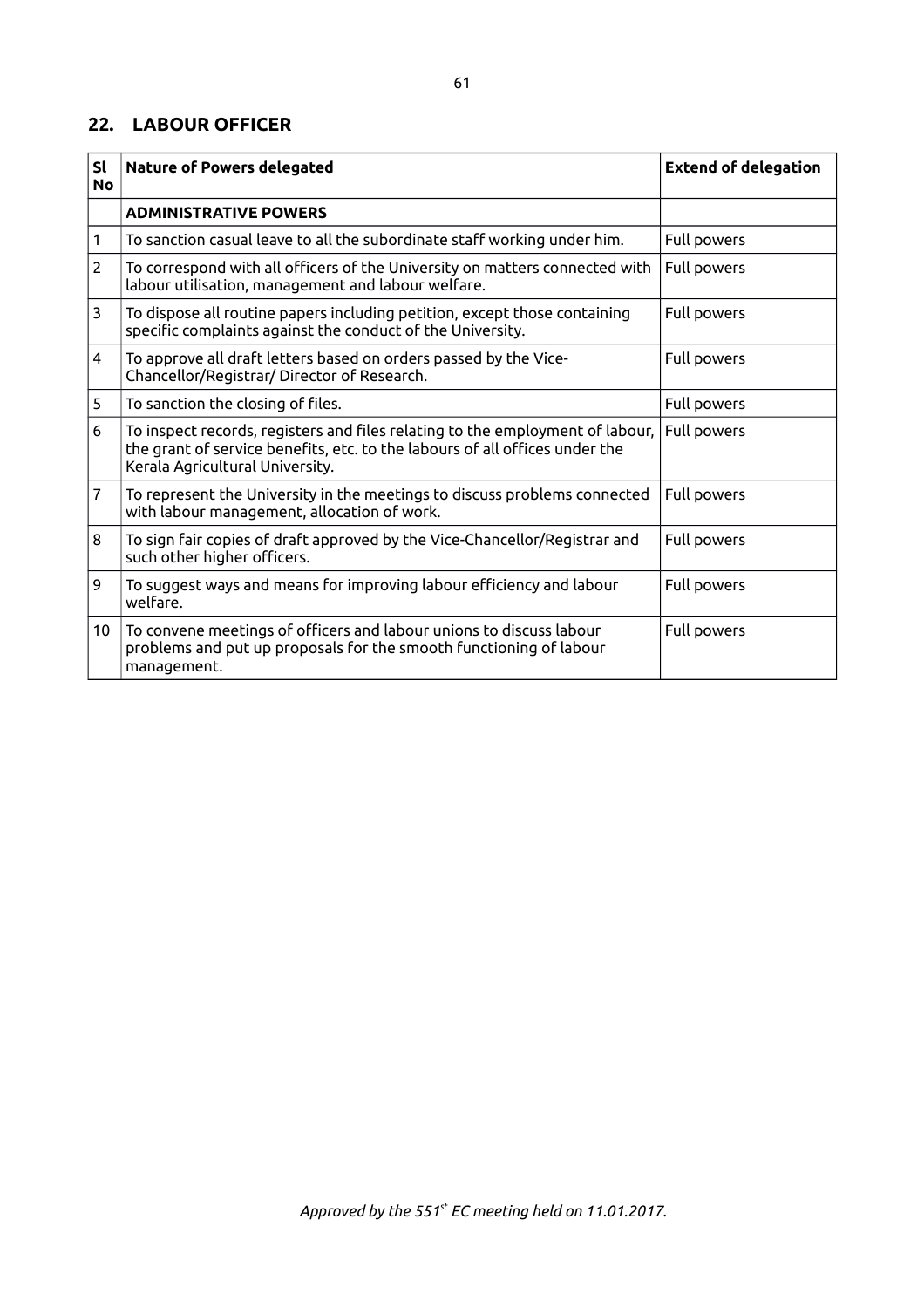#### **23. PRESS MANAGER**

| SI<br><b>No</b> | <b>Nature of Delegation</b>                                                                                                                                        | <b>Extend of Power</b>         |
|-----------------|--------------------------------------------------------------------------------------------------------------------------------------------------------------------|--------------------------------|
| A               | <b>ADMINISTRATIVE POWERS</b>                                                                                                                                       |                                |
| 1               | To exercise general supervision and control over the employees of the<br>University Press.                                                                         | Full powers                    |
| $\overline{2}$  | To sanction all kinds of leave except study leave including leave without<br>allowances upto 4 months to the employees working under his<br>administrative control | Full powers                    |
| 3               | To sanction periodical increments to the employees working under his<br>administrative control                                                                     | Full powers                    |
| 4               | To arrange prompt execution of the work entrusted to be undertaken                                                                                                 | Full powers                    |
| 5               | To initiate disciplinary proceedings against the non-gazetted employees<br>working under him.                                                                      | Full powers                    |
| 6               | To sanction journeys of employees working under him within the District                                                                                            | Full powers                    |
| B               | <b>FINANCIAL POWERS</b>                                                                                                                                            |                                |
| 1               | To sanction reimbursement of cost of medicines in respect of employees<br>whose TA bills are to be countersigned by him.                                           | Full powers                    |
| $\overline{2}$  | To render immediate financial assistance to the employees in Kerala<br>Agricultural University Press, who may happens to be victims of injuries<br>while on duty.  | Up to Rs 5,000/-               |
| 3               | To sanction advertisement charges in each case subject to budget provision<br>after verification by Public Relations Officer.                                      | Up toRs5,000/-                 |
| 4               | To sanction local purchase of stationery articles in unforeseen<br>circumstances at a time observing store rules.                                                  | Up toRs.500/-                  |
| 5               | To sanction repairs of equipment, machinery etc. subject to budget<br>provision observing store rules                                                              | Up toRs.25,000/- at a<br>time  |
| 6               | To sanction purchase of paper, types, equipment, machinery and other<br>stores subject to budget provision, observing store rules.                                 | Up to Rs.25,000/- at a<br>time |
| 7               | To sanction temporary withdrawals from GPF deposits subject to<br>verification of credit balance.                                                                  | Full powers                    |
| 8               | To sanction electricity charges, water charges etc.                                                                                                                | Full powers                    |
| 9               | To sanction renewal of supply of uniforms, clothing soap, milk etc. to the<br>employees who are entitled to the same as per rules.                                 | Full powers                    |
| 10              | To sanction washing allowance to the employees who are supplied with<br>uniforms as per rules.                                                                     | Full powers                    |
| 11              | To sanction payment of film making charges, lamination charges etc subject<br>to budget provision, observing store rules.                                          | Up to Rs.5,000/- at a<br>time  |
| 12              | To sanction expenditure in ordinary postage stamps including foreign<br>postage subject to budget provision                                                        | Up to Rs.1,000/- at a<br>time  |
| 13              | To sanction maintenance charges of monthly telephone charges including<br>periodical rent.                                                                         | Full powers                    |
| 14              | To sanction TA advance to the employees under his/her control                                                                                                      | Full powers                    |
| 15              | To sanction non-recurring contingent charges against unforeseen items<br>subject to budget provision.                                                              | UptoRs.1,000/- at a<br>time    |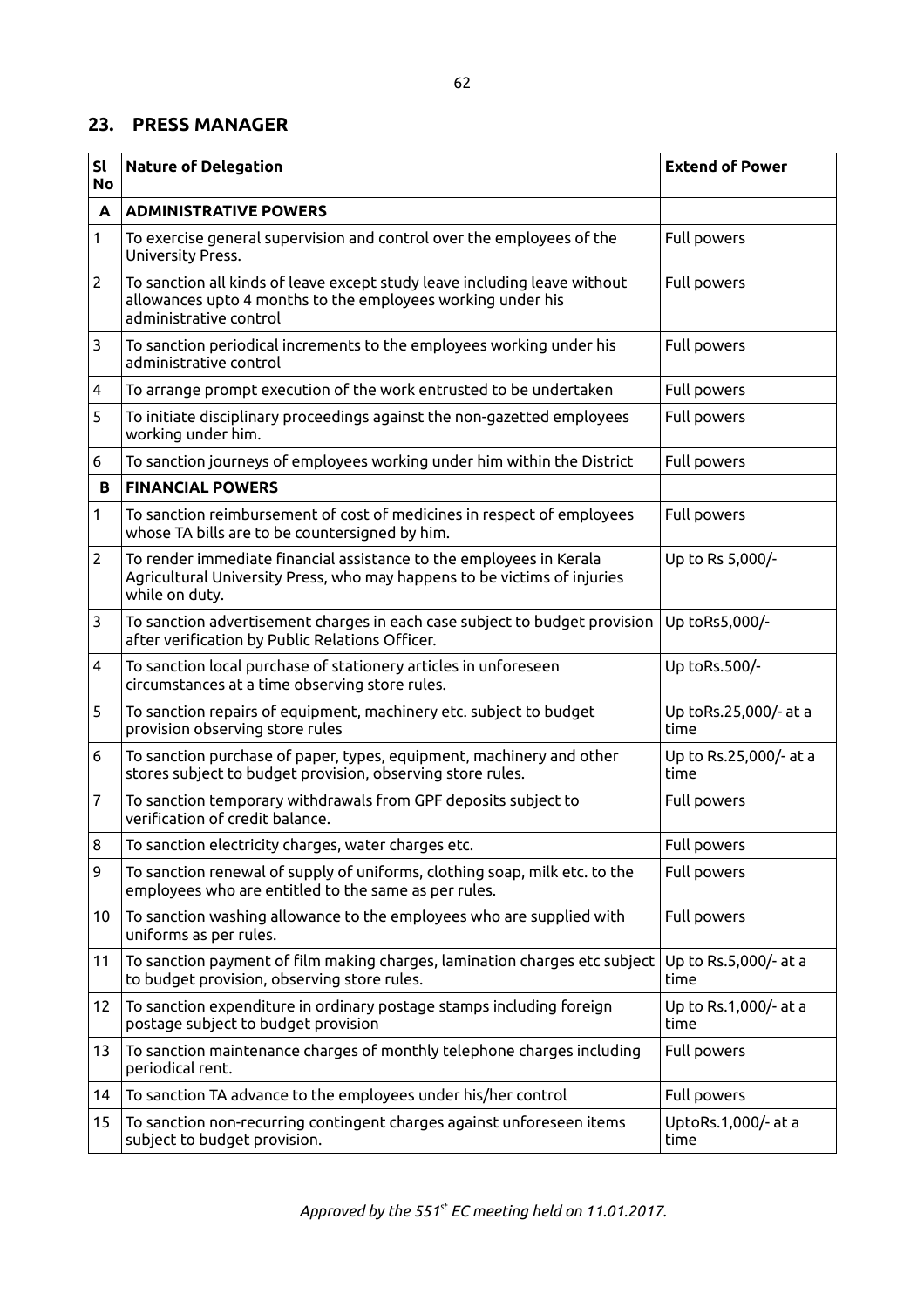| <b>Sl</b><br><b>No</b> | <b>Nature of Delegation</b>                                                                                                                                                                                  | <b>Extend of Power</b>                                                                           |
|------------------------|--------------------------------------------------------------------------------------------------------------------------------------------------------------------------------------------------------------|--------------------------------------------------------------------------------------------------|
| 16                     | To sanction disposal of unserviceable articles or surplus stores including<br>tools and plants, office furniture, dismantled materials and other<br>unserviceable stores and confirmation of sale in auction | Up to the book value of<br>Rs.2,500/- at a time<br>subject to an annual<br>limit of Rs.20,000/-. |
| 17                     | To sanction overtime work according to necessity, subject to a monthly<br>ceiling of 25% of the emoluments.                                                                                                  | Full powers                                                                                      |
| 18                     | To sanction transport charges of articles subject to budget provision.                                                                                                                                       | up to Rs.1,000/- at a<br>time                                                                    |
| 19                     | To get executed agreements/contracts as per rules subject to acceptance<br>of Director of Extension Education, or Registrar in respect of the Press.                                                         | Full powers                                                                                      |
| 20                     | To sanction work advance                                                                                                                                                                                     | Up toRs .5,000/-                                                                                 |
| 21                     | To fix the value and charges of the printing works executed in the Press as<br>per provisions in Government Press Manual.                                                                                    | <b>Full powers</b>                                                                               |
| 22                     | To draw and disburse the pay and allowances of the establishment of the<br>Kerala Agricultural University Press and wages of employees including<br>casuals.                                                 | <b>Full powers</b>                                                                               |
| 23                     | To value the out turn sheets of the employees.                                                                                                                                                               | Full powers                                                                                      |
| 24                     | To value the bills presented by the private presses for the works executed<br>by the Kerala Agricultural University.                                                                                         | <b>Full powers</b>                                                                               |
| 25                     | To sanction purchase of furniture subject to budget provision observing<br>store rules.                                                                                                                      | Up to a maximum limit<br>of Rs 10,000/- in each                                                  |
| 26                     | To write off irrecoverable value of stationary articles damaged                                                                                                                                              | Up to Rs 2,000/- per<br>annum.                                                                   |
| 27                     | To sanction purchase of books for the use of the Press.                                                                                                                                                      | Up to Rs 5,000/- at a<br>time                                                                    |
| 28                     | To sign invoices and bills for works done or supply made.                                                                                                                                                    | Full powers                                                                                      |
| 29                     | To sanction repairs of bicycles in the Press                                                                                                                                                                 | up to Rs.500/- at a time<br>subject to an annual<br>limit of Rs.2,000/-                          |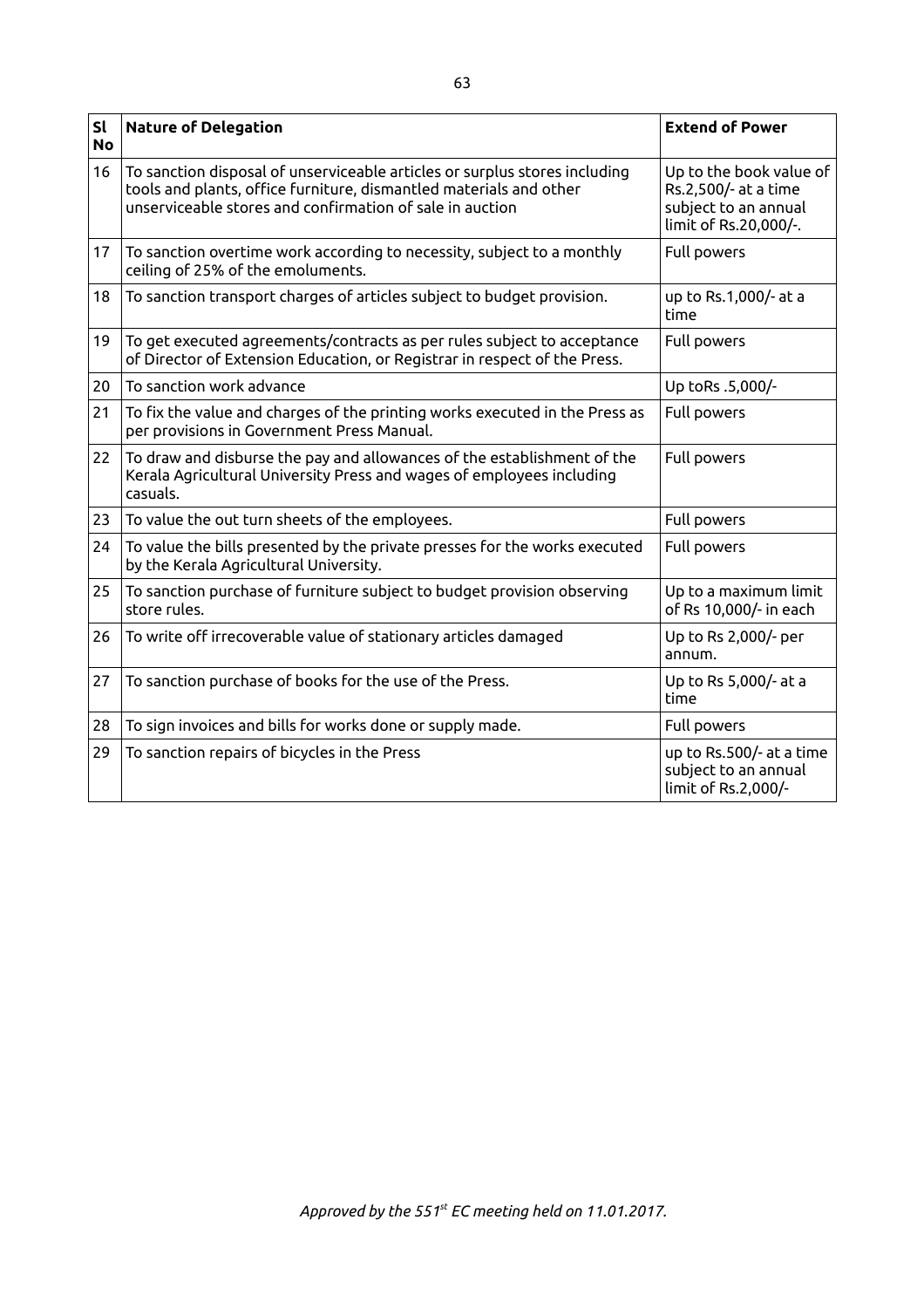#### **24. PUBLIC RELATIONS OFFICER**

| <b>Sl</b><br><b>No</b> | Nature of power                                                                                                                                                                     | <b>Extend of Power</b>                                                             |
|------------------------|-------------------------------------------------------------------------------------------------------------------------------------------------------------------------------------|------------------------------------------------------------------------------------|
| A                      | <b>ADMINISTRATIVE POWERS</b>                                                                                                                                                        |                                                                                    |
| 1                      | To approve all drafts (except cases of very important policy matters) based<br>on the orders passed by the Registrar/Director of Extension/Vice-<br>Chancellor/Executive Committee. | Full powers                                                                        |
| $\overline{2}$         | To order and attend to destruction and preservation of records in his<br>office.                                                                                                    | Full powers                                                                        |
| 3                      | To arrange press conference /Press notes etc as per direction of authorities                                                                                                        | Full powers                                                                        |
| 4                      | Printing KAU brochures, calendar, diaries and such other documents                                                                                                                  | Full powers                                                                        |
| 5                      | Distribution of KAU reports documents etc among GC/EC member and<br>VIP's                                                                                                           | Full powers                                                                        |
| 6                      | To bring news and reports related to KAU to the attention of higher<br>authorities and issue facts and counter statements as per the direction of<br>the authorities.               | Full powers                                                                        |
| В                      | <b>FINANCIAL POWERS (Subject Budget provision)</b>                                                                                                                                  |                                                                                    |
| 1                      | To sanction printing of documents such as leaflets/brochures/photos, etc.                                                                                                           | Up to Rs.2,000/- at a<br>time, subject to a<br>maximum of<br>Rs.10,000/- per year. |
| $\overline{2}$         | To sanction purchase of stationery.                                                                                                                                                 | Up to Rs.1,000/- at a<br>time.                                                     |
| 3                      | To pass invoices/bills/vouchers for payment covered by sanction from<br>Registrar/ Director of Extension/Vice-Chancellor/Executive Committee.                                       | Full powers                                                                        |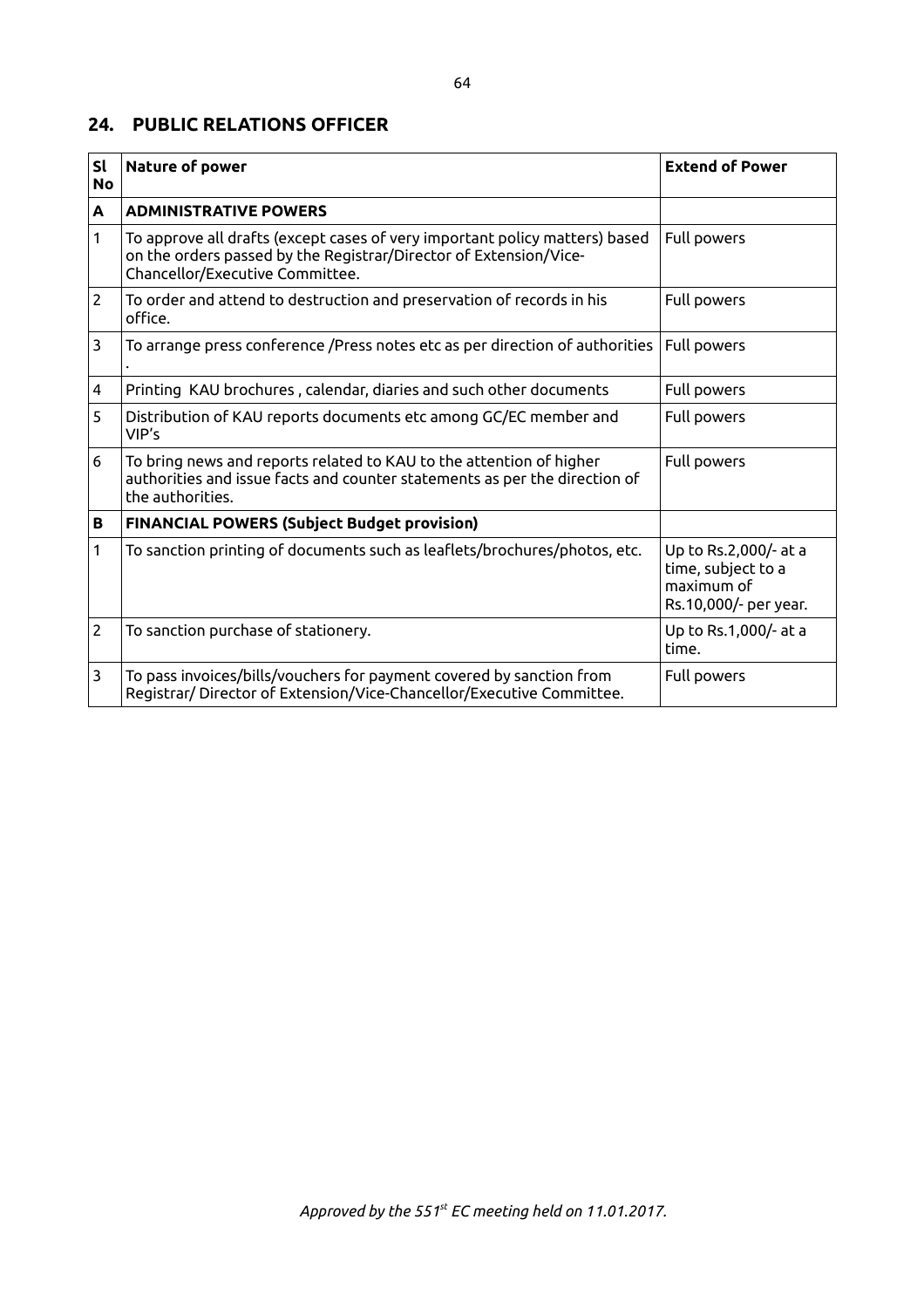#### **25. DIRECTOR OF PLANNING**

| <b>SL</b><br><b>No</b> | <b>Nature of Powers delegated</b>                                                                                                                                                                                                                          | <b>Extend of Power</b>        |
|------------------------|------------------------------------------------------------------------------------------------------------------------------------------------------------------------------------------------------------------------------------------------------------|-------------------------------|
| A                      | <b>ADMINISTRATIVE POWERS</b>                                                                                                                                                                                                                               |                               |
| 1                      | To countersign T.A. bills and sanction T.A. advances in respect of officers<br>under their administrative control to attend conference, meeting and<br>business of the university within the state and adjoining districts of<br>neighbouring states.      | Full powers                   |
| $\overline{c}$         | To initiate disciplinary proceedings in respect of employees under their<br>administrative control                                                                                                                                                         | Full powers                   |
| 3                      | To sanction reimbursement of cost of medicines in respect of officers<br>working under their administrative control.                                                                                                                                       | Up to Rs 1000 at a time       |
| 4                      | To sanction all kinds of leave except study leave, special disability leave and<br>leave without allowances not exceeding four months to all officers and<br>staff working under their administrative control.                                             | Full powers                   |
| 5                      | To sanction conveyance on hire charges for scheme purpose (In case<br>university vehicle is not available)                                                                                                                                                 | <b>Full Powers</b>            |
| 6                      | To engage fully qualified hands on daily wage basis against the university<br>posts /positions in externally aided schemes subject to the conditions for<br>filling up the positions as stipulated in University instructions issued from<br>time to time. | <b>Full Powers</b>            |
| 7                      | Liaising for all projects                                                                                                                                                                                                                                  | <b>Full Powers</b>            |
| 8                      | Nodal officer for all projects                                                                                                                                                                                                                             | <b>Full Powers</b>            |
| 9                      | Preparation and forwarding of all Plan projects approved by Hon'ble Vice<br>Chancellor                                                                                                                                                                     | <b>Full Powers</b>            |
| 10                     | Issue of Administrative & Technical Sanction of all ICAR Development Grant<br>projects                                                                                                                                                                     | <b>Full Powers</b>            |
| В                      | <b>FINANCIAL POWERS (Subject to budget provision)</b>                                                                                                                                                                                                      |                               |
| 1                      | To sanction purchase of Laboratory apparatus, equipment, electric<br>instruments, glassware, farm machinery, surgical instruments, specimens<br>and other stores.                                                                                          | Upto Rs 10 Lakh               |
| $\overline{2}$         | To sanction repairs of equipment, machinery etc.                                                                                                                                                                                                           | UptoRs 1,00,000 at a<br>time. |
| 3                      | To sanction purchase of books, periodicals, maps, reprints of scientific<br>papers, journals(academic, scientific, research/extension/office reference)<br>where foreign exchange is not involved as per instructions in vogue.                            | Full powers                   |
| 4                      | To sanction purchase of stationery articles for office use/meeting/training.                                                                                                                                                                               | Rs. 25,000 at a time.         |
| 5                      | To sanction advertisement charges subject to condition that the<br>advertisement should be routed through the Public Relations Officer.                                                                                                                    | Full powers                   |
| 6                      | To sanction investigation of arrear claims including pay and allowances and<br>contingent claims in respect of employees working under the respective<br>administrative control,                                                                           | Full powers                   |
| 7                      | To sanction temporary advance and non-refundable withdrawals from GPF<br>deposits in respect of employees working under their administrative<br>control subject to rules and verification by the Comptroller.                                              | Full powers                   |
| 8                      | To execute agreements/Contracts and accept the same in respect of stores<br>and for which he is competent to purchase                                                                                                                                      | Full powers                   |